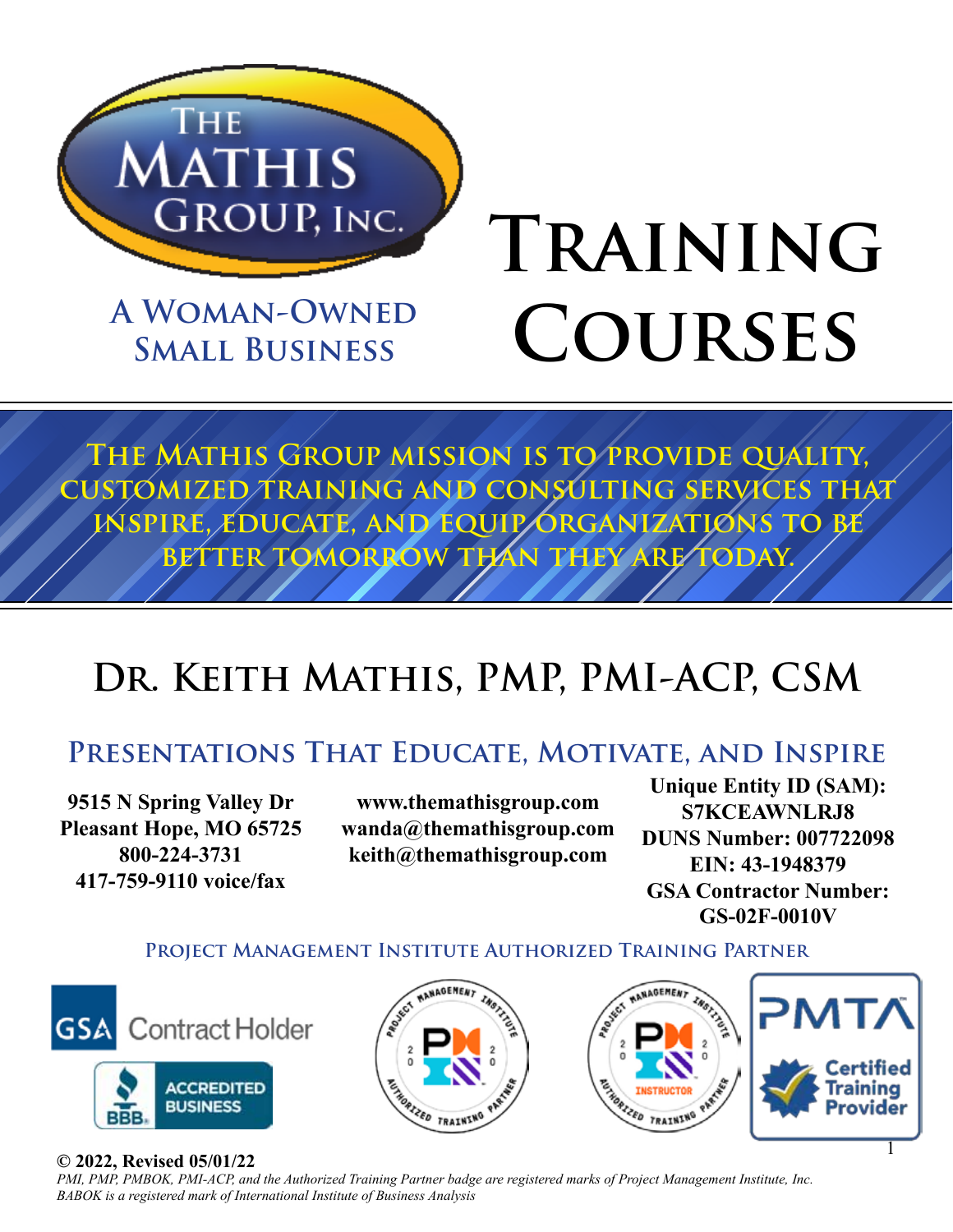Presentations That Educate, Motivate, and Inspire www.themathisgroup.com

### **Table of Contents**

| Meet Dr. Keith Mathis, PMP, PMI-ACP, CSM, CSPO, PMI Authorized Training Partner5 |  |
|----------------------------------------------------------------------------------|--|
|                                                                                  |  |
|                                                                                  |  |
|                                                                                  |  |
|                                                                                  |  |
|                                                                                  |  |
|                                                                                  |  |
|                                                                                  |  |
|                                                                                  |  |

#### **Project Management Courses**

| Dealing with Conflict and Negativity in a Project Management Environment - 1 Day 32         |  |
|---------------------------------------------------------------------------------------------|--|
| Dealing with Conflict and Negativity in a Project Management Environment - 2 Day 33         |  |
|                                                                                             |  |
| Fast Start: Facilitative Workshop for Creating Best Practices for the                       |  |
|                                                                                             |  |
|                                                                                             |  |
|                                                                                             |  |
|                                                                                             |  |
| Proactive Communication and Interview Skills for Gathering Business Requirements - 1 Day 45 |  |
|                                                                                             |  |
|                                                                                             |  |
|                                                                                             |  |
|                                                                                             |  |
|                                                                                             |  |
|                                                                                             |  |
|                                                                                             |  |
|                                                                                             |  |
|                                                                                             |  |
|                                                                                             |  |
|                                                                                             |  |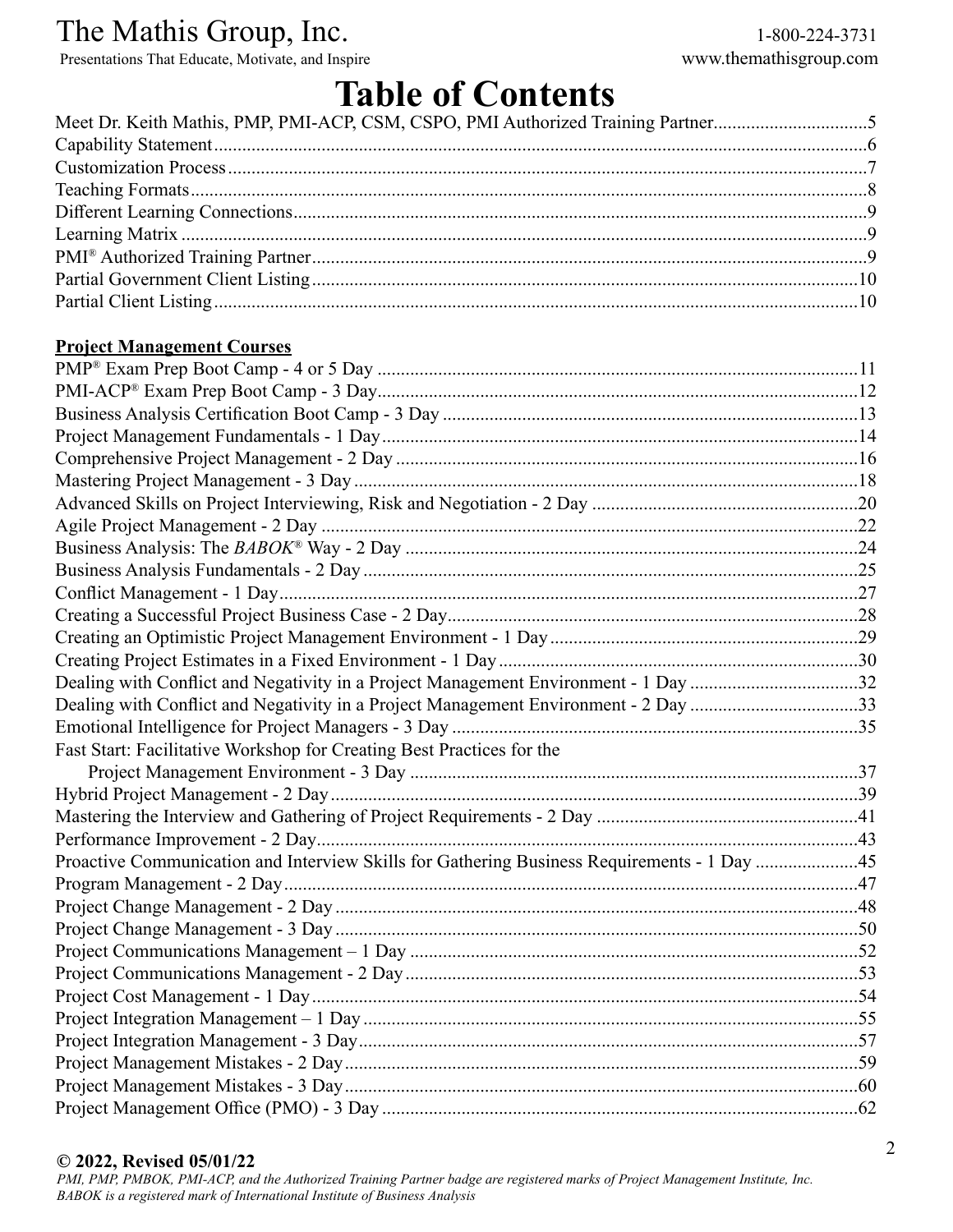### The Mathis Group, Inc.

| Presentations That Educate, Motivate, and Inspire | www.themathisgroup.com |
|---------------------------------------------------|------------------------|
|                                                   |                        |
|                                                   |                        |
|                                                   |                        |
|                                                   |                        |
|                                                   |                        |
|                                                   |                        |
|                                                   |                        |
|                                                   |                        |
|                                                   |                        |
|                                                   |                        |
|                                                   |                        |
|                                                   |                        |
|                                                   |                        |
|                                                   |                        |
|                                                   |                        |
|                                                   |                        |
|                                                   |                        |
|                                                   |                        |
|                                                   |                        |
|                                                   |                        |
|                                                   |                        |
|                                                   |                        |
|                                                   |                        |
|                                                   |                        |
|                                                   |                        |
|                                                   |                        |
|                                                   |                        |
|                                                   |                        |
|                                                   |                        |
|                                                   |                        |
|                                                   |                        |
|                                                   |                        |
|                                                   |                        |
|                                                   |                        |

#### **Online/Self-Paced Courses**

#### © 2022, Revised 05/01/22

PMI, PMP, PMBOK, PMI-ACP, and the Authorized Training Partner badge are registered marks of Project Management Institute, Inc. BABOK is a registered mark of International Institute of Business Analysis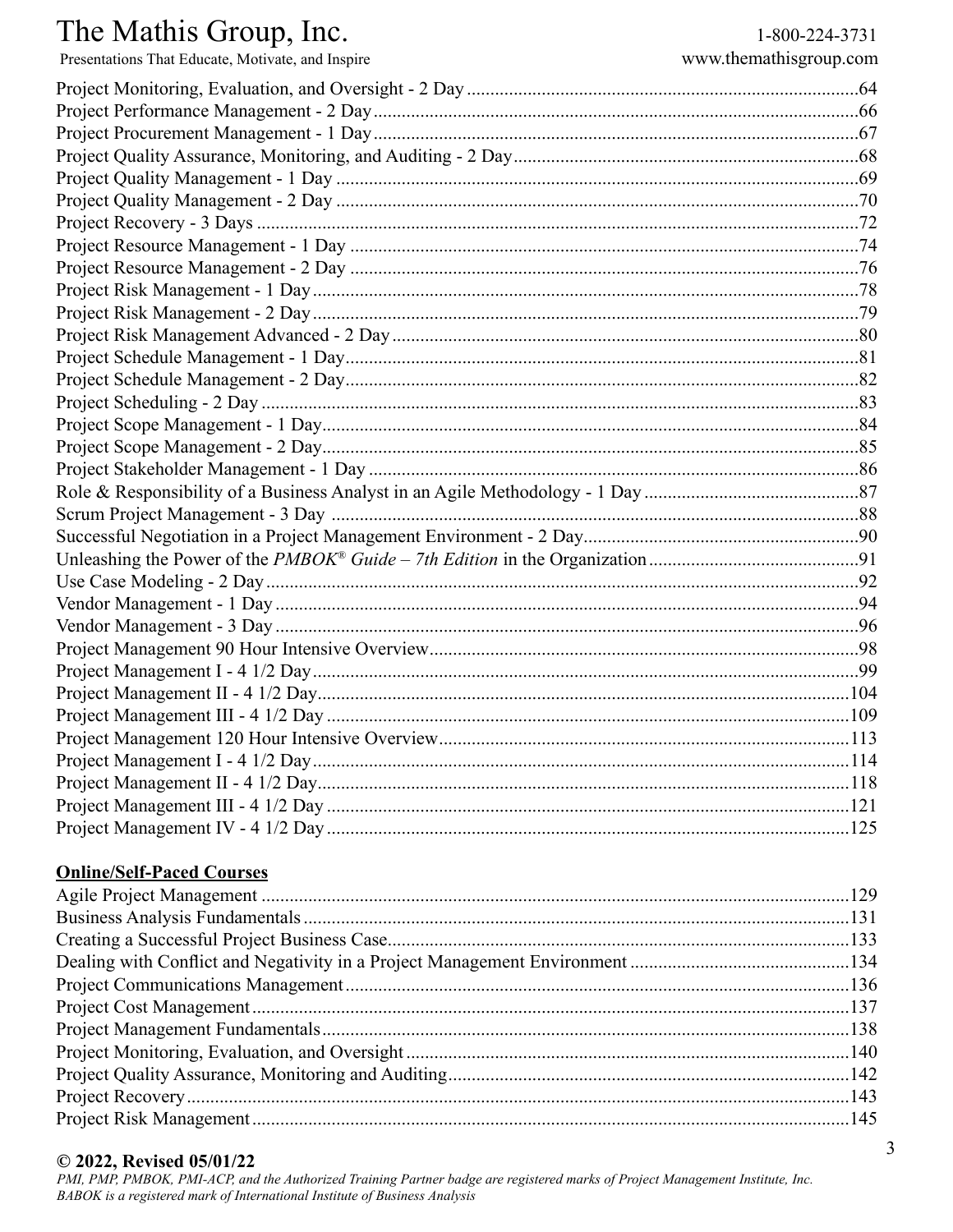| The Mathis Group, Inc.                            | 1-800-224-3731         |
|---------------------------------------------------|------------------------|
| Presentations That Educate, Motivate, and Inspire | www.themathisgroup.com |
|                                                   |                        |
|                                                   |                        |
|                                                   |                        |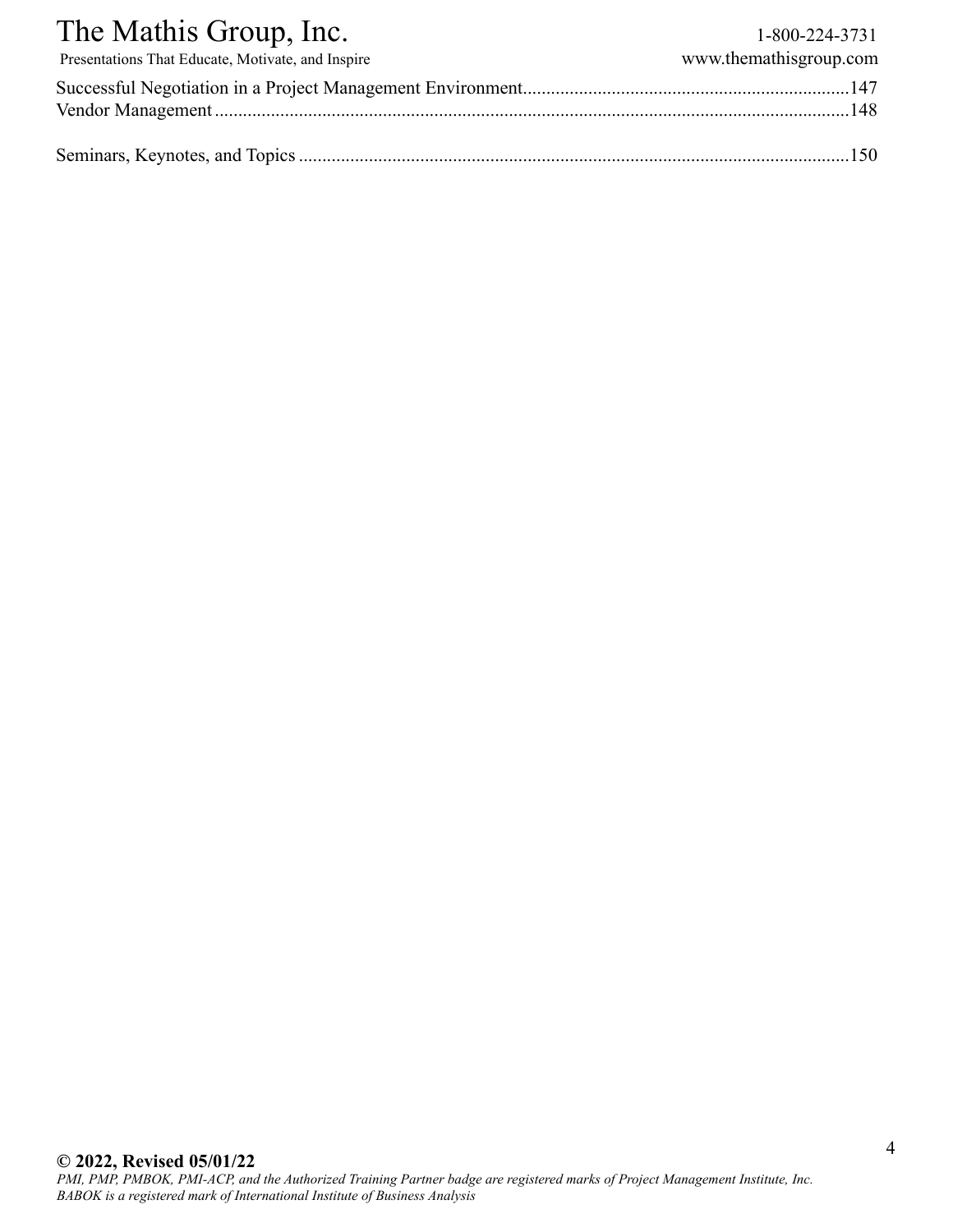### **MEET DR. KEITH MATHIS, PMP, PMI-ACP, CSM, CSPO, PMI® Authorized Training Partner**



*Speaker, Trainer, and Seminar Leader Specialist in Organizational Behavior and Development*

> **The Mathis Group, Inc. 9515 N. Spring Valley Dr. Pleasant Hope, MO 65725 800-224-3731 (417) 759-9110 Fax keith@themathisgroup.com www.themathisgroup.com**

Over the last several years, Dr. Keith Mathis has emerged as one of the most effective business trainers in the field traveling throughout the United States, Canada, Mexico and South America. His provocative, informative, and humorous presentations on a variety of organizational development topics are demanded by progressive companies. Keith never merely talks to an audience, but he also seeks to involve them in his presentations through high content and numerous illustrations. Intellectually demanding of himself, Keith demands no less of his audiences.

As a consultant who specializes in project management and organizational behavior/development, he comes with thousands of presentations to every kind of organization. He is flexible by teaching in full-day formats, multi-day conferences or one-hour keynotes for conventions. His work includes teaching corporate America skills on topics such as team building, leadership, motivation, conflict resolution, project management, supervision, performance appraisals, goal setting and numerous other organizational proficiencies. His problem solving expertise provides him with the ability to help companies in the solving of the most complex difficulties.

He is co-founder of The Mathis Group, based in the Springfield, Missouri area. The Mathis Group, an Authorized Training Partner with PMI, offers a variety of courses which provide Professional Development Units (PDUs) for individuals who are seeking certification through one of the credentials of PMI®. The Mathis Group is also a woman-owned small business with a Federal GSA contract. Project Management training has been conducted for agencies such as FCC, USDA, and FAA. The States of Missouri and Kansas have contracted for training, as well as non-government organizations such as PPL Corporation and JP Morgan.

Keith continues to broaden his knowledge base and practical advice by teaching. He serves as an online adjunct professor of business/management at DeVry University and Liberty University.

Keith has authored numerous training programs as well as magazine and newspaper articles. He has written two books, *Dinosaur Tracks: Modern Leadership Strategies for Changing Employee Performance and Behavior* and *21 Deadly Project Management Mistakes*.

Keith holds a B.A. in Behavioral Science, a M.S. in Management, and a Ph.D. in Administration Management. He is certified as a PMP® (Project Management Professional) and a PMI-ACP® (Agile Certified Practitioner) by Project Management Institute. He is also a CSM (Certified ScrumMaster), a CSPO (Certified Scrum Product Owner), and a COI (Certified Online Instructor). Keith has also completed PMI®'s Train the Trainer program to become an approved instructor for PMP® Exam Prep Boot Camps.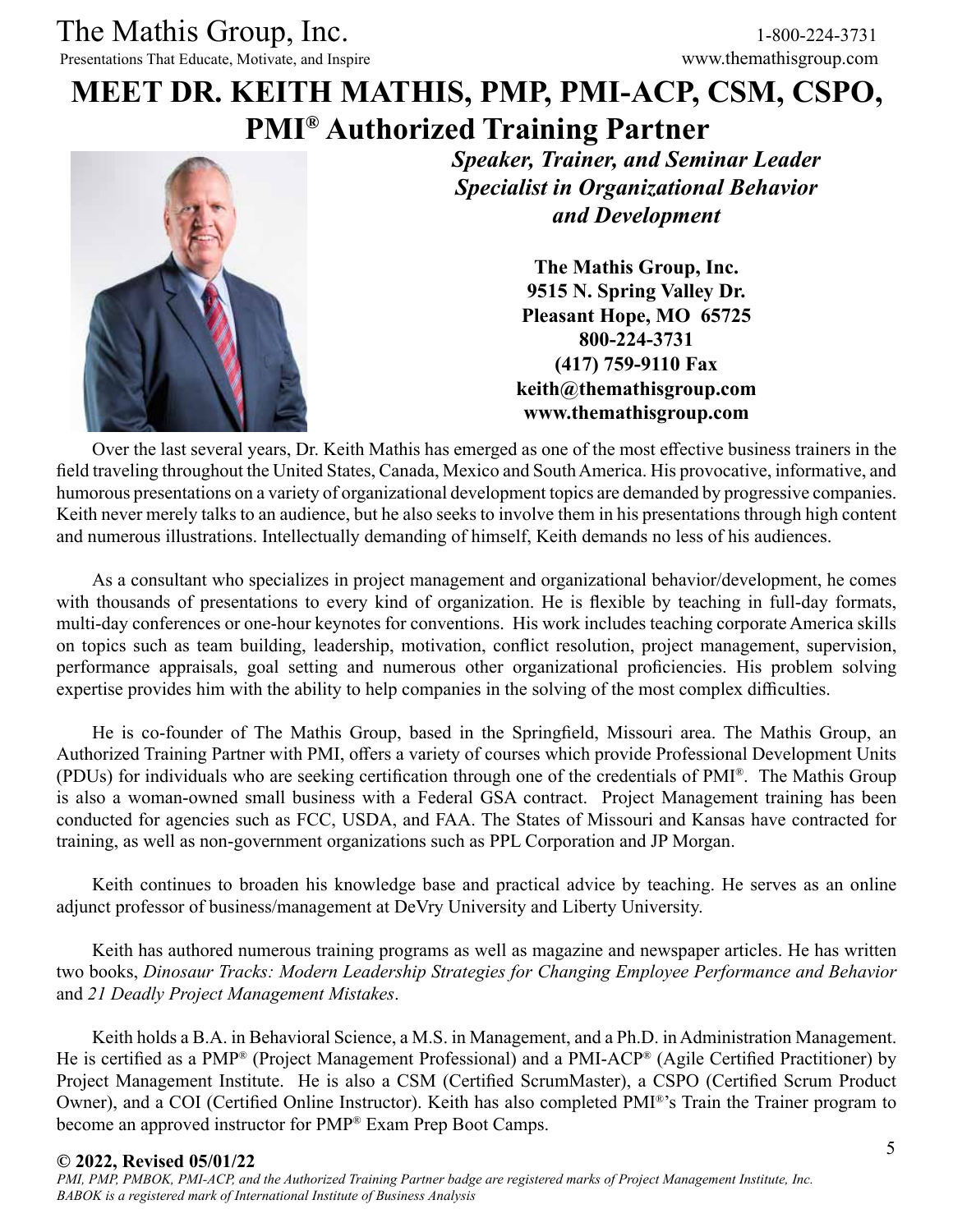Presentations That Educate, Motivate, and Inspire

## **Capability Statement**

The Mathis Group is a training/consulting company who has been serving businesses, government agencies, and organizations since 1993. We pride ourselves on offering quality, customized training/consulting that inspires, educates and equips people. The Mathis Group is a woman-owned small business and is in the process of finalizing WBE status.

The Mathis Group has a GSA MAS contract (GS02F0010V) and has conducted training for several government agencies. Our courses have found their way into the Federal Aviation Administration (FAA), United States Coast Guard, Federal Communications Commissions (FCC), Internal Revenue Service, Drug Enforcement Administration, National Institutes of Health, United Nations, and US Department of Agriculture, just to name a few.

The Mathis Group is an Authorized Training Partner with Project Management Institute (PMI). We are committed to enhancing the ongoing professional development of PMI Members, PMI-certified Project Management Professionals, and other project management stakeholders through appropriate project management learning activities and products. We have agreed to abide by PMI established operational and educational criteria and are subject to random audits for quality assurance purposes. We have over 40 courses in our curriculum which have been registered with PMI and qualify for Professional Development Units (PDUs). The Mathis Group conducts classes both onsite and in public formats across the United States.

The Mathis Group has multi-year contracts with the State of Kansas to conduct their project management training. Courses range from a 1-day *Fundaments of Project Management* to a 3-week intensive *Project Management Certification* class. We also continue our work with State of Missouri in providing their project management training. Our work with their different agencies range from *Business Analysis Certification* to *Agile Project Management*.

The Mathis Group is an expert in conducting boot camps for the PMP®/CAPM® (Project Management Professional) exam preparation and the PMI-ACP® (Agile Certified Professional) exam preparation. We conduct public boot camps throughout the year in various cities throughout the United States along with many onsite boot camps in various companies and agencies.

The Mathis Group's instructors are experienced, credentialed professionals who are experts in their field. Dr. Keith Mathis is the founder/co-owner of The Mathis Group, and he often conducts the training days himself.

> **Company Designations** Woman-Owned Business GSA: GS02F0010V NAICS: 611430 Unique Entity ID (SAM): S7KCEAWNLRJ8 DUNS: 007722098 CAGE: 3C1N9 PMI REP: 2022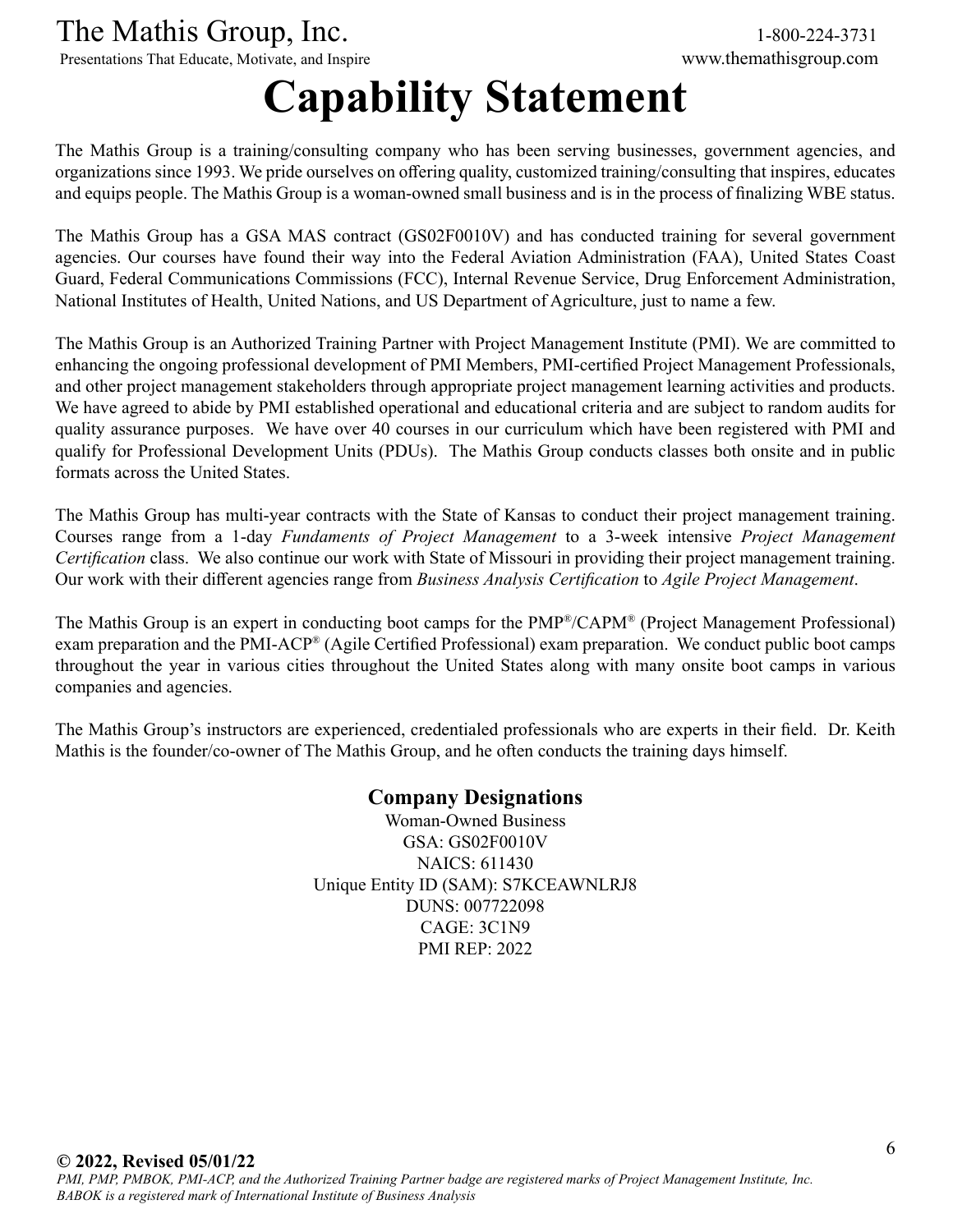Presentations That Educate, Motivate, and Inspire www.themathisgroup.com

## **Customization Process**

The customization process will demonstrate that The Mathis Group is prepared to write, customize, deliver, and manage this project with the highest quality team.

#### *Design of program*

Designing this program will take place using strong customization principles that will influence the participants with strong content and application.



Figure 1

#### **Why is customization important?**

Customization allows the course to be tailored to meet the particular needs of each organization. The Mathis Group believes each company has certain specific issues. Conducting a training course without understanding those differences will prevent successful changes in behavior or performance. When true customization is complete, that skill base is specific and slanted to the targeted needs of that organizational culture.

#### **How is the course customized?**

You will notice in Figure 1 The Mathis Group Process. This process begins with a pre-training interview that gathers preliminary information. A general outline and proposal is developed and then followed by an assessment and analysis of your organization. Some of those needs will include culture, areas of strengths and weaknesses, application focus, and the best ways to implement the program.

#### *Curriculum Design*

Curriculum designers who have a thorough knowledge of the subject matter have designed the material. All consultants are seasoned professionals with years of experience.

*(Continued on next page)*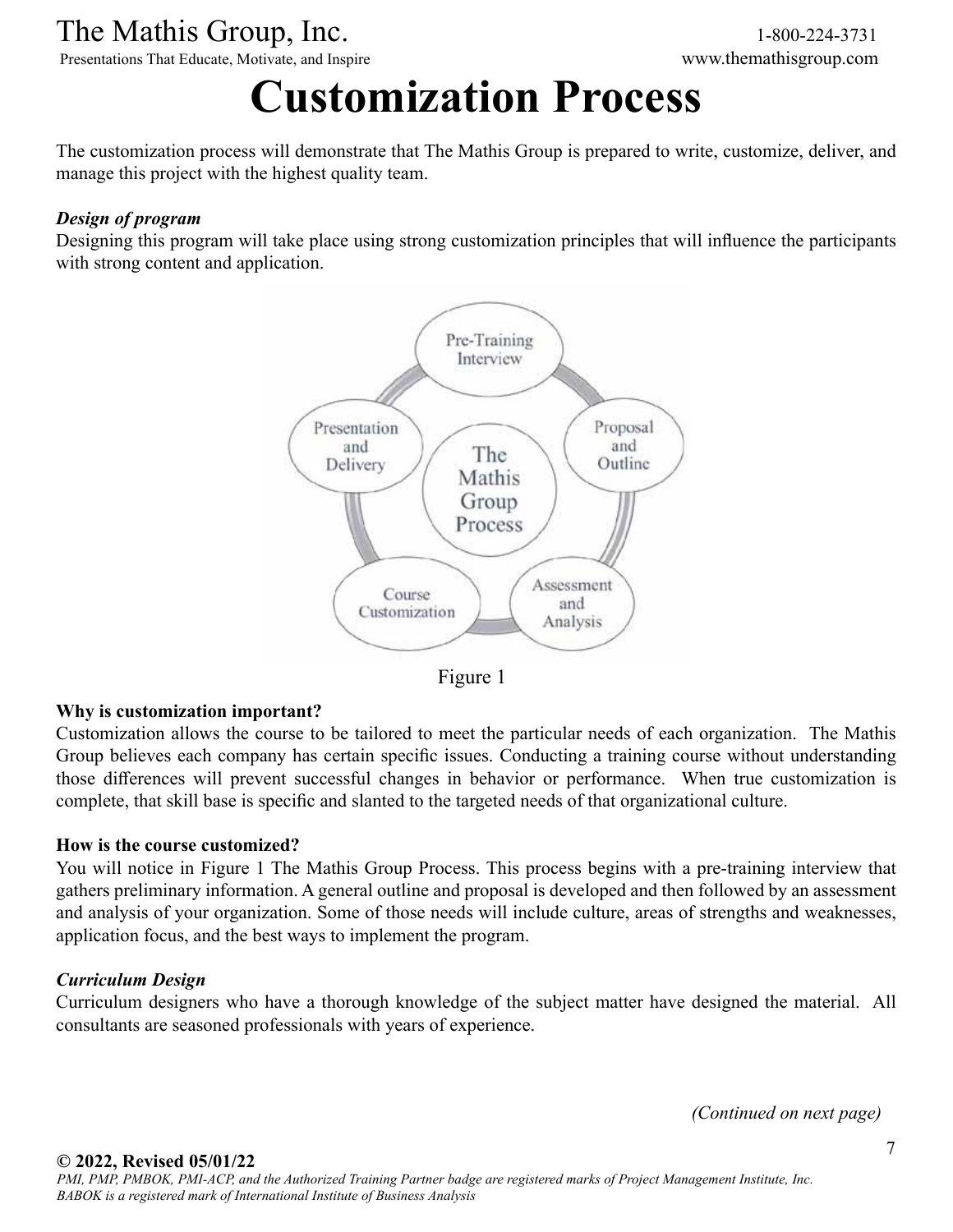Presentations That Educate, Motivate, and Inspire www.themathisgroup.com

This training program will focus on moving from the introduction of new skills to application for long term use. Each program must move beyond introduction toward application of those skills for long term performance and behavior changes. Using different activities to reinforce the new skills reinforces application.

The following activities may be included in one or all of the training programs:

- Lecture/leader-led
- Discussion
- Reading
- Role play
- Case study
- Video/audio presentation
- Test/quiz
- Self assessment

## **Teaching Formats**

The Mathis Group creates a teaching/learning atmosphere that is very upbeat and interactive. We offer courses in three formats: Face-to-Face, Live Instructor-Led Virtual, and Self-Paced Online.



**Face-to-Face**: In this format, students will use discussions, cases, and group activities to facilitate the course. In each session taught, we use a laptop, PowerPoint, and LCD/Proxima projector to introduce, explain, and summarize key concepts in the core competencies. Participants will interact and engage in discussions and small group analysis as well as debriefs and action plans throughout the entire course. Courses include numerous examples, fun, and ways to engage the participants in a non-threatening manner. Our trainers are available for consultation with the participants.



**Live, Instructor-Led, Virtual**: This format utilizes real-time training that gives the same education and information to anyone around the world that participants receive at an onsite or public seminar. Organizations can cost-effectively provide training by using technology to eliminate travel expenses and using that saving to train more employees.



**Self-Paced Online**: This format offers the same information and expertise as our onsite classes with the convenience of taking the course anytime, anywhere. Students will learn tips, techniques, and processes through online videos, which can be accessed 24/7 and completed at their own pace. All courses, except for Exam Prep Boot Camps, must be completed in 60 days. Students in Exam Prep Boot Camps are given access for 90 days.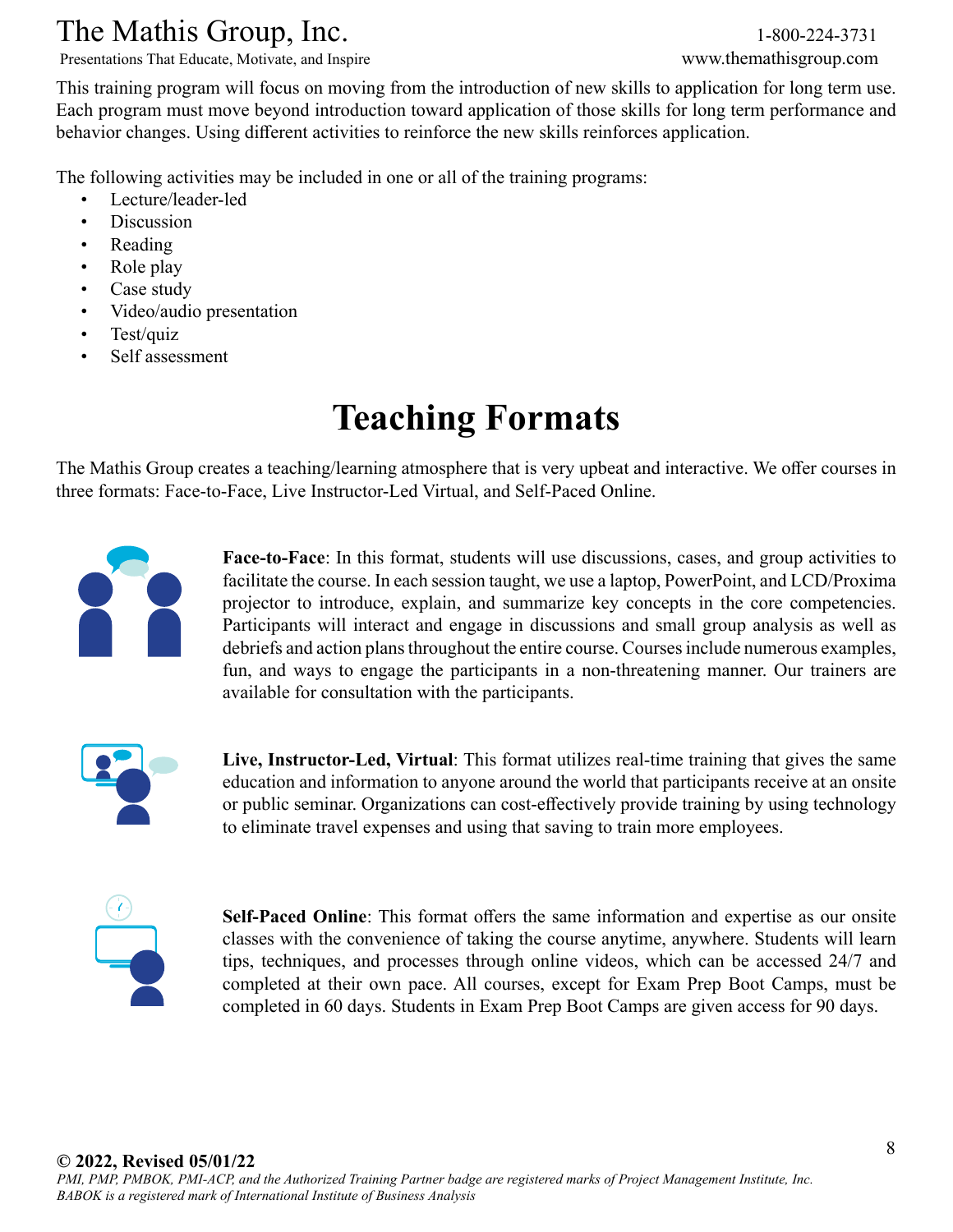Presentations That Educate, Motivate, and Inspire www.themathisgroup.com

## **Different Learning Connections**

The Mathis Group will also differentiate learning categories to influence the participants during the training sessions. We are well aware that participants learn differently. In order to magnify impact and implementation of new core competencies, we make sure each program is filled with numerous learning techniques. The following learning matrix will demonstrate the depth and category of learning. The Mathis Group takes careful steps of action to make sure we are influencing the participants through mental dynamics, exposure to new data, inspirational examples, fun activities, and application of new skills. This entire package of influencing the participants brings about the greatest change in performance and behavior.

Table #1

## **Learning Matrix**

| <b>Learning Category</b><br><b>Mental</b> | <b>Characteristics</b><br>Each course involves techniques that stimulate thinking, deductive<br>reasoning and decisiveness.   |
|-------------------------------------------|-------------------------------------------------------------------------------------------------------------------------------|
| <b>New Data</b>                           | Updated material and information are presented. Each course has<br>deeper material provided with new techniques demonstrated. |
| <b>Inspirational Examples</b>             | Examples, illustrations, and analogies are used in each course to<br>create interest, interaction, and impact.                |
| <b>Activities</b>                         | Activities and case studies are scattered throughout each course to<br>lock down the new skills and their usage.              |
| <b>Application</b>                        | Steps of action are used to reinforce usage of new skills.                                                                    |

## **The Mathis Group is a PMI® Authorized Training Partner**

The Mathis Group is a Project Management Institute (PMI®) Registered Educational Provider (R.E.P.) since 2003 and an Authorized Training Partner since 2020. We are committed to enhancing the ongoing professional development of PMI® Members, PMI®-certified Project Management Professionals (PMP®), and other project management stakeholders through appropriate project management learning activities and products. We have agreed to abide by PMI® established operational and educational criteria, and are subject to random audits for quality assurance purposes. We have over 40 courses to offer as an ATP worth Professional Development Units (PDUs).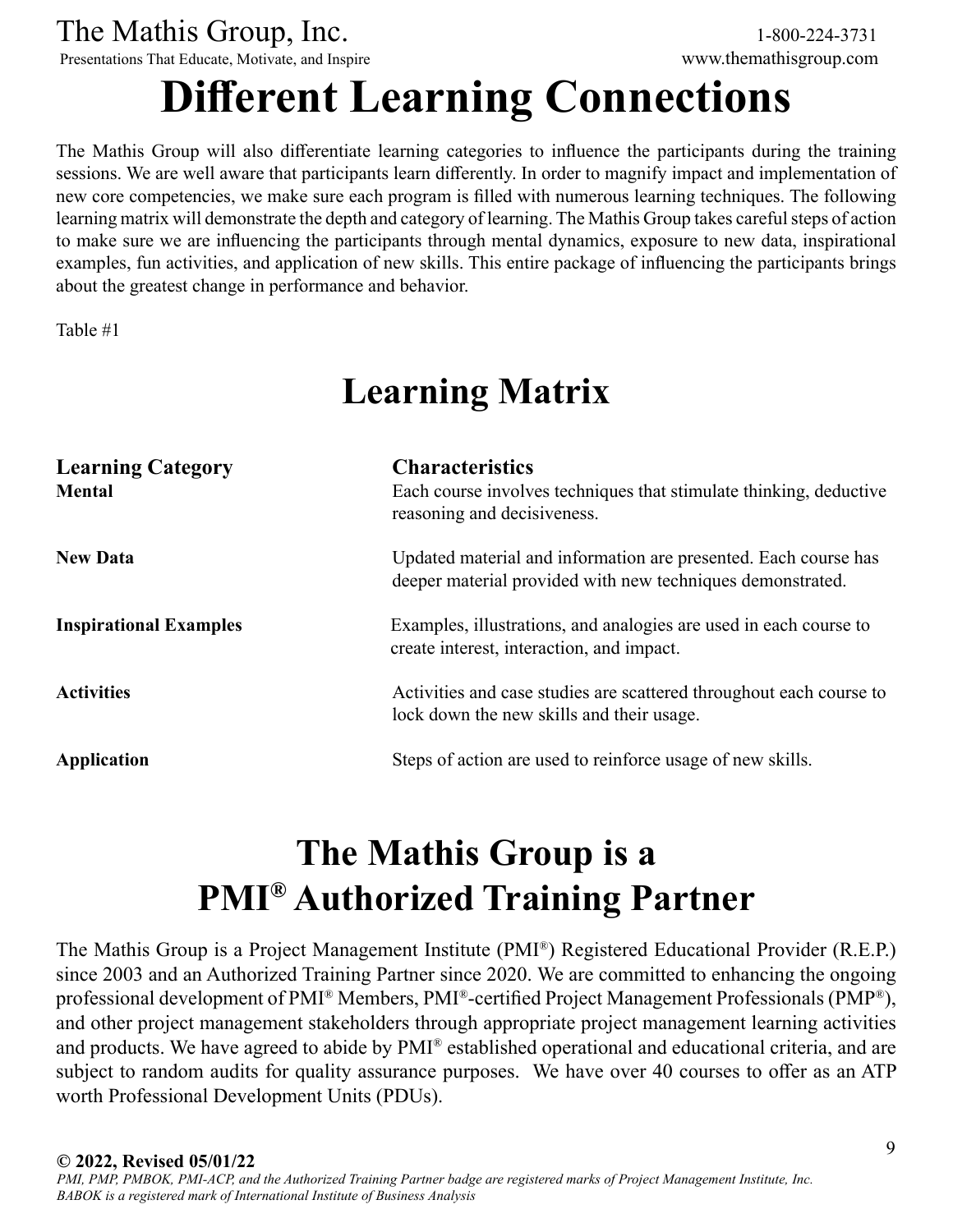Presentations That Educate, Motivate, and Inspire www.themathisgroup.com

## **Partial Government Client Listing**

 $\Box$  City Government of Atlantic City **Q** Consumer Product Safety Commission  $\Box$  Drug Enforcement Administration  $\Box$  Federal Aviation Administration  $\Box$  Federal Communication Commission  $\Box$  Hawaii Coast Guard  $\Box$  Internal Revenue Service  $\Box$  Iowa Department of Child Enforcement **Q** Michigan Department of Civil Service  $\Box$  Michigan Department of Housing  $\Box$  National Imagery and Mapping Agency  $\Box$  National Institutes of Health  $\Box$  Naval Surface Warfare Center  $\Box$  Saginaw Police Department Social Security Administration  $\Box$  St. Louis City Police  $\Box$  State of Kansas  $\Box$  State of Michigan  $\Box$  State of Missouri  $\Box$  United Nations  $\Box$  United States Army Aviation and Missle Command  $\Box$  United States Department of Agriculture

 $\Box$  United States Postal Service

## **Partial Client Listing**

- $\Box$  Alumax Metal, Inc.
- $\Box$  Ameren
- $\Box$  American General Contractors Association
- $\Box$  Arch Cole
- $\Box$  Atlantic City Housing
- $\Box$  Beverly Farm Foundation
- $\Box$  Blue Cross and Blue Shield
- $\Box$  Broward Medical Center
- $\Box$  Brentwood Medical Center
- $\Box$  Career Track, Inc.
- $\Box$  Clyde Union
- $\Box$  Coopers & Lybrand
- $\Box$  Enterprise Leasing
- $\Box$  Entertainment Publications
- $\Box$  Exelon
- $\Box$  Federal Reserve Bank
- $\Box$  Flatter & Associates
- $\Box$  JP Morgan
- $\Box$  Kaiser Dental
- $\Box$  Knoll, Inc.
- $\Box$  Lear Corporation
- **Q** Lucent Technology
- $\Box$  Mallinckrodt Chemical
- $\Box$  Monsanto
- $\Box$  Motorola
- $\Box$  National Louis University
- $\Box$  Nova Southeastern University
- $\Box$  Oklahoma State University
- $\Box$  Phelps County Medical Center
- $\Box$  Portion Pak, Inc.
- $\Box$  PPL Corporation
- $\Box$  Protein Technologies
- $\Box$  Ralston Purina
- $\Box$  St. Louis Post Dispatch
- $\Box$  St. Louis University
- $\Box$  St. Luke's Hospital
- $\Box$  StarMed Staffing Group
- **Q** TCI
- $\Box$  United Van Line
- $\Box$  Veracity Engineering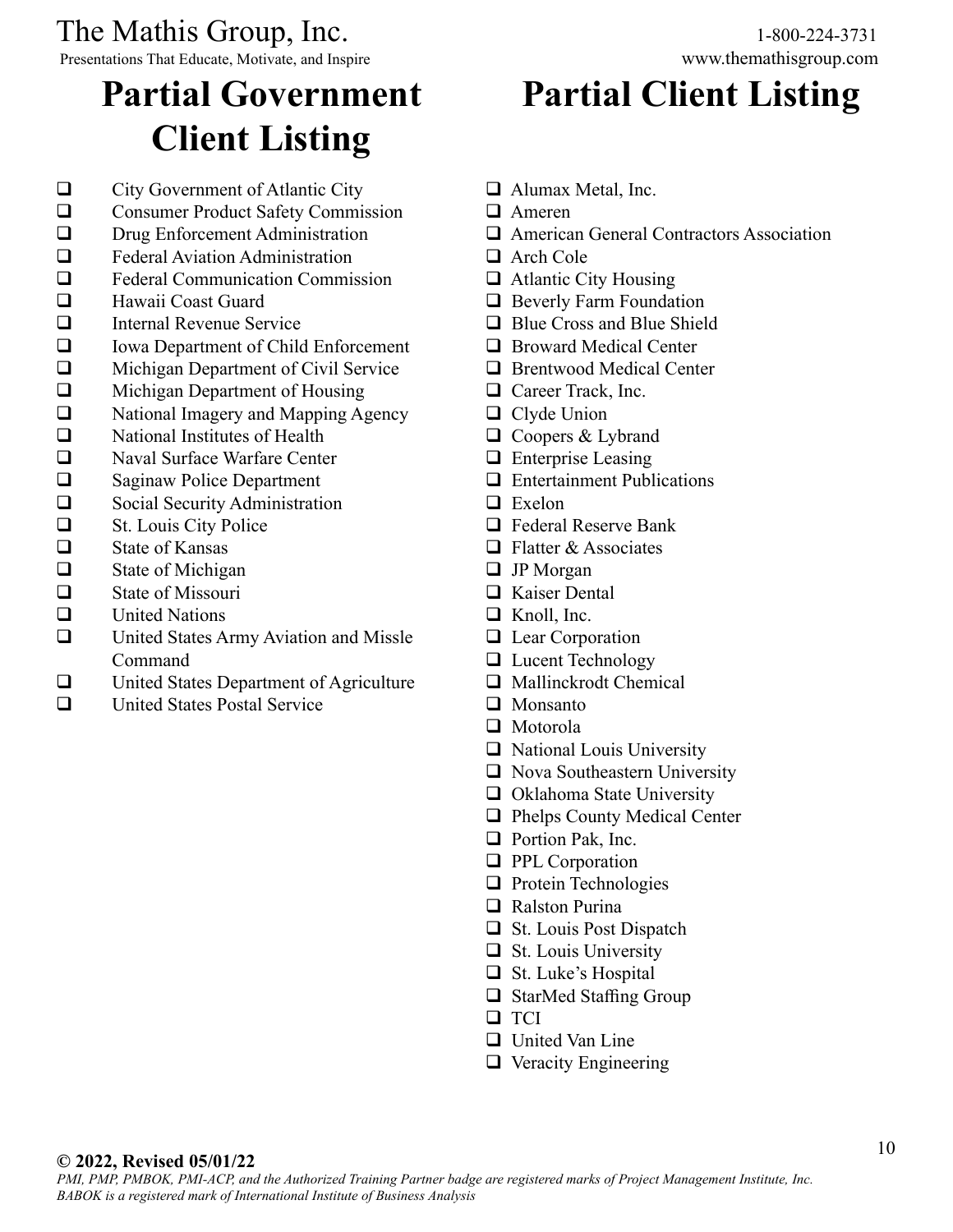Presentations That Educate, Motivate, and Inspire www.themathisgroup.com

### **Project Management Course Descriptions PMP® Exam Prep Boot Camp - 4 or 5 Day** *You pass or we pay for the 2nd & 3rd attempt!*

*PMI's Certification Breakdown*

PMP - 35.00 PMI-ACP - 6.00 PMI-SP - 4.75 PMI-RMP - 6.75 PfMP - 5.00 PMI-PBA - 4.75

*Contact Hours - 35*

#### *PMI's Talent Triangle Breakdown*

Ways of Working (Technical) - 30.25 Power Skills (Leadership) - 3.75 Business Acumen (Strategic) - 1.00

#### *Course Description:* If you are taking this certification course, you probably have some professional exposure to the duties of a project manager, or you may be considering embarking on a career in professional project management. Your ability as a project manager to demonstrate best practices in project management—both on the job and through professional certification—is becoming the standard to compete in today's fast-paced and highly technical workplace. In this course, you will apply the generally recognized practices of project management acknowledged by the Project Management Institute to successfully manage projects.

This course is specifically designed to provide you with the proven, practical body of project management knowledge and skills that you need to demonstrate project management mastery on the job. This course is a significant part of your preparation for the Project Management Professional (PMP®) Certification Exam

The course enables candidates to develop professionally, increase their project management skills, apply a formalized and standards-based approach to project management, and seek career advancement by moving into a formal project manager job role, as well as to apply for Project Management Institute, Inc. (PMI®) PMP® certification.

*The Mathis Group PMP® Exam Guarantee:* In the unlikely event you do not pass the PMP® exam the first time, The Mathis Group will pay for your second attempt within 30 days. If you do not pass the PMP® exam the second time, we will pay for the third attempt within 30 days. \*Note: The Mathis Group will pay the retake fee amount that is applied to PMI® members. The Mathis Group will not pay for any rescheduling fees assessed by PMI®.

#### *Course Objectives:*

- Lesson 1: Creating a High-Performing Team
- Lesson 2: Starting the Project
- Lesson 3: Doing the Work
- Lesson 4: Keeping the Team on Track
- Lesson 5: Keeping the Business in Mind

#### **What You Receive**

- Digital and Hard Copy of *PMI® Authorized PMP® Exam Prep*
- Pre- and Post-Class Assessments
- Additional vocabulary practice tests
- 100 question final practice test
- Memory Chart
- Additional Earned Value examples
- Additional Critical Path examples





virtual instructor-led



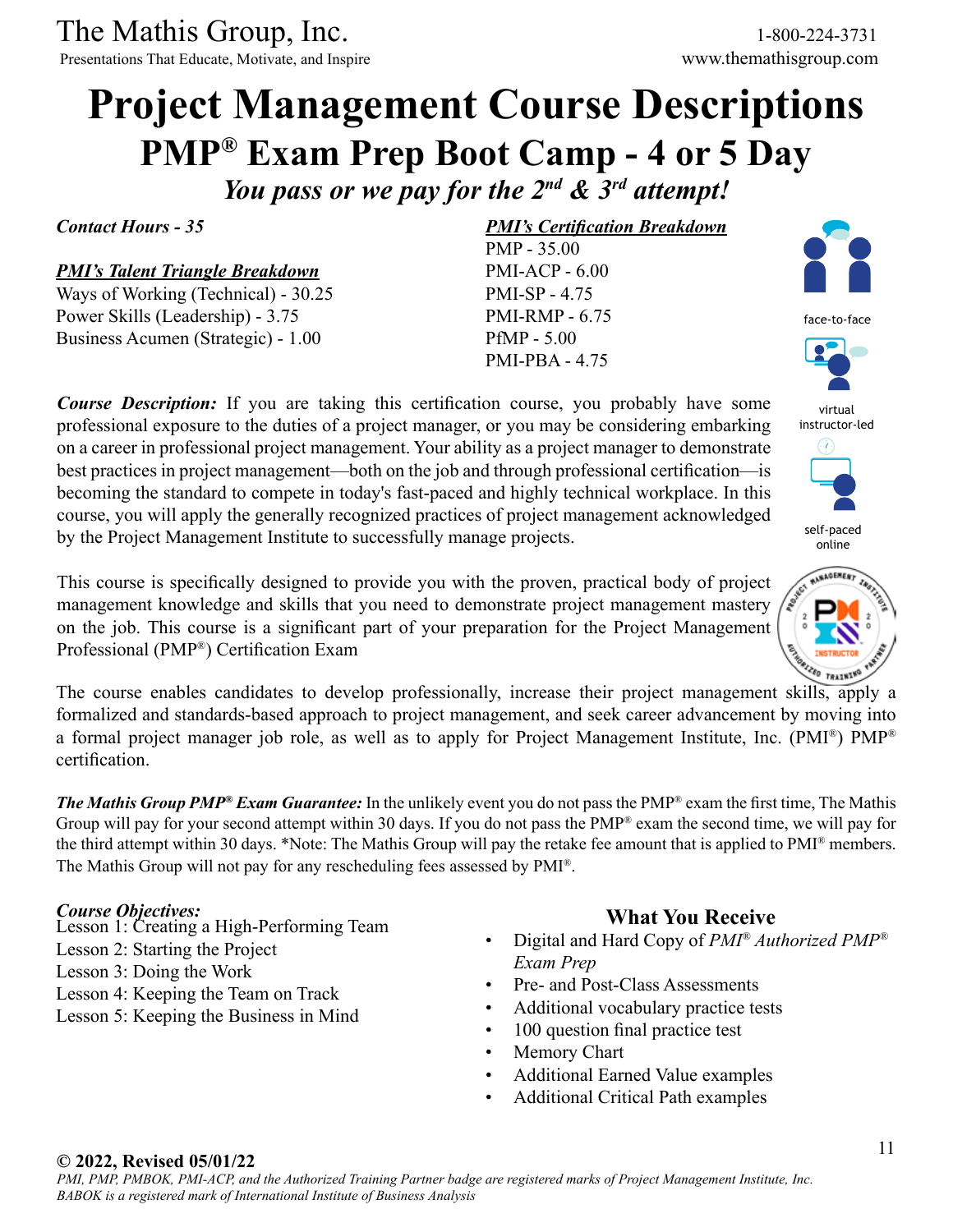Presentations That Educate, Motivate, and Inspire

### **PMI-ACP® Exam Prep Boot Camp - 3 Day**

*Contact Hours - 21*

#### *PMI's Talent Triangle Breakdown*

Ways of Working (Technical) - 15.75 Power Skills (Leadership) - 5.25

*PMI's Certification Breakdown* PMP - 21.00 PMI-ACP - 21.00 PMI-SP - 6.00 PMI-RMP - 6.25 PfMP - 5.50 PMI-PBA - 5.25



virtual

*Course Description:* This three-day, fast paced boot camp prepares each participant with all the core competencies to pass the PMI-ACP® exam the first time. We teach you the terms, processes and skills instructor-led to pass the course with minimal post course study. In addition, this course is based upon the PMI® recommended reference materials on Agile, Scrum, XP, Lean, and other Agile approaches.

#### *Method of teaching: Students will use discussion, cases, and group activities to facilitate the course.*

*The Mathis Group PMI-ACP® Exam Guarantee:* In the unlikely event, you do not pass the PMI-ACP® exam the first time, The Mathis Group will pay for your second attempt within 30 days. If you do not pass the PMI-ACP® exam the second time, we will pay for the third attempt within 30 days. If you do not pass the PMI-ACP® exam after three attempts, we will refund the balance of the seminar price to you! \*Note: The Mathis Group will pay the retake fee amount that is applied to PMI<sup>®</sup> members. The Mathis Group will not pay for any rescheduling fees assessed by PMI<sup>®</sup>.

#### **Examine Agile Tools, Skills and Domains:**

- The Tools and Techniques and Knowledge and Skills areas to pass the exam
- The Tasks of Agile Principles and Mindset
- The Tasks of Value-driven Delivery
- The Tasks of Stakeholder Engagement
- The Tasks of Team Performance
- The Tasks of Adaptive Planning
- The Tasks of Problem Detection and Resolution
- The Tasks of Continuous Improvement

#### **Examine Agile Methodologies and Processes:**

- The foundation of Agile, the Agile Manifesto and Principles
- Scrum roles, meetings, tools, techniques and artifacts
- XP (eXtreme Programming) roles and practices
- Comparing Scrum and XP roles and practices
- Lean development practices in Agile Project Management
- Agile estimation techniques
- Agile team dynamics, soft skills, negotiation, and coaching

#### **What You Receive**

- *• PMI-ACP® Exam Prep 2nd Edition* by Mike Griffiths ISBN# 978-1932735987
- In-Depth Course Workbook
- Flash cards
- Hundreds of practice test questions
- How Epics and User Stories are created
- Daily stand-ups, information radiators, team spaces, retrospecitves, and osmotic communications
- Agile metrics, including velocity, escaped defects
- Comparing adaptive planning and traditional project management
- Value-driven delivery and Value Stream Analysis
- Product backlog grooming
- Problem detection and resolution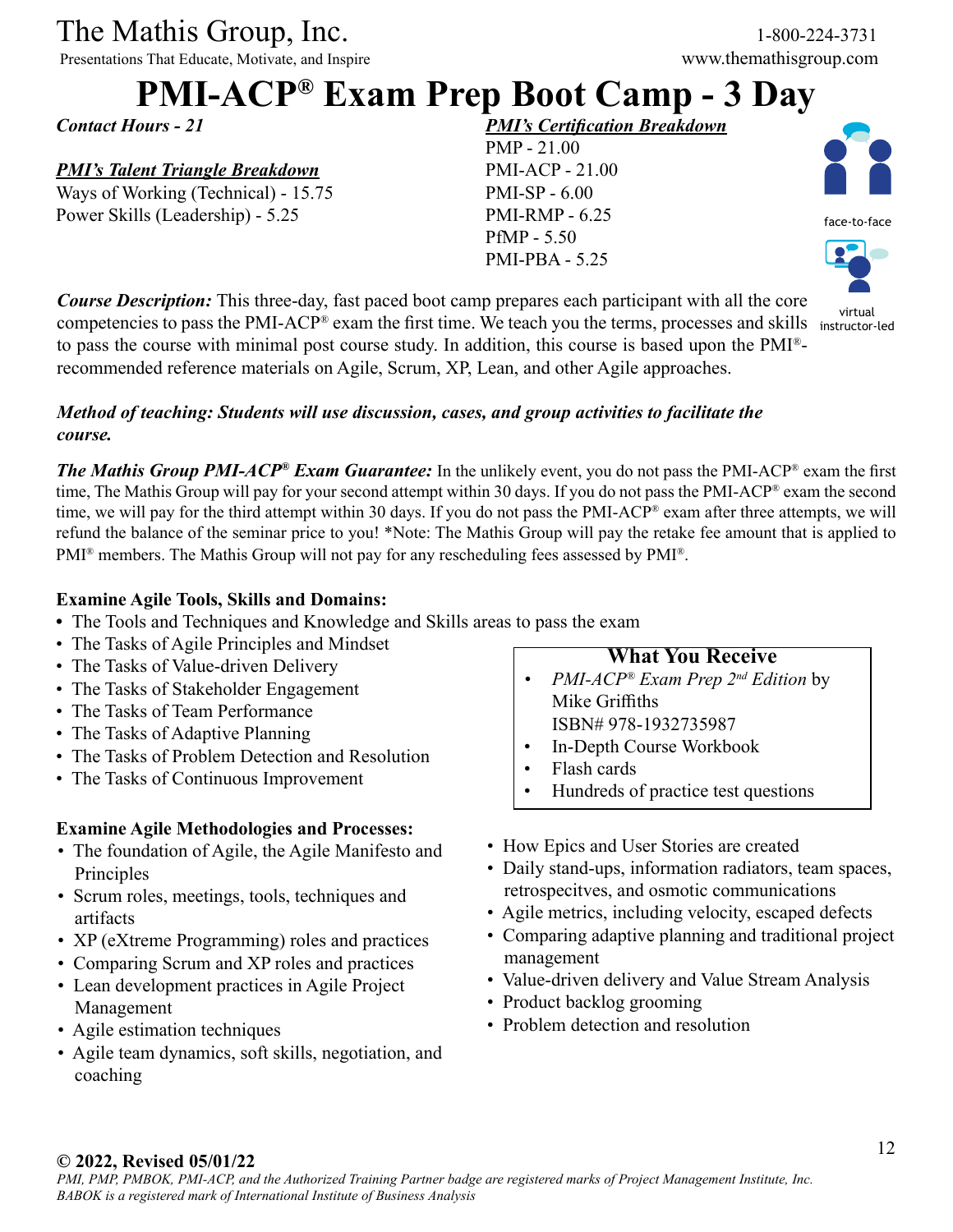Presentations That Educate, Motivate, and Inspire www.themathisgroup.com

### **Business Analysis Certification Boot Camp - 3 Day**

*PDUs – 19.5*

#### *PMI's Talent Triangle Breakdown*

Ways of Working (Technical) - 19.50

#### *PMI's Certification Breakdown*

PMP - 19.50 PMI-ACP - 19.50 PMI-SP - 19.50 PMI-PBA - 19.50



face-to-face

virtual

*Course Description:* This three-day fast paced boot camp prepares each participant to take the State Business Analysis (BA) Certification. This course will focus on Business Analysis skills and tools taken form *A Guide to Business Analysis Body of Knowledge (BABOK® Guide)*. Participants will go through each process and knowledge area of the *BABOK® Guide* to give a thorough understanding of its content. The class will close out with the taking of the State BA Certification. instructor-led

Students will learn the basic roles of stakeholders and how to gather real requirements, allow requirements gathering to influence the business case, and use communication techniques to strengthen stakeholder relationships throughout the entire project process. This course aligns with *A Guide to Business Analysis Body of Knowledge (BABOK® Guide), 2nd edition*. Each student will receive a copy of the *BABOK® Guide, 2nd edition*.

#### *Method of teaching: Students will use discussion, cases, group activities, and tests to facilitate the course.*

#### *Course Objectives:*

**Objective 1: Discuss the history of business analysis**

- Analyze how to improve business processes
- Examine the systems development life cycle

#### **Objective 2: Identify stakeholders and their roles**

- Define the business analyst role
- Define business analyst competencies

#### **Objective 3: List and define** *BABOK® Guide's* **knowledge areas**

- Define key terms used in business analysis
- Define and detail business analysis planning and monitoring

#### **Objective 4: Discuss estimation techniques**

- Examine decision, financial, and risk analysis
- Define and detail business analysis elicitation
- Develop techniques for conducting elicitation

#### **Objective 5: Define and detail requirements management and communication**

- Discover techniques for managing requirements traceability
- Define and detail enterprise analysis
- Define business need
- Define business case
- Define and detail requirements analysis
- Examine techniques for prioritizing requirements
- Analyze models for requirement analysis
- Define and detail solution assessment and validation
- Discuss validation techniques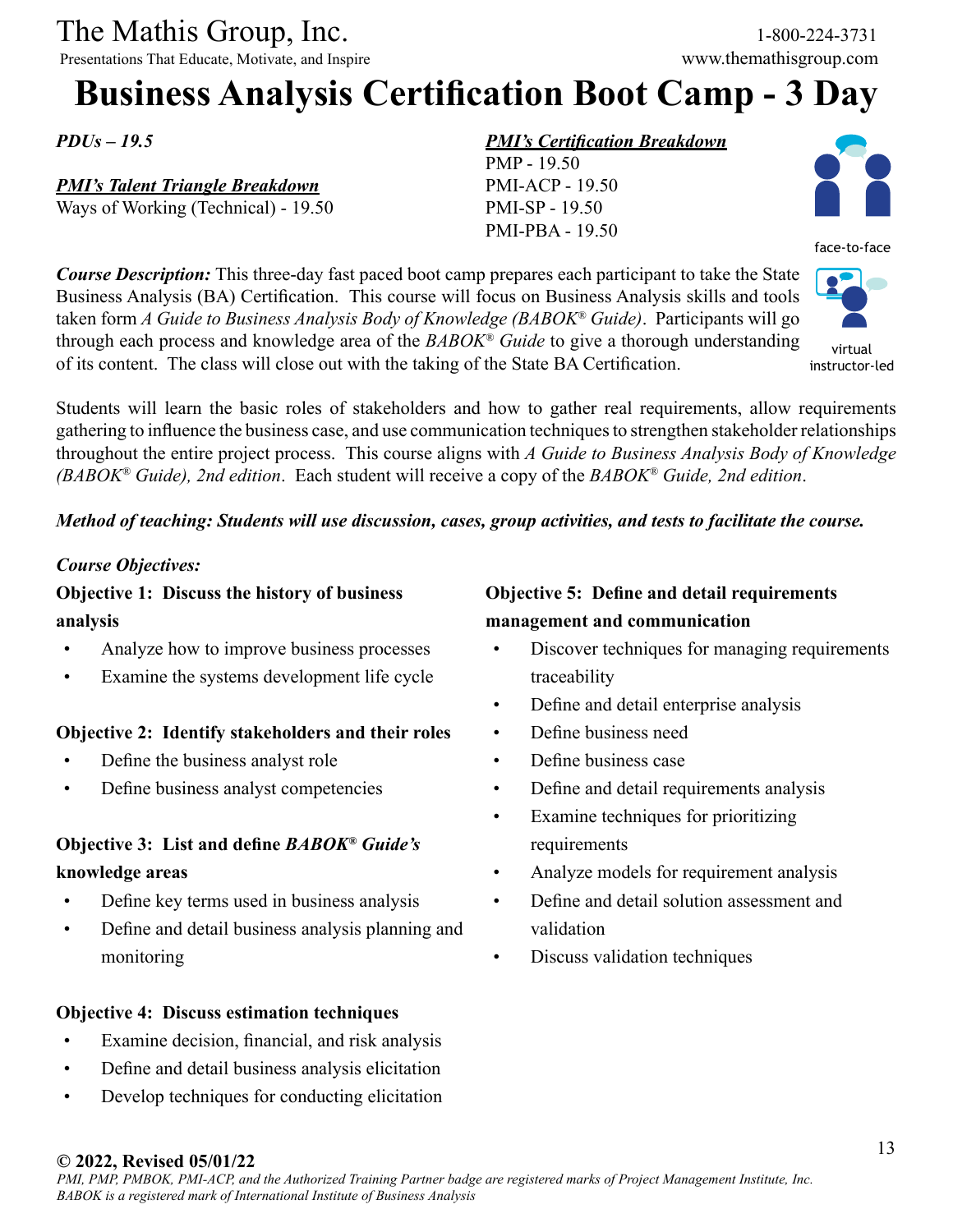Presentations That Educate, Motivate, and Inspire www.themathisgroup.com

## **Project Management Fundamentals - 1 Day**

PMP - 6.50

*PMI's Certification Breakdown*

*PDUs - 6.5*

#### *PMI's Talent Triangle Breakdown*

Ways of Working (Technical) - 6.50

*Course Description:* This one-day course will focus on ways employees can run projects faster and more effectively. This course will recommend a six-phase process, as well as numerous preventative actions to efficiently speed up a project. Participants will learn how to successfully create, monitor, and guide the project's scope and critical path, and how to manage multiple projects. Participants will instructor-led diagnose and prevent problems such as scope creep, time slippage, and team conflicts. This course will follow the Project Management Institute's knowledge areas of the *PMBOK® Guide*.

*Method of teaching: Students will use discussion, cases, and group activities to facilitate the course.*

#### *Course Objectives:* **Objective 1: Define the six-step project management process**

- Examine the project's life cycle
- Identify the triple constraints of every project
- Define the project drivers

#### **Objective 2: Discuss five ways to give proper leadership within culture**

- Design an agenda for the first project team meeting
- Summarize major areas to brainstorm
- Manage brainstorming and planning meetings

#### **Objective 3: Demonstrate interviewing techniques that will assist in determining project specifics**

- Review constraint red flags to watch
- Show how to set, control and monitor project scope

#### **Objective 4: Classify who to place on your project team**

- Create a modified code of conduct for running an empowered team
- Label role descriptions and project responsibilities when you have no position power





virtual



self-paced online

*(Continued on next page)*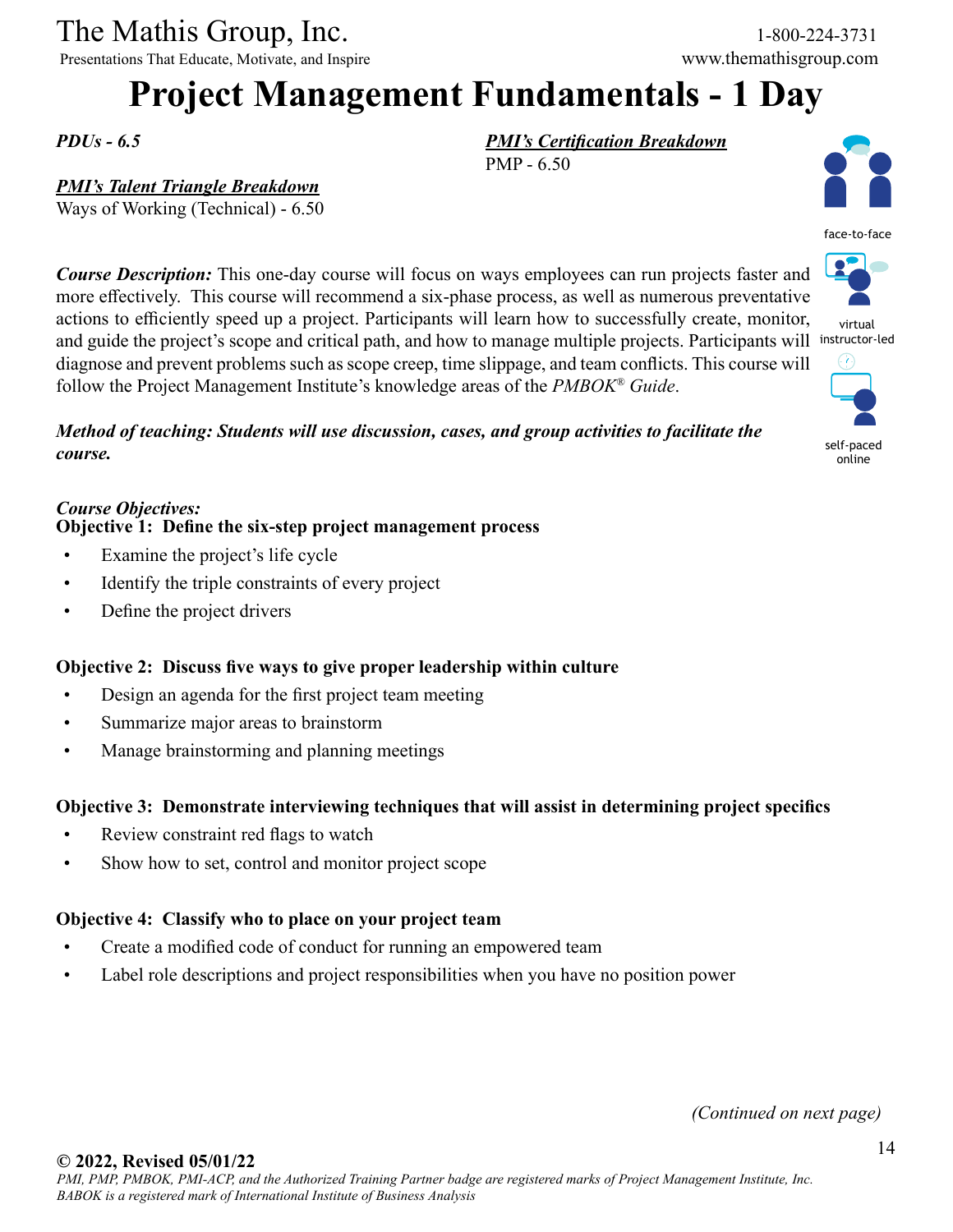Presentations That Educate, Motivate, and Inspire www.themathisgroup.com

#### **Objective 5: Examine forms in scheduling a project and possible scheduling issues**

- 
- Formulate a Work Breakdown Structure
- Discover how to track multiple projects
- Evaluate a real timeline
- Evaluate why time calculations are wrong
- Examine characteristics of a milestone
- Analyze strengths and weaknesses of a Gantt chart

#### **Objective 6: Define the critical path**

- Evaluate the strengths and weaknesses of a critical path
- Discuss how to handle delays
- Assess how to crash a project

#### **Objective 7: Examine steps in creating a project budget and developing a master budget control process**

• Discuss implementation of project plan

#### **Objective 8: Identify seven things which must be communicated in every project**

• Apply close down checklists and handoff procedures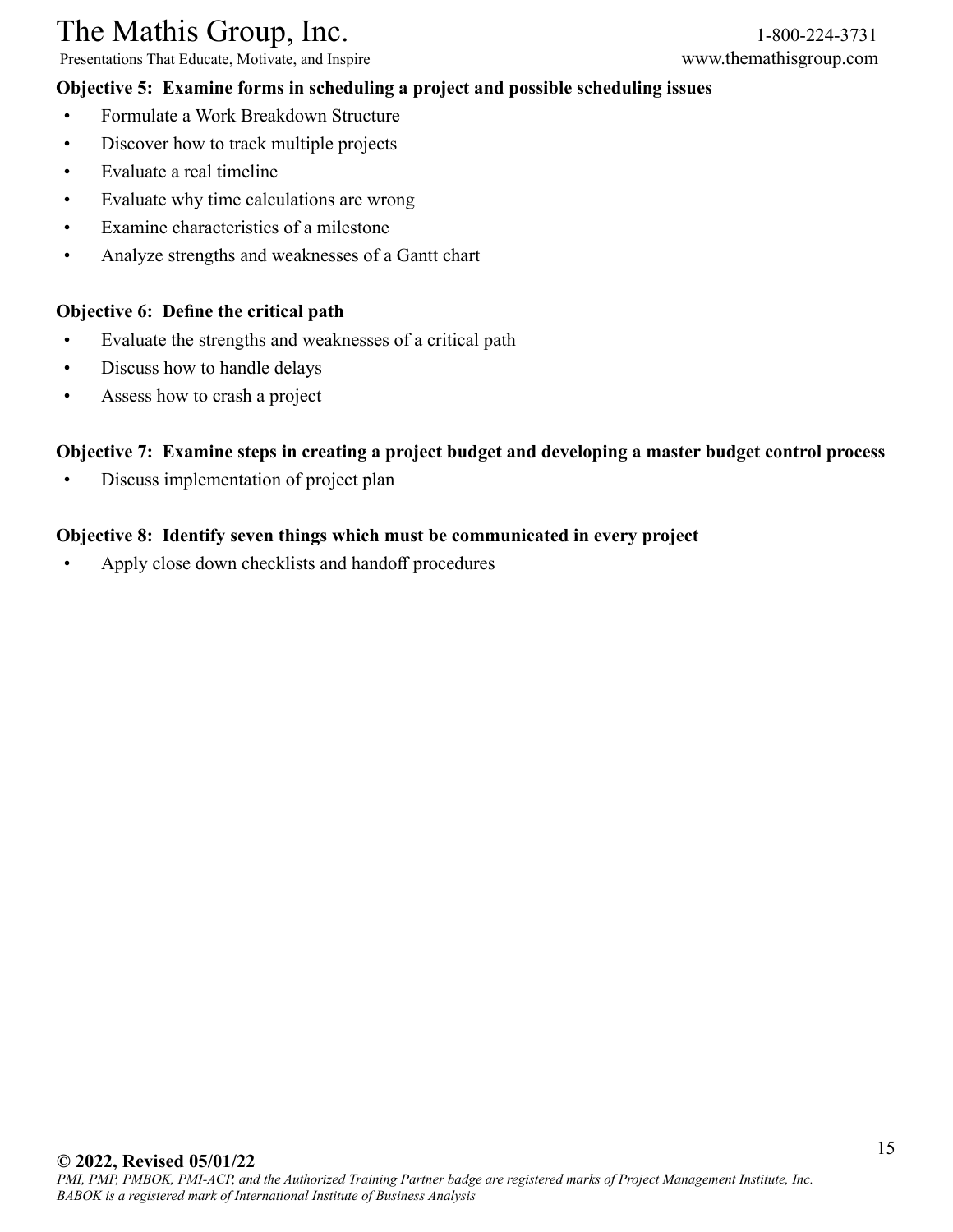Presentations That Educate, Motivate, and Inspire

## **Comprehensive Project Management - 2 Day**

*PDUs - 13*

#### *PMI's Talent Triangle Breakdown*

Ways of Working (Technical) - 12.00 Power Skills (Leadership) - 1.00

#### *PMI's Certification Breakdown*

PMP - 13.00 PMI-ACP - 1.00 PMI-SP - 1.00 PMI-RMP - 1.00 PfMP - 1.00 PMI-PBA - 1.00



face-to-face



*Course Description:* This intensive two-day course will focus on ways employees can run projects faster and more effectively. This course will recommend a six-phase process, as well as numerous preventative actions to efficiently speed up a project. Participants will learn how to successfully instructor-led create, monitor, and guide the project's scope and critical path, and how to manage multiple projects. Participants will diagnose and prevent problems such as scope creep, time slippage, and team conflicts. This course will follow the Project Management Institute's knowledge areas of the *PMBOK® Guide*. virtual

#### *Method of teaching: Students will use discussion, cases, and group activities to facilitate the course.*

#### *Course Objectives:*

#### **Objective 1: Define the six-step project management process**

- Examine the project's life cycle
- Define the project drivers
- Identify the triple constraints of every project

#### **Objective 2: Discuss five ways to give proper leadership within your culture**

- Classify how to manage the project through influence rather than power
- Design an agenda for the first project team meeting
- Identify a checklist for team meetings

#### **Objective 3: Demonstrate interviewing techniques that will assist in determining project specifics**

- Review constraint red flags to watch
- Show how to set, control, and monitor project scope
- Summarize major areas to brainstorm
- Manage brainstorming and planning meetings

#### **Objective 4: Classify who to place on your project team**

- Label role descriptions and project responsibilities when you have no position power
- Create a modified code of conduct for running an empowered team

*(Continued on next page)*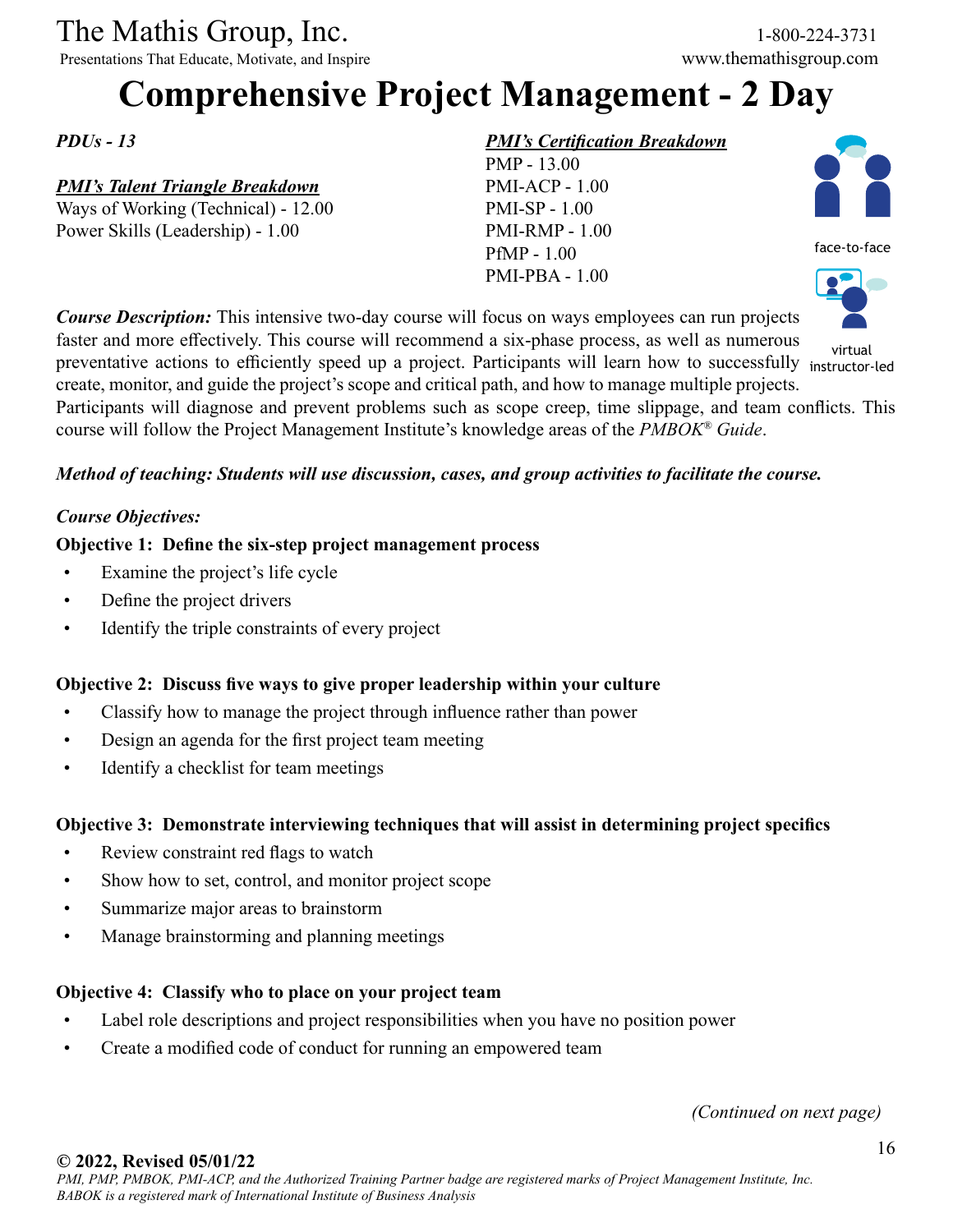Presentations That Educate, Motivate, and Inspire www.themathisgroup.com

#### **Objective 5: Examine forms in scheduling a project and possible scheduling issues**

- Formulate a Work Breakdown Structure
- Discover how to track multiple projects
- Evaluate a real timeline
- Evaluate why time calculations are wrong
- Examine the characteristics of a milestone
- Analyze the strengths and weaknesses of a Gantt chart

#### **Objective 6: Define the critical path**

- Evaluate the strengths and weaknesses of a critical path
- Discuss how to handle delays
- Discuss the effects of a late start
- Summarize danger signals for which to watch
- Assess how to crash a project

#### **Objective 7: Examine steps in creating a project budget and developing a master budget control process**

• Discuss the implementation of a project plan

#### **Objective 8: Identify seven things which must be communicated in every project**

- Review who should be communicated to
- Evaluate the results of poor communication
- Analyze signs of poor updates
- Describe ways to communicate bad news
- Apply close down checklists and handoff procedures
- Identify phase-out of the project
- Perform a postmortem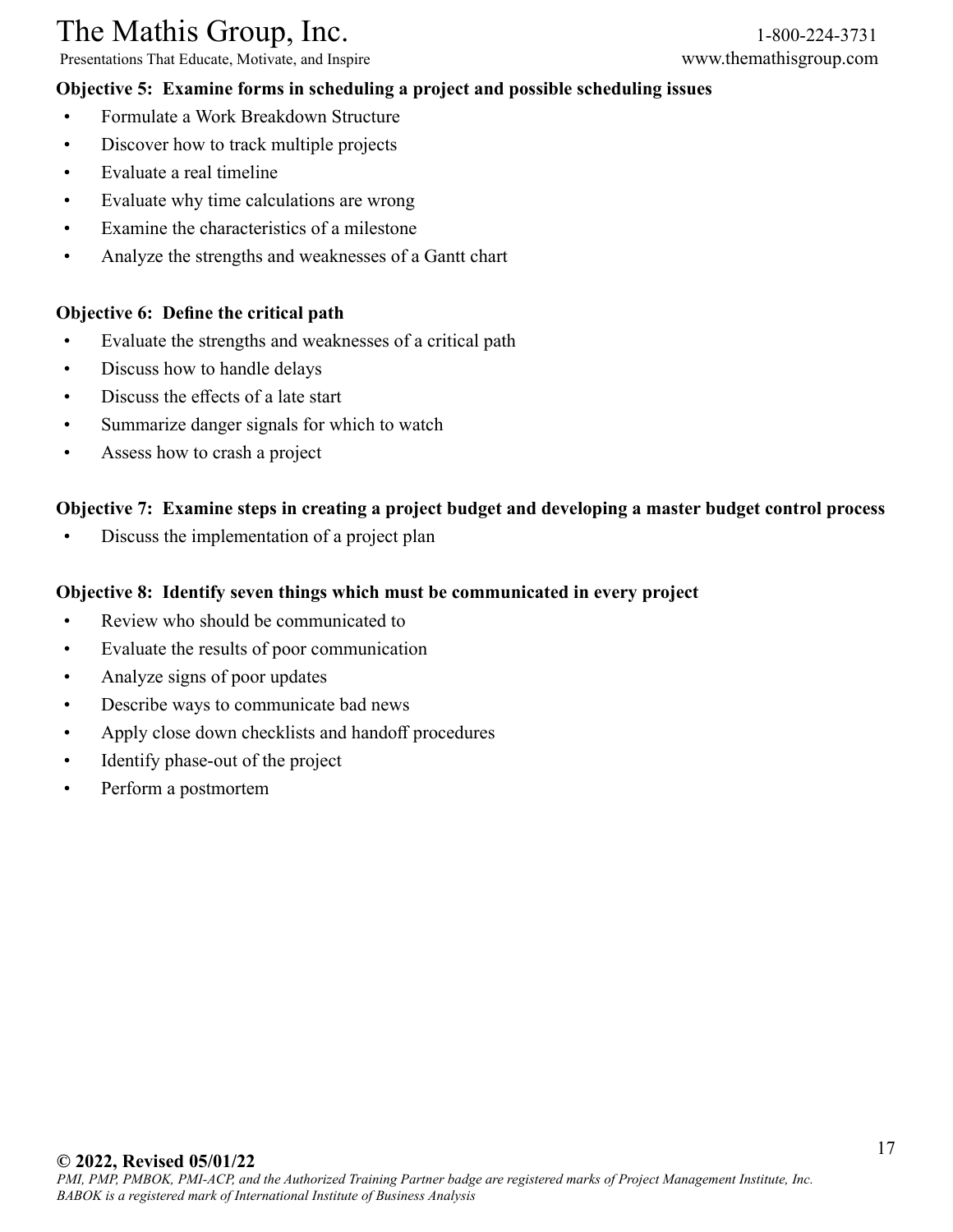Presentations That Educate, Motivate, and Inspire

### **Mastering Project Management - 3 Day**

*PDUs - 19.5*

#### *PMI's Talent Triangle Breakdown*

Ways of Working (Technical) - 18.75 Power Skills (Leadership) - 0.75

#### *PMI's Certification Breakdown*

PMP - 19.50 PMI-ACP - 0.75 PMI-SP - 2.25 PMI-RMP - 3.50 PfMP - 0.75 PMI-PBA - 0.75





instructor-led

virtual<br>management core competencies. Participants will learn tools and techniques which will help them instructorrun their projects faster and more effectively. This course will follow the Project Management Institute's process groups and knowledge areas of the *PMBOK® Guide*.

*Course Description:* This three-day course will provide an overview of the project management process. It will include applicable hands-on activities and team exercises to reinforce project

#### *Method of teaching: Students will use discussion, cases, and group activities to facilitate the course.*

#### *Course Objectives:*

#### **Objective 1: Recognize the process groups and knowledge areas of project management**

- Identify the benefits of project management
- Describe the project manager's role in project management
- Describe project charter
- Distinguishes the scope of a project including scope statement and scope definition
- Explain the work breakdown structure of a project including decomposition, milestones, critical path

#### **Objective 2: Analyze activity sequencing and various tools: precedence diagramming method, arrow diagramming method, conditional diagramming methods**

- Examine various estimating tools: analogous estimating, parametric estimating, PERT estimating, etc.
- Examine tools for schedule development including critical path method, duration compression, simulation, and critical chain method
- Interpret quality planning and examine tools such as benefit cost analysis, benchmarking, and flow charting
- Examine communication planning
- Examine risk management planning and apply a risk management plan
- Analyze tools for risk identification: brainstorming, interviewing, SWOT analysis, Delphi technique, etc.
- Discuss risk monitoring and control

*(Continued on next page)*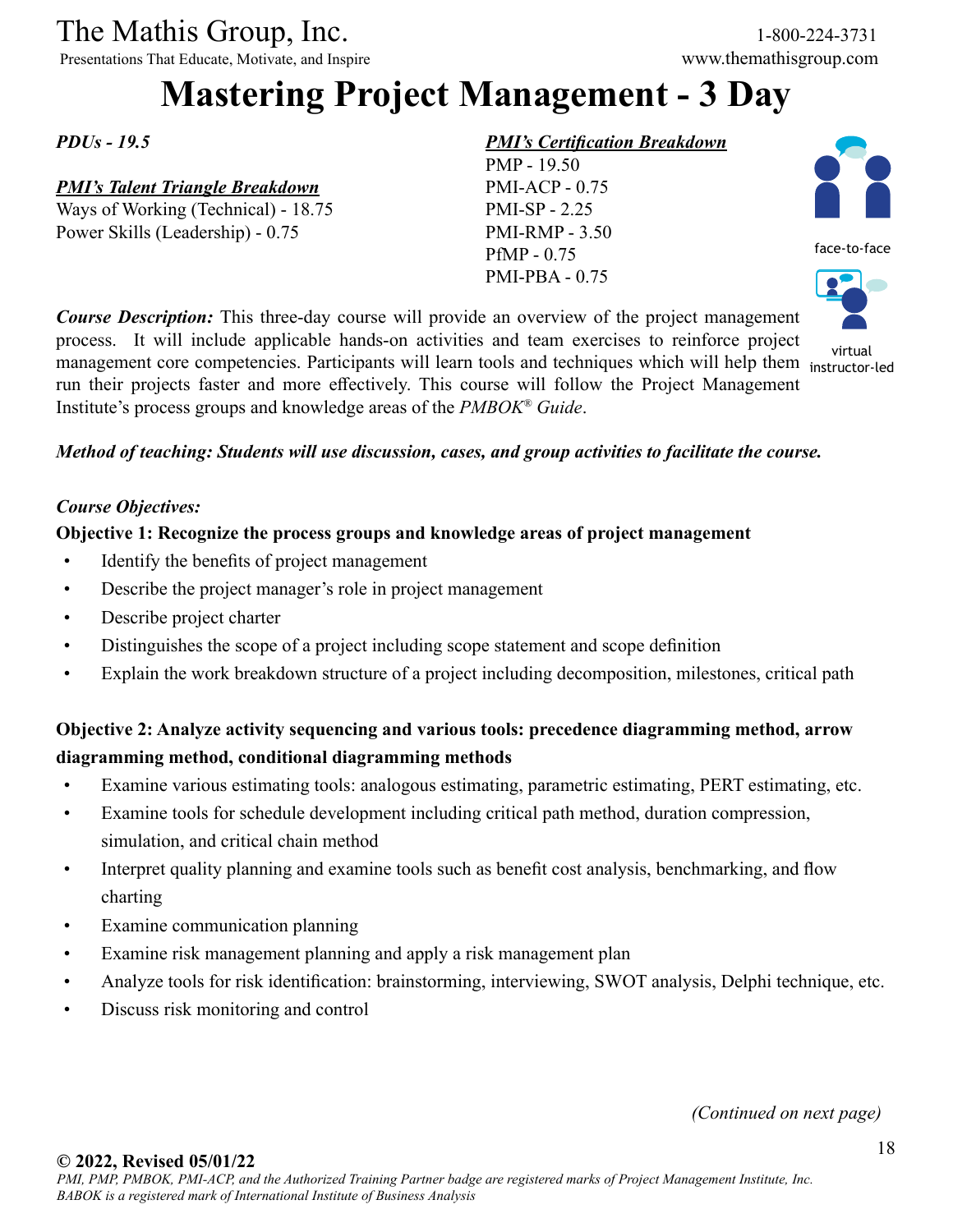Presentations That Educate, Motivate, and Inspire www.themathisgroup.com

#### **Objective 3: Discuss cost estimating and cost budgeting**

- Explain earned value analysis including:
	- Schedule variance
	- Cost variance
	- Cost performance index
	- Schedule performance index
- Define and recognize procurement planning
- Examine contract types: fixed price, cost reimbursable, time and materials, unit price, and target price
- Discuss the solicitation process
- Examine request seller responses, solicitation, and bidder conferences

#### **Objective 4: Define and describe the following:**

- Project team
- Characteristics of effective and ineffective teams
- Destructive and supportive roles of team members
- Team motivation
- Team development

#### **Objective 5: Evaluate how to perform quality assurance**

- Discuss scope verification, control, and reporting
- Analyze ways to handle scope changes
- Identify scope creep
- Discuss schedule control
- Discuss cost control
- Define performance reporting

#### **Objective 6: Summarize ethical considerations**

#### **Objective 7: Examine the process of closing a project including contract closure**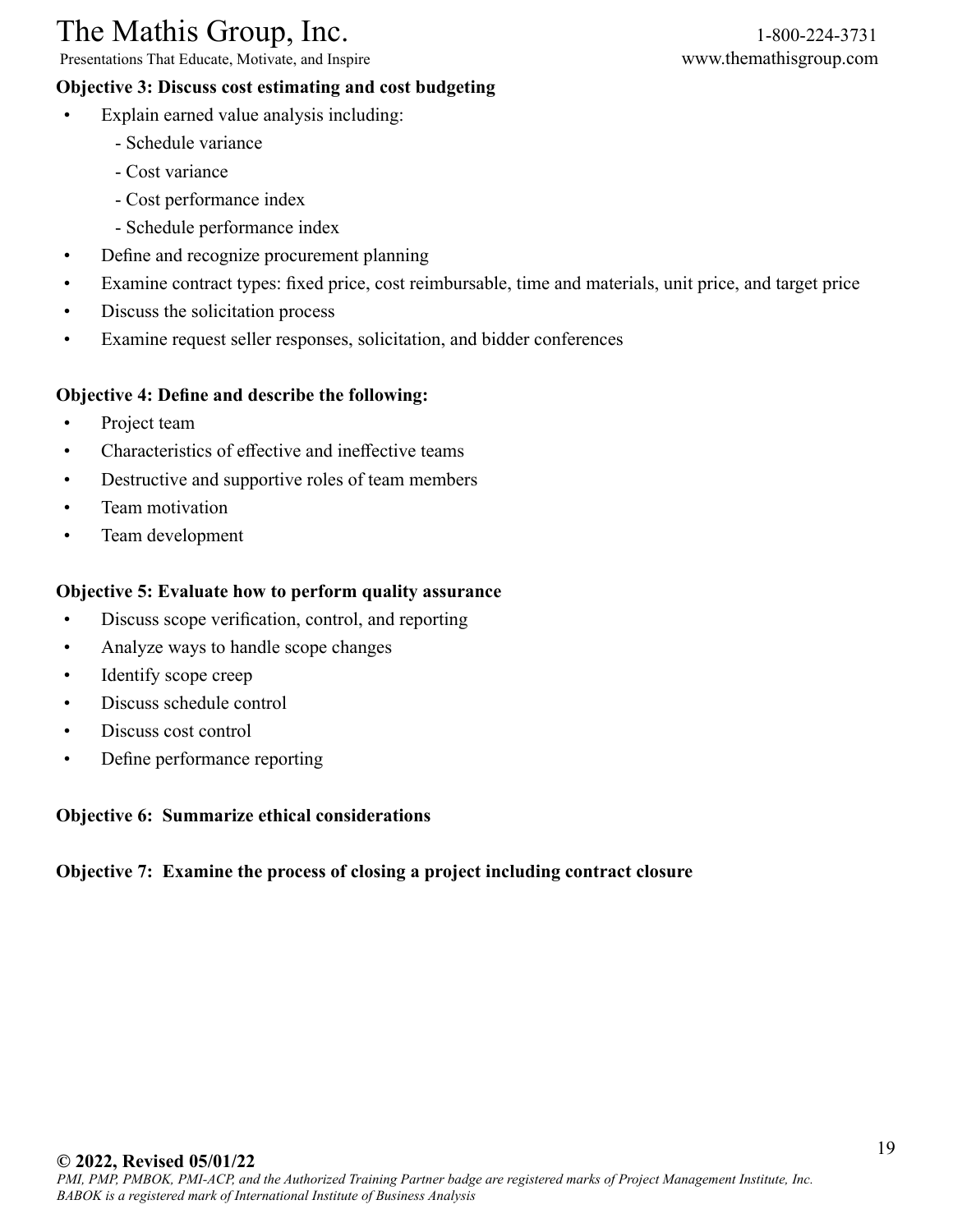Presentations That Educate, Motivate, and Inspire

### **Advanced Skills on Project Interviewing, Risk and Negotiation - 2 Day**

*PDUs - 15*

#### *PMI's Talent Triangle Breakdown*

Ways of Working (Technical) - 8.00 Power Skills (Leadership) - 7.00

#### *PMI's Certification Breakdown*

PMP - 15.00 PMI-ACP - 7.00 PMI-SP - 7.00 PMI-RMP - 13.75 PfMP - 7.00 PMI-PBA - 7.00



face-to-face



instructor-led

*Course Description:* This two-day course will focus on ways to use communication to gather detailed information from the customer, analyze the information, and expedite the outcomes desired by the customer. Participants will understand how to focus a message and incorporate means to instructor-

gain information using effective communication skills. This course will recommend ways to build stronger communication skills and provide insight to different communication styles. Participants will learn how to examine and measure objectives within cost, schedule, and cultural issues. Risk for this program will be examined as defining the probability of the project. This course will also examine risk identification, risk communication, and risk planning. In addition, this course will examine the strategies of successful negotiation throughout the project's life cycle. Attendees will learn the value of successful negotiation, the negotiation process, and different negotiation models. This course will include examples of negotiation over scope, deadlines, change, and getting the best price from your vendor. This course will follow one or more of Project Management Institute's knowledge areas of the *PMBOK® Guide*.

#### *Method of teaching: Students will use discussion, cases, and group activities to facilitate the course.*

#### *Course Objectives:*

#### **Objective 1: Interviewing Module**

- Develop ways to increase understanding
- Compare kinds of communication
- Discuss what communication should be communicated upline
- Examine reasons why communicating upline is extremely difficult
- Identify questions to ask if miscommunication is common
- Discuss how to match your body language and the message
- List characteristics of a poor listener
- Predict obstacles of listening
- Develop techniques for disagreeing
- Discuss caution signs that a disagreement is turning into a conflict
- Create questions which explore the customer's desires and requirements
- Identify ways of asking questions which open up communication
- Examine feedback techniques for clarifying the real message being given from the customer
- Choose which follow-up questions will detail the expressed wishes of the customer
- Analyze the interview data and determine true requirements of the customer

*(Continued on next page)*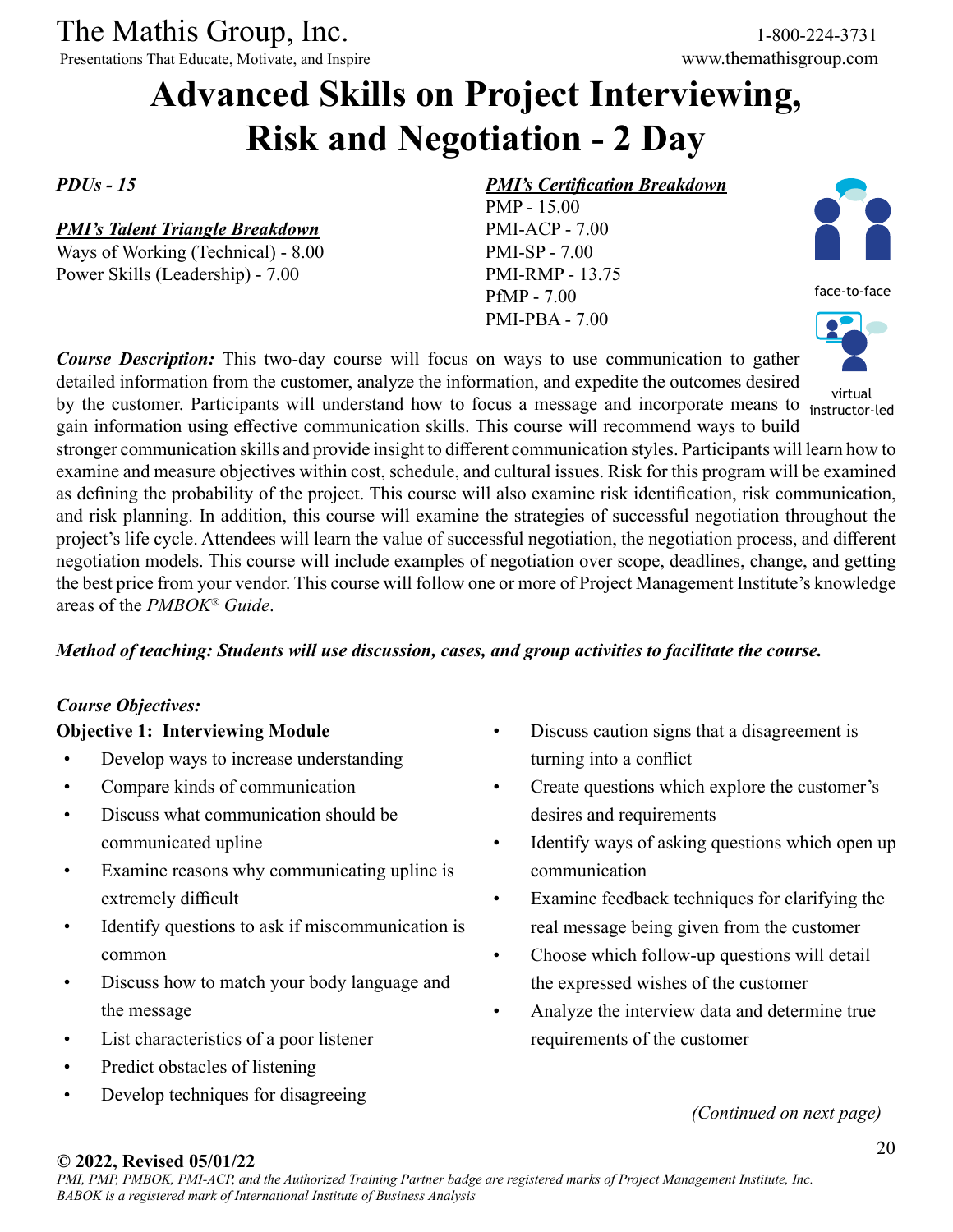Presentations That Educate, Motivate, and Inspire www.themathisgroup.com

- Develop a sequence of questions which encourages customers to give information freely
- Evaluate the best feedback technique to use in mirroring the requirements back to the customer for approval
- Analyze interview skills that will give insight into any project
- Discuss which areas to brainstorm
- Assess how to set project objectives that are measurable and realistic
- Discuss collecting data and information

#### **Objective 2: Negotiation Module**

- Define and detail negotiations in projects including interpersonal negotiations and contract negotiations
- Examine the negotiation process
- List and examine negotiation strategies
- Analyze preparation techniques for negotiation
- Examine how to lead the negotiation process
- Discuss how to deal with the other party's negative tactics
- Examine how to align the support of others before, during, and after the negotiation
- Identify communication skills needed for successful negotiation
- Analyze win-win negotiations
- Create strategies for controlling conflict in negotiation
- Discuss negotiating to resolve conflict
- Evaluate how to negotiate with your project team
- Examine negotiation skills for purchasing
- Examine how to use BAFO to your advantage

#### **Objective 3: Risk Module**

- Examine how to conduct risk analysis
- Discuss confronting the attitudes on risk
- List techniques to confronting risk
- Examine ranking
- Discuss performance, system, and process risks
- Examine data gathering
- Explain how to evaluate plans
- Examine how to manage risk plans
- Discuss transferring risk
- Examine monitoring risk
- Develop risk teams
- Create a special response team
- Describe risk trade off
- Define the major processes of risk management
- Analyze the process of Plan Risk Management
- Examine the process of Identify Risks
- Discuss the process of Perform Qualitative Risk Analysis
- Discuss the process of Perform Quantitative Risk Analysis
- Examine the process of Plan Risk Responses
- Examine the process of Implement Risk Responses
- Examine the process of Monitor Risks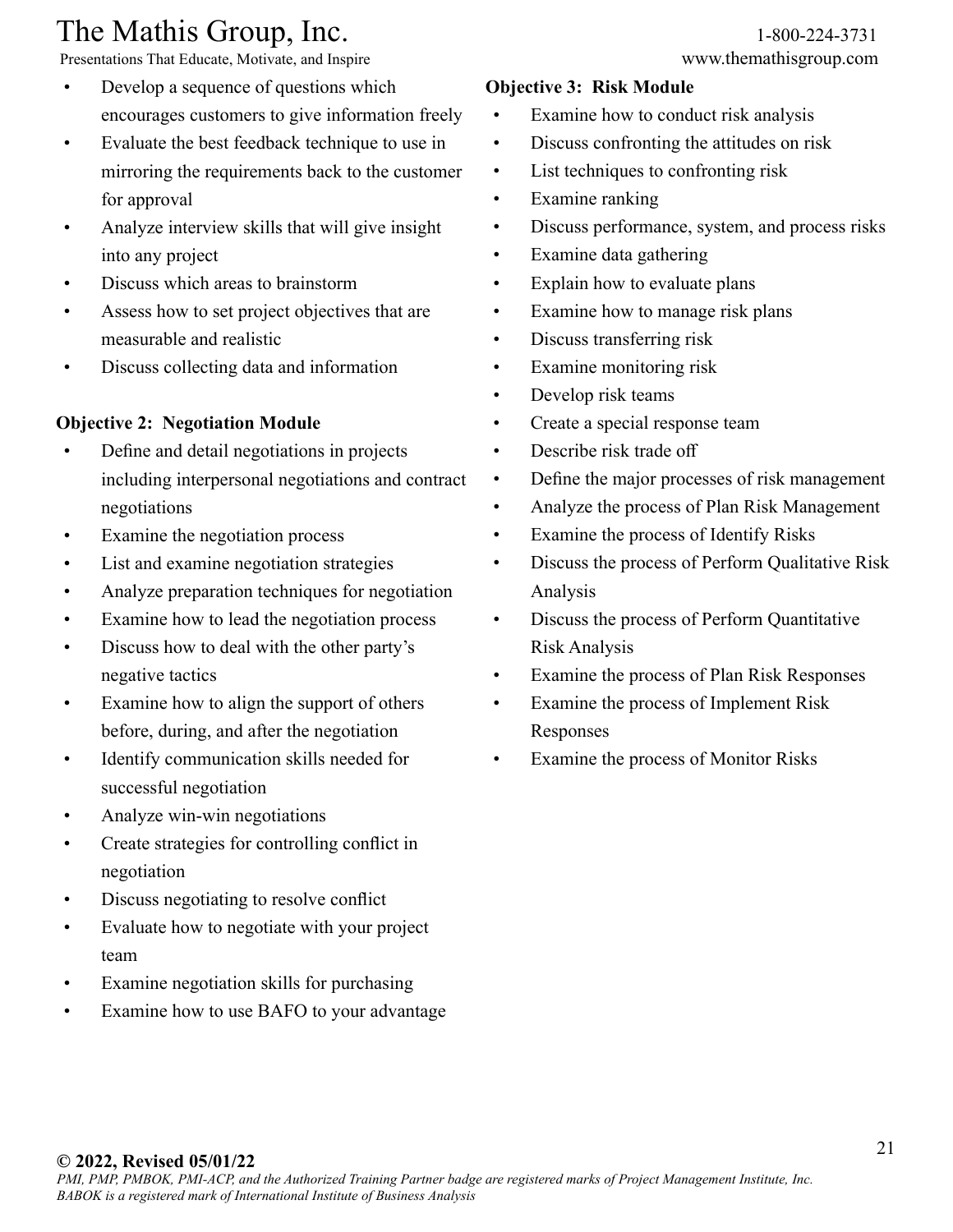Presentations That Educate, Motivate, and Inspire www.themathisgroup.com

### **Agile Project Management - 2 Day** *Succeeding in a Project Filled with Uncertainty and Change*

*PDUs - 13*

#### *PMI's Talent Triangle Breakdown*

Ways of Working (Technical) - 12.50 Power Skills (Leadership) - 0.50

#### *PMI's Certification Breakdown*

PMP - 13.00 PMI-ACP - 12.50 PMI-SP - 1.50 PMI-RMP - 1.25 PfMP - 0.50 PMI-PBA - 0.50



*Course Description:* Agile Project Management officially began in 2001 and has become a popular virtual project management approach. This two-day course will examine the focus of energizing, empowering, instructor-led and enabling project teams to provide customer value in a strong Agile framework. Participants will  $(7)$ examine the value and process to actively involve the customer in delivering features and functionality



self-paced online

#### *Method of teaching: Students will use discussion, cases, and group activities to facilitate the course.*

throughout the duration of the project. This course will explore actions which reinforce the ability to respond to a changing project environment while focusing on delivering high customer value in every

#### *Course Objectives:*

project.

#### **Objective 1: Define Agile Project Management and the Agile manifesto**

- Compare why traditional projects struggle and fail
- Discuss criteria on when to use the Agile methodology
- Discuss when and how to use the hybrid approach to utilize traditional Project Management and Agile Project Management
- Identify the success factors of Agile Project Management
- Identify the principles of Agile Project Management
- Compare predictive planning and adaptive planning
- Discuss the rights and roles of the Agile business case

#### **Objective 2: Define user stories, story mapping, Kanban boards, and burn down charts**

- Examine the usage of product vision box and product backlog
- Discuss the characteristics of a time box

#### **Objective 3: Review how to use daily stand up meetings successfully**

- Examine the role and core skills of the project manager in Agile Project Management
- Examine the role of the culture to support the project team in Agile Project Management
- Examine the engaging role of the customer in Agile Project Management
- Discuss customer value in Agile Project Management

*(Continued on next page)*

#### **© 2022, Revised 05/01/22**

*PMI, PMP, PMBOK, PMI-ACP, and the Authorized Training Partner badge are registered marks of Project Management Institute, Inc. BABOK is a registered mark of International Institute of Business Analysis*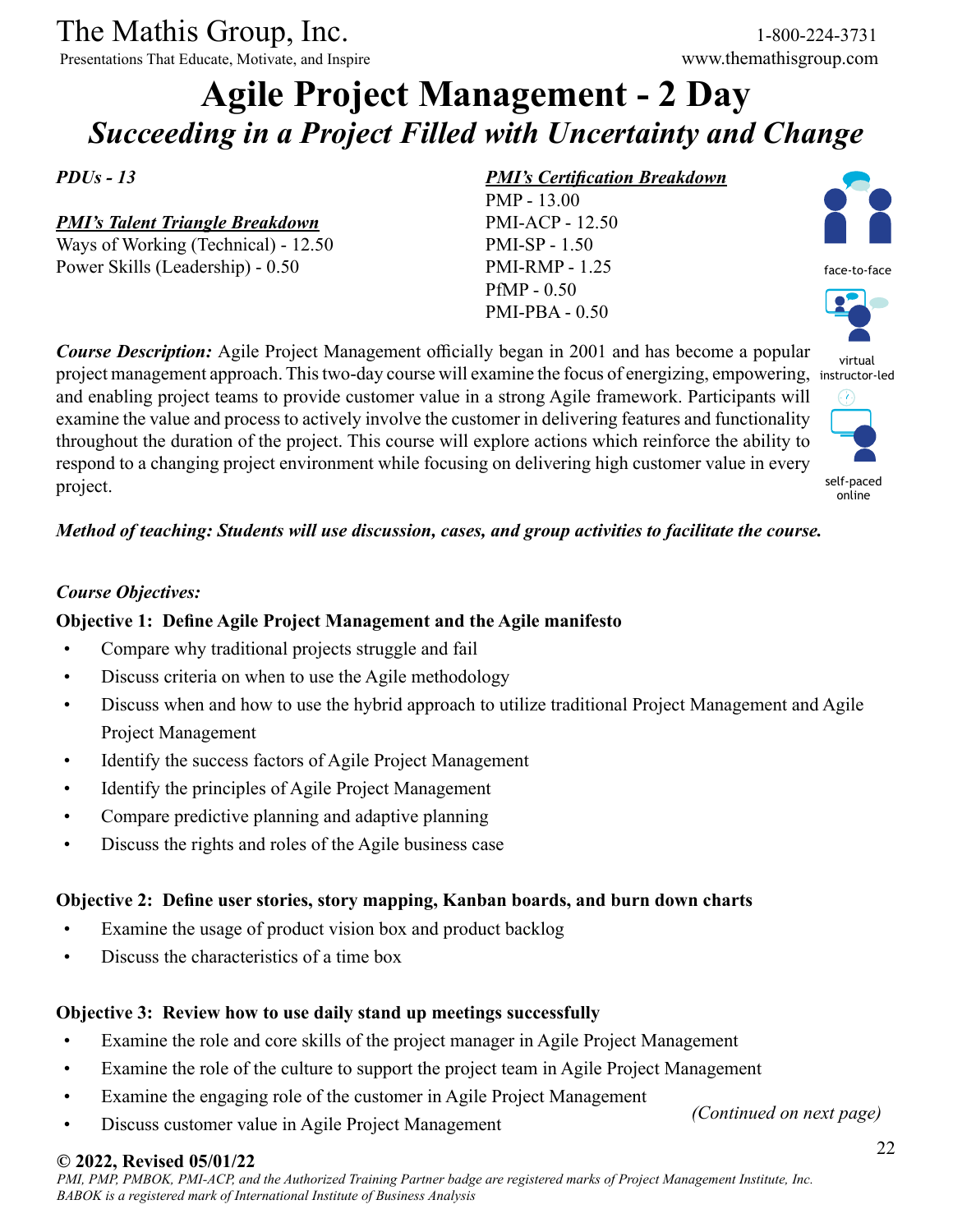Presentations That Educate, Motivate, and Inspire www.themathisgroup.com

#### **Objective 4: Examine strategies of Agile Project Management**

- Examine Agile modeling
- Discuss the characteristics of the cone of uncertainty
- Describe value stream in Agile Project Management

#### **Objective 5: Discuss the positives of co-location, information radiators and team space**

- Analyze the planning processes of initiating, iteration, control, and closeout
- Analyze estimating in Agile Project Management such as size, iteration, and releases
- Analyze scheduling in Agile Project Management
- Analyze tracking and communication in Agile Project Management
- Analyze risk and changes in Agile Project Management
- Examine types of contracts that work best with the Agile framework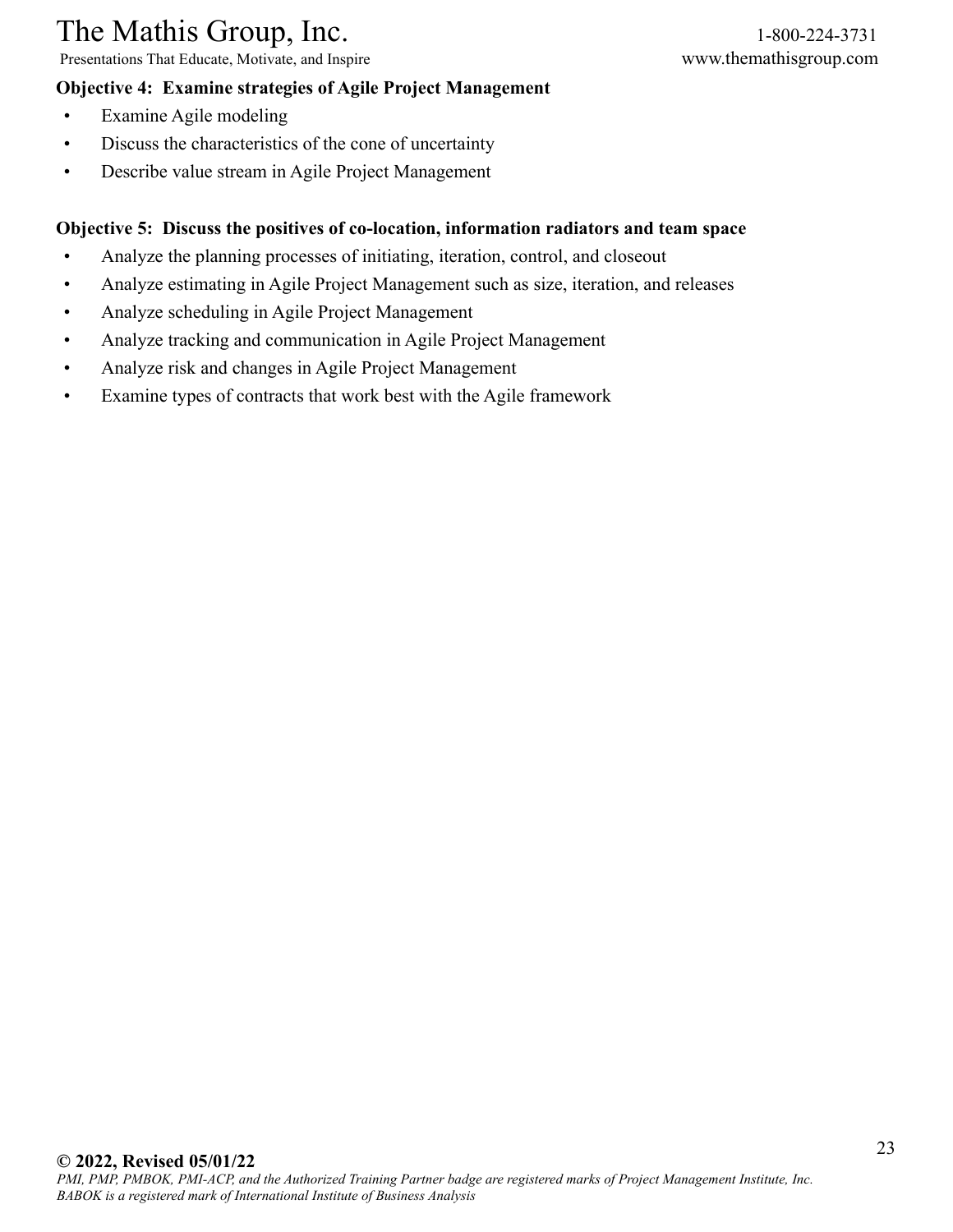Presentations That Educate, Motivate, and Inspire www.themathisgroup.com

## **Business Analysis: The** *BABOK®* **Way - 2 Day**

*PDUs - 14*

#### *PMI's Talent Triangle Breakdown*

Ways of Working (Technical) - 14.00

#### *PMI's Certification Breakdown*

PMP - 14.00 PMI-PBA - 14.00



face-to-face

*Course Description: Business Analysis: The BABOK Way* is a two-day course which will provide foundational skills in business analysis. Students will learn the basic roles of stakeholders and how to gather real requirements from each stakeholder; allow requirements gathering to influence the business case; and use communication techniques to strengthen stakeholder relationships throughout the entire project process. The course aligns with *A Guide to Business Analysis Body of Knowledge*  virtual *(BABOK®), 2nd edition*. instructor-led

#### *Method of teaching: Students will use discussion, cases, and group activities to facilitate the course.*

#### *Course Objectives:*

**Objective 1: Discuss the history of business analysis**

- Analyze how business processes may be improved
- Examine the systems development life cycle

#### **Objective 2: Identify stakeholders and their roles**

- Define the business analyst role
- Define business analyst competencies

#### **Objective 3: List and define** *BABOK®***'s knowledge areas**

- Define key terms used in business analysis
- Define and detail business analysis planning and monitoring

#### **Objective 4: Discuss estimation techniques**

- Examine decision analysis, financial analysis, and risk analysis
- Define and detail business analysis elicitation
- Develop techniques for conducting elicitation

#### **Objective 5: Define and detail requirements management and communication**

- Discover techniques for managing requirements traceability
- Define and detail enterprise analysis
- Define business need
- Define and model approaches including waterfall, vee, agile, rad, legacy, prototype, evolutionary, and spiral
- Define business case
- Define and detail requirements analysis
- Examine techniques for prioritizing requirements
- Analyze models for requirement analysis
- Define and detail solution assessment and validation
- Discuss validation techniques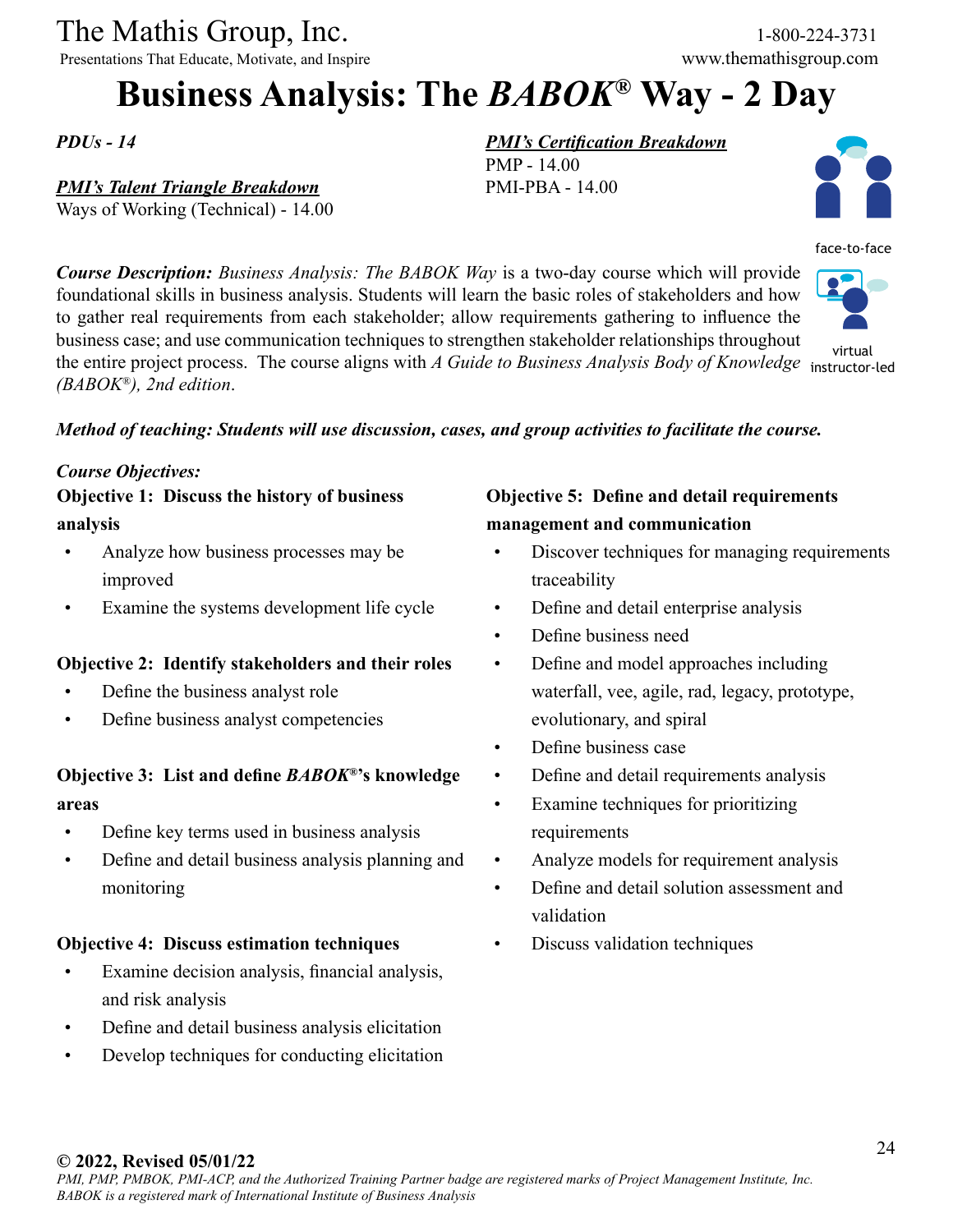Presentations That Educate, Motivate, and Inspire www.themathisgroup.com

### **Business Analysis Fundamentals - 2 Day**

*PDUs - 14*

#### *PMI's Talent Triangle Breakdown*

Ways of Working (Technical) - 14.00

*Course Description: Business Analysis Fundamentals* is a two-day course which will provide foundational skills in business analysis. Students will learn the basic roles of stakeholders and how to gather real requirements from each stakeholder; allow requirements gathering to influence the business case; and use communication techniques to strengthen stakeholder relationships throughout instructor-led the entire project process. The course content was developed using *A Guide to Business Analysis Body of Knowledge (BABOK®)*, *3rd edition (IIBA)*, *Business Analysis for Practitioners (PMI)*, and other top Business Analysis resources.

*Method of teaching: Students will use discussion, cases, and group activities to facilitate the course.*

#### *Course Objectives:*

#### **Objective 1: Review an overview of business analysis**

- Discuss the history of business analysis
- Show the Business Analysis Overview Process
- List *BABOK®'s* knowledge areas
- Define key terms used in business analysis
- Examine the Business Analysis approach
- Define the business analyst role
- Define business analyst competencies
- Examine the Business Analysis tiers

#### **Objective 2: Create a Business Analysis Plan**

Examine the Business Analysis Planning Process

#### **Objective 3: Identify stakeholders and their roles**

- List requirements interview questions
- Define active listening

#### **Objective 4: Analyze the Requirements**

- Examine requirements elicitation
- Explain the Feasibility Study
- Examine product and project scope *(Continued on next page)*

#### *PMI's Certification Breakdown*

PMP - 14.00 PMI-PBA - 14.00





virtual



self-paced online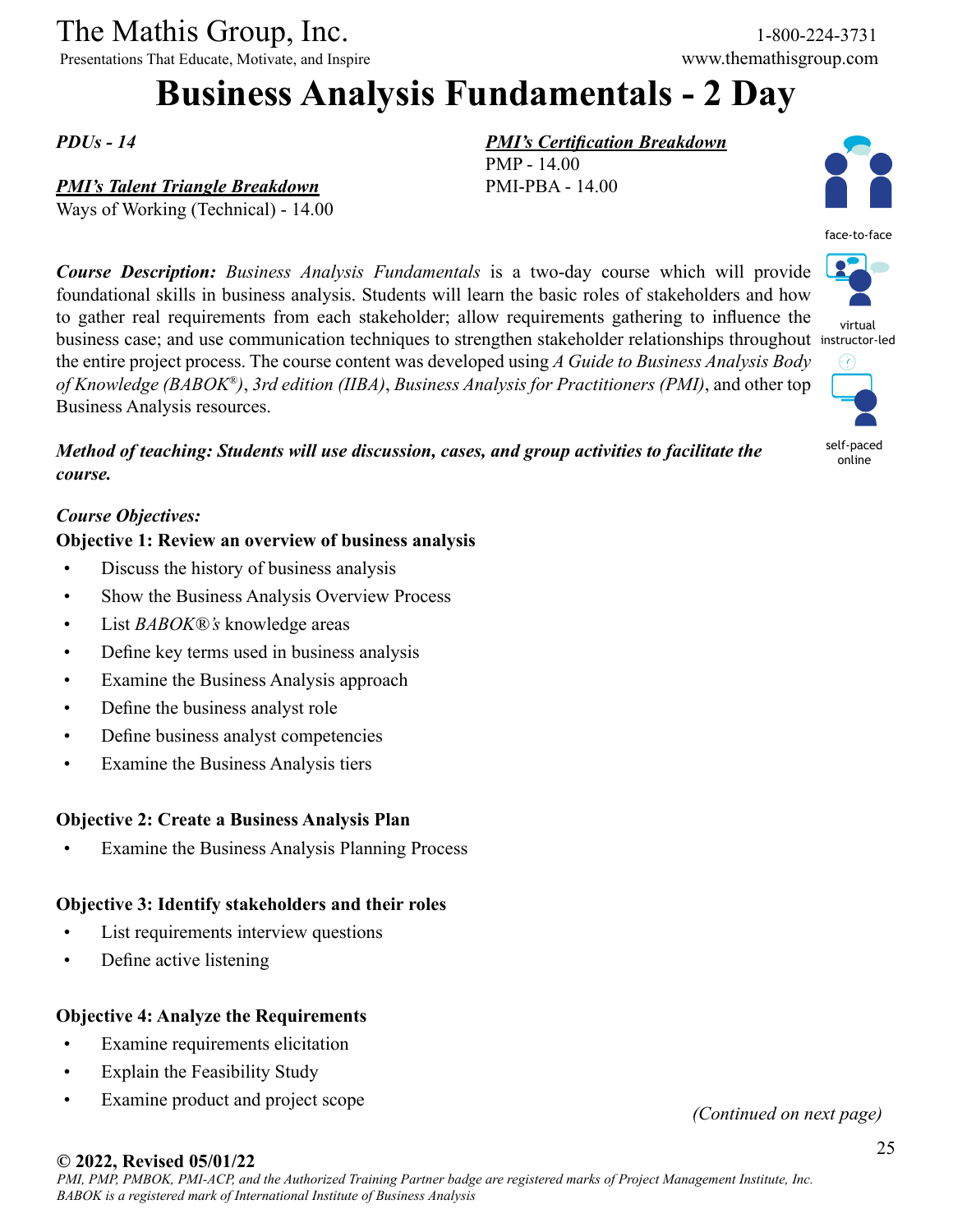Presentations That Educate, Motivate, and Inspire www.themathisgroup.com

#### **Objective 5: Uncover and Analyze Needs**

- Compare Needs and Requirements
- Design a Root Cause Analysis
- Create the Business Case
- Manage and Enforce the Scope
- Define the Scope

#### **Objective 6: Define and Manage Requirements**

- Compare Functional and Supplemental requirements
- Examine types of requirements
- Define and detail requirements management
- Review guidelines for writing requirements

#### **Objective 7: Examine Project Life Cycle Models**

• Define and model approaches including waterfall, vee, agile, rad, legacy, prototype, evolutionary, and spiral

#### **Objective 8: Create Tools to Use**

- Examine the Zachman Framework for Understanding Organizations
- Summarize Business Drivers

#### **Objective 9: Choose the Right Analysis Techniques**

- Analyze models for requirement analysis
- Discuss estimation techniques

#### **Objective 10: Validate and Verify Solutions**

- Define and detail solution assessment and validation
- Discuss validation techniques
- Discover techniques for managing requirements traceability

#### **Objective 11: Moving from Planning to Implementation**

- Prepare requirements package
- Examine transitioning

#### **Objective 12: Examine Communication in Business Analysis**

- Discover the Business Analyst's role
- Examine Business Analysis in an Agile methodology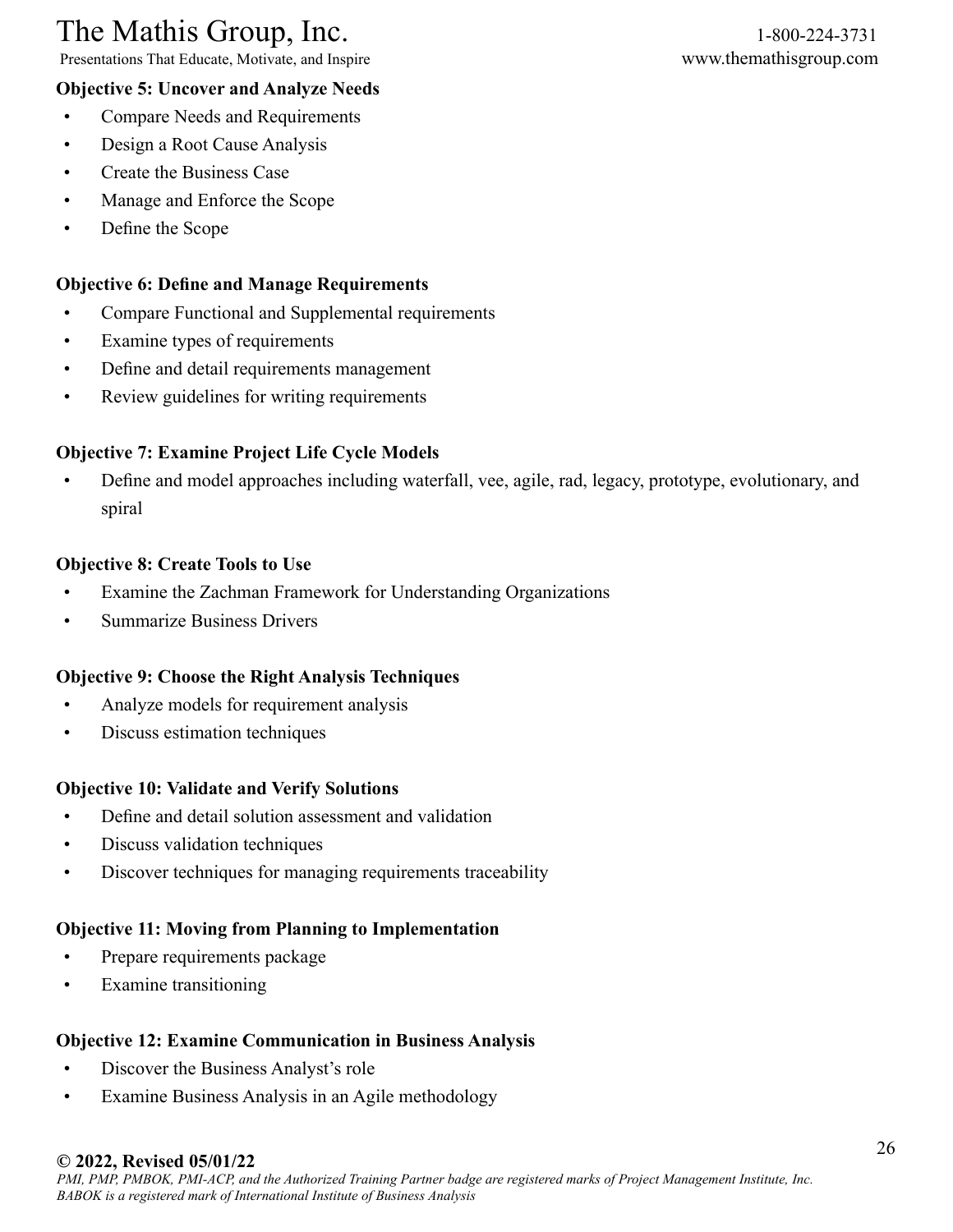Presentations That Educate, Motivate, and Inspire www.themathisgroup.com

### **Conflict Management - 1 Day**

*PDUs - 6.5*

#### *PMI's Talent Triangle Breakdown*

Power Skills (Leadership) - 6.50

#### *PMI's Certification Breakdown*

PMP - 6.50 PMI-ACP - 6.50 PMI-SP - 6.50 PMI-RMP - 6.50 PfMP - 6.50 PMI-PBA - 6.50

face-to-face



*Course Description:* This one-day course will focus on ways to reduce professional or personal conflict. Participants will gain insight into ways to acquire control of volatile situations and prevent anger from escalating. They will receive clear steps of action for getting to the root of the conflict. Ways to facilitate bad situations, techniques for gaining consensus, and simple confrontation techniques that reduce stress will all be examined. virtual instructor-led

#### *Method of teaching: Students will use discussion, cases, and group activities to facilitate the course.*

#### *Course Objectives:*

#### **Objective 1: Define conflict**

- Analyze eight most common times for conflict
- Identify six reasons for conflict among workers
- Discuss the positive side of conflict
- Examine rules for handling anger
- Analyze hostility and how it surfaces
- Examine how to handle personal and professional hostility
- Compare levels of group conflict
- Identify seven stages of group conflict

#### **Objective 2: Review active listening skills**

- Discuss hedge words people use to distort communication
- Choose words to use that help
- Analyze techniques people use to avoid issues

#### **Objective 3: Create action plans for quick resolution**

• Create a code of conduct for controlling a resolution meeting

#### **Objective 4: Examine confrontation techniques**

- Compare ways to confront others while helping them save face
- Review assertiveness techniques
- Apply facilitation skills for allowing everyone to be heard
- Discuss the facilitator's responsibilities
- Create questions to guide others through the process
- Analyze ways to prevent arguing
- Discuss times to make amends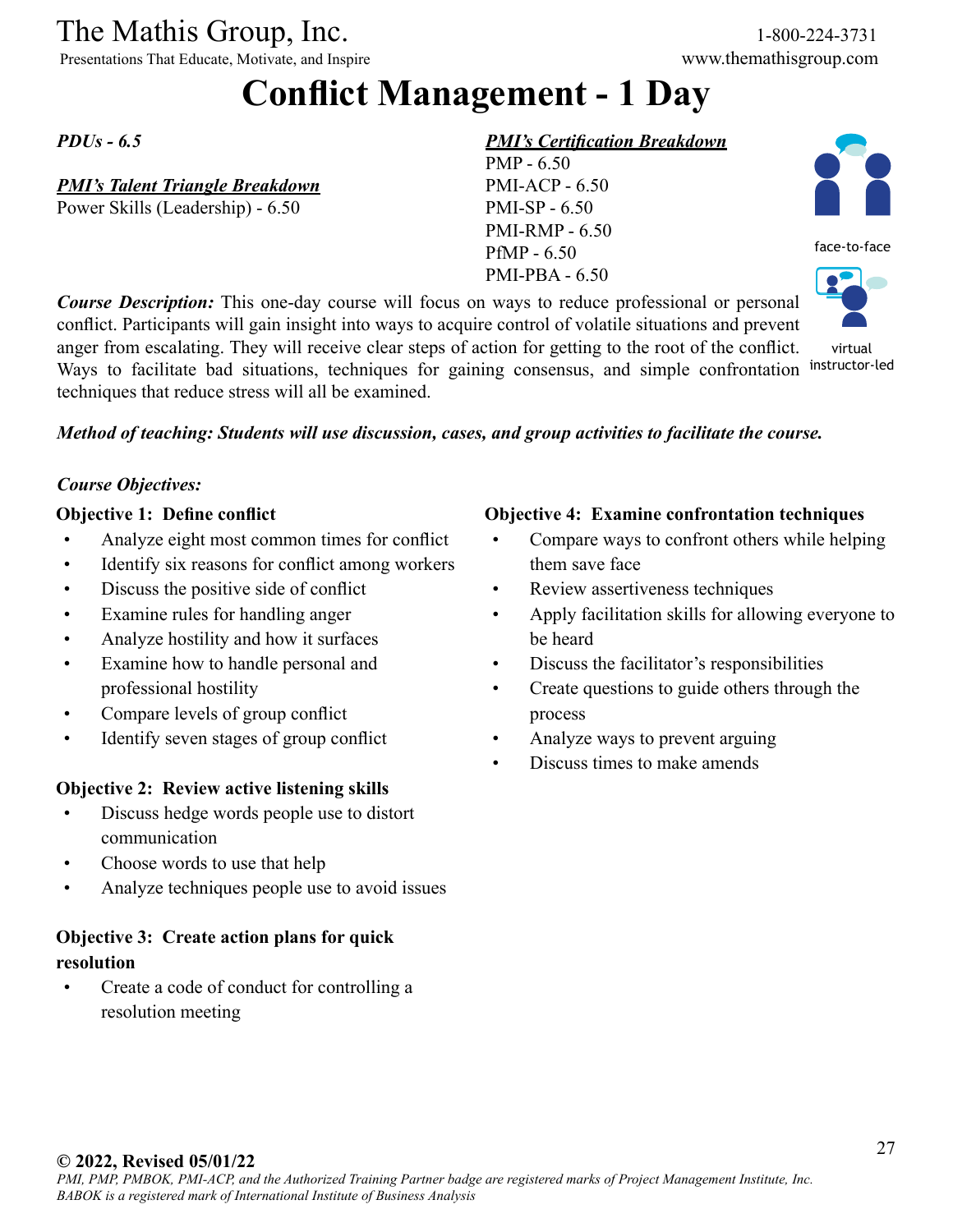Presentations That Educate, Motivate, and Inspire

### **Creating a Successful Project Business Case - 2 Day**

*Course Description:* This two-day course will focus on the business case. Students will learn what a business case is, what it includes, why it is necessary for successful project management, and how to develop one for every project. Students will also learn how to conduct a business case review to ensure the project's success. This course will follow one or more of Project Management Institute's

*Method of teaching: Students will use discussion, cases, and group activities to facilitate the* 

*PDUs - 13*

#### *PMI's Talent Triangle Breakdown*

Ways of Working (Technical) - 12.75 Business Acumen (Strategic) - 0.25

#### *PMI's Certification Breakdown*

PMP - 13.00 PMI-ACP - 0.25 PMI-SP - 0.25 PMI-RMP - 0.25 PfMP - 0.25 PMI-PBA - 0.25

face-to-face

 $\bullet$ 

virtual instructor-led



self-paced online

#### *Course Objectives:*

*course.*

#### **Objective 1: Define business case**

• Identify purpose of a business case

knowledge areas of the *PMBOK® Guide*.

- Define and detail project charter
- Examine the relationship between organizational strategy and the business case
- Define content areas of a business case

#### **Objective 2: Discuss areas of document objectives, reasons, benefits and benefits realization**

- Discuss areas of timescale, costs and investment appraisal
- Define and detail sensitivity analysis
- Define estimating concepts and detail four models of estimating
- Define and detail project data collection
- Examine hard and soft data
- Examine strategies for converting data to monetary values
- Detail five steps to converting data to monetary values
- Define and detail return on investment (ROI)
- Define and detail benefit/cost ratio, payback period, net present value, internal rate of return

#### **Objective 3: Examine the building/creation of a business case**

- Examine methods of developing a business case
- Examine different formats for a business case
- Examine business case templates

#### **Objective 4: Define business case review**

- Examine questions to ask during a business case review
- Define inputs and outputs from a business case review
- Examine options after a business case review

#### **Objective 5: Identify levels of responsibility with a business case**

• Analyze a business case example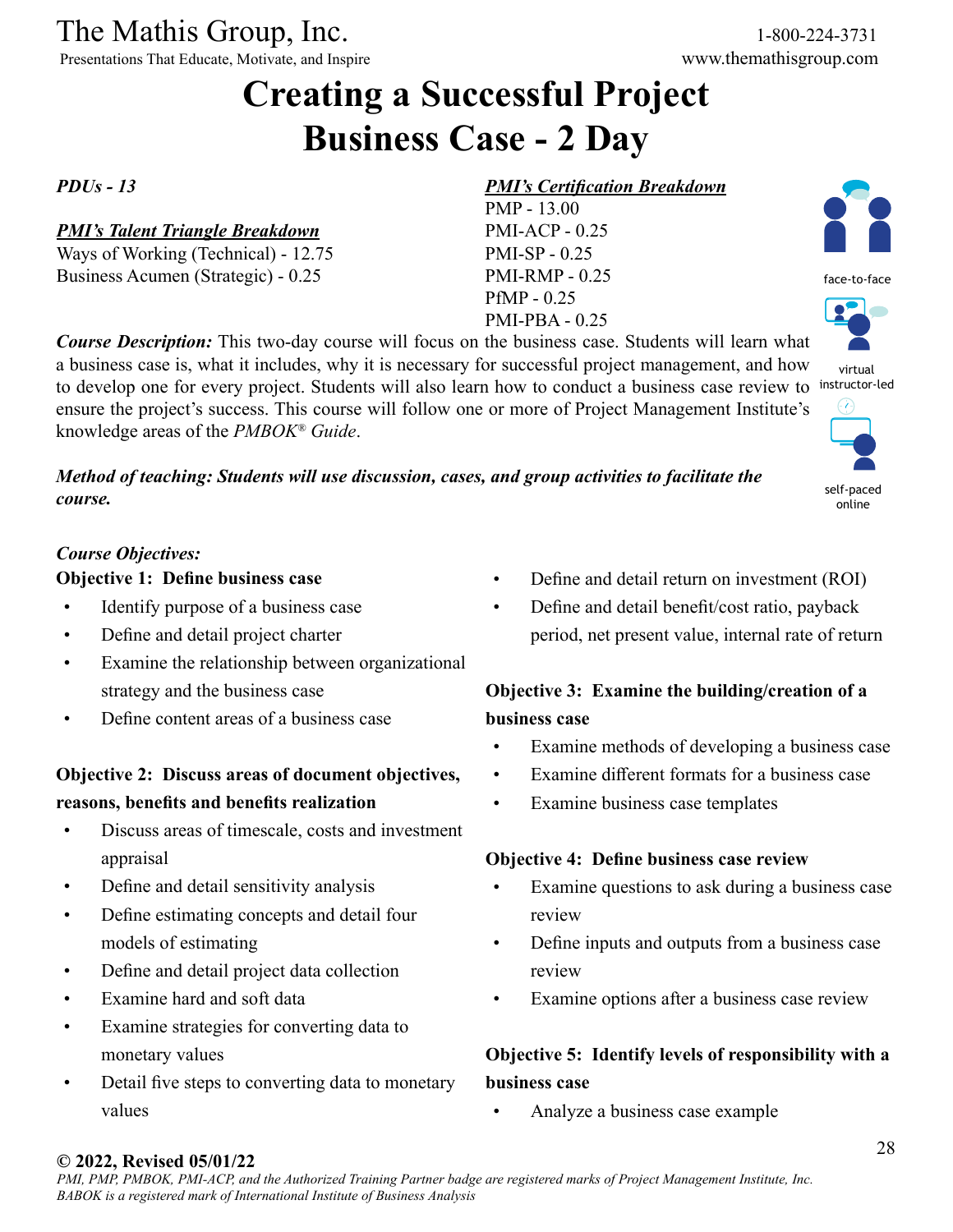Presentations That Educate, Motivate, and Inspire

### **Creating an Optimistic Project Management Environment - 1 Day**

PMP - 6.50 PMI-ACP - 6.50 PMI-SP - 6.50 PMI-RMP - 6.50 PfMP - 6.50 PMI-PBA - 6.50

*PDUs - 6.5*

*PMI's Talent Triangle Breakdown*

Power Skills (Leadership) - 6.50

#### *Course Description:* In this one-day course participants will examine how having an optimistic environment will impact employee production. They will analyze what causes workplace negativity, examine the impact, and discover how to cultivate optimism. Students will examine how loyalty, trust, and laughter affect the workplace. Students will also discuss how to manage multiple generations.



face-to-face

virtual instructor-led

#### *Method of teaching: Students will use discussion, cases, and group activities to facilitate the course.*

#### *Course Objectives:*

#### **Objective 1: Analyze the definition of optimism and negativity**

- Compare the traditional and optimistic worker
- Examine the impact of negativity
- Review the common mistakes about optimism
- Describe the cost of negativity

#### **Objective 2: Evaluate what causes workplace negativity**

- Examine the benefits of being positive
- Discuss how negativity personally impacts employees

#### **Objective 3: Compare the personalities which kill optimism**

- Compare different influences in the workplace
- Examine self-esteem

#### **Objective 4: Define emotional intelligence**

- Examine emotional perception, facilitation, understanding, and management
- Summarize the influence of flow

*PMI's Certification Breakdown*

#### **Objective 5: Differentiate positive and negative labeling**

- Examine laughter in the workplace
- Examine positive and destructive workplace characteristics
- Review how to cultivate optimism
- Examine the six steps to emotional resilience

#### **Objective 6: Discuss how to manage different age groups**

- Review the different generations
- Examine the characteristics of millennials
- Discover how to manage multiple generations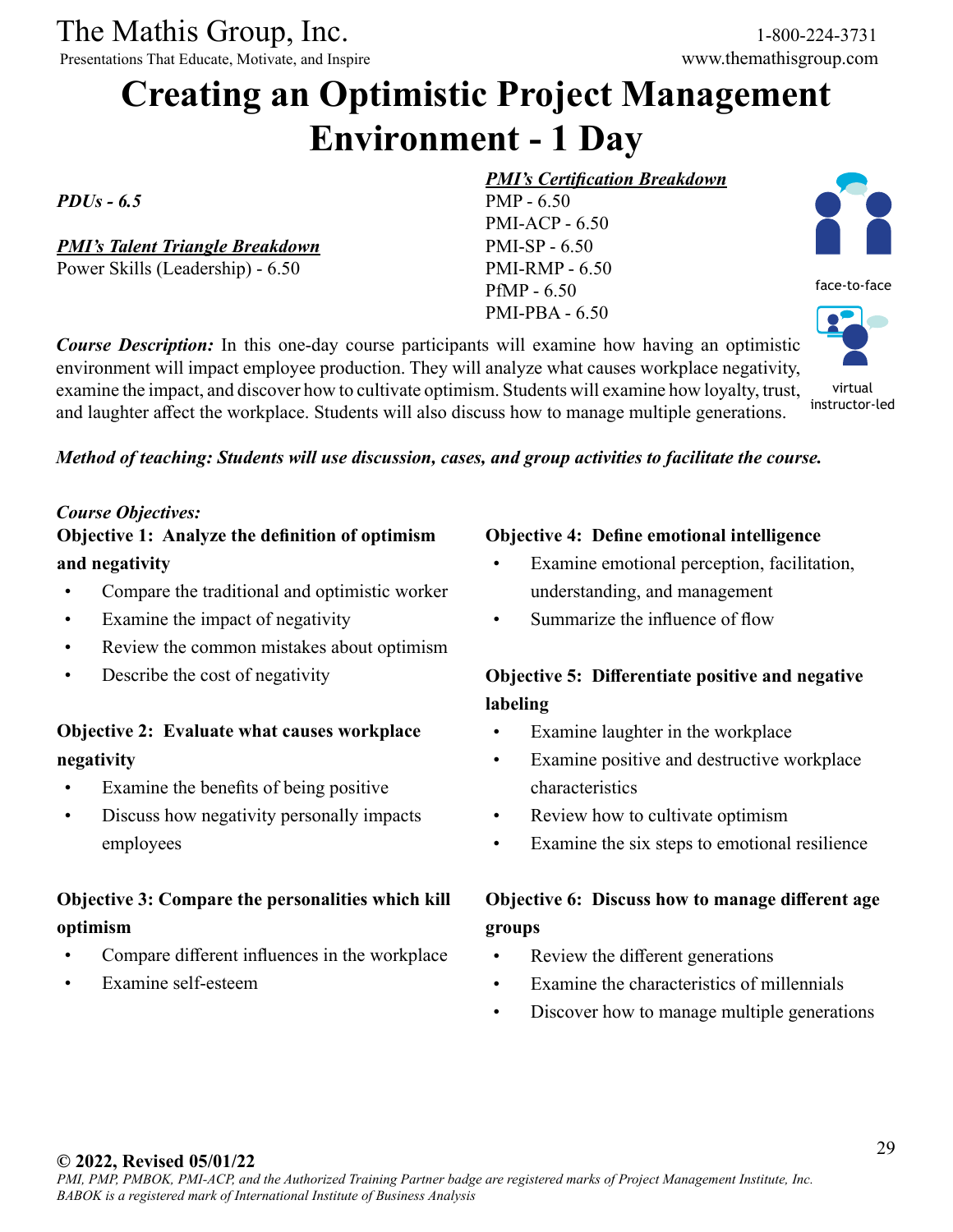Presentations That Educate, Motivate, and Inspire www.themathisgroup.com

### **Creating Project Estimates in a Fixed Environment - 1 Day**

*PDUs – 6.5*

*PMI's Talent Triangle Breakdown*

Ways of Working (Technical) - 6.50

#### *PMI's Certification Breakdown*

PMP - 6.50 PMI-ACP - 6.50 PMI-SP - 6.50 PfMP - 6.50 PMI-PBA - 6.50



face-to-face



virtual

*Course Description:* In this one-day course, participants focus on successful ways to estimate project resources and gain skills which allow them to create a realistic project estimate. Organizations struggle with projects due to ineffective estimates. Many people believe there is no need to create an estimate if the budget and time table are being dictated. This course ensures the ability to detail the instructor-ledestimates by using a variety of estimating techniques and discusses the confidence of those estimates. This course will follow one or more of Project Management Institute's knowledge areas of the *PMBOK® Guide*.

#### *Method of teaching: Students will use discussion, cases, and group activities to facilitate the course.*

#### *Course Objectives:*

#### **Objective 1: Explore the foundation for project estimation**

- Define project estimating
- Discuss roles of individuals who have estimating responsibilities
- Define the life cycle for estimating the project
- Investigate the evolution of project estimates
- Create project estimating metrics
- Explain origins of estimating variances
- Explore the qualities of a good project estimates

#### **Objective 2: Detail the preparation needed to create realistic estimates**

- List stakeholders to be interviewed
- Examine project history
- Prepare an estimating plan
- Create a project estimating approach
- Discuss perception of level of accuracy
- Explore the purpose for estimates

#### **Objective 3: Evaluate and create estimates for the project**

- Examine the levels of scheduling and estimating
- Create a WBS to assist in estimating *(Continued on next page)*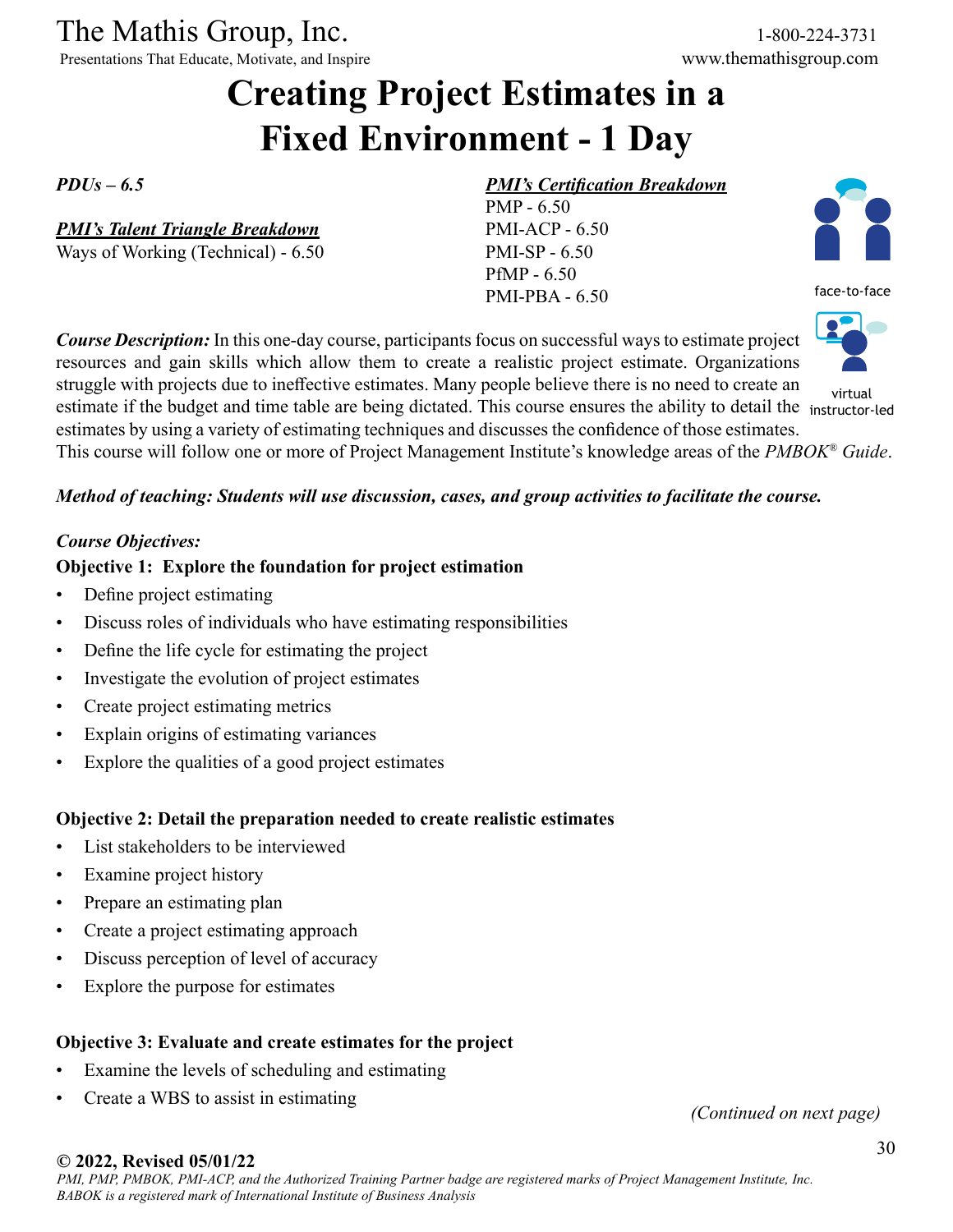Presentations That Educate, Motivate, and Inspire www.themathisgroup.com

- Analyze the gathering of correct estimating information
- Create a CPM estimating approach
- Discuss who are the estimators
- Create a resource breakdown structure
- Examine the analogous estimating techniques
- Examine the parametric estimating techniques
- Examine the bottom-up techniques
- Discuss the range estimating techniques
- Investigate the need to limit optimism when estimating
- Define how progressive elaboration works
- Analyze the impact of risk on project estimating

#### **Objective 4: Explore how to manage project estimates**

- Define the baseline and how it works
- Create a resource plan
- Discuss the estimating management cycle
- Evaluate tools for managing estimates

#### **Objective 5: Improve estimating processes**

- Discuss the need to compare beginning estimates to ending estimates
- Create an improvement plan for estimates
- Explore how to audit the estimation process
- Analyze the steps for conducting a lessons learned on the project estimates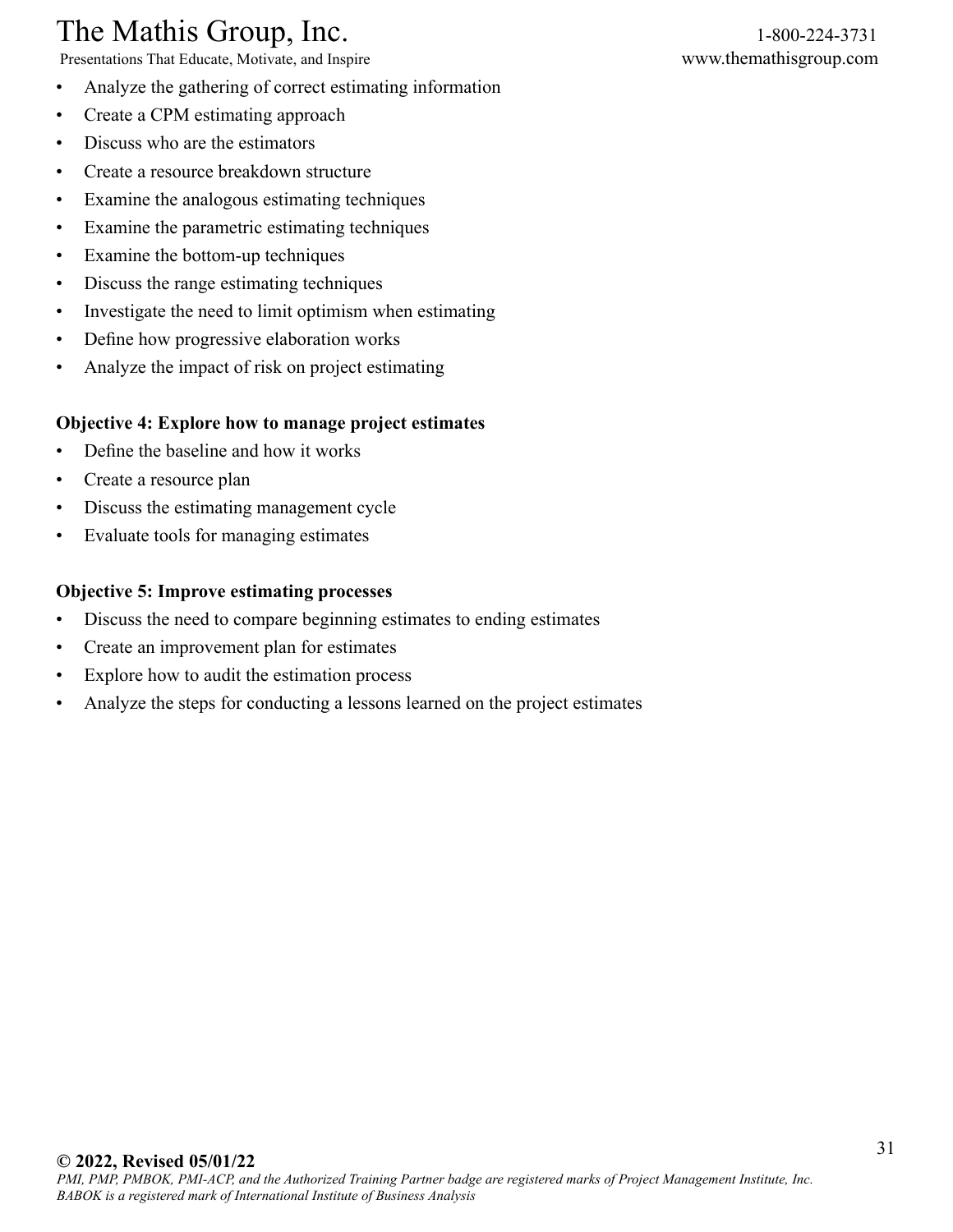Presentations That Educate, Motivate, and Inspire

### **Dealing with Conflict and Negativity in a Project Management Environment - 1 Day**

*PDUs - 7*

*PMI's Talent Triangle Breakdown* Power Skills (Leadership) - 7.00

#### *PMI's Certification Breakdown*

PMP - 7.00 PMI-ACP - 7.00 PMI-SP - 7.00 PMI-RMP - 7.00 PfMP - 7.00 PMI-PBA - 7.00



face-to-face

virtual

will receive clear steps of action for getting to the root of the conflict. Attendees will examine why instructor-led negative situations ripple into every area of the organization. They will discover ways to facilitate

bad situations, techniques for gaining consensus, and simple confrontation techniques that will reduce stress.

#### *Method of teaching: Students will use discussion, cases, and group activities to facilitate the course.*

*Course Description:* This one-day course will focus on ways to reduce professional or personal conflict and negativity. Participants will gain insight into ways to acquire control of volatile situations and prevent anger from escalating. They will learn how to turn negative situations around. They

#### *Course Objectives:*

#### **Objective 1: Define conflict**

- Discuss the positive side of conflict
- Analyze common times for conflict
- Identify reasons for conflict among workers

#### **Objective 2: Examine rules for handling anger**

- Choose words to use that help
- Create action plans for quick resolution
- Analyze hostility and how it surfaces
- Examine how to handle hostility
- Compare levels of group conflict
- Examine seven stages of group conflict

#### **Objective 3: Review active listening skills**

- Discuss hedge words used to distort communication
- Analyze techniques people use to avoid issues

#### **Objective 4: Examine conflict and facilitation strategies**

- Compare ways to confront others while helping them save face
- Examine confrontation techniques
- Review assertiveness techniques
- Apply facilitation skills for allowing everyone to be heard
- Discuss the facilitator's responsibilities
- Create questions to guide others through the process
- Analyze ways to prevent arguing
- Discuss times to make amends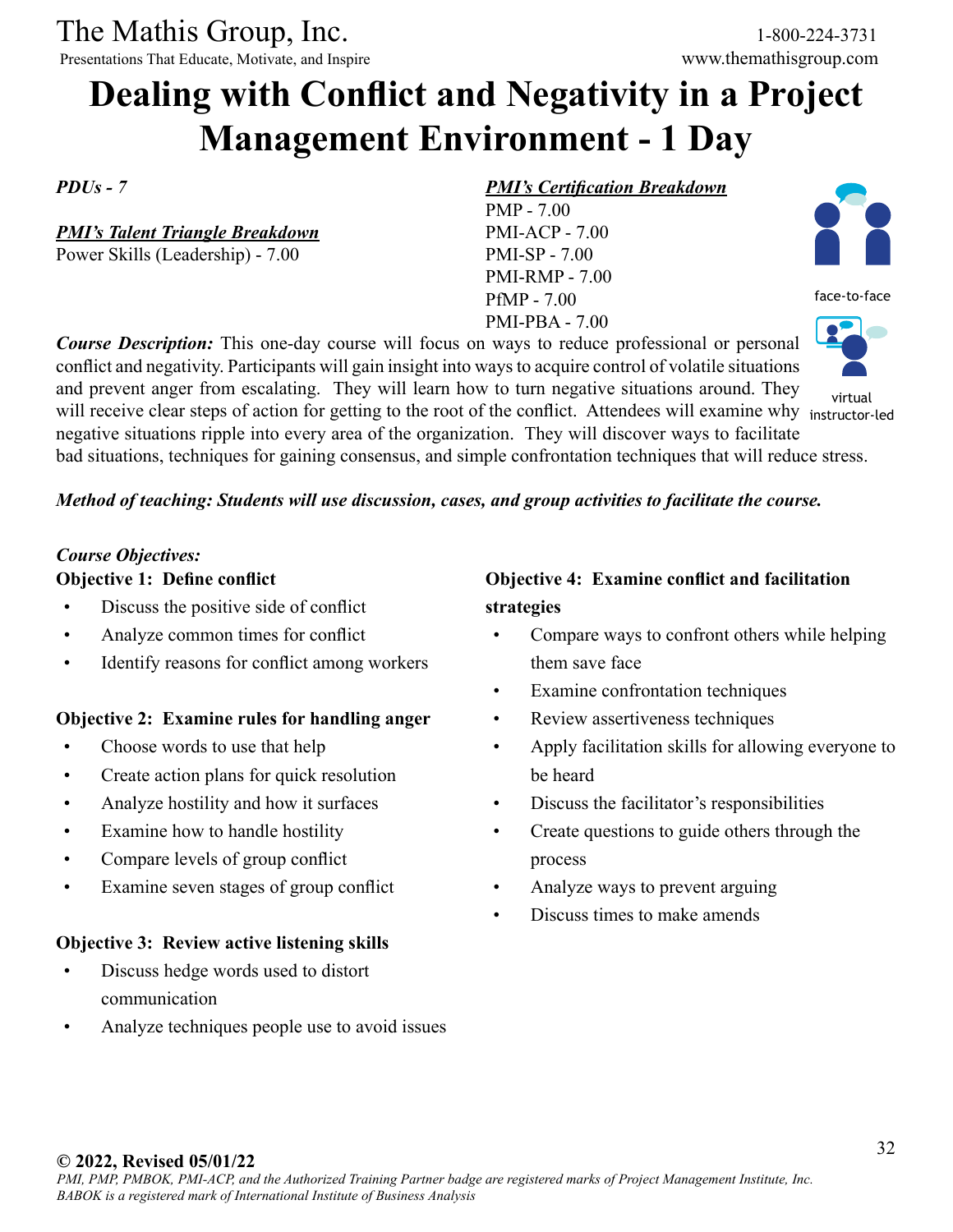Presentations That Educate, Motivate, and Inspire www.themathisgroup.com

### **Dealing with Conflict and Negativity in a Project Management Environment - 2 Day**

*PDUs - 14*

*PMI's Talent Triangle Breakdown* Power Skills (Leadership) - 14.00

#### *PMI's Certification Breakdown*

PMP - 14.00 PMI-ACP - 14.00 PMI-SP - 14.00 PMI-RMP - 14.00 PfMP - 14.00 PMI-PBA - 14.00

*Course Description:* This two-day course will focus on ways to reduce professional or personal conflict and negativity. Participants will gain insight into ways to acquire control of volatile situations instructor-led and prevent anger from escalating. They will learn how to turn negative situations around. They will receive clear steps of action for getting to the root of the conflict. Attendees will examine why negative situations ripple into every area of the organization. They will discover ways to facilitate bad situations, techniques for gaining consensus, and simple confrontation techniques that will reduce stress. They will create approaches to turn a negative situation into an optimistic workforce.

face-to-face virtual  $\epsilon$ a



online

#### *Method of teaching: Students will use discussion, cases, and group activities to facilitate the course.*

#### *Course Objectives:*

#### **Objective 1: Define conflict**

- Discuss the positive side of conflict
- Analyze eight most common times for conflict
- Identify six reasons for conflict among workers

#### **Objective 2: Examine rules for handling anger**

- Choose words to use that help
- Create action plans for quick resolution
- Analyze hostility and how it surfaces
- Examine how to handle personal and professional hostility
- Compare levels of group conflict
- Examine seven stages of group conflict

#### **Objective 3: Review active listening skills**

- Discuss hedge words people use to distort communication
- Analyze techniques people use to avoid issues

*(Continued on next page)*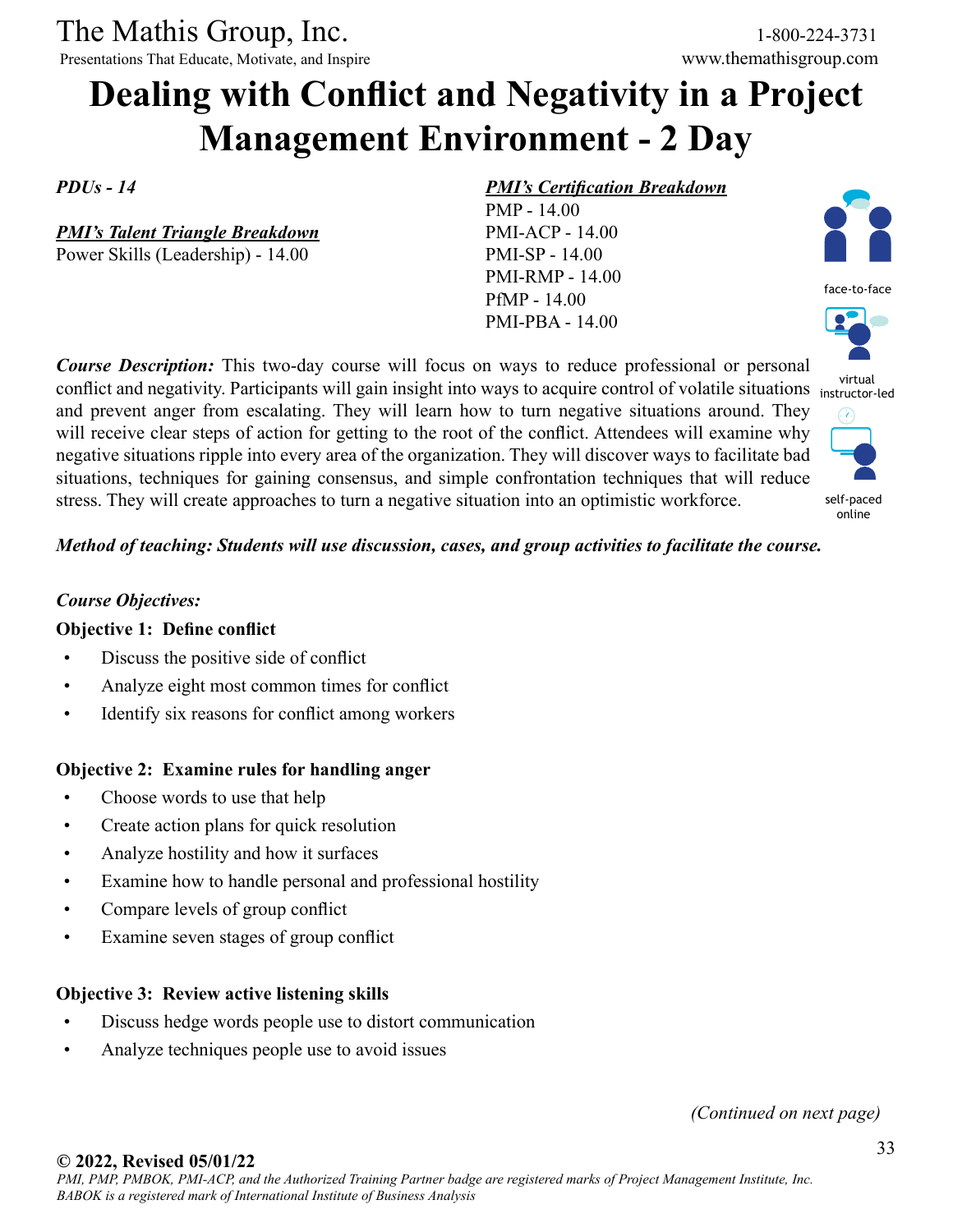Presentations That Educate, Motivate, and Inspire www.themathisgroup.com

#### **Objective 4: Create a code of conduct for controlling a resolution meeting**

- Compare ways to confront others while helping them save face
- Examine confrontation techniques
- Review assertiveness techniques
- Apply facilitation skills for allowing everyone to be heard
- Discuss the facilitator's responsibilities
- Create questions to guide others through the process
- Analyze ways to prevent arguing
- Discuss times to make amends

#### **Objective 5: Examine definition of negativity**

- Analyze the cost of negativity in U.S. organizations
- Evaluate the challenges of the modern workplace
- Formulate a five-step approach in examining negativity
- Review the CIA way negativity grows
- Discuss situational, habitual, and chronic negativity
- Discuss the effect of someone else's negativity on you
- Create stair steps toward negativity
- Assess results of negativity
- Compare ways in dealing with the negaholics
- Develop rules for confronting negativity
- Analyze how to break the victim complex
- Define ways to impact negative culture
- Discuss how to fight personal negativity

#### **Objective 6: Evaluate the inner/personal dialog**

- Identify the family influence
- Assess ways for rebuilding trust
- Create an action plan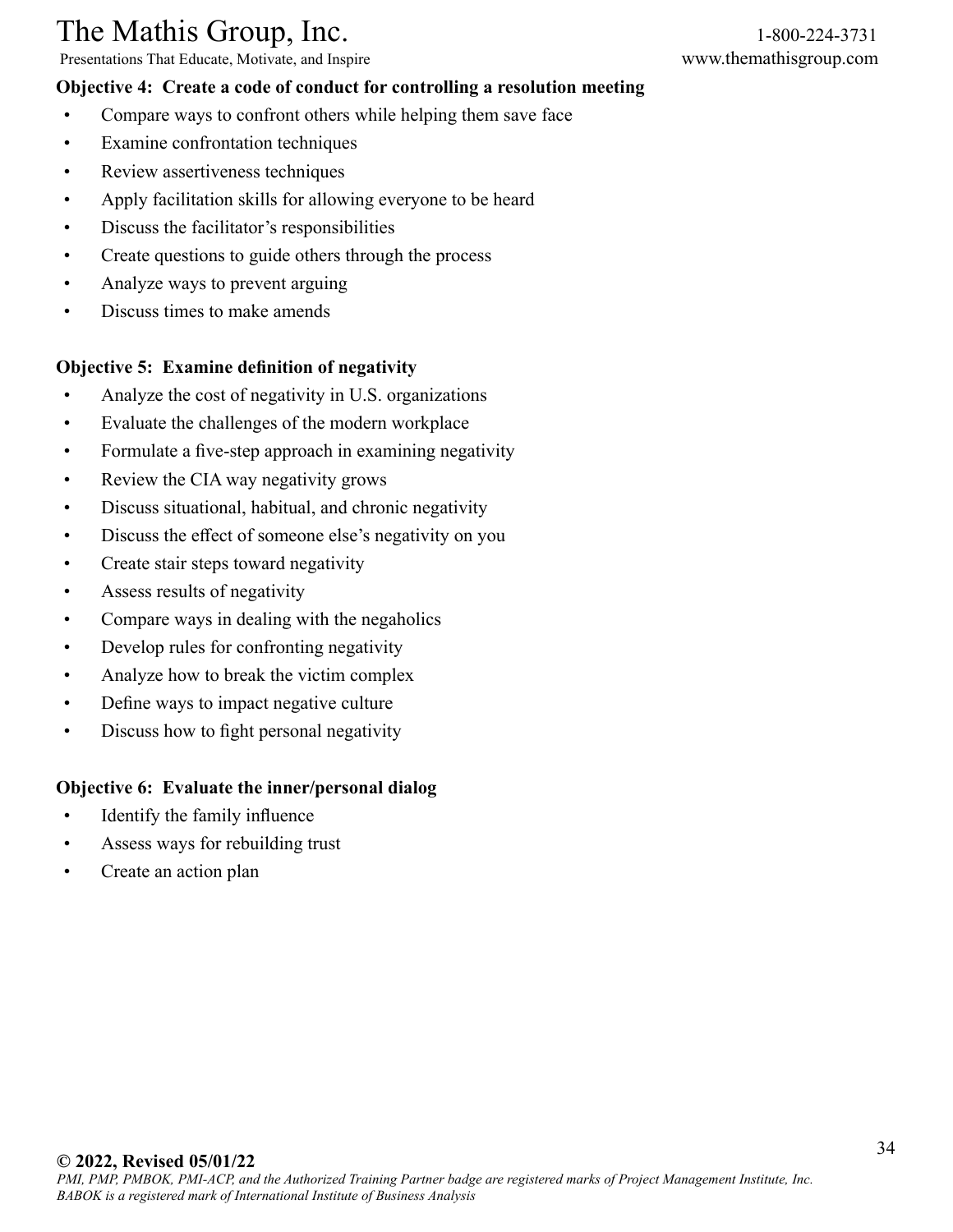Presentations That Educate, Motivate, and Inspire

## **Emotional Intelligence for Project Managers - 3 Day**

*PDUs - 19.5*

#### *PMI's Talent Triangle Breakdown*

Ways of Working (Technical) - 6.00 Power Skills (Leadership) - 11.50 Business Acumen (Strategic) - 2.00

#### *PMI's Certification Breakdown*





virtual

*Course Description:* This three-day course will focus on ways project managers can understand and use emotional intelligence in their personal lives and in the workplace. Students will be introduced to the basic concepts of emotional intelligence and will learn how to apply them to their project goals. instructor-ledStudents will learn to evaluate themselves, their project teams, and their stakeholders. Students will be able to utilize the concepts in order to lead a high-functioning team to project success.

#### *Method of teaching: Students will use discussion, cases, and group activities to facilitate the course.*

#### *Course Objectives:*

#### **Objective 1: Define emotional intelligence**

- Define emotional intelligence concepts
- Review the history of emotional intelligence
- Identify emotional intelligence models

#### **Objective 2: Identify and discuss the benefits of emotional intelligence for the project manager**

- List the attributes and skills of an effective project manager
- Identify areas of improvement needed

#### **Objective 3: List and define an emotional intelligence framework in project management**

- Self-awareness
- Self-management
- Social awareness
- Relationship management
- Team leadership

#### **Objective 4: Explore the domain of self-awareness**

- Identify the families of emotion and emotional red flags
- Identify and explore techniques to improve self-awareness

*(Continued on next page)*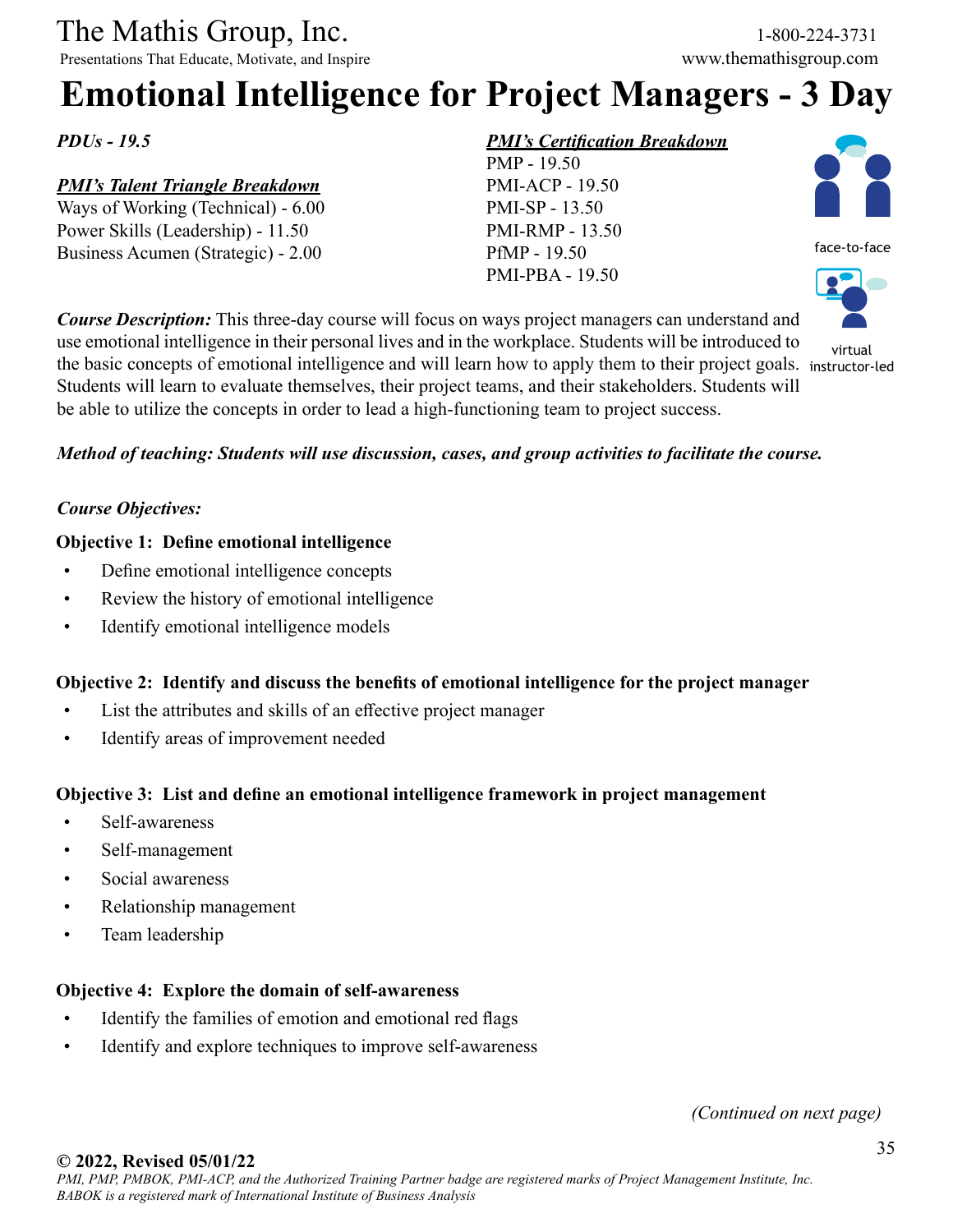Presentations That Educate, Motivate, and Inspire www.themathisgroup.com

#### **Objective 5: Explore the domain of self-management**

- Discuss self-control
- Identify emotional triggers
- Explore a process for managing emotions

#### **Objective 6: Explore the domain of social awareness**

- Define empathy and learn techniques to improve empathetic listening
- Use an emotional intelligence assessment checklist
- Identify and discuss organizational awareness
- Identify and discuss emotional boundaries
- Identify and explore techniques for improving social awareness

#### **Objective 7: Explore the domain of relationship management**

- Identify relationship competencies for the project manager
- List and discuss the steps to stakeholder relationships
- Explore relationship strategies for developing others
- Explore techniques for truth telling
- Explore techniques for managing relationships on projects

#### **Objective 8: Explore the domain of team leadership**

- Identify project team leadership competencies
- Explore communicating with emotional intelligence
- Identify and discuss methods of project communications
- Explore conflict management using emotional intelligence
- Explore project team concepts
- Discuss creating a positive team environment

#### **Objective 9: Explore emotional intelligence on multiple/complex projects**

- Identify and discuss concerns of project managers for large scale projects
- List and define different leadership styles
- Explore emotional intelligence in virtual teams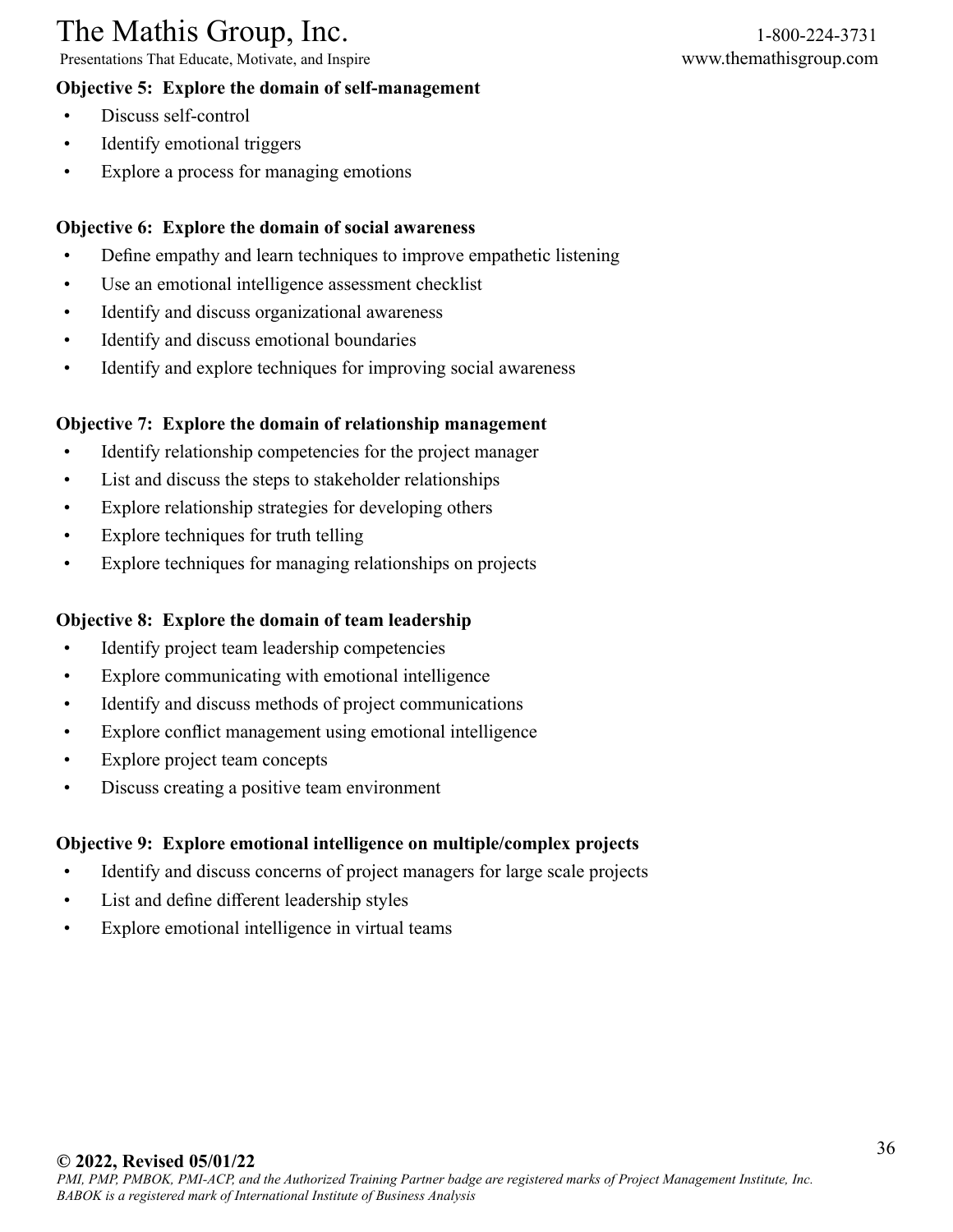Presentations That Educate, Motivate, and Inspire

## **Fast Start: Facilitative Workshop for Creating Best Practices for the Project Management Environment - 3 Day**

### *PDUs - 19.5*

### *PMI's Talent Triangle Breakdown*

Ways of Working (Technical) - 6.50 Power Skills (Leadership) - 6.50 Business Acumen (Strategic) - 6.50

*PMI's Certification Breakdown* PMP - 19.50 PMI-ACP - 13.00 PMI-SP - 13.00 PMI-RMP - 13.00 PfMP - 13.00 PMI-PBA - 13.00



face-to-face

*Course Description: Fast-Start: Facilitative Workshop for Creating Best Practices for the Project Management Environment* is an on-site, three-day workshop. This is not a training course, but an instructor-led facilitation effort with your staff to create customized Project Management Best Practices for your organization, PMO, or internal Project Center of Excellence.

*Fast Start: Facilitative Workshop* will use your staff to develop project management processes for your organization that are adjusted to your culture, management styles, organizational type and amount of controls desired by upper management. It will allow your organization to have a blueprint of processes to give direction on building and shaping the project management culture and methodology for the future. Each process will not only focus on what your organization is doing now, but also on what you desire it to do in the future. Where do you want your project management methodology to drive your organizational projects?

*Fast Start: Facilitative Workshop* allows your staff to walk away with all major processes for successfully running project in your environment customized to your own culture and organization.

### *Method of teaching: Instructor-led facilitation. Participants will use flip charts, Post-it notes, and group activities to document all processes and methodology.*

### *Course Objectives:*

### **Objective 1: Analyze the PMO model, authority and how it fits into organizational culture**

- Create the Project Best Practices methodology and services
- Discuss the Project Best Practices roles and responsibilities

### **Objective 2: Examine internal processes and methodologies**

- Discuss various environments in which project management can be structured
- Examine how internal project management processes will impact organizational change
- Examine how internal project management processes will impact internal culture

*(Continued on next page)*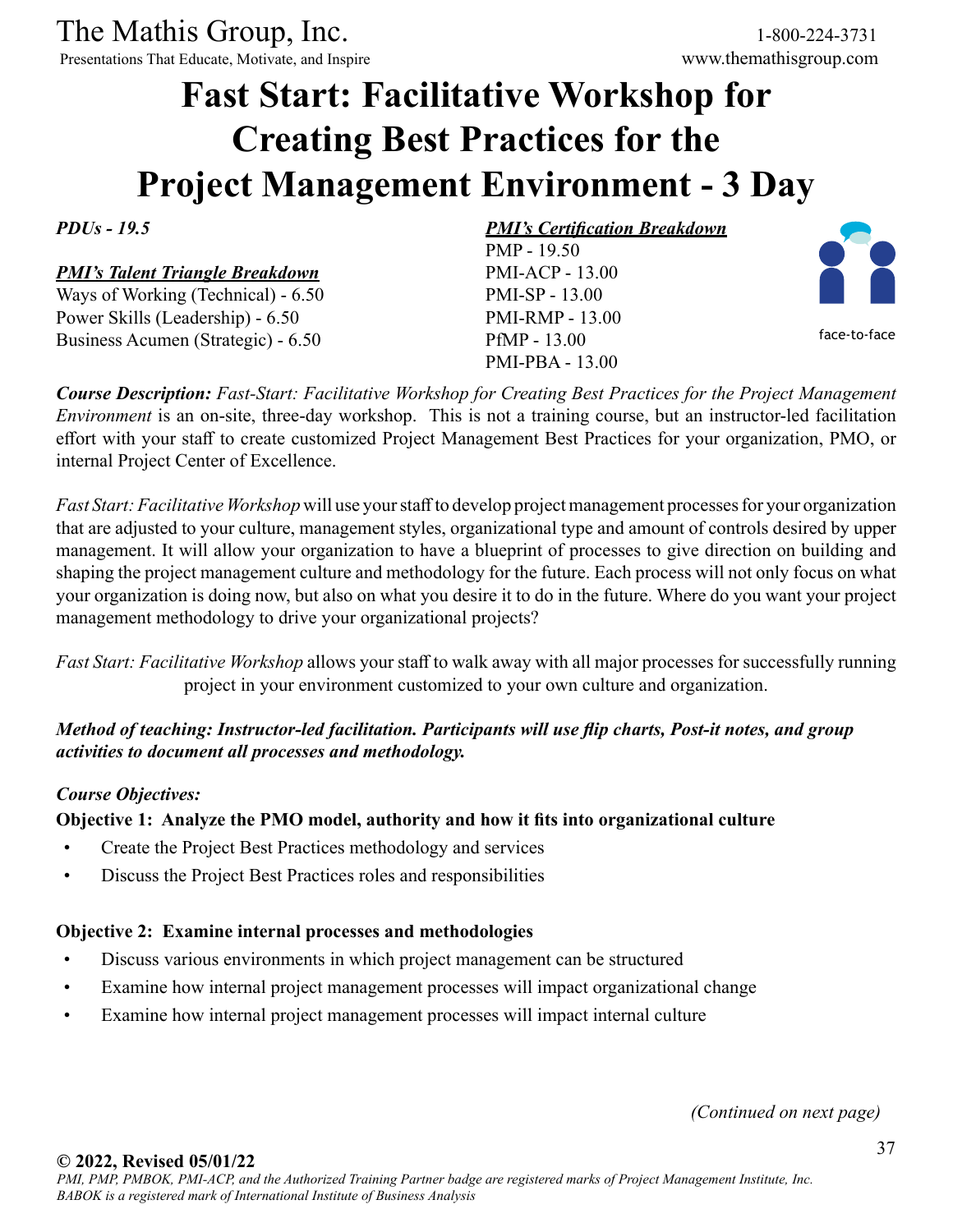Presentations That Educate, Motivate, and Inspire www.themathisgroup.com

### **Objective 3: Describe what you want your customized Project Management Best Practices to do**

- Identify the classification of projects from a basic to large project to determine project rigor
- Discuss what is to be classified an operational work item compared to a project

### **Objective 4: Discuss training and mentoring provided by management to shift to the new project**

- Organize Management Best Practices
- Examine core competencies and a team development associated with PM Best Practices
- Create metrics for measuring the Project Management Best Practices effectively
- Discuss evaluation and oversight strategies for the PMO and management
- Discuss the benefits of creating an internal certification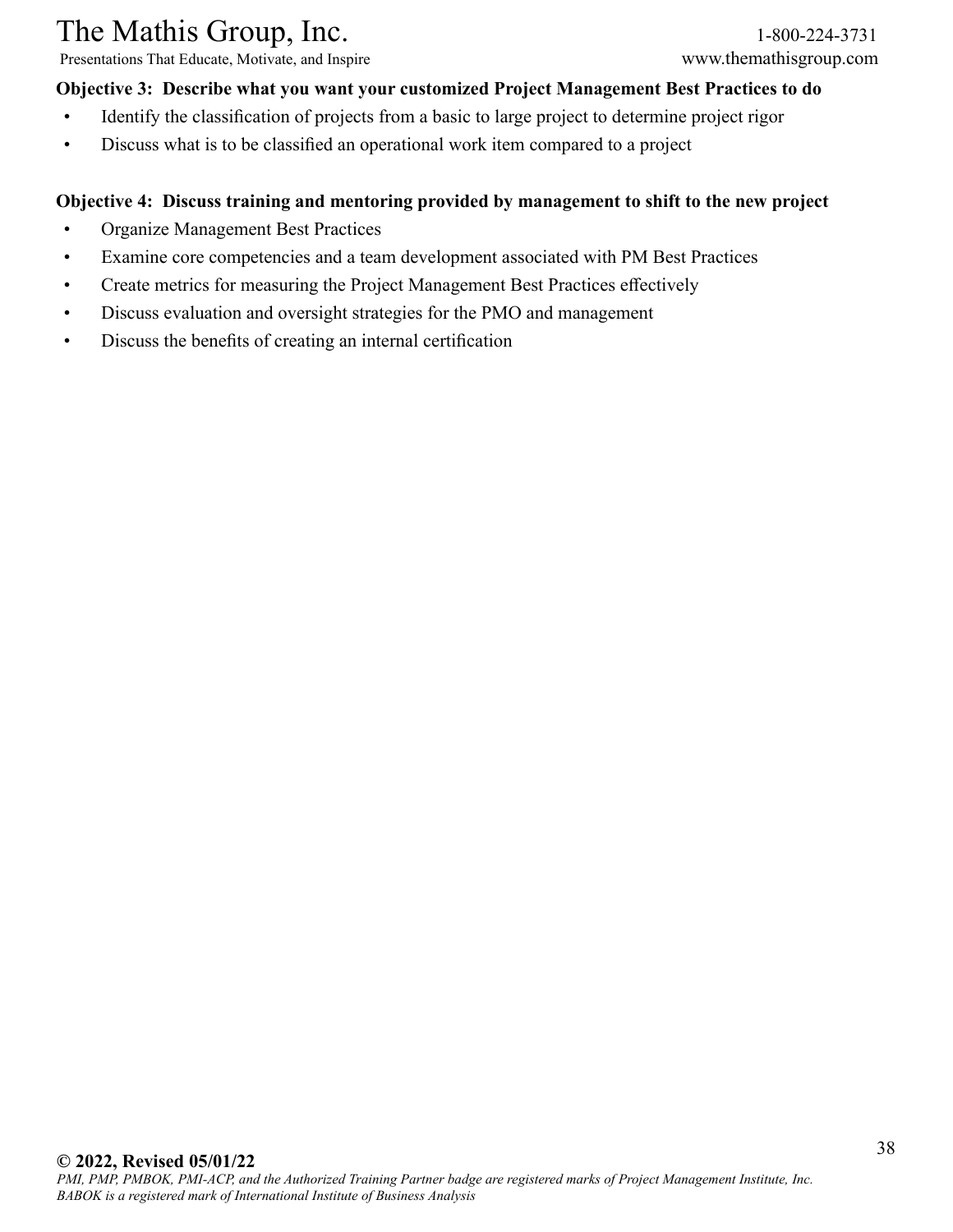Presentations That Educate, Motivate, and Inspire

## **Hybrid Project Management: Blending Traditional and Agile Approaches for Project Success – 2 Day**

*PDUs - 13*

### *PMI's Talent Triangle Breakdown*

Ways of Working (Technical) - 6.25 Power Skills (Leadership) - 2.00 Businses Acumen (Strategic) - 4.75

### *PMI's Certification Breakdown*

PMP - 13.00 PMI-ACP - 13.00 PMI-SP - 7.00 PMI-RMP - 6.75 PfMP - 6.75 PMI-PBA - 6.75



face-to-face



*Course Description:* Hybrid Project Management is popular because it combines both Traditional and Agile project management methodologies to plan any project regardless of the industry. This course includes teaching and activities that move beyond using the two popular approaches. It includes seldom discussed areas such as adjusting organizational culture, communication, and authority to support a hybrid environment. virtual instructor-led

This two-day, fast-paced course gives participants skills and techniques for blending a project approach that matches the project to increase success, as well as expand the participants' principles and core knowledge of hybrid project management.

This course is expansive and includes areas left out of other hybrid courses because it goes further than introducing methodologies and processes to openly discuss issues on authority, communication, and culture changes due to the hybrid methodology.

### *Method of teaching: Students will use discussion, cases, and group activities to facilitate the course.*

### *Course Objectives:*

### **Objective 1: Discuss the definition of hybrid project management**

• Define the Hybrid Manifesto

### **Objective 2: Evaluate the need for hybrid project management**

- Identify why hybrid projects fail
- Discover the benefits of using the hybrid model over Traditional or Agile methodologies
- Define the value-added processes for hybrid
- Identify the roles and responsibilities for each method
- Validate the goals and outcomes of the project
- Understand the principles of both Traditional and Agile methodologies
- Assess the process for adjusting the processes from Traditional or Agile to a customized hybrid approach
- Create a customized hybrid process for the organization

*(Continued on next page)*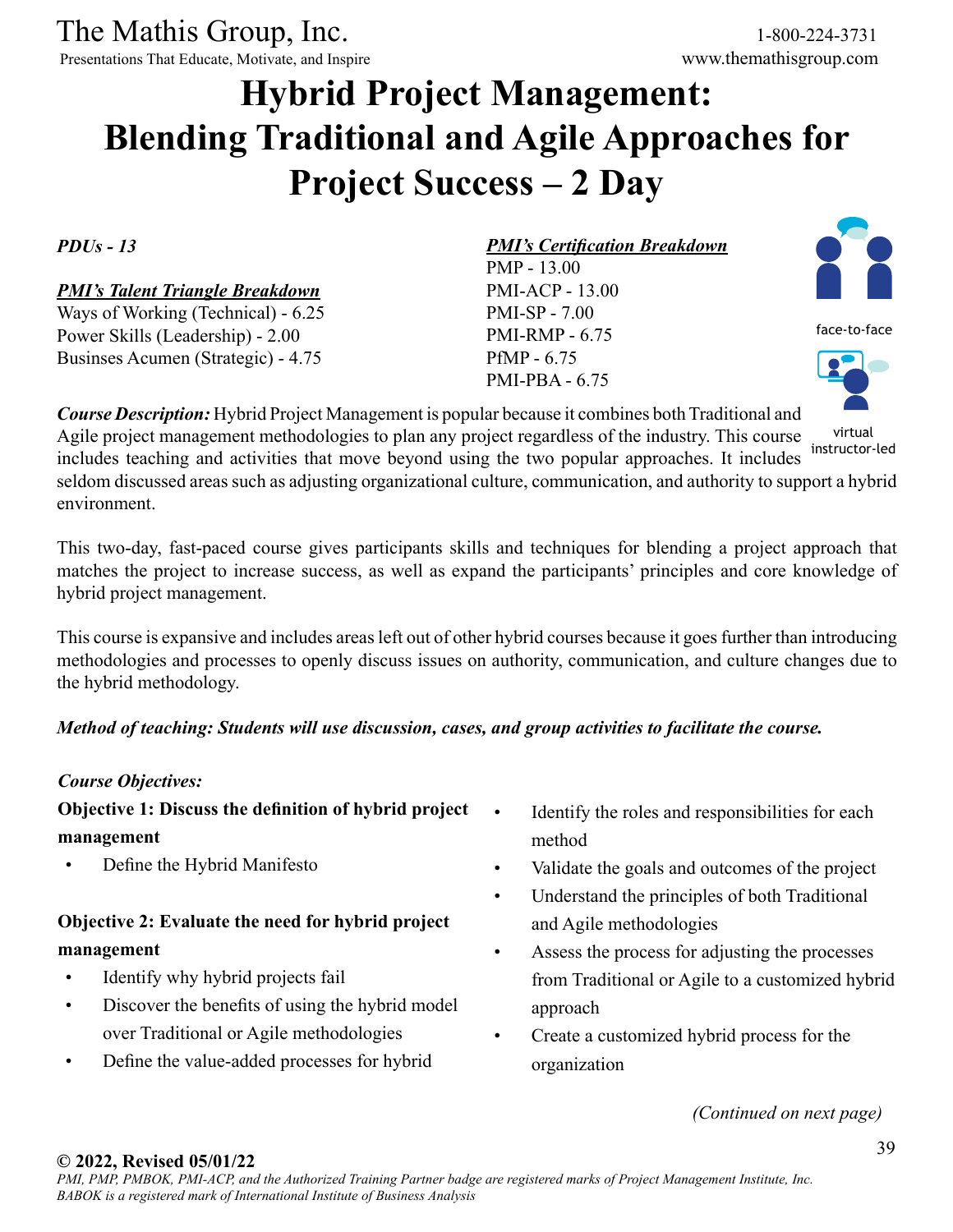Presentations That Educate, Motivate, and Inspire www.themathisgroup.com

### **Objective 3: Create a checklist for selecting process components from various methodologies**

- Contrast basics of Scrum and its various roles
- Compare the foundations of Kanban
- Build success factors of hybrid

### **Objective 4: Examine skills for a hybrid project manager**

- Paraphrase the qualities of a hybrid project manager
- Discuss management's role in supporting hybrid project management in the organization
- Analyze supervision techniques and processes to support hybrid
- Examine the characteristics of a well-run hybrid team

### **Objective 5: Compare conditions that are best suited for Traditional, Agile, and Hybrid**

- Create a hybrid process
- Discuss hybrid project methodology
- Discuss hybrid performance metrics and how to verify each team member is working
- Compile qualities of what must change in an organization's culture for hybrid to work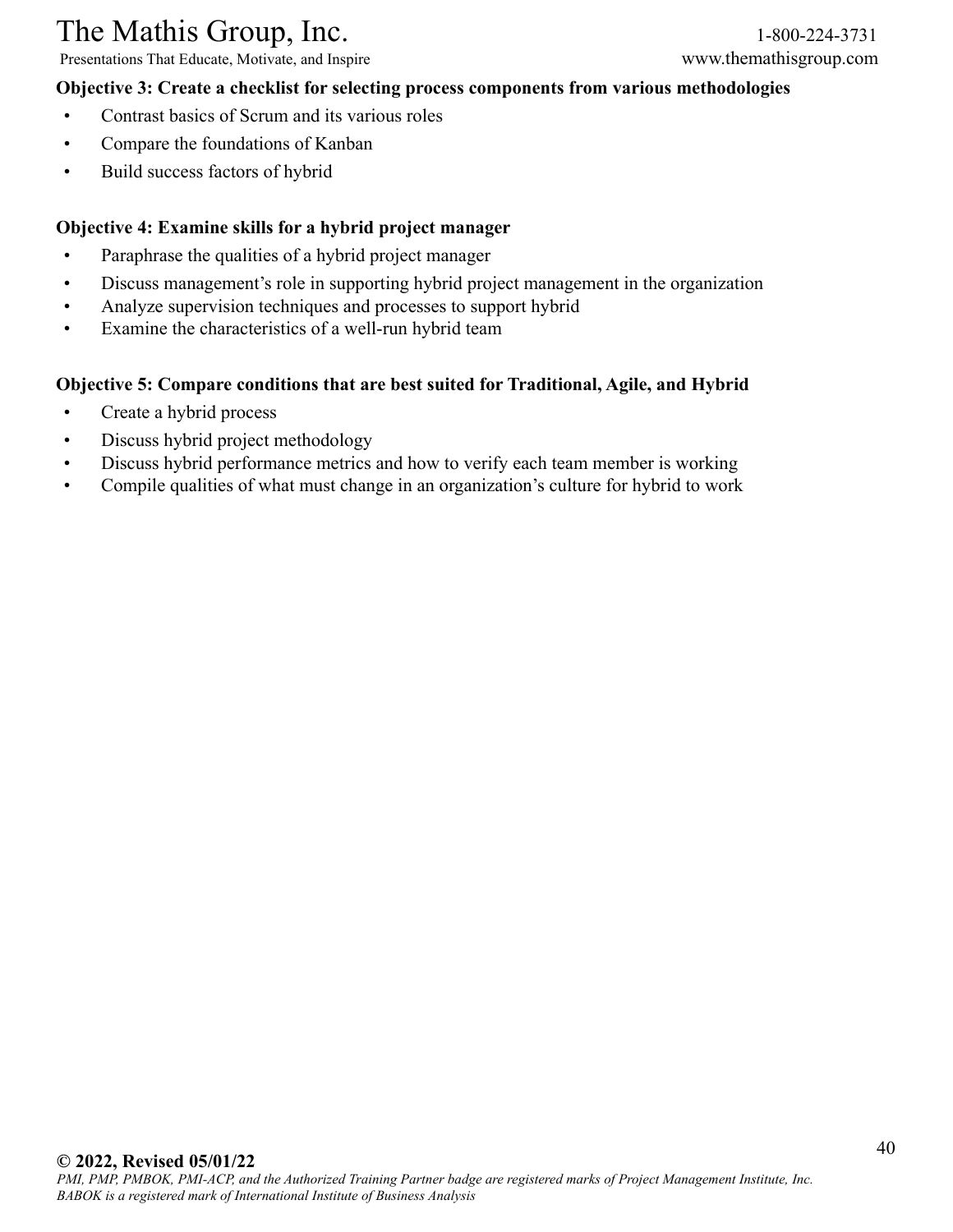Presentations That Educate, Motivate, and Inspire

## **Mastering the Interview and Gathering of Project Requirements - 2 Day**

### *PDUs - 13*

### *PMI's Talent Triangle Breakdown*

Ways of Working (Technical) - 10.75 Power Skills (Leadership) - 0.25 Business Acumen (Strategic) - 2.00

### *PMI's Certification Breakdown*

PMP - 13.00 PMI-ACP - 13.00 PMI-SP - 2.25 PMI-RMP - 2.25 PfMP - 2.25 PMI-PBA - 13.00

*Course Description:* This two-day course will focus on ways to gather detailed, specific, and quantifiable requirements for the project. This course will teach students how to analyze the information and expedite the desired goals, objectives, and outcomes given by the customer. Participants will virtual understand how to move beyond the gathering of basic or surface level requirements discussed by





the customer to those which are detailed and measurable and needed for project success. This course will follow one or more of Project Management Institute's knowledge areas of the *PMBOK® Guide*.

### *Method of teaching: Students will use discussion, cases, and group activities to facilitate the course.*

### *Course Objectives:*

**Objective 1: Explore the requirements gathering process**

- Understand the iterative and incremental development of requirements
- Discuss the evolution of requirements

### **Objective 2: Scope the problem, goals or objectives**

- Define problems the project will remove
- Set the goals the project will achieve
- Define the objectives the project will meet
- Explore how much analysis should be used
- Discuss the advantage and disadvantage of using a structured interview
- Analyze the types of questions needed to gather the right information

### **Objective 3: Understand and document the real problem**

- Explore and define symptoms
- Explore how to conduct a root cause analysis

### **Objective 4: Document the different types of requirements**

- Discuss input and output requirements
- Discuss reliability requirements
- Analyze performance requirements
- Explore safety and environmental requirements
- Define accessibility requirements
- Explore security or training requirements

*(Continued on next page)*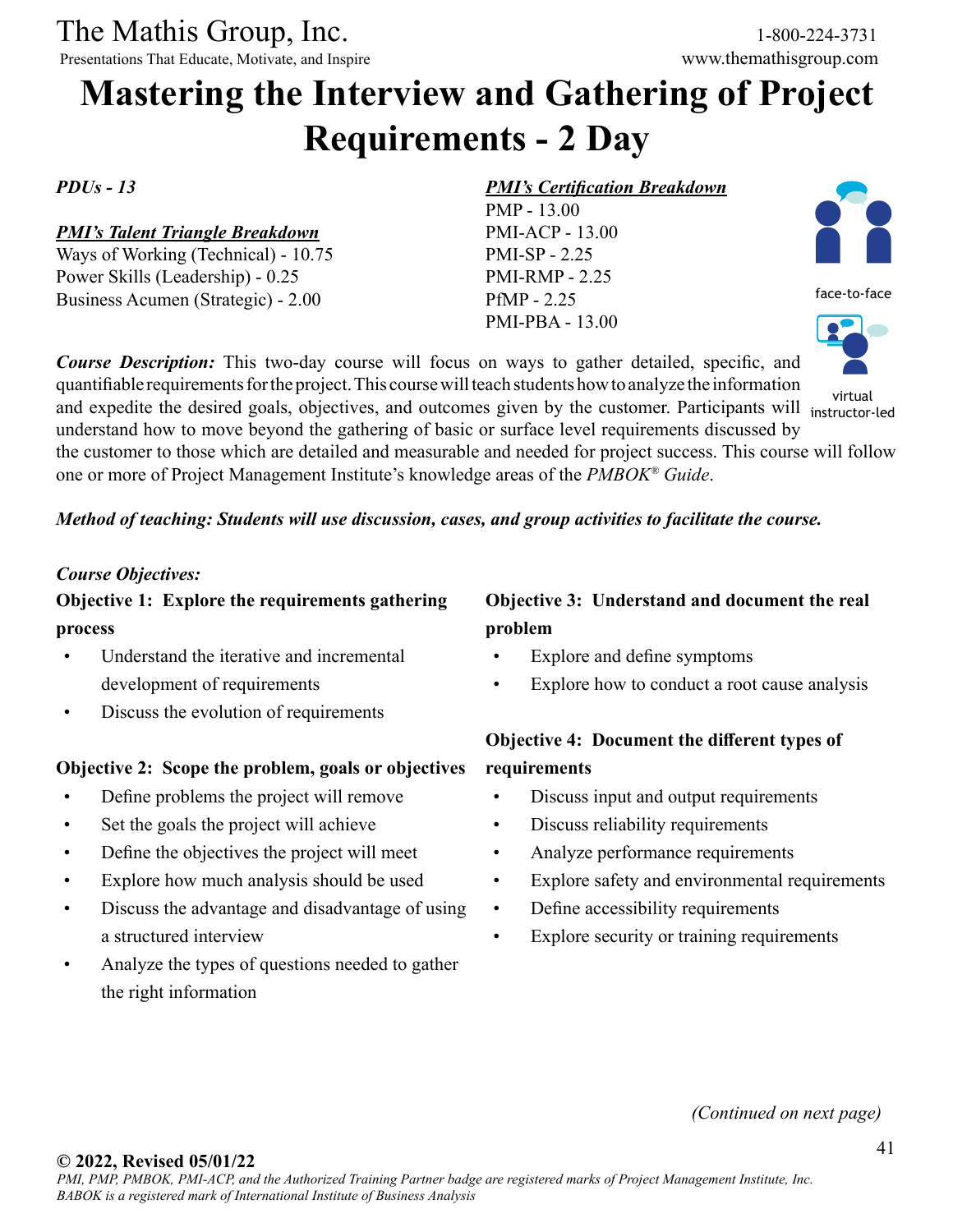Presentations That Educate, Motivate, and Inspire www.themathisgroup.com

### **Objective 5: Evaluate the process or processes that will be affected**

- Map the present process being followed
- Map the desired process when a project is completed
- Discuss the changes and impact to culture

### **Objective 6: Convert project objectives to scope deliverables**

- Discuss the outcomes
- Explore the metrics to be measured

### **Objective 7: Detail functional requirements**

- Define functional requirements
- Discuss organizational capabilities the system will support
- Explore behaviors or operations in which the system will act or respond

### **Objective 8: Detail non-functional requirements**

- Define non-functional requirements
- Discuss how non-functional requirements are similar to constraints
- Explore how non-functional requirements stipulate a physical or performance characteristic

### **Objective 9: Detail conditional requirements**

• Define when to use an alternative set of requirements

### **Objective 10: Develop a WBS from the project objectives**

- Create a WBS with work packages
- Estimate cost using work packages
- Detail a WBS

### **Objective 11: Explore requirements associated with quality**

- Find missing requirements
- Prioritize the requirements

### **Objective 12: Communicate project requirements**

- Communicate project requirements to the stakeholders
- Communicate project requirements to the customer
- Communicate project requirements to the team

### **Objective 13: Understand auditing of project requirements**

- Understand internal audits
- Understand external audits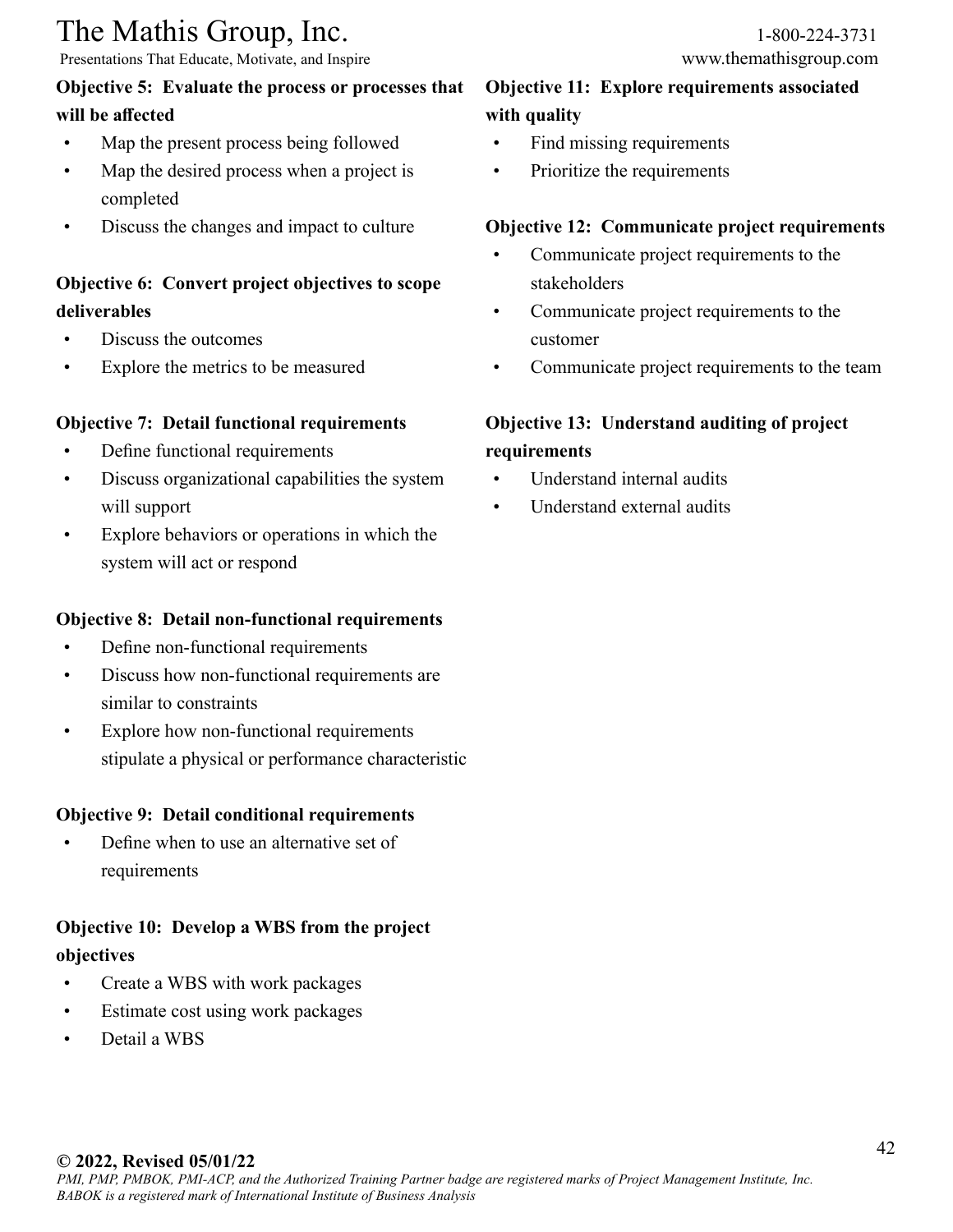Presentations That Educate, Motivate, and Inspire

## **Performance Improvement - 2 Day** *Impacting the Quality of Your Organization*

*PDUs - 13*

### *PMI's Talent Triangle Breakdown*

Ways of Working (Technical) - 8.00 Power Skills (Leadership) - 3.50 Business Acumen (Strategic) - 1.50

### *PMI's Certification Breakdown*

PMP - 13.00 PMI-ACP - 5.00 PMI-SP - 6.00 PMI-RMP - 5.00 PfMP - 5.00 PMI-PBA - 5.00



virtual

*Course Description:* This two-day course is designed to teach skills which are vital for improving quality in the workplace. This course will focus on strong project management skills, clearly defined team functions, and pointed communication necessary to drive quality throughout the organization. instructor-led Participants will learn how to facilitate and implement quality initiatives, monitor the collection of data, and explore planning and monitoring of quality projects.

### *Method of teaching: Students will use discussion, cases, and group activities to facilitate the course.*

### *Course Objectives:*

### **Objective 1: Compare old and new philosophies**

- Define quality for today
- Develop approaches for adjusting culture
- Identify a prevention mentality rather than a reactive one
- Evaluate data that must be analyzed

### **Objective 2: Discuss guidelines for executing continuous quality**

- Examine continuous process improvement
- Describe rules for continuous improvement
- Analyze where continuous improvement can help
- Discuss symptoms of quality concerns
- Identify a continuous improvement team's concern
- Discuss ways to reduce resistance from organizations
- Compare roadblocks to continuous improvement and quality initiative
- Predict characteristics in the cost of quality
- Choose techniques for involving co-workers
- Evaluate Deming's seven deadly diseases
- Discuss the approaches of Deming, Juran and Cosby to quality

*(Continued on next page)*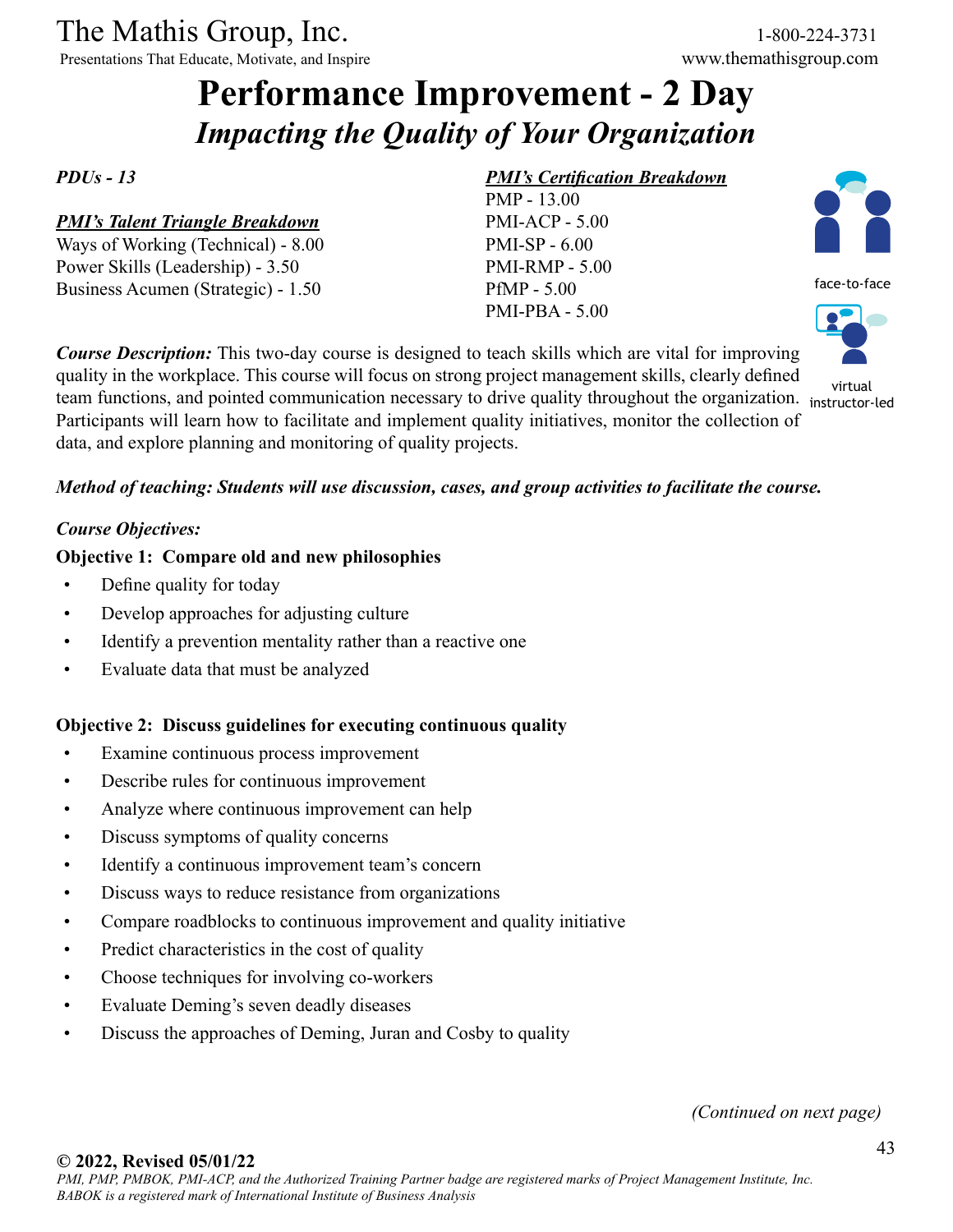Presentations That Educate, Motivate, and Inspire www.themathisgroup.com

- **Objective 3: Identify steps for creating a quality action plan**
- Discuss implementation of the quality action plan
- Examine ways of monitoring the quality action plan
- Create improvement rules
- Analyze how to conduct quality audits

### **Objective 4: Discuss management's role compared to that of the frontline employee**

- Examine how to shift from management decision making to team decision making
- Recognize five ways to give proper leadership within a culture
- Label role descriptions and project responsibilities when you have no position power
- Design an agenda for the first project team meeting
- Identify seven things which must be communicated in every project meeting to keep others informed

### **Objective 5: Define the project drivers**

- Show how to set, control, and monitor project scope
- Formulate a Work Breakdown Structure for speeding up the quality approach
- Evaluate the strengths and weaknesses of a critical path in developing quality initiatives
- Examine how to handle delays on projects while driving quality forward
- Discuss implementation of a project plan

### **Objective 6: Apply close down checklists and handoff procedures**

Identify phase out of the project plan

### **Objective 7: Conduct a postmortem**

Examine how best practices of a project can make the difference in future success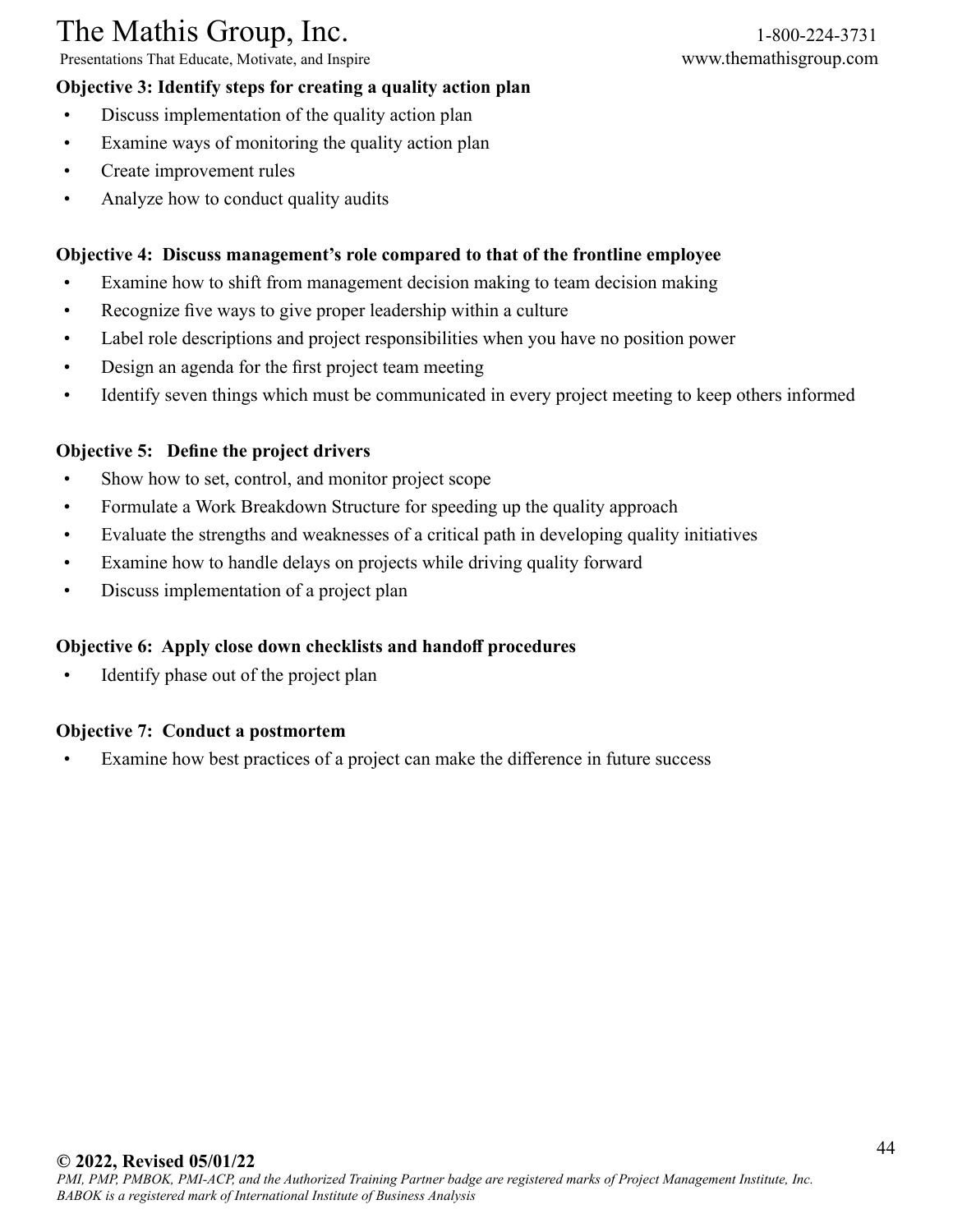Presentations That Educate, Motivate, and Inspire

## **Proactive Communication and Interview Skills for Gathering Business Requirements - 1 Day**

*PDUs - 6.5*

*PMI's Talent Triangle Breakdown*

Ways of Working (Technical) - 3.25 Power Skills (Leadership) - 3.25

### *PMI's Certification Breakdown*

PMP - 6.50 PMI-ACP - 3.25 PMI-SP - 3.25 PMI-RMP - 3.25 PfMP - 3.25 PMI-PBA - 3.25



virtual

face-to-face

information using effective communication skills. This course will recommend ways of building stronger communication skills and will provide insight to different communication styles. Participants will learn new power by using certain words to impact the message and by asking questions that get noticed. This course will follow one or more of Project Management Institute's knowledge areas of the *PMBOK® Guide*.

### *Method of teaching: Students will use discussion, cases, and group activities to facilitate the course.*

### *Course Objectives:*

### **Objective 1: Evaluate how to approach people**

- Identify perception
- Examine what impacts perception
- Compare reducing perception differences

### **Objective 2: Discuss how to gain understanding**

- Analyze communication styles
- Develop ways to increase understanding
- Compare kinds of communication
- Describe what communication should be communicated upline
- Examine reasons why communicating upline is extremely difficult
- Identify questions to ask if miscommunication is common
- Discuss how to match your body language and the message
- List characteristics of a poor listener
- Predict obstacles of listening
- Identify ways of asking questions which open up communication

*(Continued on next page)*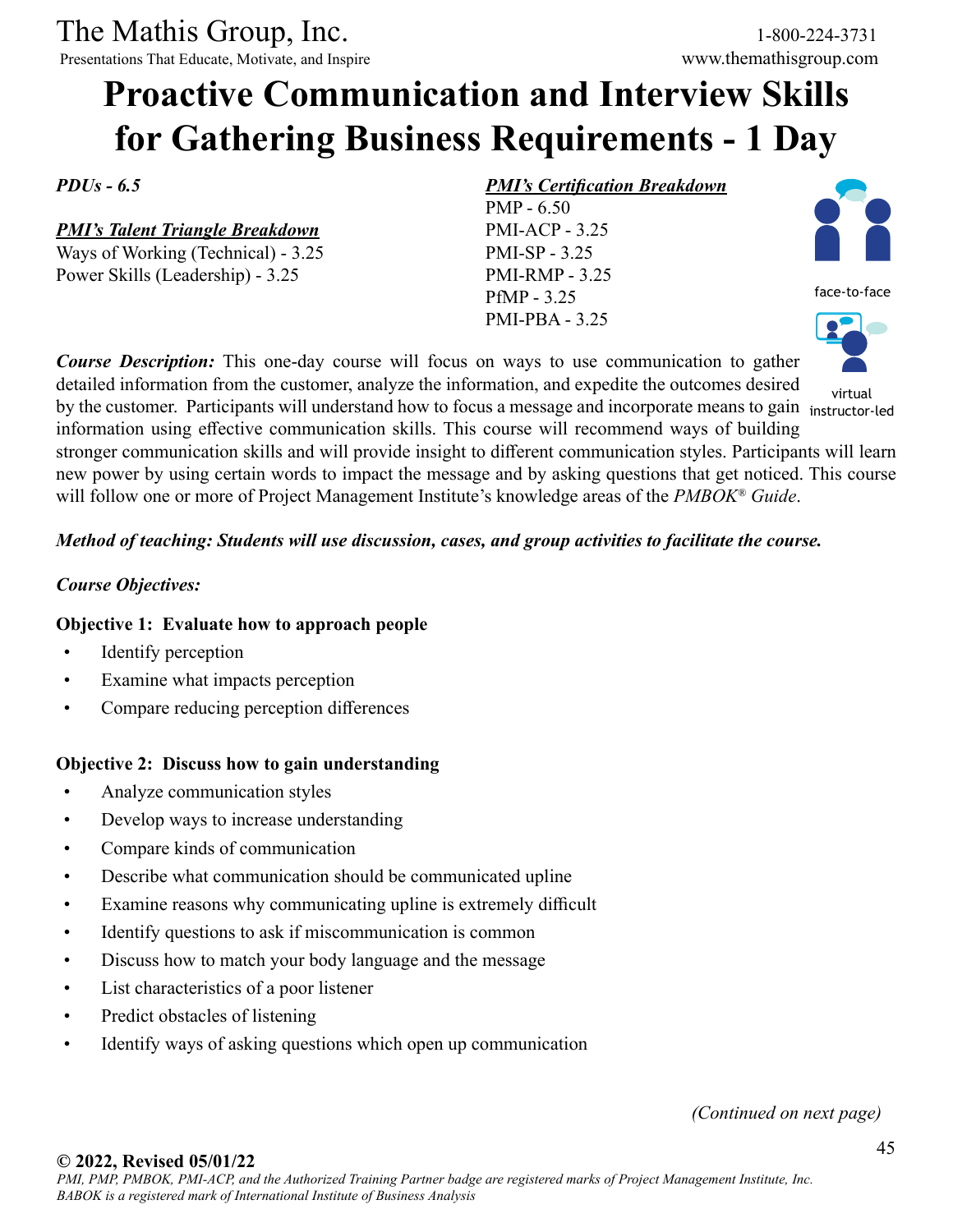Presentations That Educate, Motivate, and Inspire www.themathisgroup.com

### **Objective 3: Examine techniques for disagreeing**

- 
- Discuss caution signs that a disagreement is turning into a conflict

### **Objective 4: Create questions which explore the customer's desires and requirements**

- Recognize which follow up questions will detail the expressed wishes of the customer
- Analyze the interview data and determine true requirements of the customer
- Develop a sequence of questions which encourages customers to give information freely
- Examine feedback techniques for clarifying the real message being given from the customer
- Evaluate the best feedback technique to use in mirroring the requirements back to the customer for approval
- Analyze interview skills that will give insight into any project

### **Objective 5: Discuss which areas to brainstorm when doing a client project**

- Examine how to set project objectives that are measurable and realistic
- Discuss collecting data and information
- Evaluate how to analyze a problem
- Analyze the best skills and personnel needed to successfully fulfill this project
- Evaluate ways to create a project plan, set expectations, and monitor progress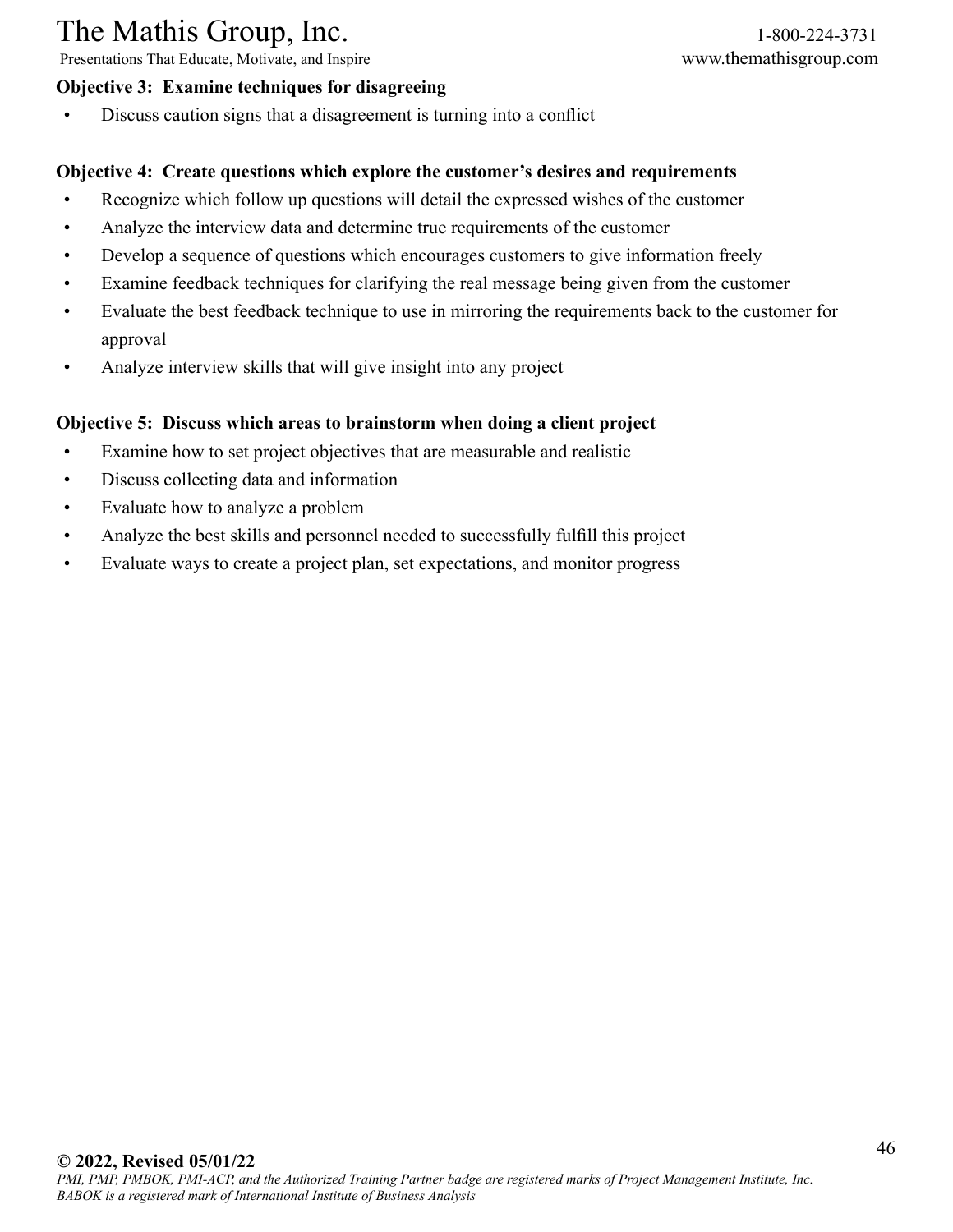Presentations That Educate, Motivate, and Inspire www.themathisgroup.com

## **Program Management - 2 Day**

PMP - 13.00

*PMI's Certification Breakdown*

*PDUs - 13*

*PMI's Talent Triangle Breakdown*

Ways of Working (Technical) - 13.00

*Course Description: Program Management* is a two-day class designed to offer direction in managing several projects under a common umbrella. These projects will often run within the same timeframe, using the same resources. An effective program manager can see an overview of the whole picture while still attending to the individual pieces.

### *Method of teaching: Students will use discussion, cases, and group activities to facilitate the course.*

### *Course Objectives:*

### **Objective 1: Define program management**

- Discuss strategic planning in program management
- Examine proposal management
- Examine the program management plan
- Examine structured diagrams in managing the program
- Identify program control
- Discuss program control tools
- Examine the program manager's role and responsibilities
- Identify the customer's role in program management
- Discuss team selection and team building within the program

### **Objective 2: Identify program management problems and propose solutions**

- Discuss problems with multi-project planning
- Examine the triple constraints in program management

### **Objective 3: Examine program funding resources and authorization**

- Discuss budgets and cost control within a program
- Discuss program organization and staffing
- Describe risk assessment and management within the program
- Identify communication management, external and internal
- Examine time management within the program





virtual instructor-led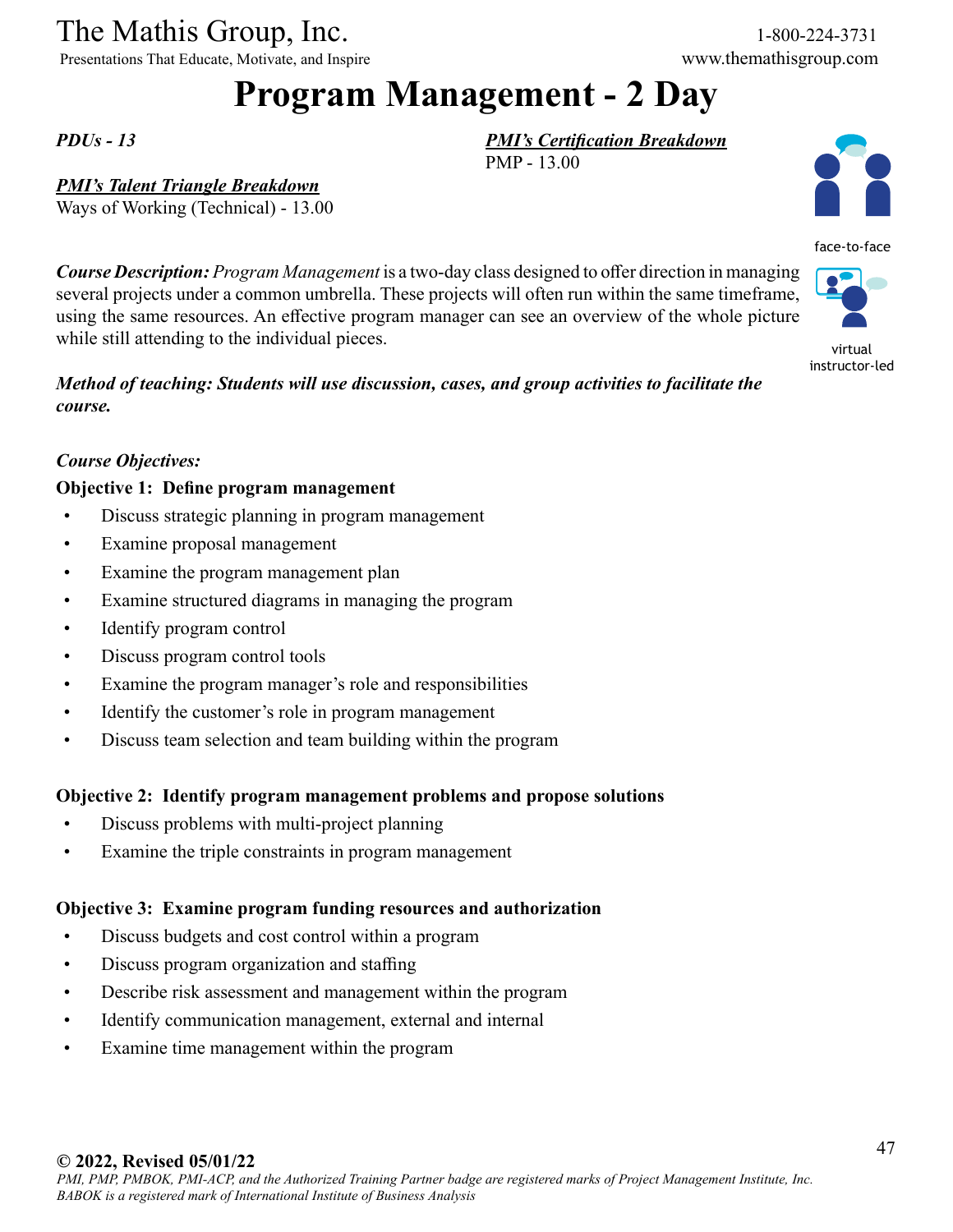*PMI's Talent Triangle Breakdown* Ways of Working (Technical) - 13.00

Presentations That Educate, Motivate, and Inspire www.themathisgroup.com

## **Project Change Management - 2 Day** *How to Implement, Track, and Control Project Changes*

*PDUs - 13*

*PMI's Certification Breakdown* PMP - 13.00



face-to-face

*Course Description:* This two-day seminar will show students how to implement, track, and control changes to the project. This seminar will focus on ways to reduce the uncertainty of project changes. Students will learn how to analyze each change while developing processes, tools and techniques which can be used immediately. This course will follow one or more of Project Management Institute's knowledge areas of the *PMBOK® Guide*. virtual instructor-led

### *Method of teaching: Students will use discussion, cases, and group activities to facilitate the course.*

### *Course Objectives:*

### **Objective 1: Discuss the definition of change**

- Identify proactive and reactive characteristics
- Analyze why people resist change
- Examine four types of change
- Examine five roles of change agents
- Examine the drivers of change
- Classify the roadblocks to change

### **Objective 2: Identify three areas that impact change in people**

- Assess five new focuses from change
- Examine six ways fear hinders change
- Examine seven qualities of a paralyzed state
- Identify eight factors that determine a person's viewpoint
- Compare four ways people respond to change
- Discuss when to create change quickly or gradually
- Formulate a checklist to help determine resistance
- Identify how to deal with setbacks

### **Objective 3: Create a strategy for change**

- Analyze a force field analysis
- Create an action plan
- Compare change control to change management

*(Continued on next page)*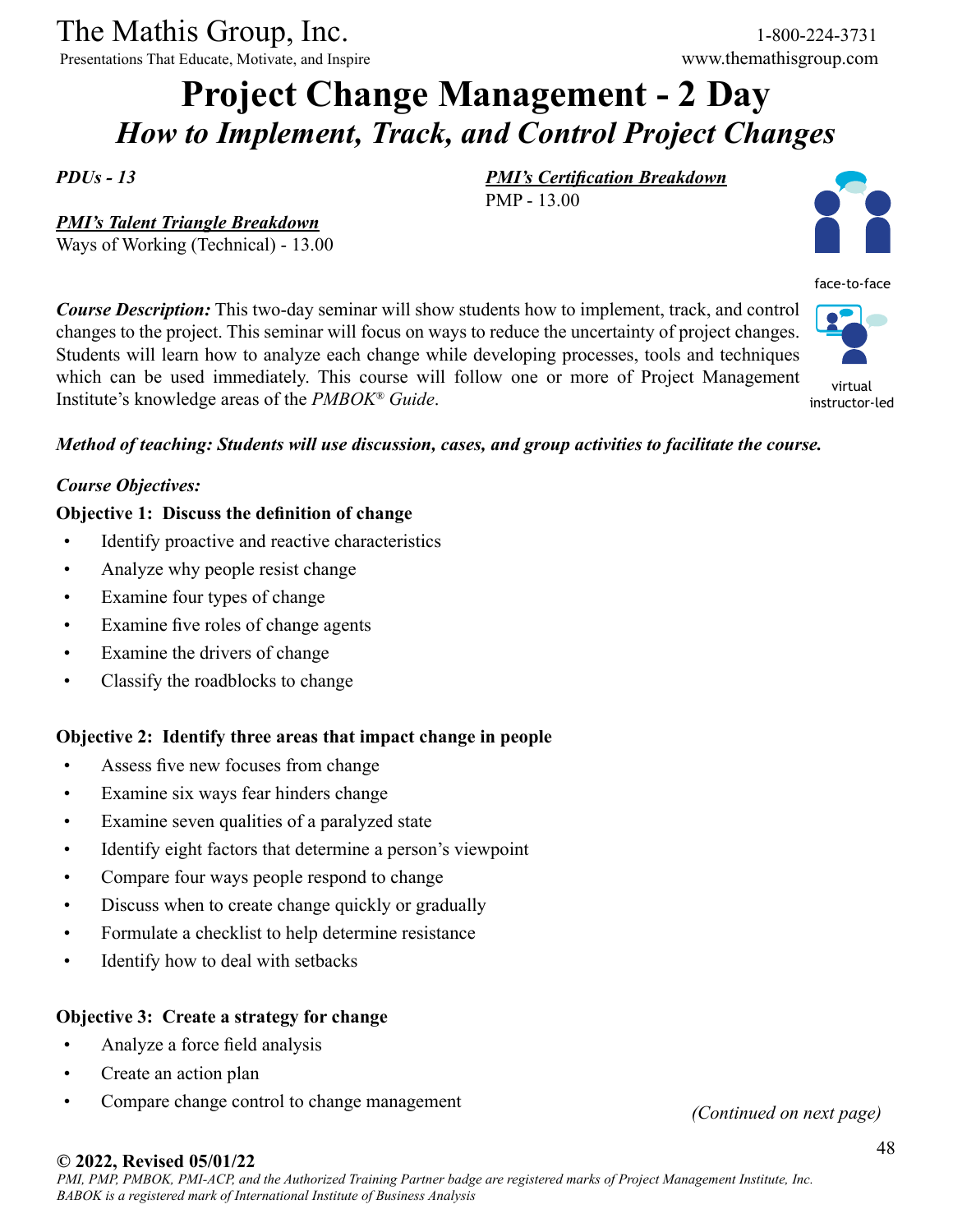Presentations That Educate, Motivate, and Inspire www.themathisgroup.com

- Discuss what is included in integrated change control
- Explain tools for integrated change control
- Discuss the benefits for written change requests

### **Objective 4: Examine schedule changes**

- Examine procurement changes
- Examine contract change control
- Examine scope change control
- Examine cost change control
- Create change management processes

### **Objective 5: Discuss sources of change**

- Create change due to corrective actions
- Create change due to preventative actions

### **Objective 6: Discuss how to monitor and verify changes have been completed**

- Discuss change authorization policies
- Create a strategy for examining risk after change approval
- Analyze the roles and responsibilities of change control board
- List the benefits of documentation in various situations
- Analyze the impact of change

### **Objective 7: Define change control board**

- Compare positive and negative change control boards
- Discuss who should be on the change control board
- Create an internal process to work with change control board
- Discuss best practices for change control board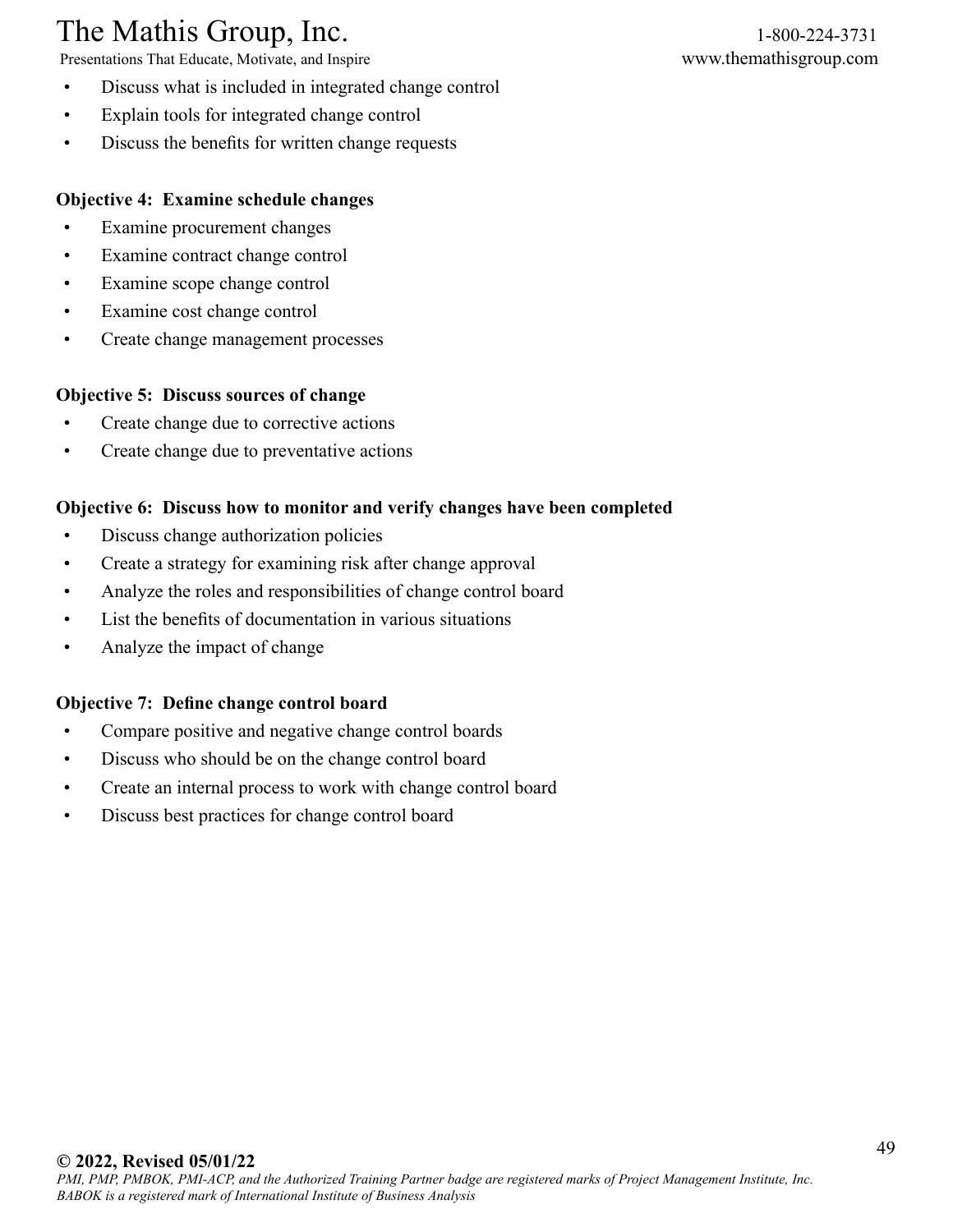Presentations That Educate, Motivate, and Inspire

## **Project Change Management - 3 Day** *A Systematic Approach to Controlling Project Changes*

*PDUs - 19.5*

*PMI's Talent Triangle Breakdown*

Ways of Working (Technical) - 17.50 Business Acumen (Strategic) - 2.00

### *PMI's Certification Breakdown*

PMP - 19.50 PMI-ACP - 2.00 PMI-SP - 2.00 PMI-RMP - 2.00 PfMP - 2.00 PMI-PBA - 2.00



face-to-face

*Course Description:* This three-day seminar will show students how to implement, track, and control changes to the project. This seminar will focus on the examination of the change control board, procedures which will guide configuration management, and ways to negotiate changes with virtual the customer. Students will learn how to protect the change management process while pleasing the customer. This course will follow one or more of Project Management Institute's knowledge areas of the *PMBOK® Guide*. instructor-led

### *Method of teaching: Students will use discussion, cases, and group activities to facilitate the course.*

### *Course Objectives:*

### **Objective 1: Discuss the definition of change**

- Identify proactive and reactive characteristics
- Analyze why people resist change
- Examine four types of change
- Examine five roles of change agents
- Examine the drivers of change
- Classify the roadblocks to change

### **Objective 2: Identify three areas that impact change in people**

- Assess five new focuses from change
- Examine six ways fear hinders change
- Examine seven qualities of a paralyzed state
- Identify eight factors that determine a person's viewpoint
- Compare four ways people respond to change
- Discuss when to create change quickly or gradually
- Formulate a checklist to help determine resistance
- Identify how to deal with setbacks

### **Objective 3: Create a strategy for change**

- Analyze a force field analysis
- Create an action plan
- Compare change control to change management
- Discuss what is included in integrated change control
- Explain tools for integrated change control
- Discuss the benefits for written change requests

### **Objective 4: Examine configuration management**

- Identify the benefits of configuration management
- Identify and detail the key elements of:
	- Configuration management
	- Configuration identification
	- Configuration control
	- Configuration status accounting
	- Audit of configuration

*(Continued on next page)*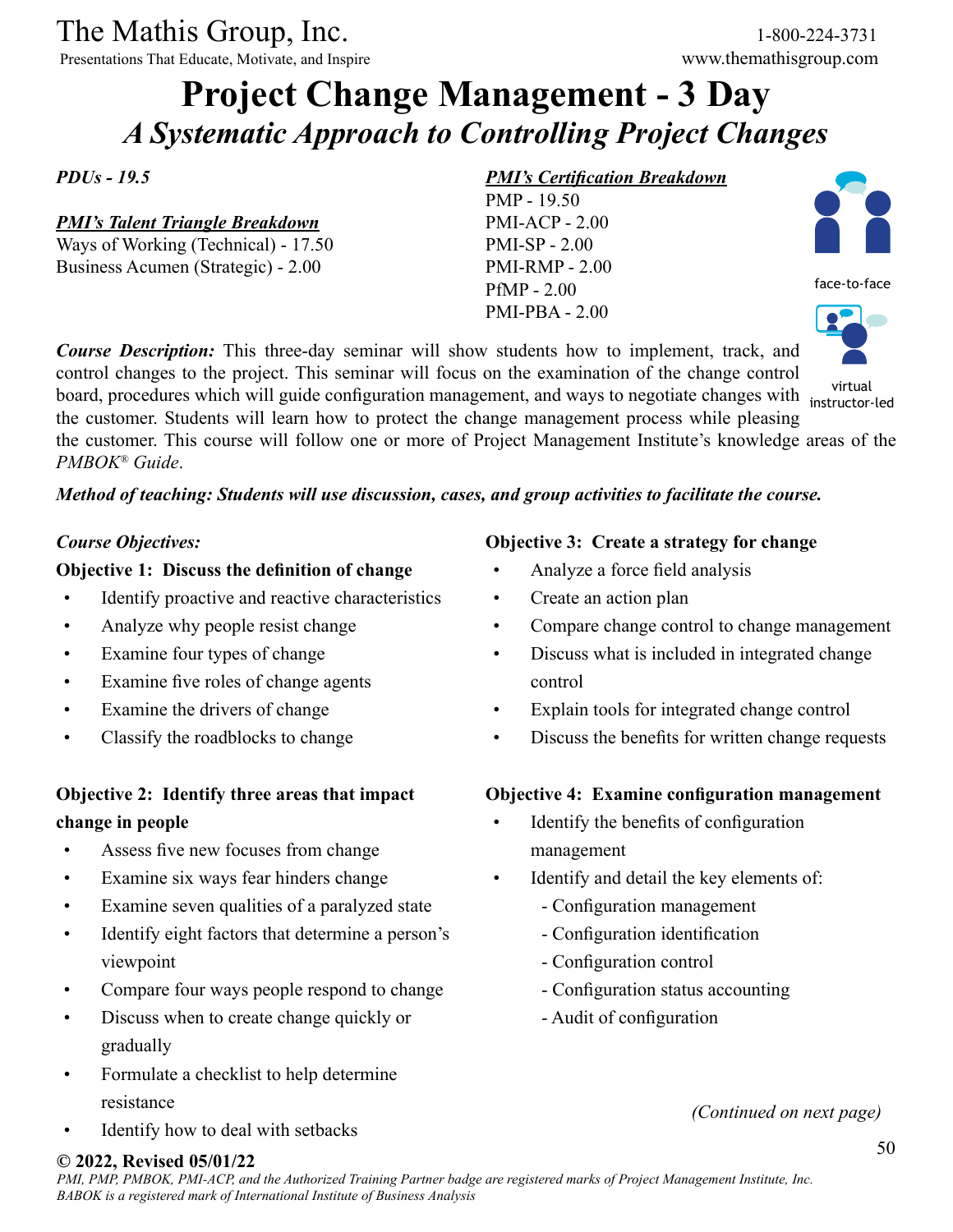Presentations That Educate, Motivate, and Inspire www.themathisgroup.com

### **Objective 5: Examine schedule and procurement changes**

- Examine contract, scope, and cost change control
- Create a change management process

### **Objective 6: Discuss sources of change**

- Create change due to corrective actions
- Create change due to preventative actions

### **Objective 7: Discuss how to monitor and verify changes have been completed**

- Discuss change authorization policies
- Create a strategy for examining risk after change approval
- Analyze the roles and responsibilities of change control board
- List the benefits of documentation
- Analyze the impact of change

### **Objective 8: Define change control board (CCB)**

- Compare positive and negative CCBs
- Discuss who should be on the CCB
- Create an internal process to work with CCB
- Discuss best practices for CCB

**Objective 9: Identify the roles of change management for the project manager, project sponsor, team members, and the CCB**

### **Objective 10: Identify and detail the fields of a change request form**

- Create a change request form
- Discuss change request timing
- Identify and detail the fields of a change request log
- Discuss unmanaged and managed changes regarding time, energy, and resources

### **Objective 11: Examine negotiation skills in project change management**

- Identify negotiation personalities
- Discuss making offers and counteroffers

### **Objective 12: Discuss when to walk away**

- Examine human responses to change
- Discuss responses to controllable change
- Discuss responses to uncontrollable change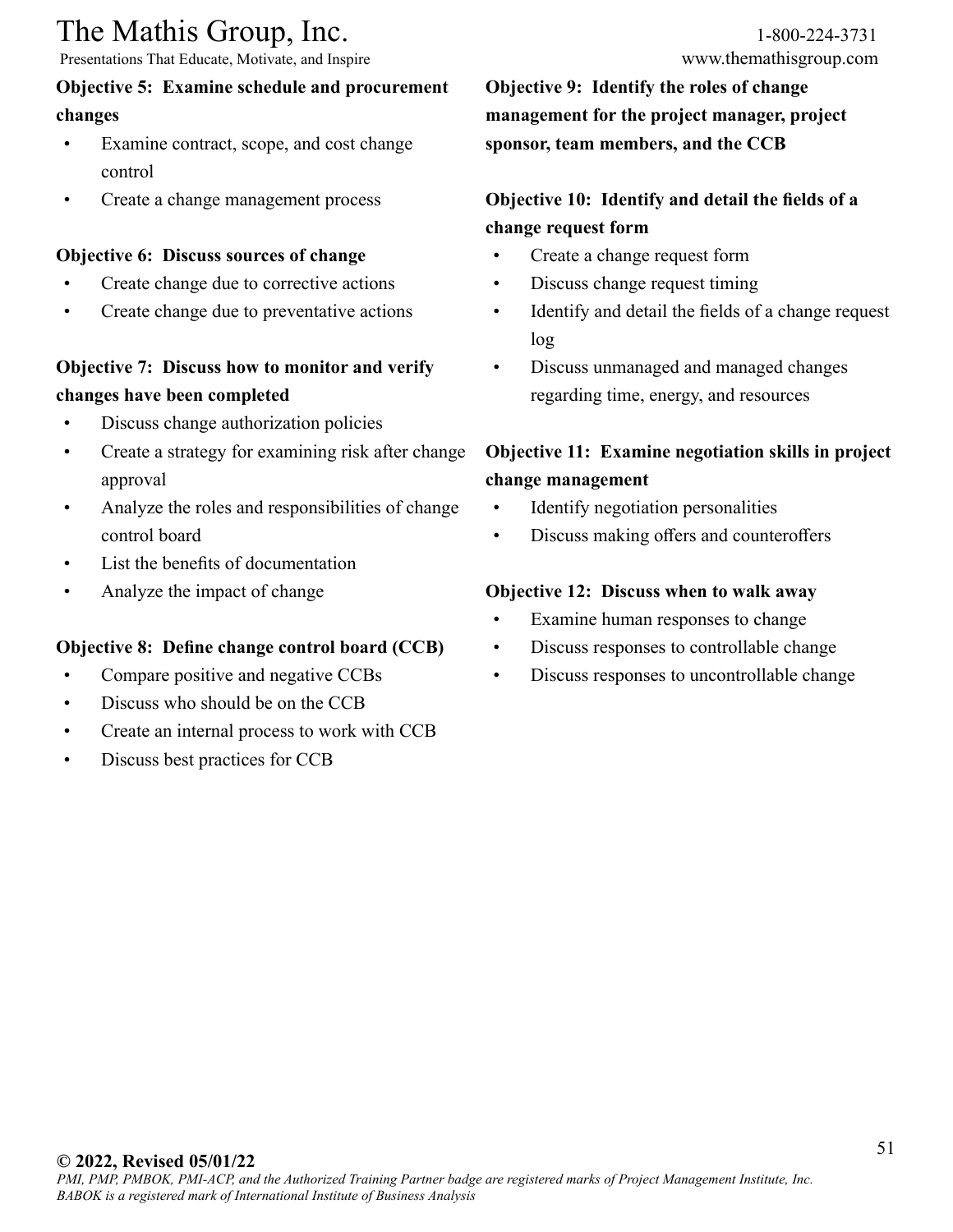Presentations That Educate, Motivate, and Inspire

## **Project Communications Management – 1 Day**

*PDUs – 6.5*

### *PMI's Talent Triangle Breakdown*

Ways of Working (Technical) - 3.25 Power Skills (Leadership) - 3.25

### *PMI's Certification Breakdown*

PMP - 6.50 PMI-ACP - 3.25 PMI-SP - 3.25 PMI-RMP - 3.25 PfMP - 3.25 PMI-PBA - 3.25



face-to-face



*Course Description:* This one-day course will focus on ways to use project communication and communication theories to influence others within and outside of the project team. Participants will exhimalization are rise to influence others within and outside of the project team. I different with virtual virtual learn how to focus on framing the data and information in a correct manner. Participants will also instru learn the proper usage of words and language for influencing project stakeholders. This course will follow one or more of Project Management Institute's knowledge areas of the *PMBOK® Guide*.

### **Method of teaching: Students will use discussion, cases, and group activities to facilitate the course.**

### *Course Objectives:*

### **Objective 1: Analyze the value of project interviews**

- Evaluate how to approach people
- Identify perception
- Examine what impacts project perception
- Compare reducing perception differences

### **Objective 2: Discuss how to gain understanding**

- Demonstrate what to do when you mess up
- Analyze communication styles
- Develop ways to increase understanding
- Compare kinds of project communication
- Describe what communication should be communicated upline
- Examine reasons why communicating upline is extremely difficult
- Identify questions to ask if miscommunication is common
- Detail characteristics of a poor listener
- Predict obstacles of listening during projects
- Examine project communication channels

### **Objective 3: Define project management's role in project meetings**

- Describe ingredients of effective project meetings
- Evaluate receiving feedback on performance
- Design responses to negative project feedback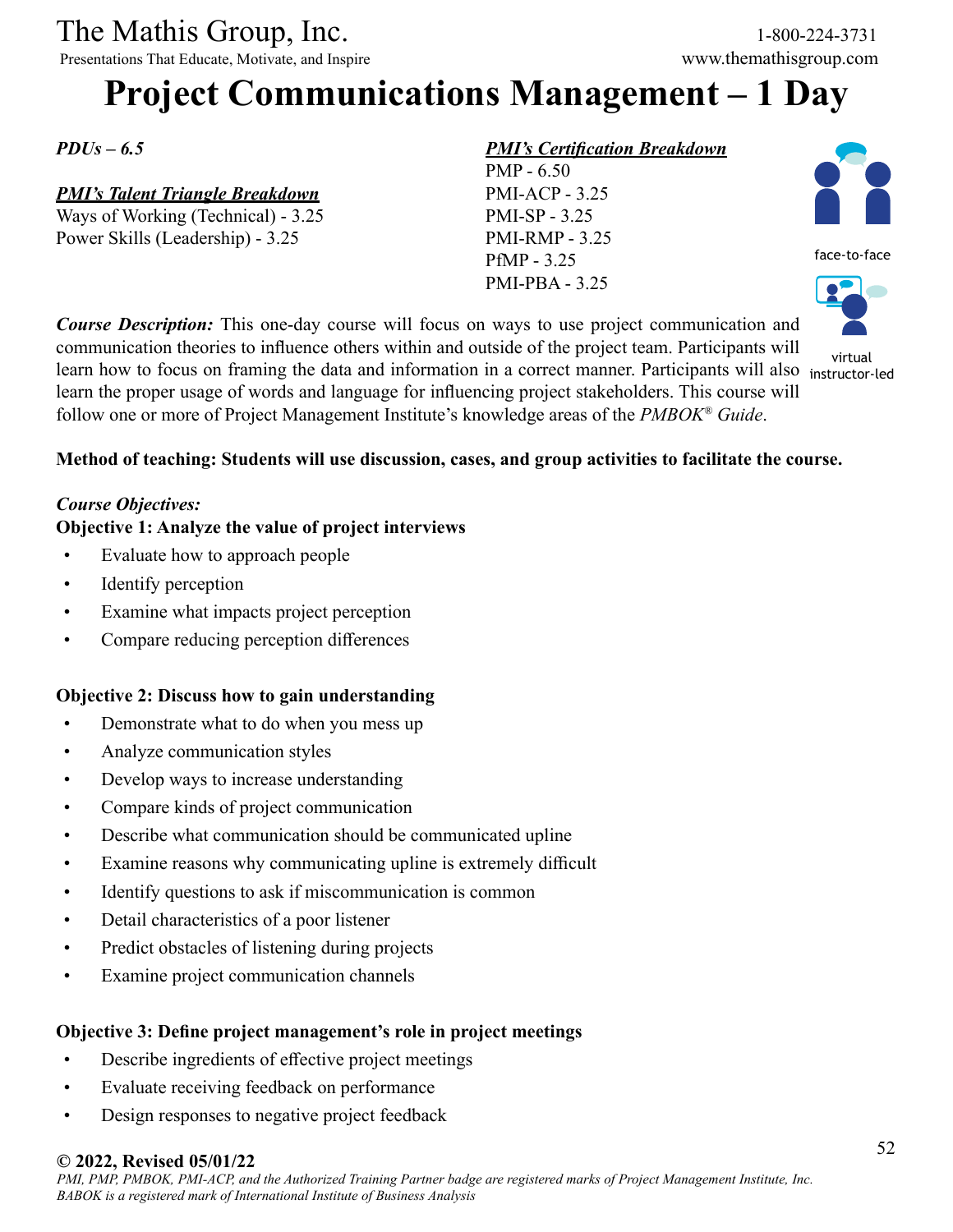Presentations That Educate, Motivate, and Inspire

## **Project Communications Management - 2 Day**

*PDUs - 13*

### *PMI's Talent Triangle Breakdown*

Ways of Working (Technical) - 11.00 Power Skills (Leadership) - 2.00

### *PMI's Certification Breakdown*

PMP - 13.00 PMI-ACP - 2.00 PMI-SP - 2.00 PMI-RMP - 2.00 PfMP - 2.00 PMI-PBA - 2.00

*Course Description:* This two-day course will focus on ways to use project communication and communication theories to influence others within and outside of the project team. Participants will instructor-led learn how to focus on framing the data and information in a correct manner. Participants will also learn the proper usage of words and language for influencing project stakeholders. This course will follow one or more of Project Management Institute's knowledge areas of the *PMBOK® Guide*.

*Method of teaching: Students will use discussion, cases, and group activities to facilitate the course.*

self-paced online

face-to-face

virtual

### *Course Objectives:*

### **Objective 1: Analyze the value of project interviews**

- Evaluate how to approach people
- Identify perception
- Examine what impacts project perception
- Compare reducing perception differences

### **Objective 2: Discuss how to gain understanding**

- Demonstrate what to do when you mess up
- Analyze communication styles
- Develop ways to increase understanding
- Compare kinds of project communication
- Describe what communication should be communicated upline
- Examine reasons why communicating upline is extremely difficult
- Identify questions to ask if miscommunication is common
- Evaluate verbal softeners
- Detail characteristics of a poor listener
- Predict obstacles of listening during projects

### **Objective 3: Define project management's role in project meetings**

- Describe ingredients of effective project meetings
- Evaluate receiving feedback on performance
- Design responses to negative project feedback

### **Objective 4: Examine techniques for disagreeing**

- Discuss caution signs that a disagreement is turning into a conflict
- Formulate seven stages of intergroup conflict in project teams
- Describe ways to reduce intergroup conflict in project meetings

### **Objective 5: Define the processes in Project Communications Management**

- Detail the process of Plan Communications Management
- Detail the process of Manage Communications
- Detail the process of Monitor Communications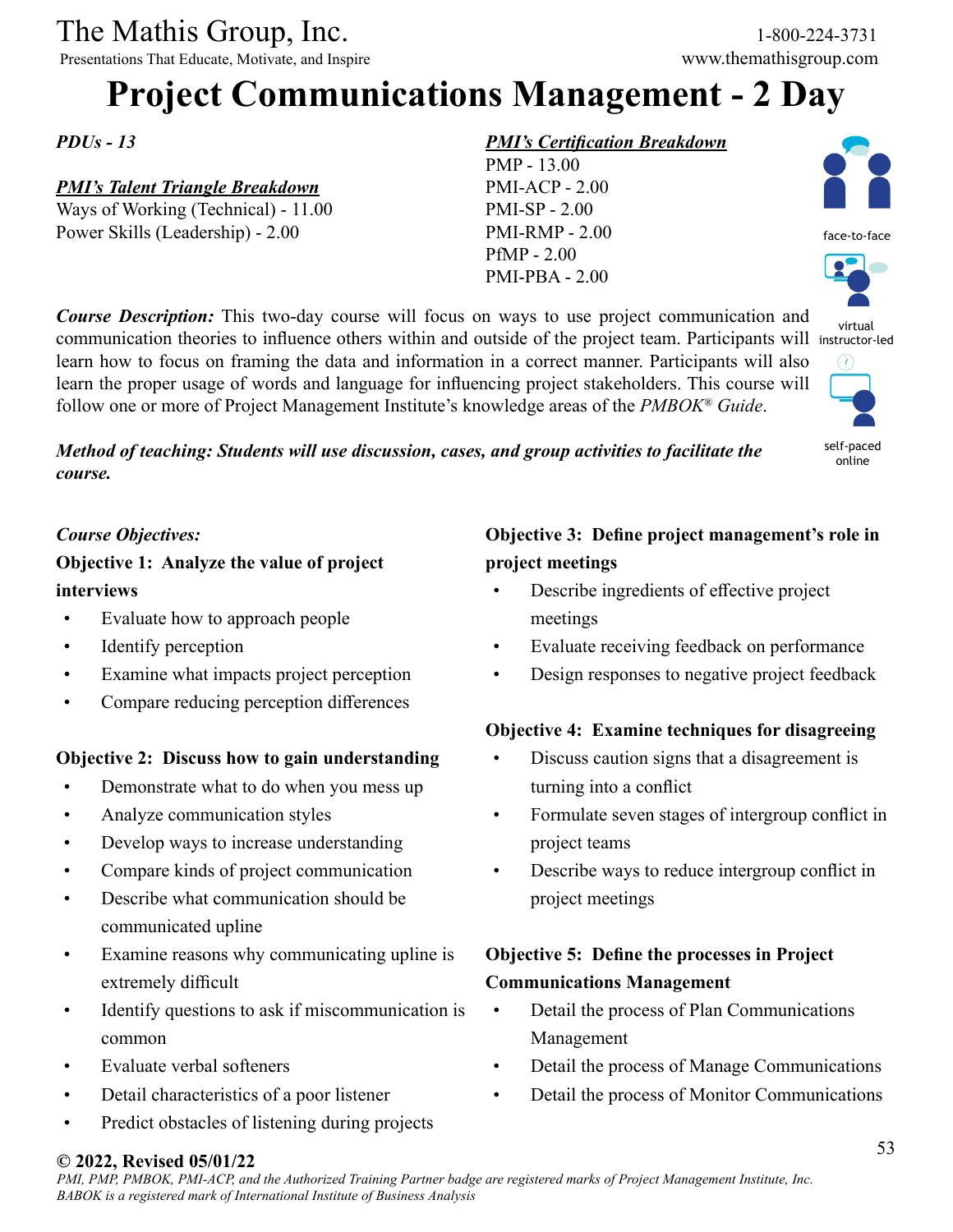Presentations That Educate, Motivate, and Inspire www.themathisgroup.com

## **Project Cost Management - 1 Day**

PMP - 6.50

*PDUs - 6.5*

### *PMI's Talent Triangle Breakdown*

Ways of Working (Technical) - 6.50

*Course Description:* This one-day course will focus on basic cost management theories and techniques. Students will learn how to give value to the customer beyond cost. There will also be a discussion on ways to get the project back on track and how to adjust budgeting issues during over expenditures. This course will follow one or more of Project Management Institute's knowledge areas instructor-led of the *PMBOK® Guide*.

*Method of teaching: Students will use discussion, cases, and group activities to facilitate the* 

- Rework - Labor

- Technology - Pilot program

- Building/facility

- Training - Roll out



face-to-face

virtual

self-paced online

### *Course Objectives:*

*course.*

### **Objective 1: Examine budgeting basics**

- Review estimating techniques
	- Past history
	- Effort
	- Hours
	- Resources
	- Contingency
	- Maintenance
	- Follow-up
- Discuss the pre-estimating process
- Evaluate constraint estimating
- Examine team design
- Discuss expert estimating
- Analyze cost projections
- Assess creative steps to estimating
- Detail the problem

### **Objective 2: Examine estimating the initial cost**

*PMI's Certification Breakdown*

- List constraints which impact cost
- Compare cost control systems
- Discuss cost estimate basics
- Review types of estimates
- Discover how to figure the ROI on your project
- Discover how to allocate costs

### **Objective 3: Discuss how to handle emergencies**

- Evaluate unplanned work
- Examine scope creep
- Examine scope change
- Identify what to do when the estimate is too high
- Examine how to get the project back on budget

### **Objective 4: Define the processes of Project Cost Management**

- Examine the process of Plan Cost Management
- Examine the process of Estimate Costs
- Examine the process of Determine Budget
- Examine the process of Control Costs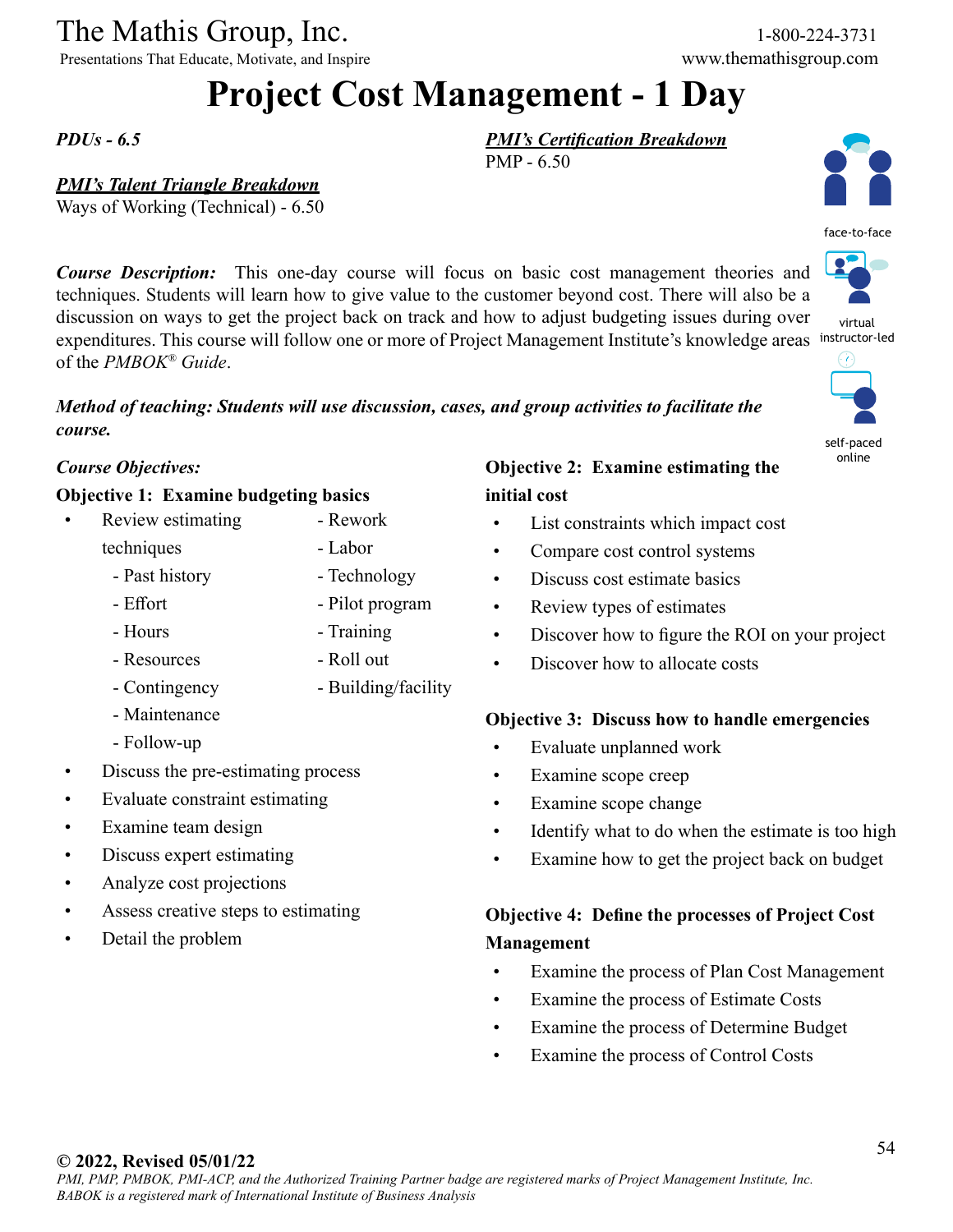Presentations That Educate, Motivate, and Inspire

## **Project Integration Management – 1 Day**

*PDUs – 6.5*

### *PMI's Talent Triangle Breakdown*

Ways of Working (Technical) - 5.50 Power Skills (Leadership) - 1.00

### *PMI's Certification Breakdown*

PMP - 6.50 PMI-ACP - 1.00 PMI-SP - 2.00 PMI-RMP - 1.00 PfMP - 1.00 PMI-PBA - 1.00



*Course Description:* This one-day course will focus on ways employees can run projects faster and more effectively. This course will teach participants how to successfully create, monitor, and guide the project's scope and critical path and how to manage multiple projects. Participants will diagnose instructor and prevent problems such as scope creep, time slippage, and team conflicts. Lastly, this course will examine the entire process of project planning and how to create successful practices in the future. This course will follow one or more of Project Management Institute's knowledge areas of the *PMBOK® Guide*.



### **Method of teaching: Students will use discussion, cases, and group activities to facilitate the course.**

### *Course Objectives:*

### **Objective 1: Define the six-step project management process**

Examine the project's life cycle

### **Objective 2: Design a proactive interview process**

- Demonstrate interviewing techniques that will assist in determining project specifics
- Show how to set, control, and monitor project scope
- Manage brainstorming and planning meetings

### **Objective 3: Classify who to place on your project team**

- Label role descriptions and project responsibilities when you have no position power
- Create a modified code of conduct for running an empowered team
- Classify how to manage the project through influence rather than power

### **Objective 4: Examine forms in scheduling a project and possible scheduling issues**

- Formulate a WBS (Work Breakdown Structure)
- Evaluate a real timeline
- Evaluate why time calculations are wrong
- Analyze strengths and weaknesses of a Gantt chart

### **Objective 5: Examine steps in creating a project budget and developing a master budget control process**

• Discuss implementation of project plan

*(Continued on next page)*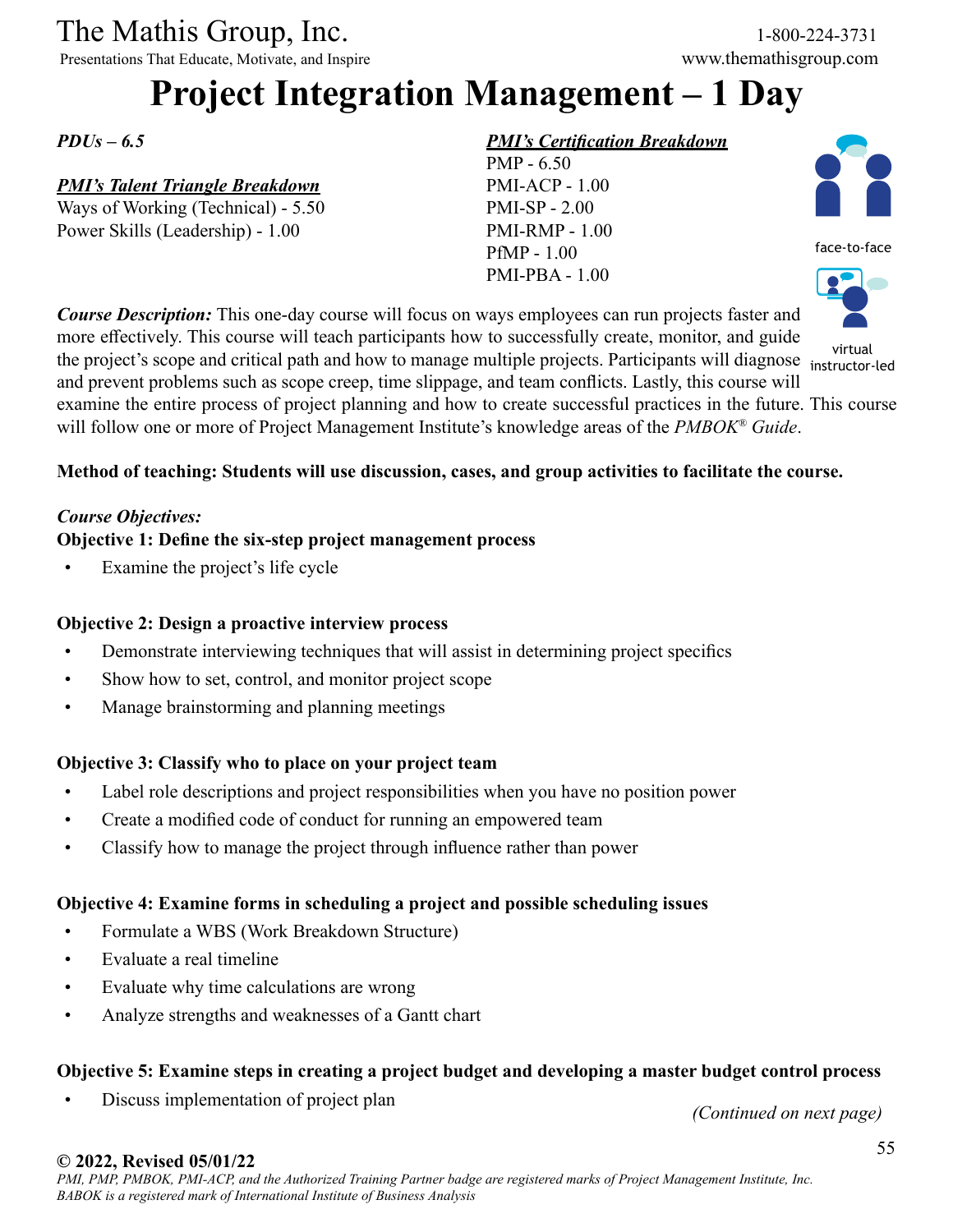Presentations That Educate, Motivate, and Inspire

### **Objective 6: Identify important items which must be communicated in every project**

- Review who should be communicated to
- Describe ways to communicate bad news

### **Objective 7: Apply close down checklists and handoff procedures**

- Identify phase out of the project
- Perform a postmortem

### **Objective 8: Examine the integration process in project management**

- Examine integration skills needed by the project manager
- Define the three major processes in project integration
- Detail the integration process of project plan development
- Detail the integration process of project plan execution
- Detail the integration process of project change control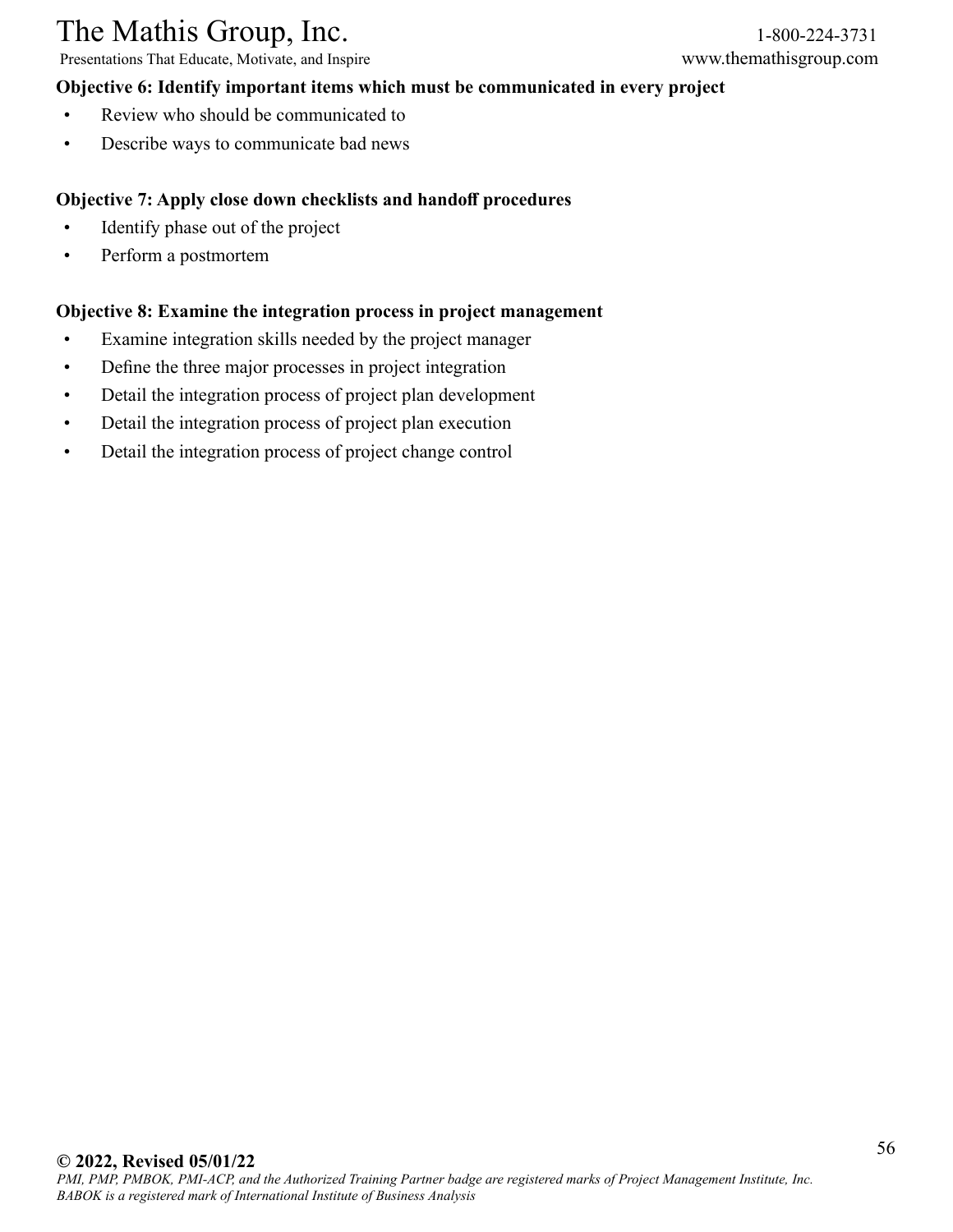Presentations That Educate, Motivate, and Inspire

## **Project Integration Management - 3 Day**

*PDUs - 19.5 CEUs - 2.0*

### *PMI's Talent Triangle Breakdown*

Ways of Working (Technical) - 15.50 Power Skills (Leadership) - 3.00 Business Acumen (Strategic) - 1.00

### *PMI's Certification Breakdown*









instructor-led

and guide the project's scope and critical path and how to manage multiple projects. Participants will diagnose and prevent problems such as scope creep, time slippage, and team conflicts. Lastly, this course will examine the entire process of project planning and how to create successful practices in the future. This course will follow one or more of Project Management Institute's knowledge areas of the *PMBOK® Guide*.

### *Method of teaching: Students will use discussion, cases, and group activities to facilitate the course.*

### *Course Objectives:*

### **Objective 1: Define the six-step project management process**

- Examine the project's life cycle
- Assess five ways to give proper leadership within culture
- Identify the triple constraints of every project
- Define the project drivers

### **Objective 2: Design an agenda for the first project team meeting**

- Demonstrate interviewing techniques that will assist in determining project specifics
- Review constraint red flags to watch
- Show how to set, control, and monitor project scope
- Summarize major areas to brainstorm
- Manage brainstorming and planning meetings
- Identify a checklist for team meetings
- Analyze signs of poor updates

### **Objective 3: Classify who to place on your project team**

- Label role descriptions and project responsibilities when you have no position power
- Create a modified code of conduct for running an empowered team
- Classify how to manage the project through influence rather than power

*(Continued on next page)*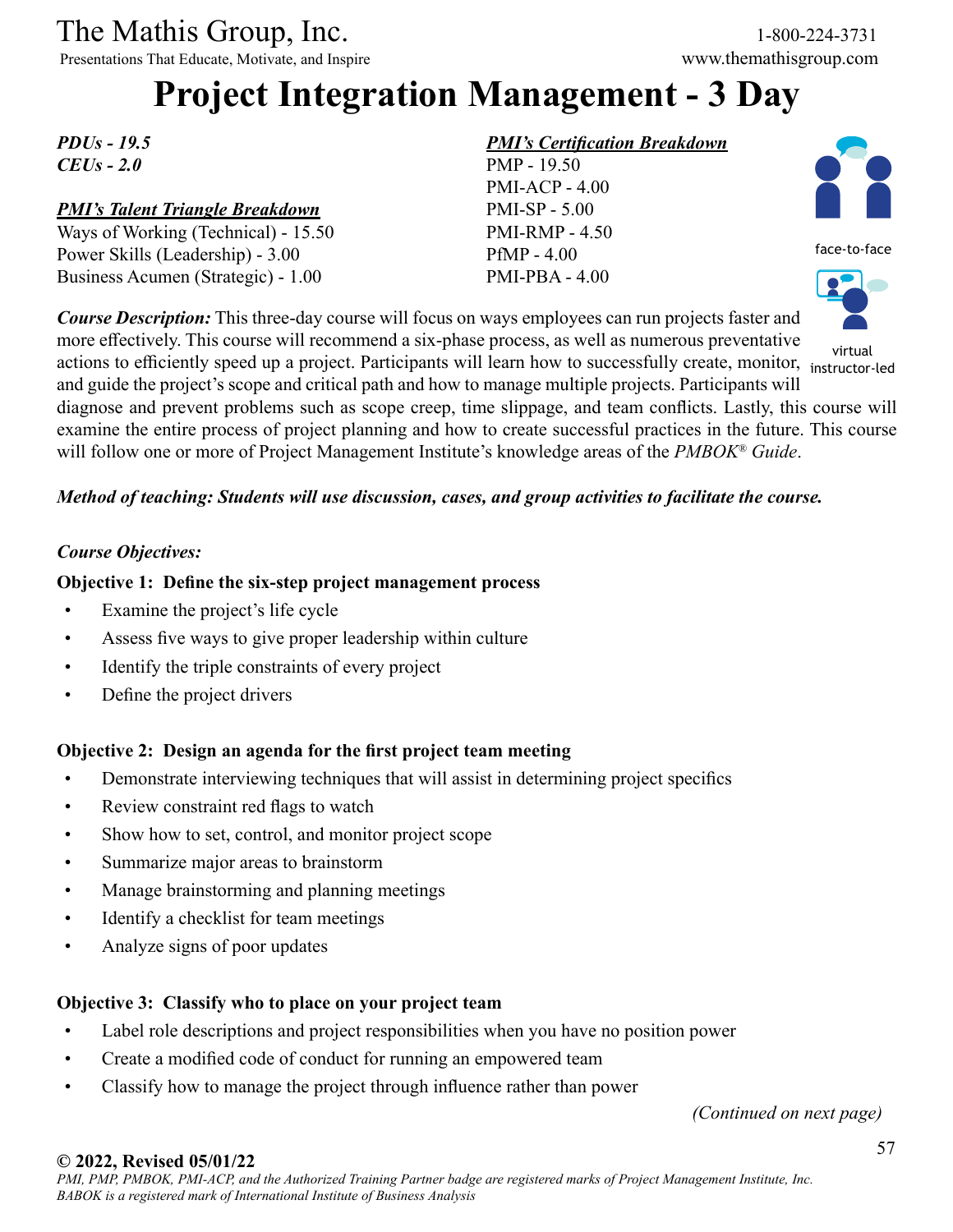Presentations That Educate, Motivate, and Inspire www.themathisgroup.com

### **Objective 4: Examine forms in scheduling a project and possible scheduling issues**

- Formulate a WBS, work breakdown structure
- Discuss how to track multiple projects
- Evaluate a real timeline
- Evaluate why time calculations are wrong
- Examine characteristics of a milestone
- Analyze strengths and weaknesses of a Gantt chart

### **Objective 5: Define the critical path**

- Evaluate the strengths and weaknesses of a critical path
- Describe how to handle delays
- Discuss effects of a late start
- Assess how to crash a project
- Summarize danger signals to watch

### **Objective 6: Examine steps in creating a project budget and developing a master budget control process**

• Discuss implementation of project plan

### **Objective 7: Identify seven things which must be communicated in every project**

- Review who should be communicated to
- Evaluate the results of poor communication
- Describe ways to communicate bad news

### **Objective 8: Apply close down checklists and handoff procedures**

- Identify phase out of the project
- Perform a postmortem

### **Objective 9: Examine the integration process in project management**

- Examine integration skills needed by the project manager
- Define the three major processes in project integration
- Detail the integration process of project plan development
- Detail the integration process of project plan execution
- Detail the integration process of project change control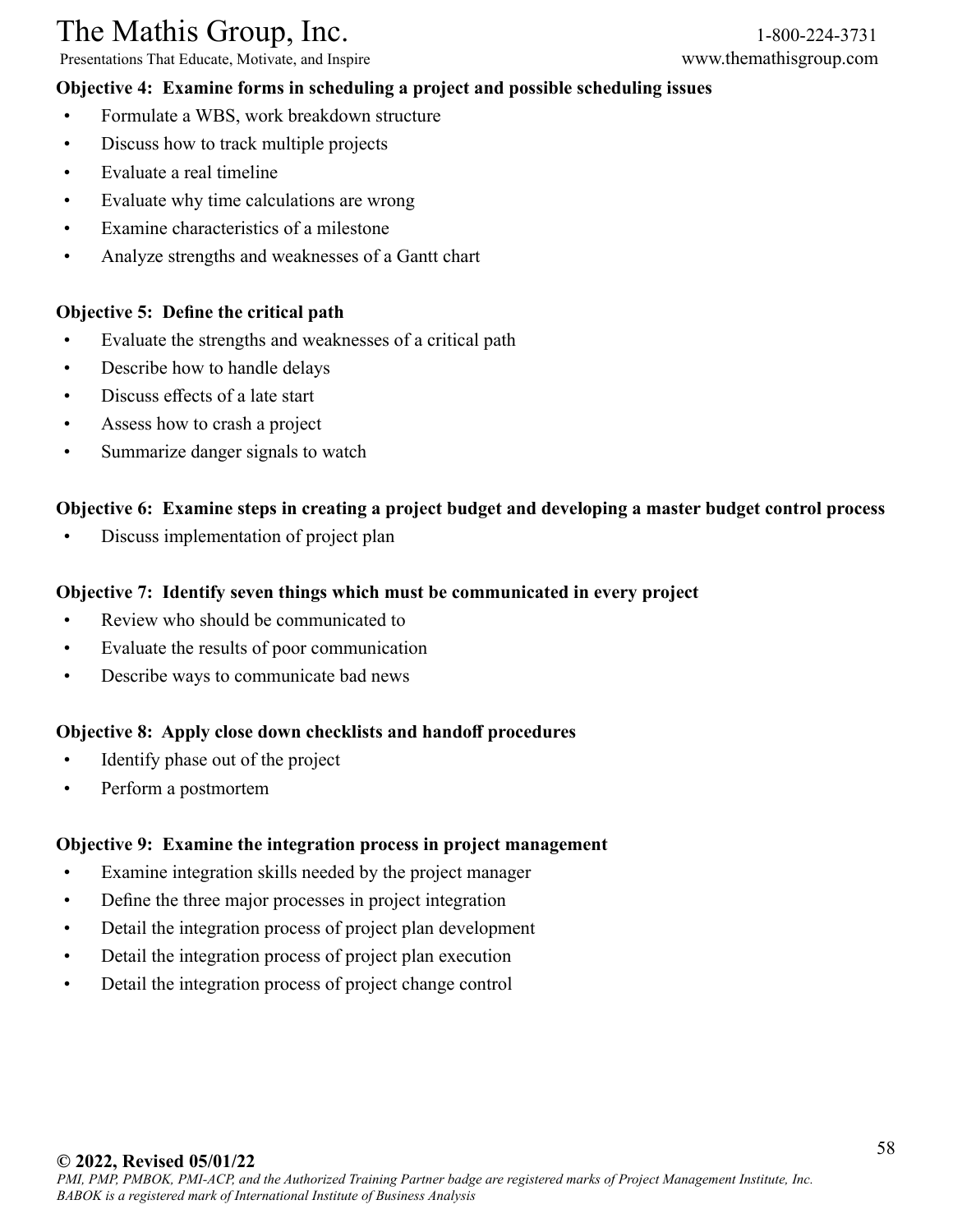Presentations That Educate, Motivate, and Inspire www.themathisgroup.com

## **Project Management Mistakes and How to Avoid Them for Project Success - 2 Day**

*PDUs – 13* 

### *PMI's Talent Triangle Breakdown*

Ways of Working (Technical) - 12.00 Power Skills (Leadership) - 1.00

### *PMI's Certification Breakdown*

PMP - 13.00 PMI-ACP - 1.00 PMI-SP - 2.00 PMI-RMP - 2.00 PfMP - 1.00 PMI-PBA - 1.00



face-to-face

*Course Description:* This course will explore 14 common project management mistakes made during the life cycle of a project. Mistakes are identified; solutions are developed and applied so that these wirtual<br>A principal conse will follow the Project Management instructor-Institute's process groups and knowledge areas of the *PMBOK® Guide*. Each student will receive a copy of the book, *21 Deadly Project Management Mistakes* by Dr. Keith Mathis.



**Method of teaching:** Students will use discussion, cases, and group activities to facilitate the course.

| <b>Course Objectives:</b><br>Objective 1: Examine the mistake of planning             | Objective 8: Examine the mistake of no project     |
|---------------------------------------------------------------------------------------|----------------------------------------------------|
| before a customer interview is completed                                              | audits                                             |
| Objective 2: Examine the mistake of top-down<br>planning                              | Objective 9: Examine the mistake of turf battles   |
|                                                                                       | Objective 10: Examine the mistake of not           |
| Objective 3: Examine the mistake of vague roles<br>and responsibilities definition    | monitoring the critical path                       |
|                                                                                       | Objective 11: Examine the mistake of conflict with |
| Objective 4: Examine the mistake of little<br>accountability when productivity is low | culture and project command                        |
|                                                                                       | Objective 12: Examine the mistake of               |
| Objective 5: Examine the mistake of an unrealistic<br>timeline                        | overcommitting team members                        |
|                                                                                       | Objective 13: Examine the mistake of not           |
| Objective 6: Examine the mistake of a limited risk<br>analysis                        | confronting the status quo                         |
|                                                                                       | Objective 14: Examine the mistake of no close      |
| Objective 7: Examine the mistake of a poor<br>communication plan                      | down plan for ending the project                   |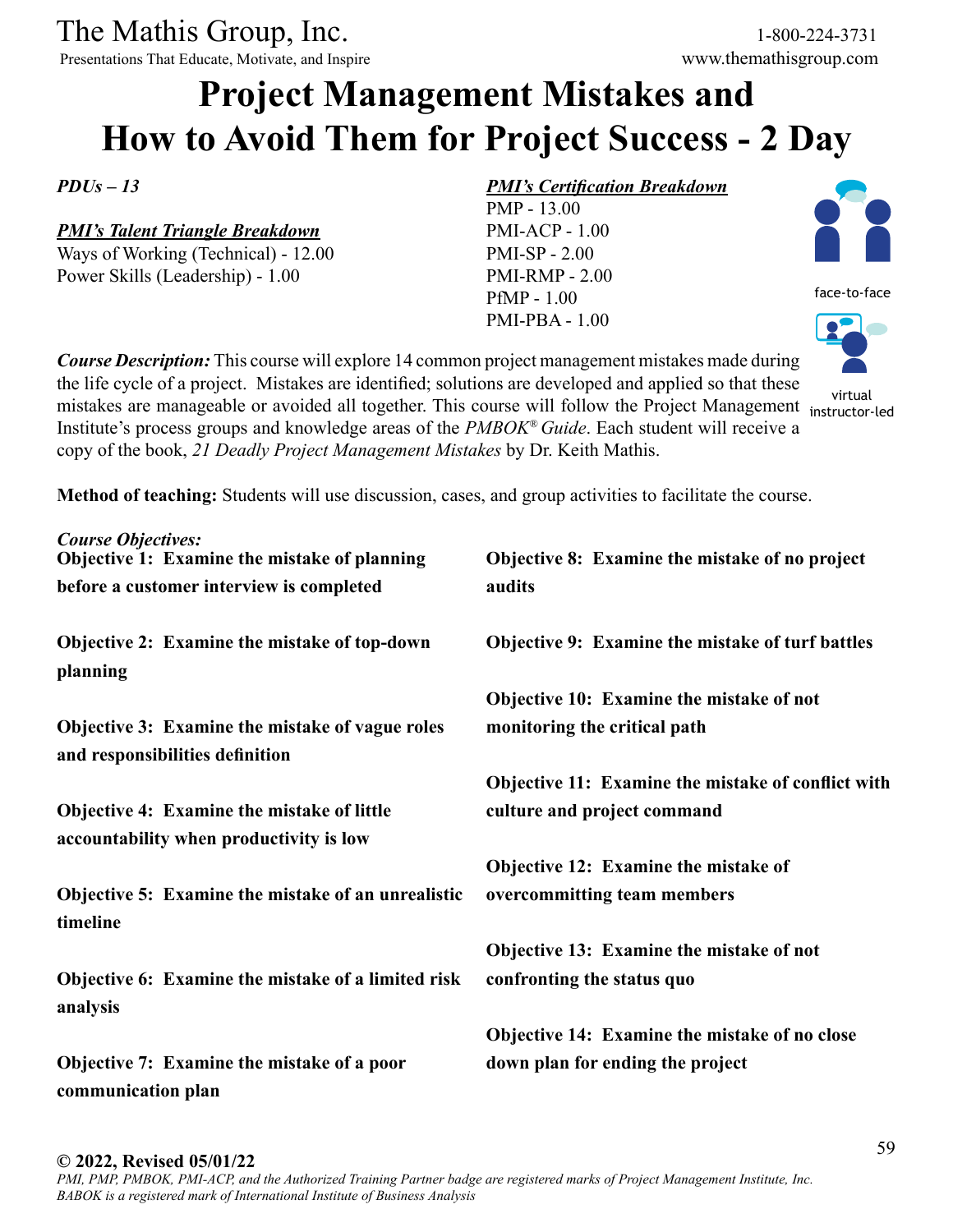Presentations That Educate, Motivate, and Inspire www.themathisgroup.com

## **Project Management Mistakes and How to Avoid Them for Project Success - 3 Day**

*PDUs – 19.5* 

*PMI's Talent Triangle Breakdown*

Ways of Working (Technical) - 18.00 Power Skills (Leadership) - 1.50

### *PMI's Certification Breakdown*

PMP - 19.50 PMI-ACP - 1.50 PMI-SP - 2.50 PMI-RMP - 2.50 PfMP - 1.50 PMI-PBA - 1.50



face-to-face

instructor-led

*Course Description:* This course will explore 21 common project management mistakes made during the life cycle of a project. Mistakes are identified; solutions are developed and applied so that these with the project the project of the project of the project Management in the setted with the School and the Project Management instructor-Institute's process groups and knowledge areas of the *PMBOK® Guide*. Each student will receive a copy of the book, *21 Deadly Project Management Mistakes* by Dr. Keith Mathis.

**Method of teaching:** Students will use discussion, cases, and group activities to facilitate the course.

### *Course Objectives:*

**Objective 1: Examine the mistake of no established project methodology with fits organizational culture**

**Objective 2: Examine the mistake of planning before a customer interview is completed**

**Objective 3: Examine the mistake of top-down planning with little input from those working on the project**

**Objective 4: Examine the mistake of creating teams with improper skills**

**Objective 5: Examine the mistake of vague roles and responsibilities definition**

**Objective 6: Examine the mistake of little accountability when productivity is low**

**Objective 7: Examine the mistake of an unrealistic timeline**

**Objective 8: Examine the mistake of a shallow WBS**

**Objective 9: Examine the mistake of no implementation plan**

**Objective 10: Examine the mistake of a limited risk analysis**

*(Continued on next page)*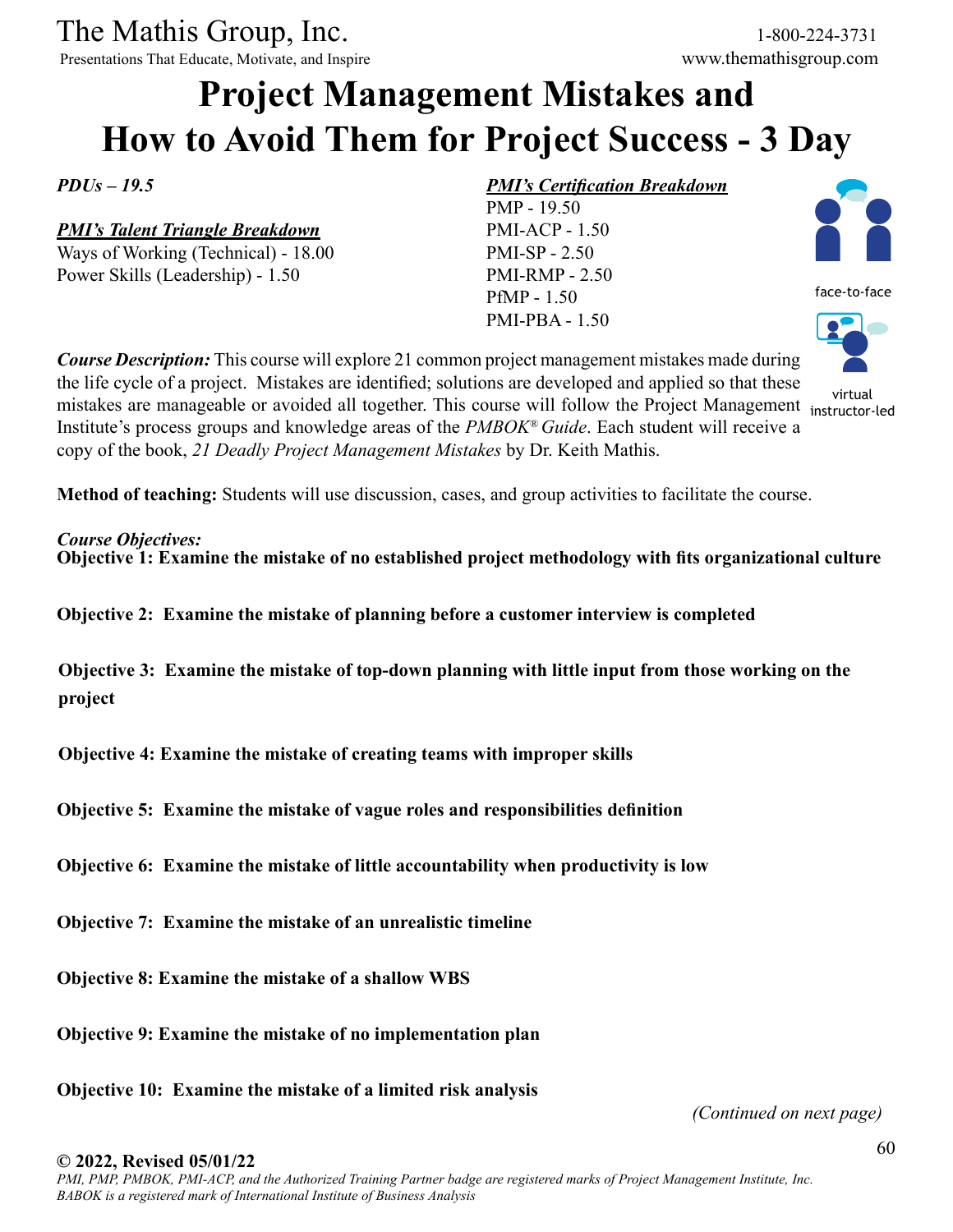Presentations That Educate, Motivate, and Inspire www.themathisgroup.com

**Objective 11: Examine the mistake of a poor communication plan**

- **Objective 12: Examine the mistake of no project audits**
- **Objective 13: Examine the mistake of inadequate performance appraisals**
- **Objective 14: Examine the mistake of turf battles**
- **Objective 15: Examine the mistake of not monitoring the critical path**
- **Objective 16: Examine the mistake of no system to track change orders**
- **Objective 17: Examine the mistake of conflict with culture and project command**
- **Objective 18: Examine the mistake of overcommitting team members**
- **Objective 19: Examine the mistake of not confronting the status quo**
- **Objective 20: Examine the mistake of no close down plan for ending the project**
- **Objective 21: Examine the mistake of not creating best practices**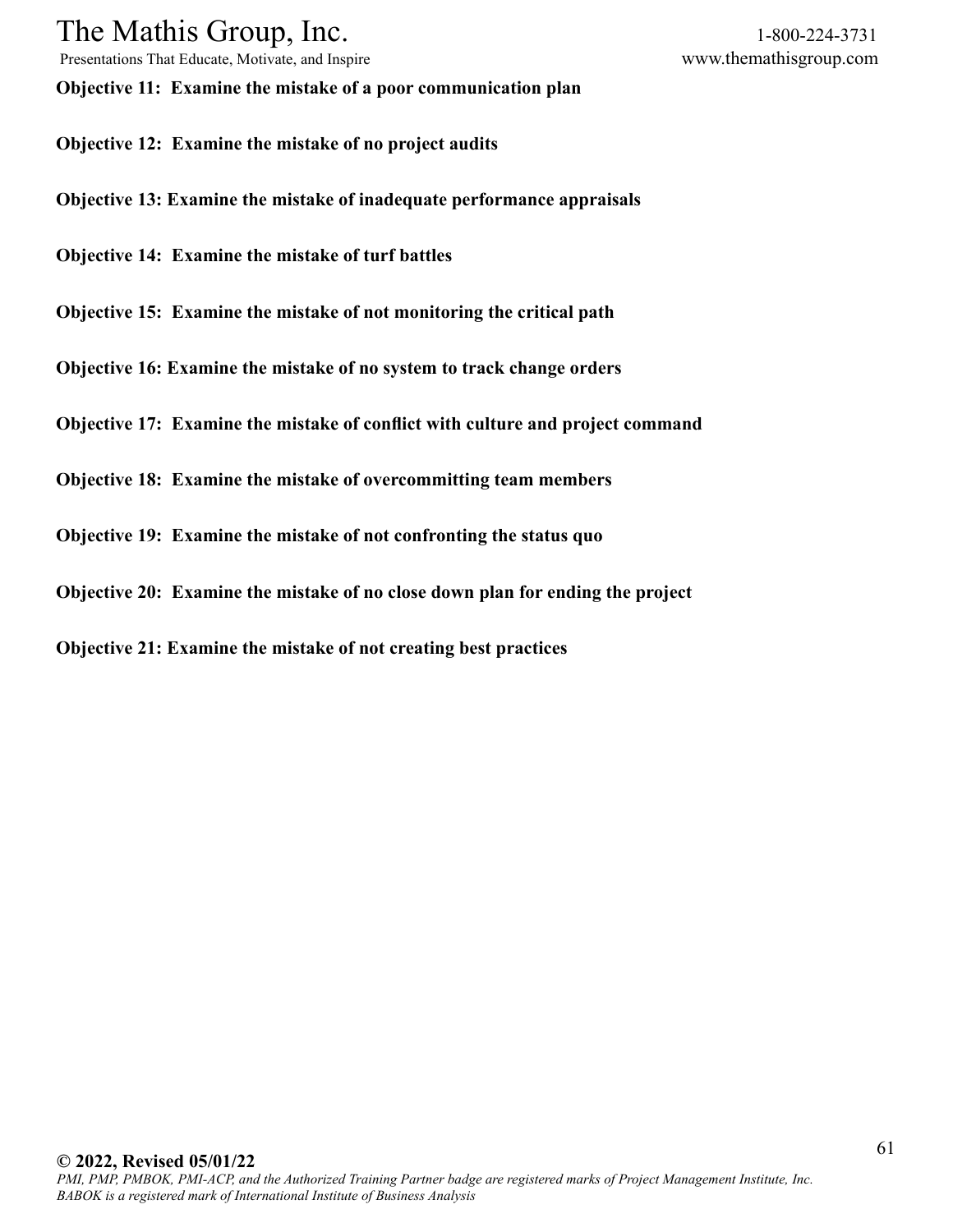Presentations That Educate, Motivate, and Inspire www.themathisgroup.com

## **Project Management Office (PMO) - 3 Day** *Creating a Center of Excellence for Efficient Project Delivery*

*PDUs - 19.5*

*PMI's Talent Triangle Breakdown*

Ways of Working (Technical) - 17.00 Power Skills (Leadership) - 1.50 Business Acumen (Strategic) - 1.00

### *PMI's Certification Breakdown*

PMP - 19.50 PMI-ACP - 2.50 PMI-SP - 2.50 PMI-RMP - 2.50 PfMP - 3.50 PMI-PBA -2.50



face-to-face



engage in a complete examination of the breadth of the Project Management Office. Participants will examine the role, purpose, and different models used, as well as how an organization would instructor-led approach establishing a PMO. Participants will learn best practices for establishing, managing, and successfully leading toward project excellence with a PMO. We will discuss methodologies for the PMO that will allow students to understand and implement project management core competencies across the organization. virtual

### *Method of teaching: Students will use discussion, cases, and group activities to facilitate the course.*

*Course Description:* This three-day course will give each participant an in-depth opportunity to

### *Course Objectives:*

### **Objective 1: Examine why a PMO fails**

- Discuss various environments in which a PMO will thrive
- Discuss the reasons why any organization should consider a PMO
- Examine how a PMO impacts organizational change and internal culture
- Examine the PMO in relationship to portfolio management
- Relate the PMO to project management
- Examine the relationship with program management
- Discuss the differences between a Project Office and a Center of Excellence
- Create a list of standards the PMO will follow
- List what a PMO should do
- Identify how the PMO should support the strategic plan
- Discuss the link between strategic objectives and PMO
- Analyze the PMO model
- Apply PMO governance

### **Objective 2: Assemble the right PMO staff**

- Examine the role of executive leadership and sponsorship to the PMO
- Create the PMO methodology and services
- Discuss the PMO roles and responsibilities

*(Continued on next page)*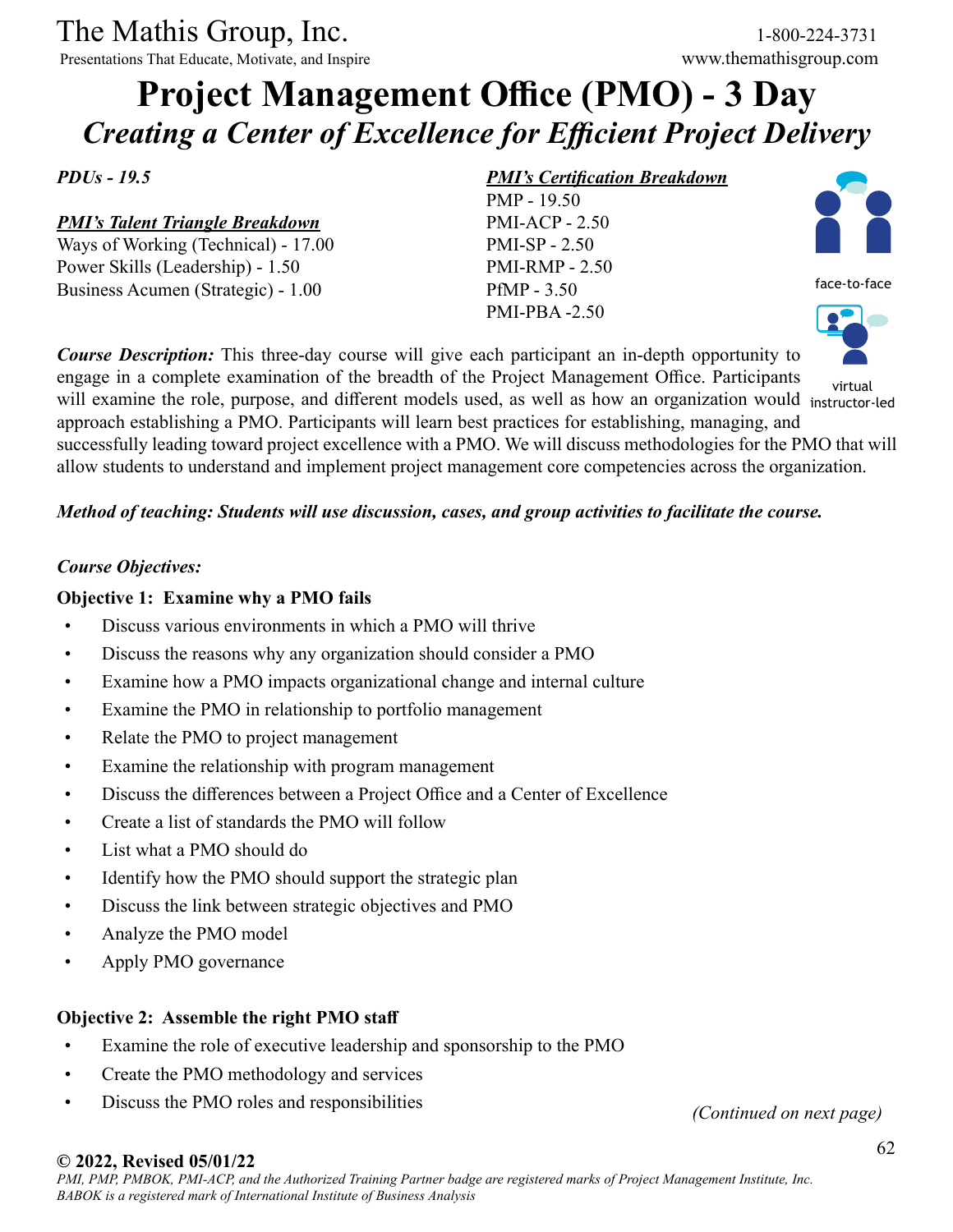Presentations That Educate, Motivate, and Inspire www.themathisgroup.com

- Discuss organizational change and acceptance of the PMO
- Discuss training and mentoring provided by PMO
- Examine core competencies and a team development model

### **Objective 3: Develop a curriculum for internal project management training**

- Discuss the benefits of creating an internal certification
- Create metrics for measuring the PMO effectively
- Discuss evaluation and oversight strategies
- Examine project recovery processes and solutions
- Develop a model for creating internal best practices

### **Objective 4: Discuss better ways of establishing customer relationships**

• Examine the relationship between a PMO and vendor contractor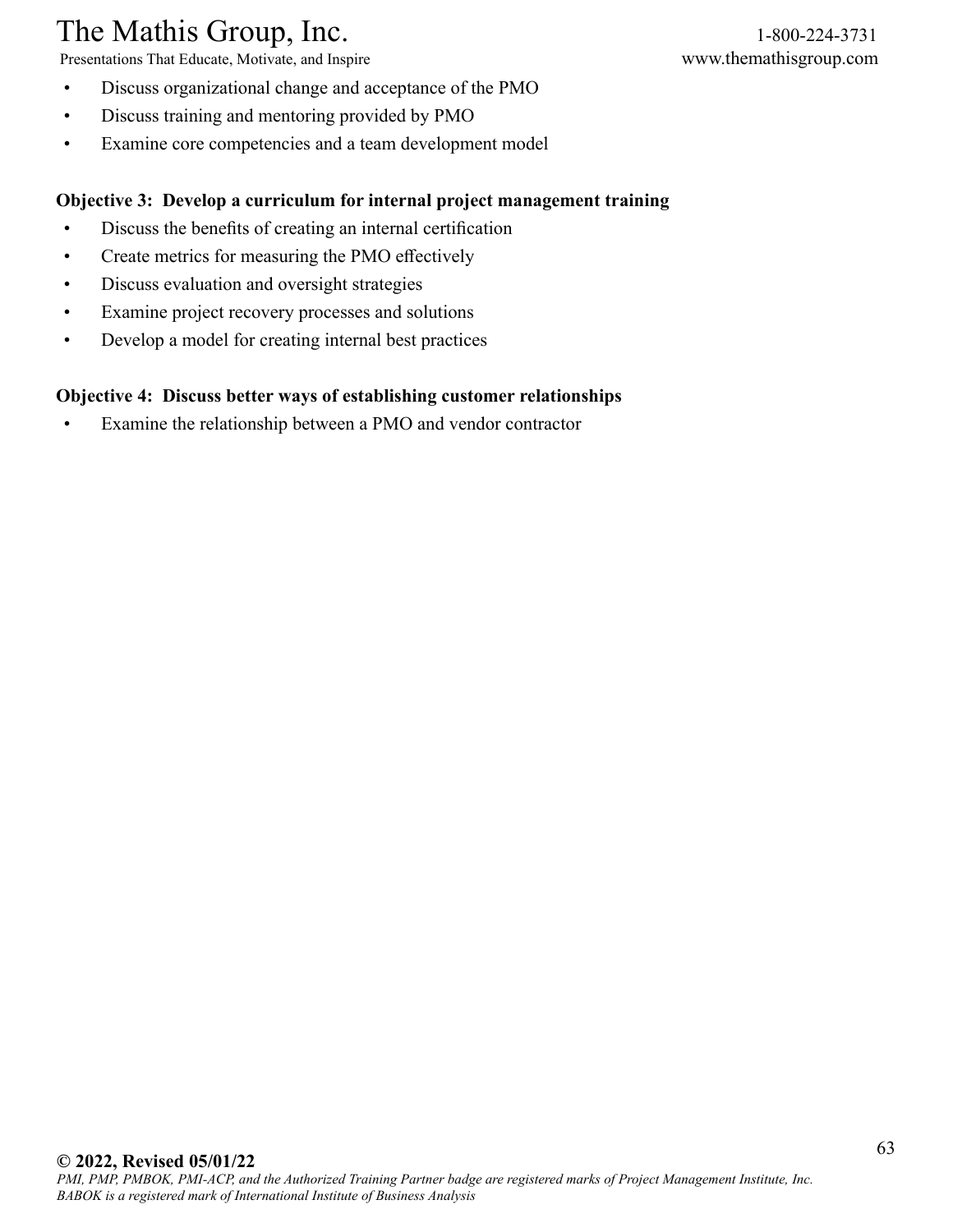Presentations That Educate, Motivate, and Inspire

## **Project Monitoring, Evaluation, and Oversight - 2 Day**

*PDUs - 13*

### *PMI's Talent Triangle Breakdown*

Ways of Working (Technical) - 12.00 Power Skills (Leadership) - 0.75 Business Acumen (Strategic) - 0.25

### *PMI's Certification Breakdown*

PMP - 13.00 PMI-ACP - 1.00 PMI-SP - 1.00 PMI-RMP - 1.00 PfMP - 1.00 PMI-PBA - 1.00



virtual

*Course Description:* This two-day course will examine how to establish processes and evaluation techniques for auditing project solutions. Students will learn data collection techniques and how to instructor-led convert soft data to monetary values which can be measured and evaluated. Students will discover various audits and how to measure project components such as performance, resources, planning, customer relationships, and vendor-contractor relationships. This course will also focus on establishing process improvements in the maintaining of oversight procedures. Students will be able to apply widely accepted standards and preferred evaluation and oversight principles, as well as provide means to compile, analyze, and optimize project performance. We will explore ways to deliver feedback and make recommendations to the appropriate individuals in the organization. This course will follow one or more of Project Management Institute's knowledge areas of the *PMBOK® Guide*. self-paced online

*Method of teaching: Students will use discussion, cases, and group activities to facilitate the course.*

### *Course Objectives:*

### **Objective 1: Define project oversight and why it is needed in organizations**

- Develop evaluation processes and procedures
- Compare the difference between research and evaluation
- Evaluate current hindrances facing organizations when conducting oversight
- Analyze various ways of setting standards and measurements for projects
- Examine project metrics and requirements
- Define internal stakeholders for oversight and evaluation
- Discuss benchmarking techniques
- Define the what, why and how of evaluation
- Develop methods to evaluate projects you did not create
- Discuss models of successful evaluation
- Classify key success factors

*(Continued on next page)*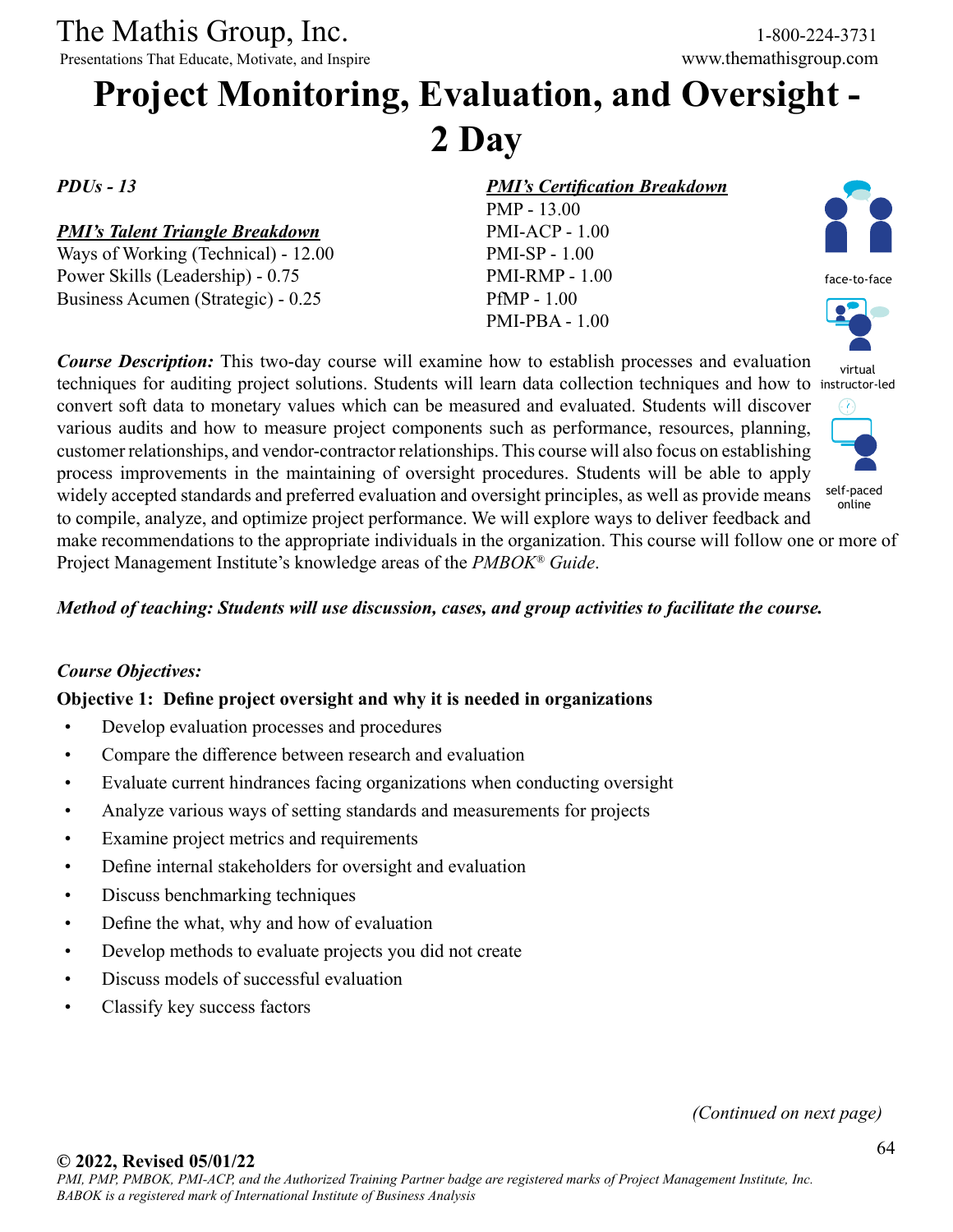Presentations That Educate, Motivate, and Inspire www.themathisgroup.com

### **Objective 2: Examine data collection methods, formats and data analysis**

- Evaluate ways to measure skills and knowledge
- Analyze how to calculate and interpret ROI
- Identify application and implementation costs
- Discuss forecasting methods
- Design evaluation templates and tools to conduct audits

### **Objective 3: Examine project planning audit**

- Examine project performance audit
- Examine project resource audit
- Compare technology audits
- Examine customer acceptance audit
- Discuss vendor-contractor audits
- Create evaluation reports that impact the organization in a positive way

### **Objective 4: Discuss methods for making recommendations which encourage rather than disrespect**

- Evaluate recording techniques for making recommendations
- Discuss recovery assessment processes
- Examine recovery indicators
- Examine a project recovery plan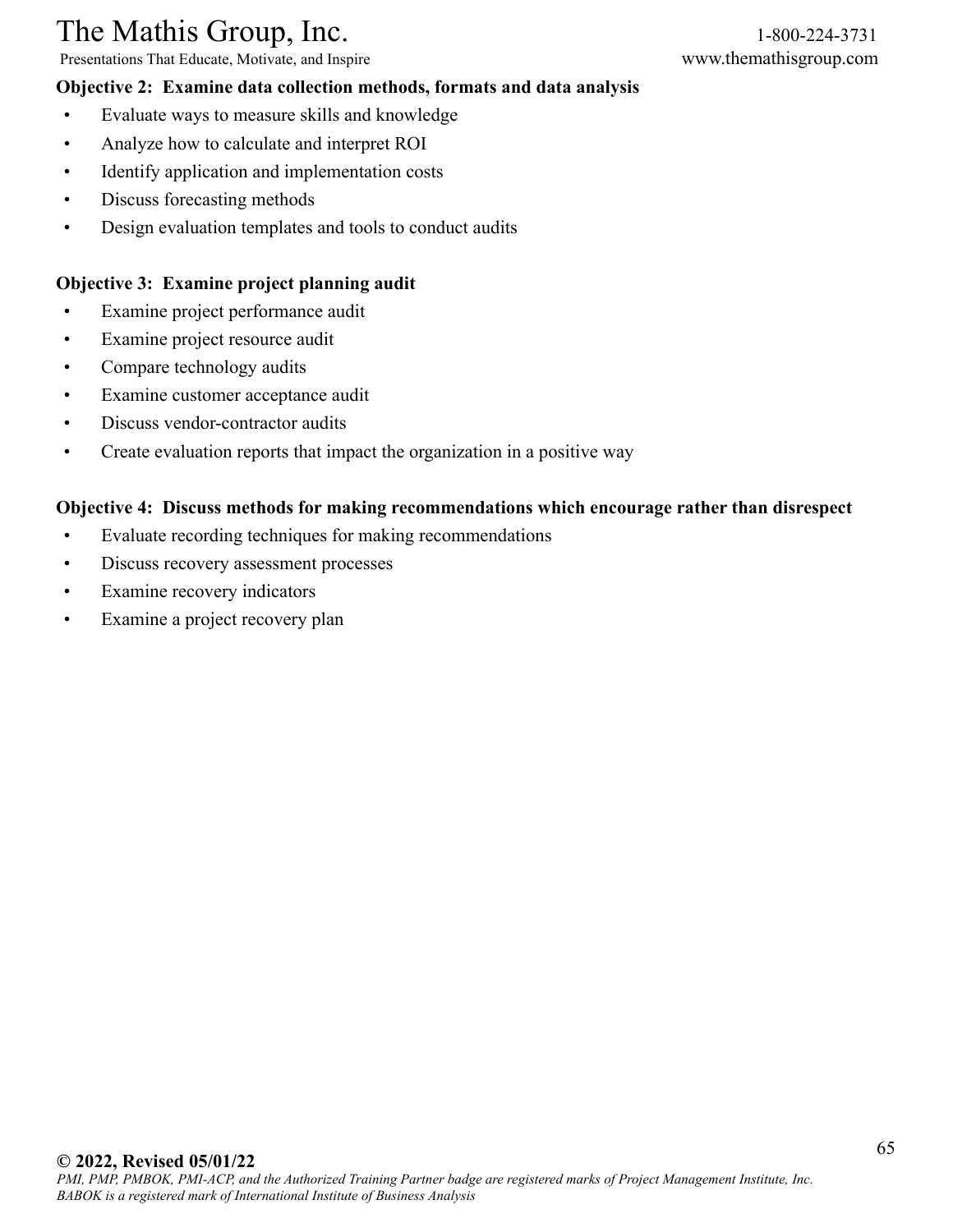Presentations That Educate, Motivate, and Inspire

## **Project Performance Management - 2 Day**

*PDUs - 13*

### *PMI's Talent Triangle Breakdown*

Ways of Working (Technical) - 12.50 Business Acumen (Strategic) - 0.50

### *PMI's Certification Breakdown*

PMP - 13.00 PMI-ACP - 0.50 PMI-SP - 1.50 PMI-RMP - 0.50 PfMP - 0.50 PMI-PBA - 0.50





virtual

*Course Description:* This two-day course will focus on developing strategies for tracking performance in project teams. Participants will examine issues such as benchmarking performance and establishing a gap between desired project performance and preferred performance. This course instructor-led will follow one or more of Project Management Institute's knowledge areas of the *PMBOK® Guide*.

### *Method of teaching: Students will use discussion, cases, and group activities to facilitate the course.*

### *Course Objectives:*

### **Objective 1: Discuss advantages of performance management**

- Identify performance needs
- Identify performance to project directives
- Analyze ways to communicate performance expectations in every project

### **Objective 2: Define ways in discovering the performance gap**

- Classify benchmarking techniques of present performance
- Discuss training and the performance gap

### **Objective 3: Examine questions to ask in determining project performance**

- Discuss how to break down project performance into understandable steps
- Define how to map the performance map
- Review monitoring of project performance indicators

### **Objective 4: Show how to link operational goals to project performance**

- Analyze mentoring roles in advancing project performance
- Examine the impact of incorporating best practices in project performance
- Evaluate how to create a project performance results matrix
- Develop a project performance development plan to transition team members toward peak performance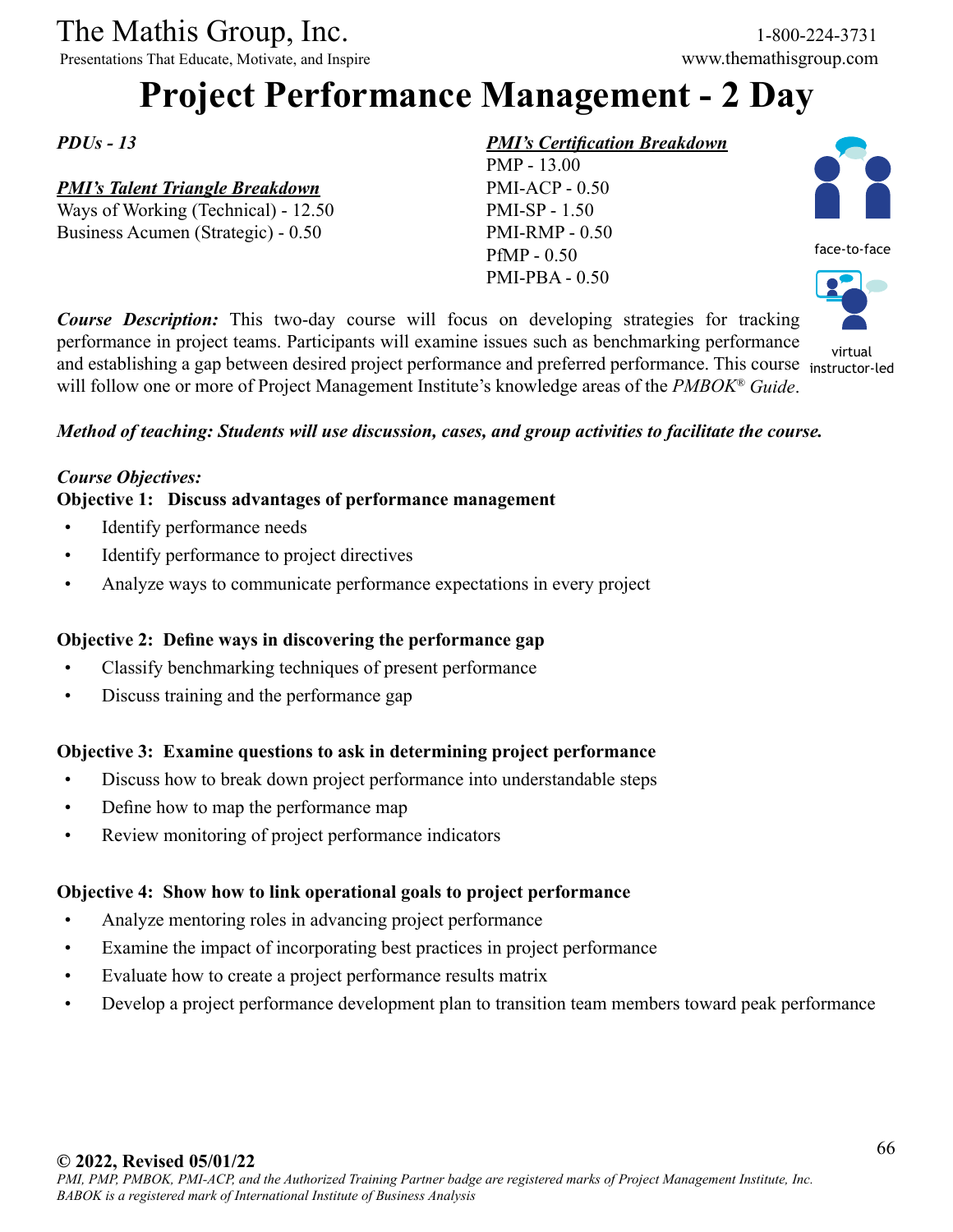Presentations That Educate, Motivate, and Inspire

## **Project Procurement Management - 1 Day**

*PDUs - 6.5*

### *PMI's Talent Triangle Breakdown*

Ways of Working (Technical) - 6.00 Power Skills (Leadership) - 0.50

### *PMI's Certification Breakdown*

PMP - 6.50 PMI-ACP - 0.50 PMI-SP - 0.50 PMI-RMP - 0.50 PfMP - 0.50 PMI-PBA - 0.50

face-to-face



*Course Description:* This one-day course is structured to lay the proper foundation for procurement principles and processes. The emphasis of this program is to help teams or individuals learn how to function in the procurement world in day-to-day operations. This course will follow one or more of instructor-led Project Management Institute's knowledge areas of the *PMBOK® Guide*. virtual

### *Method of teaching: Students will use discussion, cases, and group activities to facilitate the course.*

### *Course Objectives:*

### **Objective 1: Examine the contracting process**

- Compare the different buying decisions
- Compare the different buying roles
- Discuss the methods of contracting
- Evaluate the benefits of competition
- Analyze failure with competition

### **Objective 2: Examine non-competitive contracting**

- Define sealed bids
- Discuss simplified agreements
- Compare contracting types
- Discuss time, material, hours
- Examine value-based pricing
- Examine fixed based pricing
- Explain purchase orders
- Describe evaluating and awarding contracts

### **Objective 3: Construct a SOW**

- Create specifics for a proposal
- Examine managing proposals
- Discuss how to conduct a search for contract source

### **Objective 4: Create a selection matrix**

- Label selection ratings
- Develop scoring criteria
- Explain rating risk analysis of the proposal

### **Objective 5: Examine negotiation**

- Discuss the principles of negotiation
- Evaluate systems for successful negotiation

### **Objective 6: List price and budgeting requirements**

- Examine interpreting changes
- Analyze the termination of contracts
- Discover how to handle appeals and disagreements in contract
- Examine contract closeout planning

### **Objective 7: Define the processes of Project Procurement Management**

- Detail the process of Plan Procurement Management
- Detail the process of Conduct Procurements
- Detail the process of Control Procurements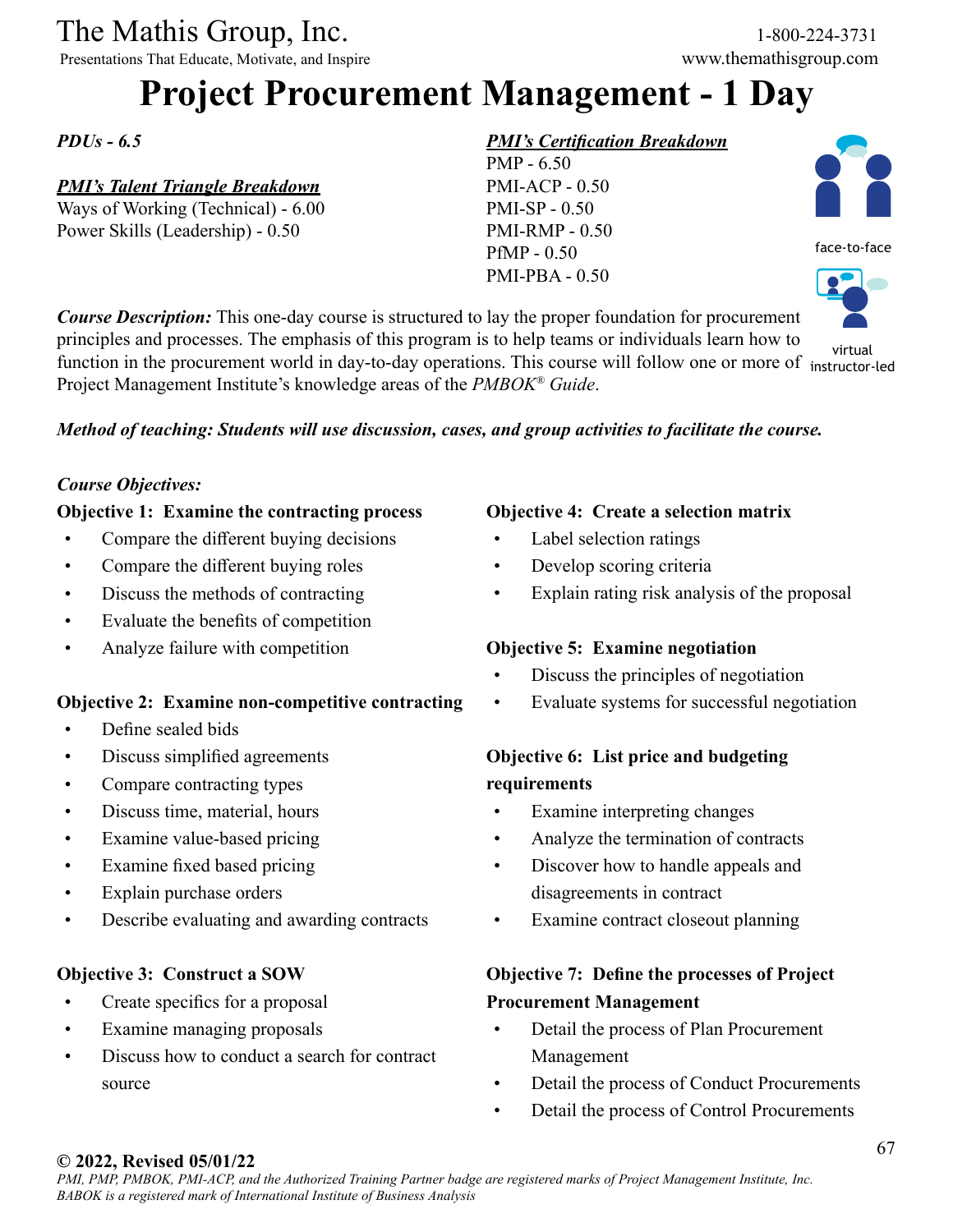Presentations That Educate, Motivate, and Inspire

The Mathis Group, Inc. 1-800-224-3731<br>
Presentations That Educate, Motivate, and Inspire www.themathisgroup.com

## **Project Quality Assurance, Monitoring, and Auditing - 2 Day**

PMP - 13.00

*PDUs - 13*

### *PMI's Talent Triangle Breakdown*

Ways of Working (Technical) - 13.00

*Course Description:* In this two-day course, participants will focus on issues such as how to maintain quality by using audits and evaluations for monitoring purposes. Quality theories taught by Drs. Deming and Juran will be included as foundations for implementing new quality initiatives. In addition, several types of project audits will be explored as a means of controlling the project with instructor-led more efficiency. This course will follow one or more of Project Management Institute's knowledge areas of the *PMBOK® Guide*.



face-to-face



virtual



self-paced online

### *Methods: Students will use discussion, cases, and group activities to facilitate the course.*

### *Course Objectives:* **Objective 1: Examine continuous process**

### **improvement for project processes**

- Discuss five key checkpoints for quality management
- Analyze the mainline quality and monitoring processes
- Analyze the specific actions to improve quality
- Discuss quantitative measurements
- Examine the six general types of cost

### **Objective 2: Analyze the tools for quality control**

- Evaluate Deming's 14 points to maintaining quality
- Identify Juran's 10 symptoms to quality problems
- Define the three major processes of project quality management
- Examine the process of quality assurance
- List the nine C's of quality
- Evaluate the four steps to Force Field Analysis
- Discuss seven keys to problem solving implementation

### **Objective 3: Examine benefits of project auditing**

• Analyze project performance audit

*PMI's Certification Breakdown*

- Examine customer acceptance audit
- Discuss methods for making recommendations
- Compare recording techniques for making recommendations
- Develop project audit performance points

### **Objective 4: Discuss recovery assessment process and model**

- Examine recovery indicators
- Examine a project recovery plan
- Discuss recovery lessons learned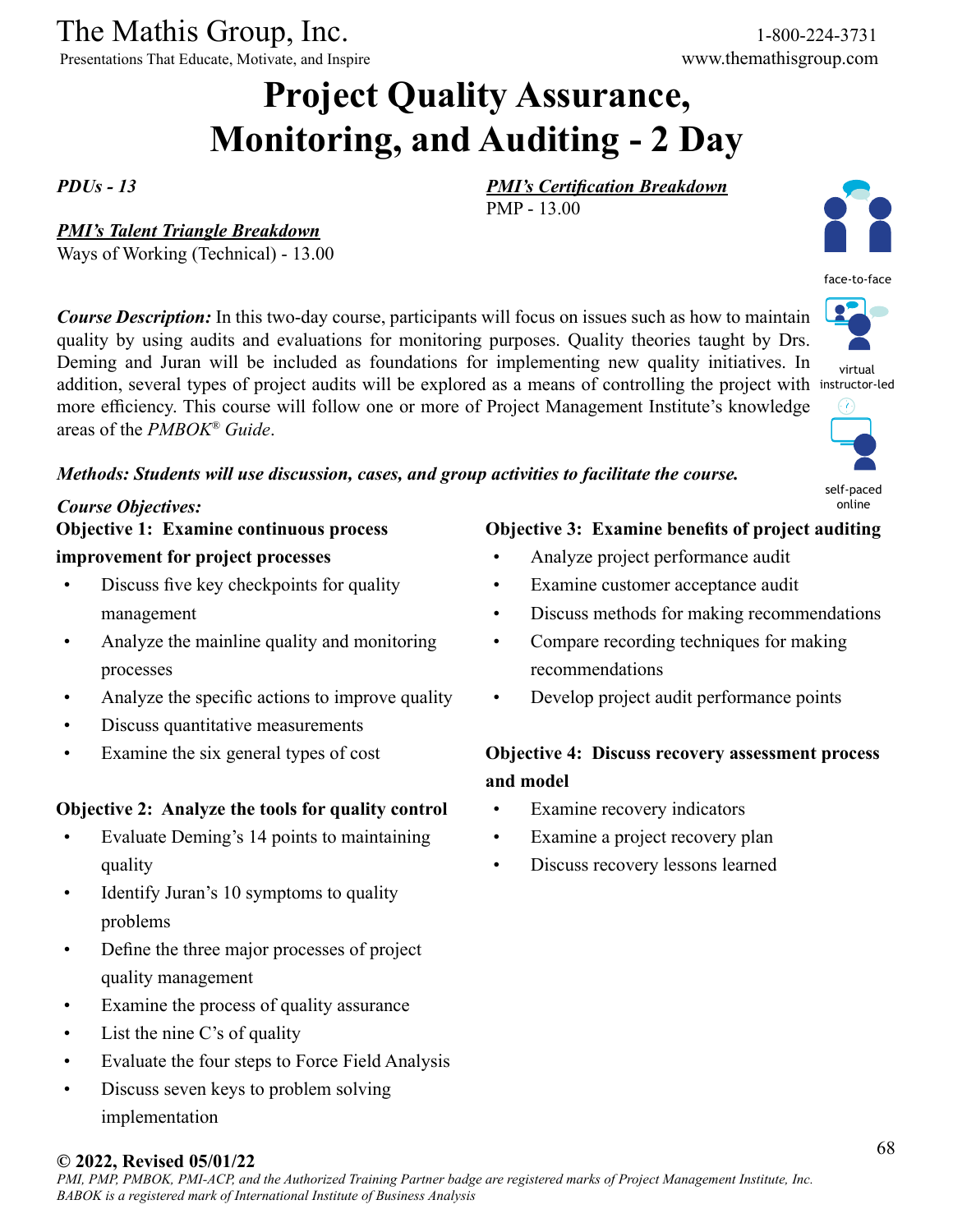Presentations That Educate, Motivate, and Inspire www.themathisgroup.com

## **Project Quality Management - 1 Day**

PMP - 6.50

*PDUs - 6.5*

### *PMI's Talent Triangle Breakdown*

Ways of Working (Technical) - 6.50

*Course Description:* In this one-day course, participants will focus on how to deliver the level of quality that is required by the customer and how to keep continuous improvement throughout the project. In addition, this course will also expose participants to various project quality tools and teach them how to use those tools in a project setting. This course will follow one or more of Project Management Institute's knowledge areas of the *PMBOK® Guide*. instructor-led

### *Method of teaching: Students will use discussion, cases, and group activities to facilitate the course.*

#### *Course Objectives:*

### **Objective 1: Compare old and new philosophies in project management**

- Define quality for today's projects
- Identify a prevention mentality rather than a reactive one
- Set up guidelines for executing continuous quality through the project
- Discuss symptoms of quality concerns in past and future projects

### **Objective 2: Predict characteristics to the cost of quality in projects**

- Choose techniques for involving co-workers
- Evaluate Deming's seven deadly diseases
- Identify Juran's six-step approach to quality

### **Objective 3: Define the processes Project Quality Management**

- Examine the process of Plan Quality Management
- Examine the process of Manage Quality
- Examine the process of Control Quality

### **Objective 4: Examine creative solutions in solving project plans**

- Evaluate the four steps to Force Field Analysis
- Discuss the benefits of Force Field Analysis
- Define contingency planning and examine the crisis correctly
- Evaluate the strength of project audits

### **Objective 5: Define recovery plan**

*PMI's Certification Breakdown*

- Examine the range of project recovery
- Discuss the nine C's of quality

### **© 2022, Revised 05/01/22**



virtual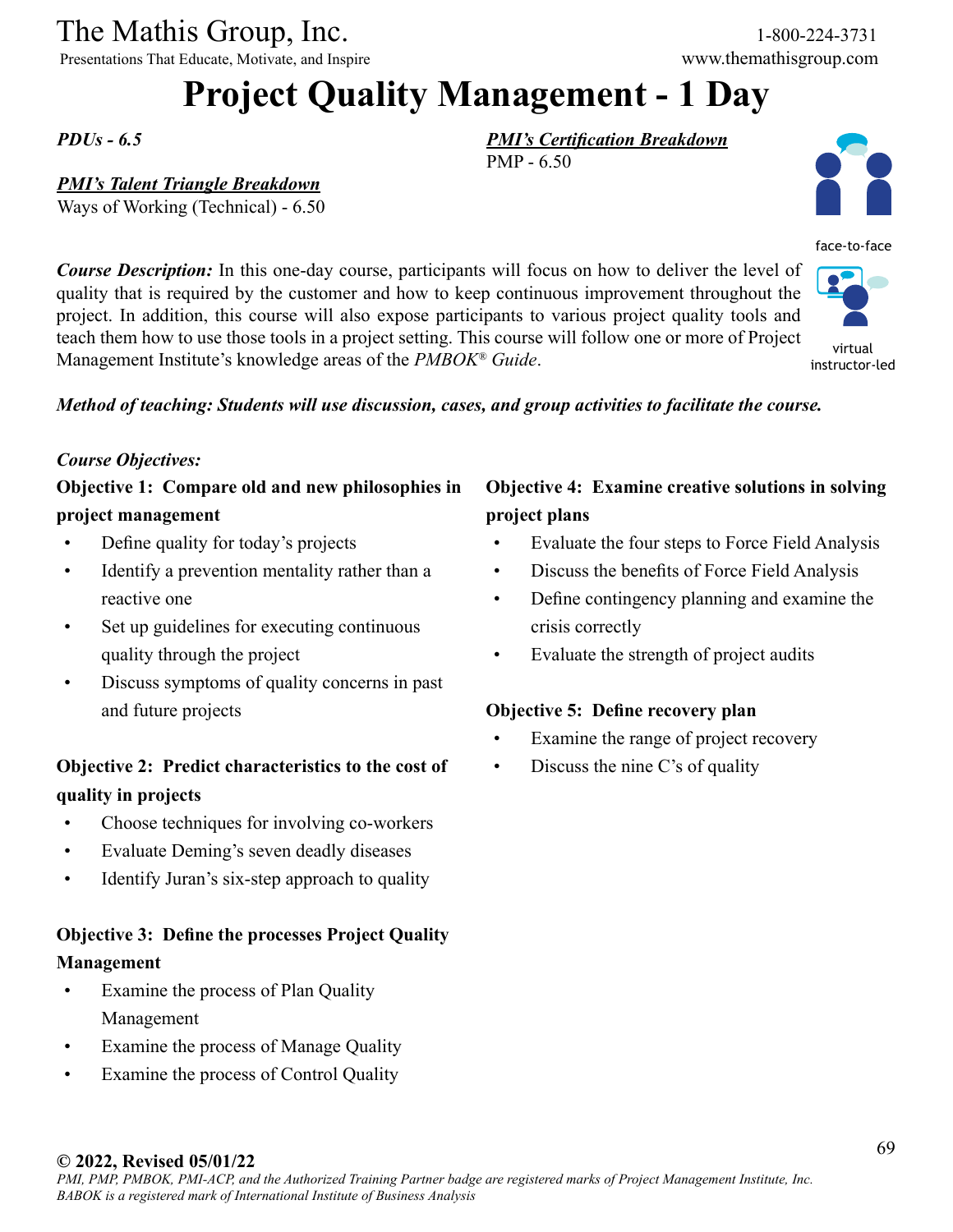Presentations That Educate, Motivate, and Inspire

## **Project Quality Management - 2 Day**

*PDUs - 13*

### *PMI's Talent Triangle Breakdown*

Ways of Working (Technical) - 12.75 Power Skills (Leadership) - 0.25

### *PMI's Certification Breakdown*

PMP - 13.00 PMI-ACP - 0.25 PMI-SP - 0.25 PMI-RMP - 0.25 PfMP - 0.25 PMI-PBA - 0.25





*Course Description:* In this two-day course, participants will focus on additional planning of the project while examining issues such as how to keep continuous improvement, symptoms of quality virtual<br>concerns, and how to maintain quality throughout the project. In addition, participants will study instructortechniques and theories taught by Drs. Deming and Juran as foundations for implementing new quality plans. Specifically, this course will focus on conducting risk analysis, problem solving, handling conflict, and maintaining quality throughout the entire project. This course will follow one or more of Project Management instructor-led

Institute's knowledge areas of the *PMBOK® Guide*.

### *Method of teaching: Students will use discussion, cases, and group activities to facilitate the course.*

### *Course Objectives:*

### **Objective 1: Compare old and new philosophies in project management**

- Define quality for today's projects
- Identify a prevention mentality rather than a reactive one
- Evaluate data that must be analyzed
- Set up guidelines for executing continuous quality through the project
- Examine continuous process improvement for project processes
- List rules for continuous improvement
- Analyze where continuous improvement can help
- Discuss symptoms of quality concerns in past and future projects
- Design a continuous improvement for the project team's concern
- Judge ways to reduce resistance from organizational culture
- Compare roadblocks to continuous improvement and quality initiative

### **Objective 2: Predict characteristics to the cost of quality in projects**

- Choose techniques for involving co-workers
- Evaluate Deming's seven deadly diseases
- Identify Juran's six-step approach to quality

*(Continued on next page)*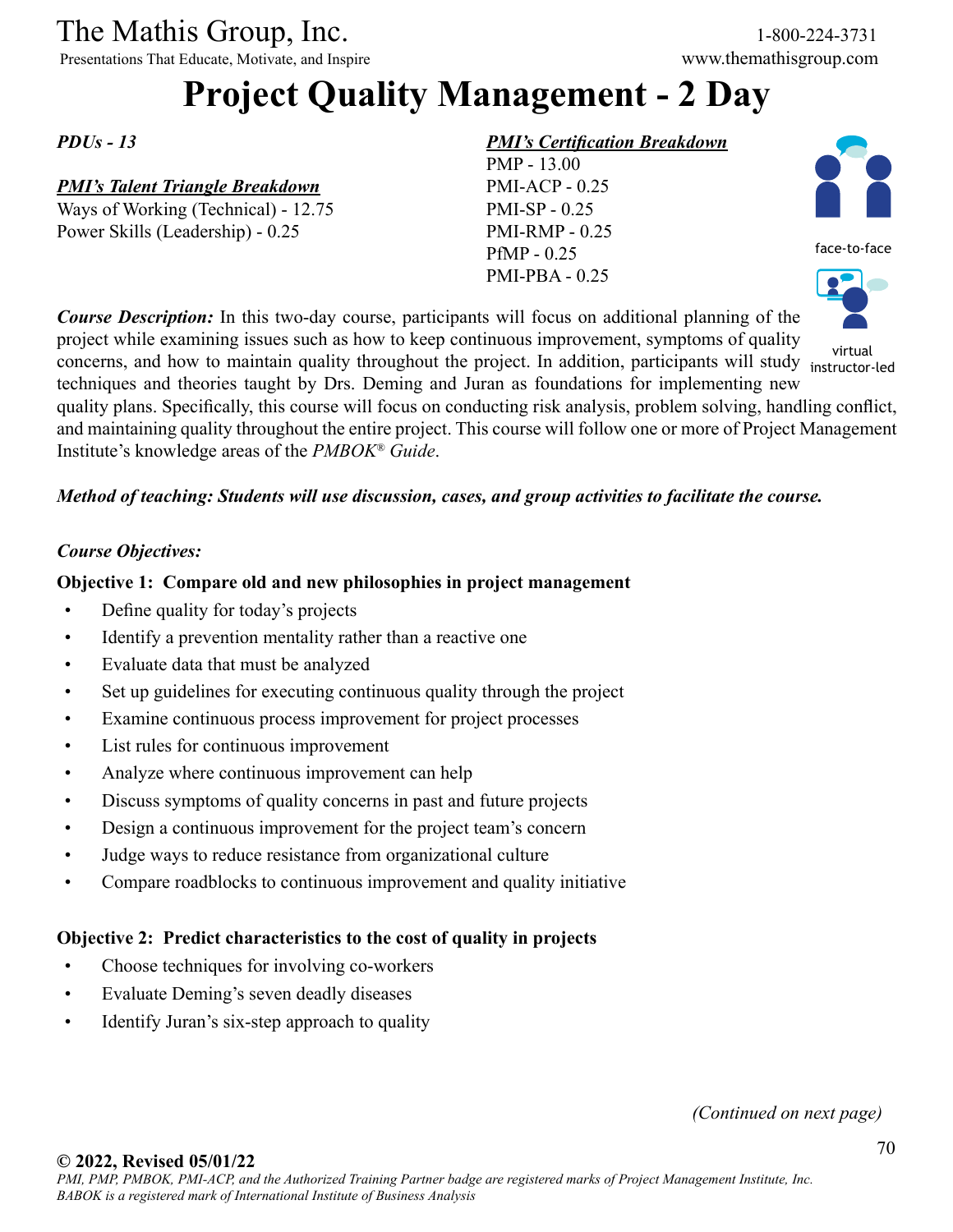Presentations That Educate, Motivate, and Inspire www.themathisgroup.com

### **Objective 3: List steps for creating a quality action plan in projects**

- Discuss implementation of the quality action plan
- Examine ways of monitoring the quality action plan
- Identify the strengths and weaknesses of Gantt charting
- Discuss the strengths and weaknesses of CPM charting

### **Objective 4: Define the processes of Project Quality Management**

- Examine the process of Plan Quality Management
- Examine the process of Manage Quality
- Examine the process of Control Quality

### *Problem Solving Module*

### **Objective 5: Classify who should be on the problem-solving team**

- Evaluate why participation helps solve the problem faster
- Discuss benefits of problem-solving analysis in projects
- Review what influences the problem-solving experience in projects
- Define the problem-solving processes for successful projects
- Assess the resources needed to fulfill the problem-solving plan

### **Objective 6: Examine creative solutions in solving project plans**

- Compare what to do if you inherit a goofy solution
- Perform a SWOT Analysis
- Evaluate the four steps to Force Field Analysis
- Discuss the benefits of Force Field Analysis
- Define contingency planning and examine the crisis correctly

### **Objective 7: Evaluate how to implement the solution**

- Discuss seven keys to problem solving implementation
- Identify the seven reasons for implementation failure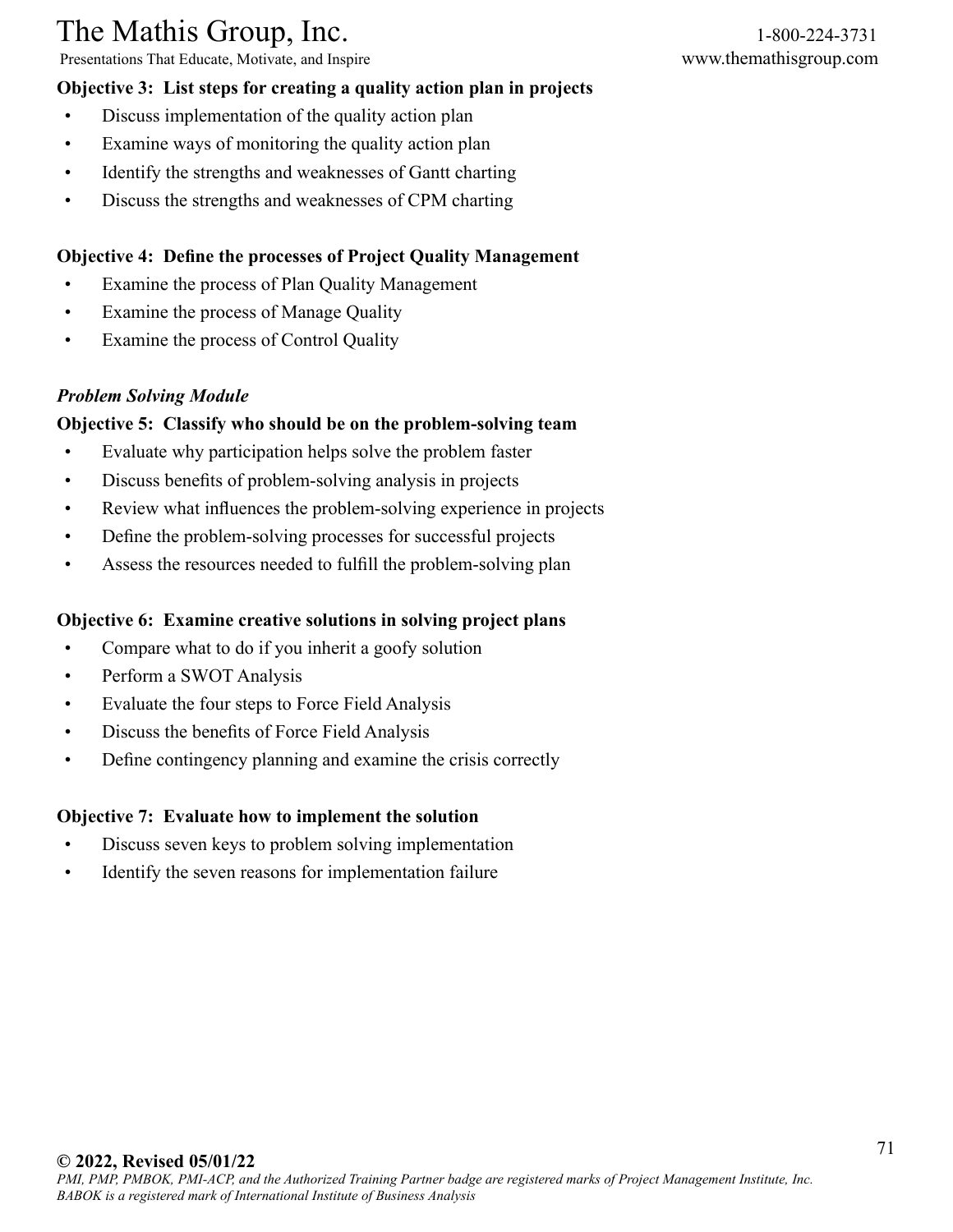Presentations That Educate, Motivate, and Inspire

## **Project Recovery: How to Detect, Diagnose, and Turn Around Failing Projects - 3 Days**

*PDUs - 19.5*

### *PMI's Talent Triangle Breakdown*

Ways of Working (Technical) - 12.25 Power Skills (Leadership) - 2.50 Business Acumen (Strategic) - 4.75

strategies to support project recovery.

### *PMI's Certification Breakdown*

PMP - 19.5 PMI-ACP - 19.50 PMI-SP - 8.25 PMI-RMP - 7.75 PfMP - 7.25 PMI-PBA - 7.25



face-to-face



diagnosing, and turning around failing projects. It will focus on process analysis and turn around instructor-led virtual



self-paced online

### *Method of teaching: Students will use discussion, cases, and group activities to facilitate the course.*

*Course Description:* This three-day course prepares participants in skills and techniques for detecting,

Projects can be unpredictable and may get into trouble and not fulfill the desired outcomes, goals, and objectives. At times, these projects will even fail and bring reduced opportunities with lower benefits.

### *Course Objectives:*

### **Objective 1: General Definitions and Issues for Project Recovery**

Failures can sometimes be caught early and turned around.

- Define project recovery
- Define project success
- Identify types of failure
- Categorize degrees of project failure
- Examine the value of a planned and strategic recovery process

### **Objective 2: Discuss what to do before the project gets into the red**

- Describe the meaning of success for this project
- Apply a health check-up on the project before the crisis

### **Objective 3: Recognize when the project needs recovery**

- Analyze the level of intervention
- Create a recovery charter
- Solicit management support
- Create an analysis log
- Begin preliminary analysis
- Assemble a recovery team
- Create a temporary short-term plan to keep the project moving *(Continued on next page)*

### **© 2022, Revised 05/01/22**

*PMI, PMP, PMBOK, PMI-ACP, and the Authorized Training Partner badge are registered marks of Project Management Institute, Inc. BABOK is a registered mark of International Institute of Business Analysis*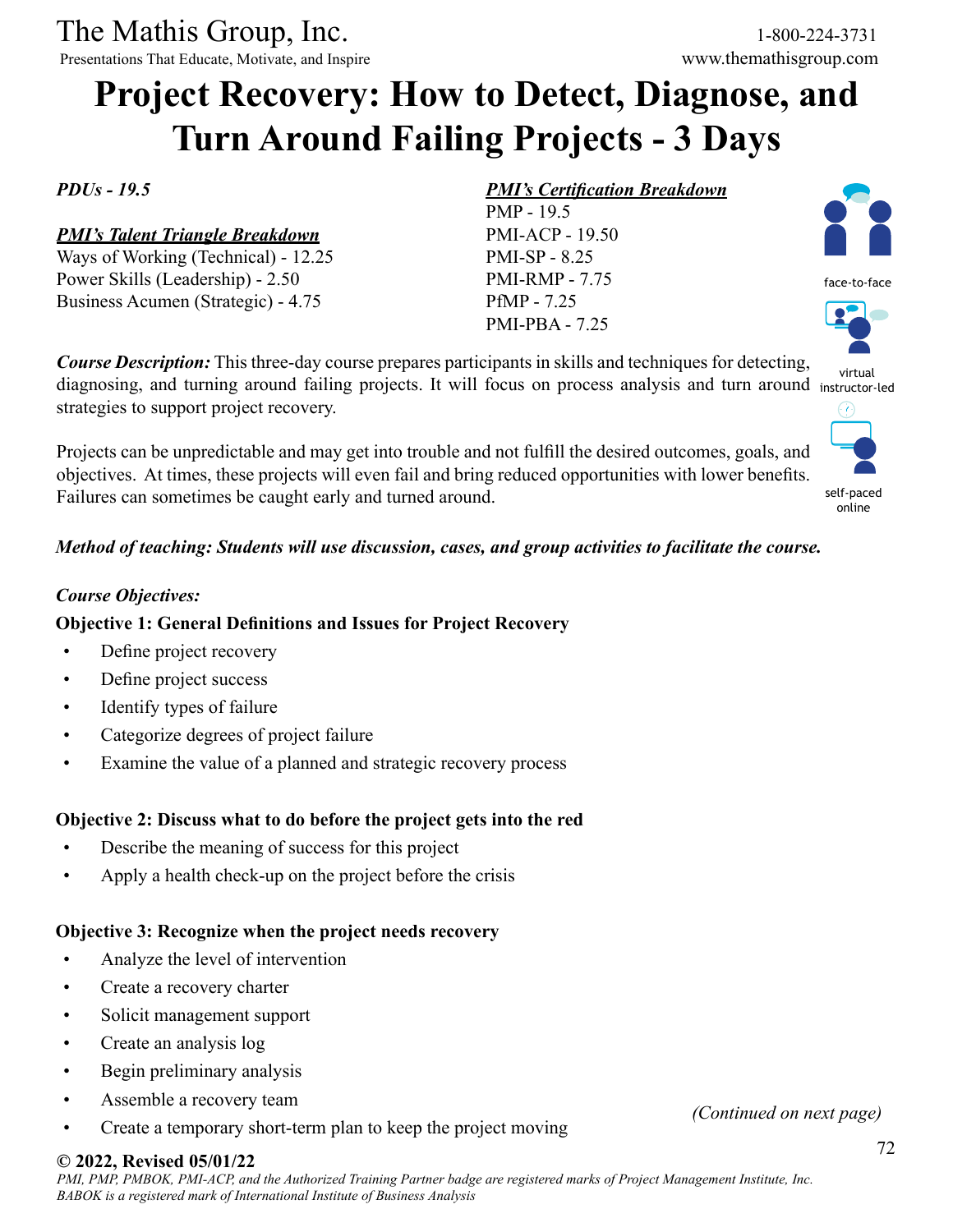Presentations That Educate, Motivate, and Inspire www.themathisgroup.com

#### **Objective 4: Discuss what to do after the project gets into the red**

- Identify the six-phase recovery process
- Design an interview
- Perform the recovery interview
- Analyze why project fail and develop a gaps list
- Evaluate the research and possible solutions
- Create a change management plan
- Identify a series of problems which placed the project into crisis
- Create an intervention plan for quick project movement
- Execute the recovery plan

#### **Objectives 5: Examine how to move the project out of the red**

- Perform an audit
- Perform a root cause analysis
- Express roles and responsibilities of team
- Identify communication requirements for each stakeholder
- Create a strategy and plan the recovery process
- Discuss strategies for monitoring and evaluating project progress
- Develop an action plan for future troubles
- Manage, evaluate, and adjust the ongoing recovery effort
- Developing intervention plans
- Recommend a project restart

#### **Objective 6: Manage the Stakeholders During Recovery**

- Identify emotional issues
- Develop a communication plan and processes
- Create escalation process to remove roadblocks
- Gain frequent feedback from team members, customers, and management

#### **Objective 7: Verify the project metrics and standards are working**

- Compare audits to health recovery check-ups
- Recognizing the warning signs in the recovery
- Determine when the project will return to the original schedule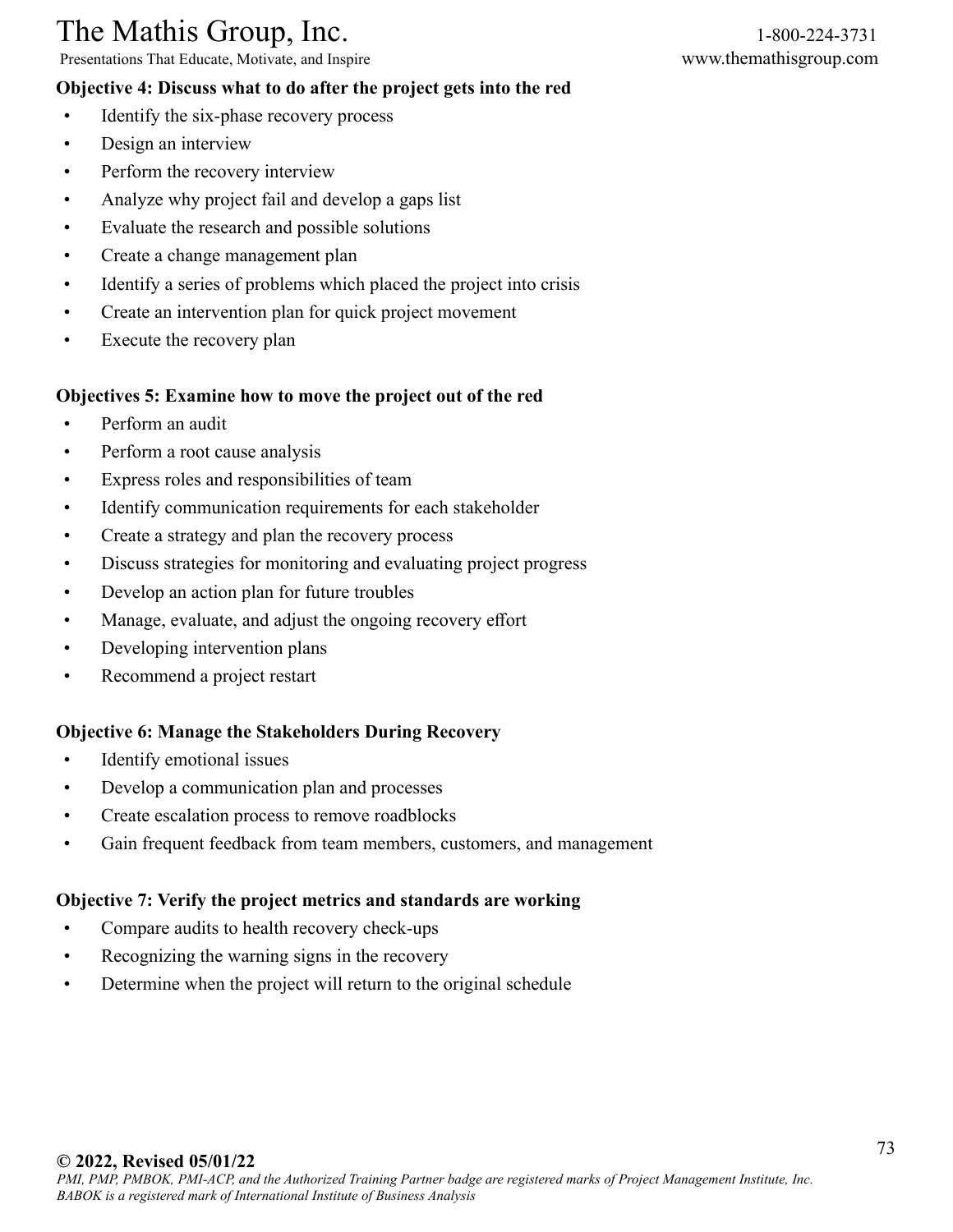Presentations That Educate, Motivate, and Inspire www.themathisgroup.com

## **Project Resource Management - 1 Day**

*PDUs - 6.5*

#### *PMI's Talent Triangle Breakdown*

Ways of Working (Technical) - 3.25 Power Skills (Leadership) - 3.25

#### *PMI's Certification Breakdown*

PMP - 6.50 PMI-ACP - 6.50 PMI-SP - 6.50 PMI-RMP - 3.25 PfMP - 3.25 PMI-PBA - 3.25



virtual instructor-led

*Course Description:* In this one-day course, participants will focus on the area of resources in a project. This area includes the processes that organize, manage, and lead the project team. This course will follow one or more of Project Management Institute's knowledge areas of the *PMBOK® Guide*.

#### *Method of teaching: Students will use discussion, cases, and group activities to facilitate the course.*

#### *Course Objectives:*

#### **Objective 1: Define the processes of Project Resource Management**

- Examine the process of Plan Resource Management
- Examine the process of Estimate Activity Resources
- Examine the process of Acquire Resources
- Examine the process of Develop Team
- Examine the process of Manage Team
- Examine the process of Control Resources

#### **Objective 2: Examine the process group of Plan Resource Management**

- Identify inputs and outputs
- Detail tools and techniques used in this process: expert judgment, data representation, organizational theory, and meetings

#### **Objective 3: Examine the process group of Estimate Activity Resources**

- Identify inputs and outputs
- Detail tools and techniques used in this process: expert judgment, bottom-up estimating, analogous estimating, parametric estimating, data analysis, project management information system, meetings

#### **Objective 4: Examine the process group of Acquire**

#### **Resources**

- Identify inputs and outputs
- Detail tools and techniques used in this process: decision making, interpersonal and team skills, preassignment, and virtual teams *(Continued on next page)*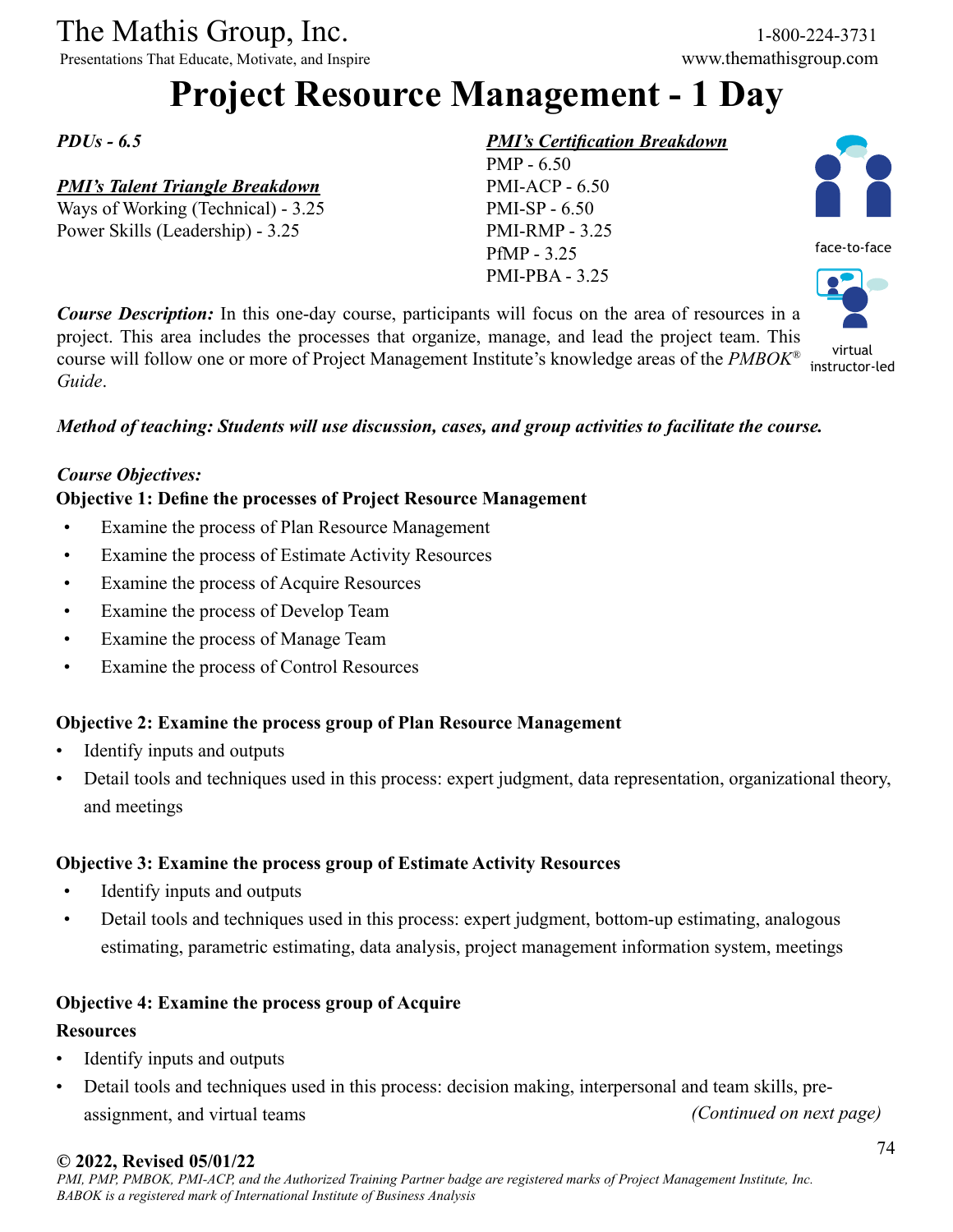Presentations That Educate, Motivate, and Inspire www.themathisgroup.com

#### **Objective 5: Examine the process group of Develop Team**

- Identify inputs and outputs
- Detail tools and techniques used in this process: collocation, virtual teams, communication technology, interpersonal and team skills, recognition and rewards, training, individual and team assessments, and meetings

#### **Objective 6: Examine the process group of Manage**

#### **Team**

- Identify inputs and outputs
- Detail tools and techniques used in this process: interpersonal and team skills and project management information system

#### **Objective 7: Examine the process group of Control**

#### **Resources**

- Identify inputs and outputs
- Detail tools and techniques used in this process: data analysis, problem solving, interpersonal and team skills, project management information system

#### **Objective 8: Identify and examine motivation theories**

#### **Objective 9: Identify and examine phases of performance management**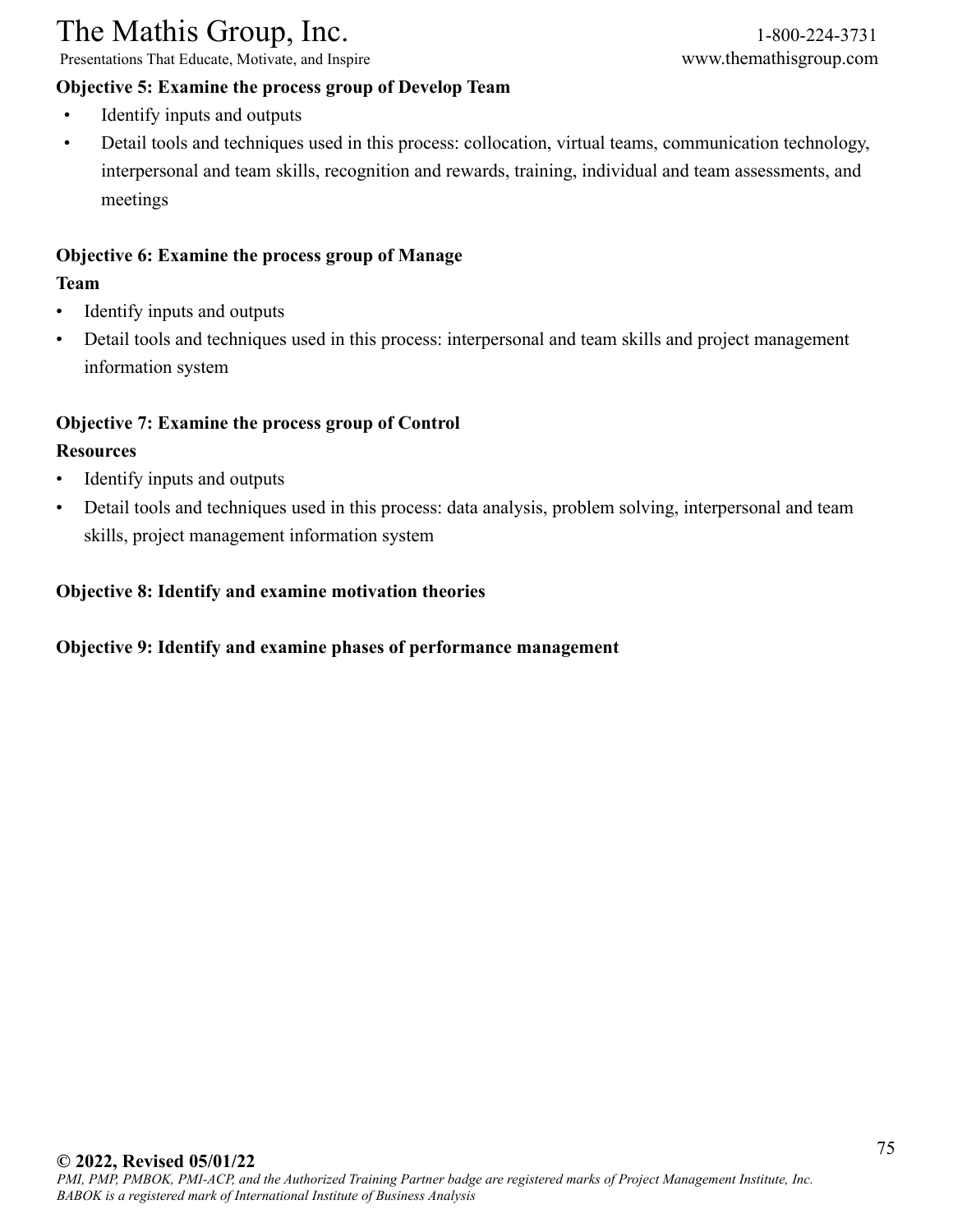Presentations That Educate, Motivate, and Inspire

## **Project Resource Management - 2 Day**

*PDUs - 13*

#### *PMI's Talent Triangle Breakdown*

Ways of Working (Technical) - 4.00 Power Skills (Leadership) - 8.50 Business Acumen (Strategic) - 0.50

#### *PMI's Certification Breakdown*

PMP - 13.00 PMI-ACP - 9.00 PMI-SP - 9.00 PMI-RMP - 9.00 PfMP - 9.00 PMI-PBA - 9.00



*Course Description:* This two-day course will focus on planning for resource needs. It is filled with behavioral skills that will help motivate, equip, and keep project team members accountable and on task. This course will also include issues such as conflict. This course will follow one or more of instructor-led Project Management Institute's knowledge areas of the *PMBOK® Guide*. virtual

#### *Method of teaching: Students will use discussion, cases, and group activities to facilitate the course.*

#### *Course Objectives:*

## **Objective 1: Define the processes of Project**

## **Resource Management**

- Examine the process of Plan Resource Management
- Examine the process of Estimate Activity Resources
- Examine the process of Acquire Resources
- Examine the process of Develop Team
- Examine the process of Manage Team
- Examine the process of Control Resources

#### *Managing Team Module*

#### **Objective 2: Analyze job responsibilities**

- Discuss priority checklist
- Assess modern day accountability myths

## **Objective 3: Evaluate how to coach project team toward success**

- Develop workers with new skills
- Define ways to equip and empower
- Discuss values of successful coaching of project teams
- Analyze common coaching mistakes of project teams

### **Objective 4: Develop a Mission Statement and Vision**

- Develop core values
- Identify vision through leadership
- Examine why visions fail
- Evaluate where you are going
- Explain tough-minded leadership

#### **Objective 5: Contrast different change strategies**

- Classify why project teams block change
- Choose ways to reduce project team resistance
- Evaluate changes which support goals

#### **Objective 6: Discuss strategies for creating trust**

- Describe requirements for being an overcomer on project teams
- Analyze two types of motivation within a project team
- Examine ways to align motivational techniques to workers

*(Continued on next page)*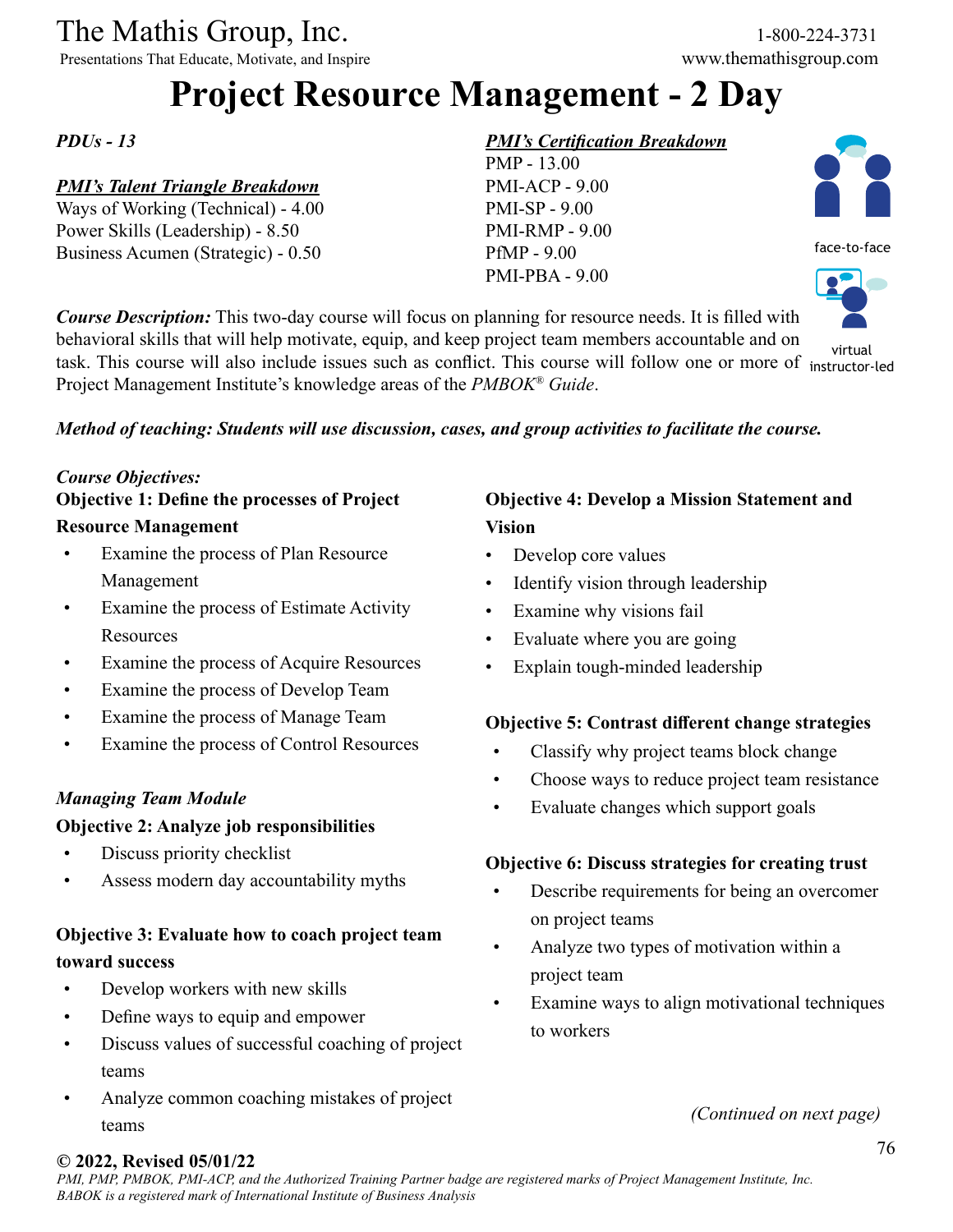Presentations That Educate, Motivate, and Inspire www.themathisgroup.com

- Analyze the disciplining of project team members and ways for changing behavior
- Identify how to track project team members

### *Conflict Module*

#### **Objective 7: Discuss the positive side of conflict**

- Define conflict
- Analyze eight most common times for conflict
- Identify six reasons for conflict among workers

### **Objective 8: Examine rules for handling anger**

- Choose words to use that help
- Create action plans for quick resolution
- Analyze hostility and how it surfaces
- Examine how to handle personal and professional hostility
- Compare levels of group conflict
- Compare the seven stages of group conflict
- Compare ways to confront others while helping them save face
- Examine confrontation techniques

#### **Objective 9: Review active listening skills**

- Discuss hedge words people use to distort communication
- Analyze techniques people use to avoid issues
- Review assertiveness techniques

## **Objective 10: Create a code of conduct for controlling a resolution meeting**

- Apply facilitation skills for allowing everyone to be heard
- Discuss the facilitator's responsibilities
- Create questions to guide others through the process
- Analyze ways to prevent arguing
- Discuss times to make amends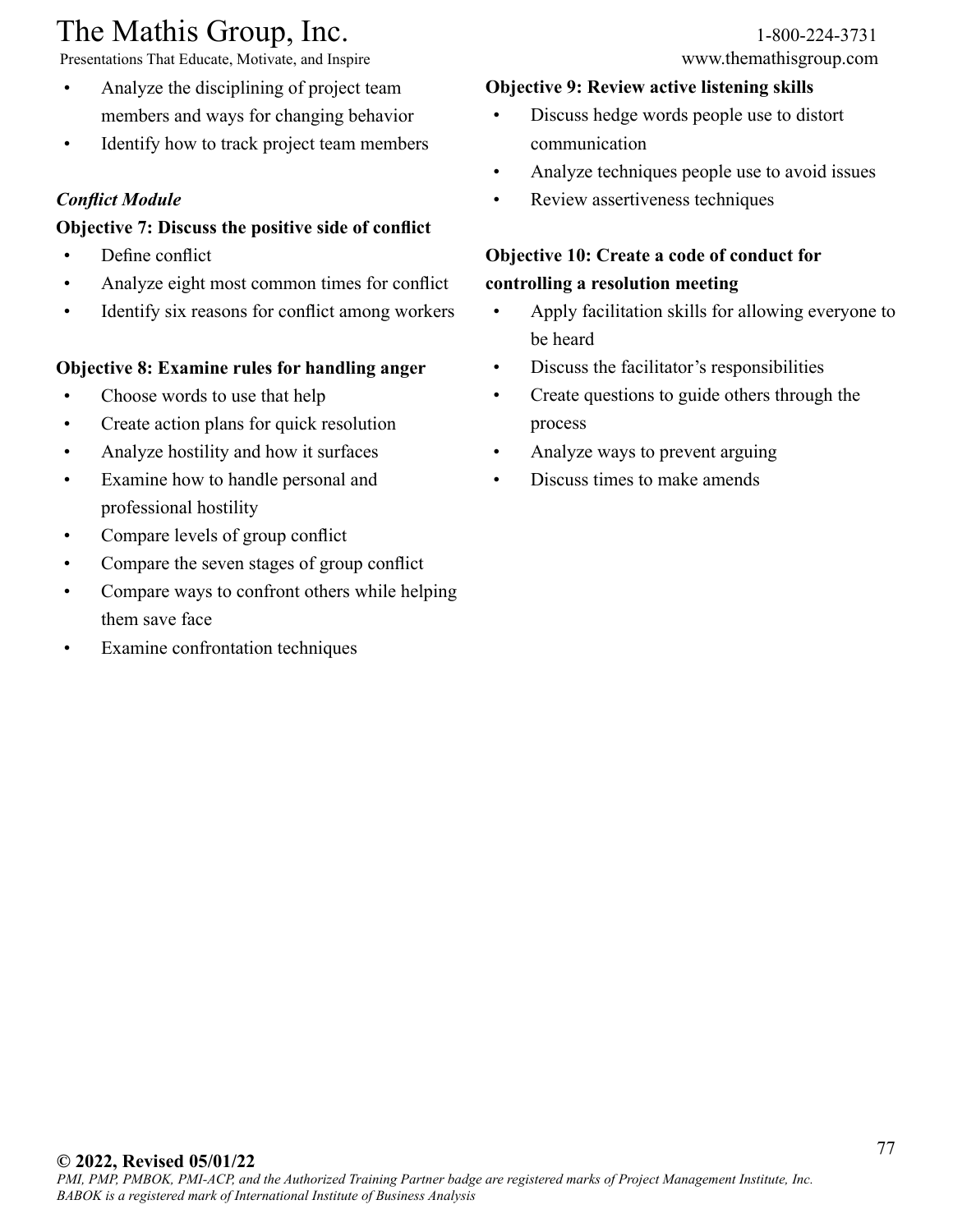Presentations That Educate, Motivate, and Inspire www.themathisgroup.com

## **Project Risk Management - 1 Day**

#### *PDUs - 6.5*

#### *PMI's Talent Triangle Breakdown*

Ways of Working (Technical) - 5.75 Business Acumen (Strategic) - 0.75

#### *PMI's Certification Breakdown*





virtual

*Course Description:* This one-day course will teach participants how to examine and measure objectives within cost, schedule, and cultural issues. Risk for this program is examined as defining the probability of the project. This course will examine risk identification, risk communication, and risk planning. This course will follow one or more of Project Management Institute's knowledge areas of the *PMBOK® Guide*. instructor-led



#### *Course Objectives:*

#### **Objective 1: Define risk**

- Examine sources of risk
- Define risk management
- Analyze signals of risk

### **Objective 2: Evaluate how to confront attitudes on risk**

- List techniques to confronting risk
- Examine how to conduct risk analysis
- Examine ranking
- Examine statistical process control
- Describe risk turmoil
- Discuss process risk
- Examine data gathering
- Explain how to evaluate plans
- Develop how to facilitate a brainstorming session
- Examine tornado diagram
- Explain a decision tree analysis
- Discuss the four strategies for negative risks
- Discuss the four strategies for positive risks

#### **Objective 3: Examine how to manage risk plans**

- Discuss transferring risk
- Examine monitoring risk
- Creating risk management plans
- Conduct an expected monetary analysis

### **Objective 4: Define the major processes of Project Risk Management**

- Examine the process of Plan Risk Management
- Examine the process of Identify Risks
- Examine the process of Perform Qualitative Risk Analysis
- Examine the process of Perform Quantitative Risk Analysis
- Examine the process of Plan Risk Responses
- Examine the process of Implement Risk Responses
- Examine the process of Monitor Risks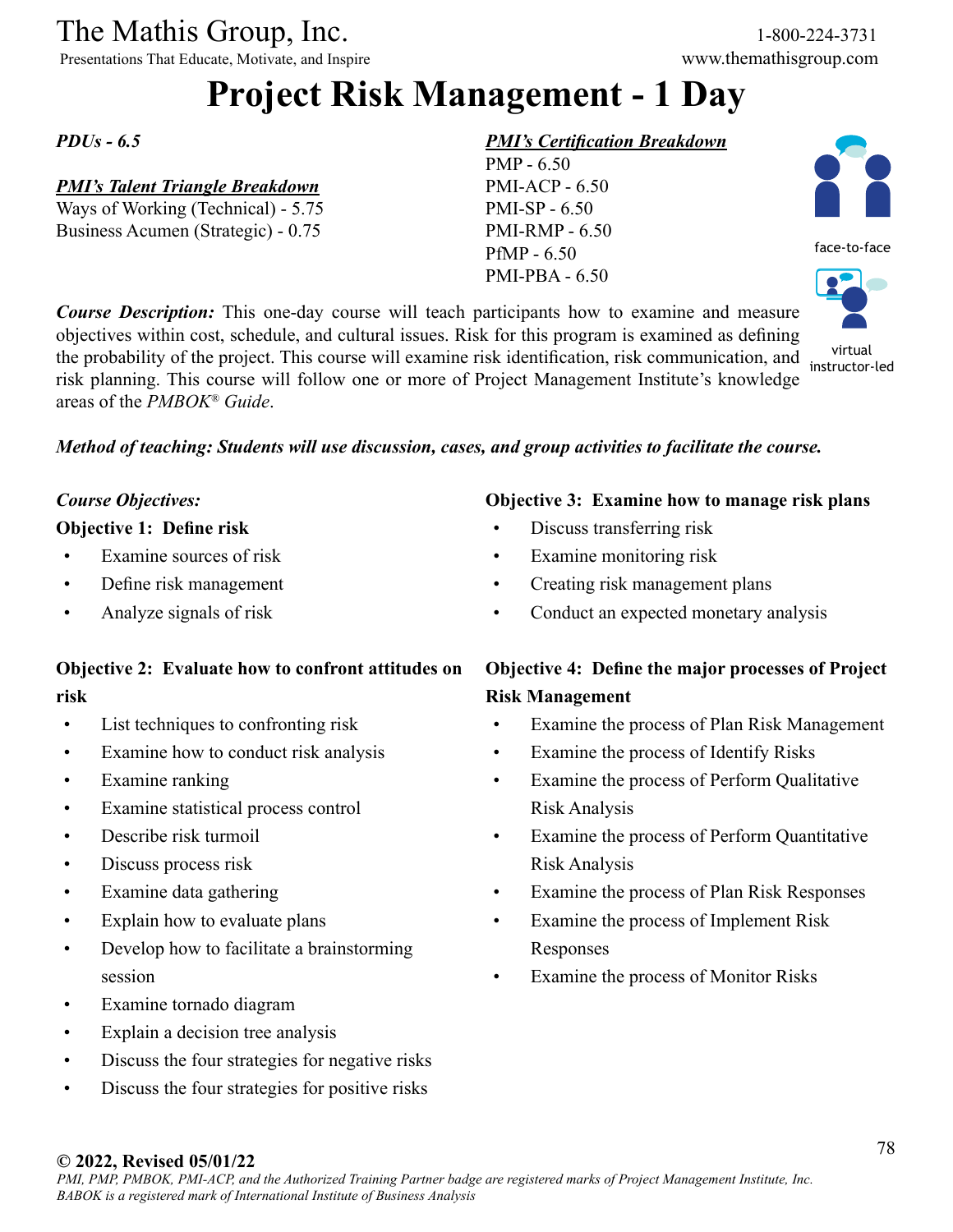Presentations That Educate, Motivate, and Inspire www.themathisgroup.com

## **Project Risk Management - 2 Day**

#### *PDUs - 13*

#### *PMI's Talent Triangle Breakdown*

Ways of Working (Technical) - 12.75 Business Acumen (Strategic) - 0.25

#### *PMI's Certification Breakdown*



*Course Description:* This two-day course will teach participants how to examine and measure objectives within cost, schedule, and cultural issues. Risk for this program is examined as defining the instructor-led probability of the project. This course will examine risk identification, risk communication, and risk planning. This course will follow one or more of Project Management Institute's knowledge areas of the *PMBOK® Guide*.

*Method of teaching: Students will use discussion, cases, and group activities to facilitate the course.*

#### *Course Objectives:*

#### **Objective 1: Define risk**

- Examine sources of risk
- Define risk management
- Analyze signals of risk
- Describe risk trade off

### **Objective 2: Evaluate how to confront attitudes on risk**

- List techniques to confronting risk
- Examine how to conduct risk analysis
- Examine ranking
- Discuss scenario
- Examine statistical process control
- Describe risk turmoil
- Discuss performance risk
- Discuss system risk
- Discuss process risk
- Examine data gathering
- Explain how to evaluate plans
- Review interviewing
- Develop how to facilitate a brainstorming session

#### **Objective 3: Examine how to manage risk plans**

- Discuss transferring risk
- Examine monitoring risk

#### **Objective 4: Develop risk teams**

Create a special response team

## **Objective 5: Define the major processes of Project Risk Management**

- Examine the process of Plan Risk Management
- Examine the process of Identify Risks
- Examine the process of Perform Qualitative Risk Analysis
- Examine the process of Perform Quantitative Risk Analysis
- Examine the process of Plan Risk Responses
- Examine the process of Implement Risk Responses
- Examine the process of Monitor Risks





face-to-face



self-paced online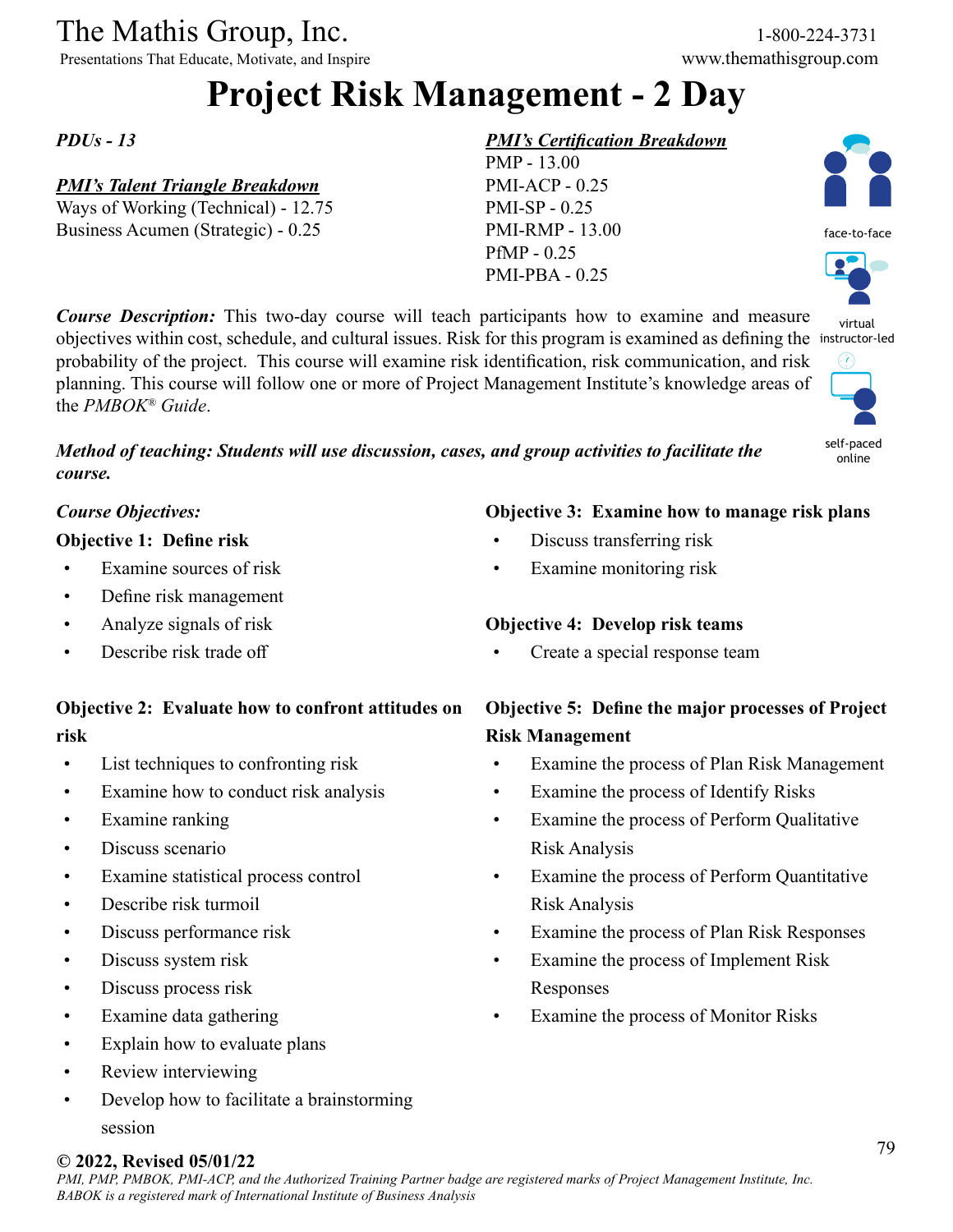Presentations That Educate, Motivate, and Inspire

## **Project Risk Management Advanced - 2 Day**

*PDUs - 14*

*Guide*.

#### *PMI's Talent Triangle Breakdown*

Ways of Working (Technical) - 14.00

*PMI's Certification Breakdown*

PMP - 14.00 PMI-RMP - 14.00



face-to-face

*Course Description: Project Risk Management Advanced* is a two-day course which will review the basic concepts of project risk and project risk management and then dig deeper into identifying risks and strategizing solutions for those risks. Participants will explore tools and techniques for collecting, analyzing, implementing, and monitoring data and the responses to combat risk. This course will follow one or more of Project Management Institute's knowledge areas of the *PMBOK®* virtual instructor-led

#### *Method of teaching: Students will use discussion, cases, and group activities to facilitate the course.*

#### *Course Objectives:*

### **Objective 1: Review definitions of risk and project risk management**

- Appraise high risk projects
- Identify classical causes of project risk failure
- Identify success factors for risk management
- Examine the iterative process with risk management
- Examine the risk management planning process
- Identify and detail tools and techniques for the risk management planning process
- Discuss the discovery of project risks

## **Objective 2: Define and detail tools and techniques for identifying risk**

- Describe qualitative risk analysis
- Describe quantitative risk analysis
- Assemble risks by probability and impact
- Categorize risk causes
- Define and detail data gathering tools
- Define and detail risk impact calculations

#### **Objective 3: Compare risk response strategies**

- Differentiate between threats and opportunities
- Recognize risk mitigation, acceptance, transference, and acceptance
- Recognize risk opportunity strategies of exploit, share and enhance
- Define and detail tools and techniques for response identification and selection

### **Objective 4: Examine the monitoring and controlling risks process**

- Define and detail tools and techniques for monitoring and controlling risks
- Manage contingency reserves
- Collect trigger conditions, overall risk, and compliance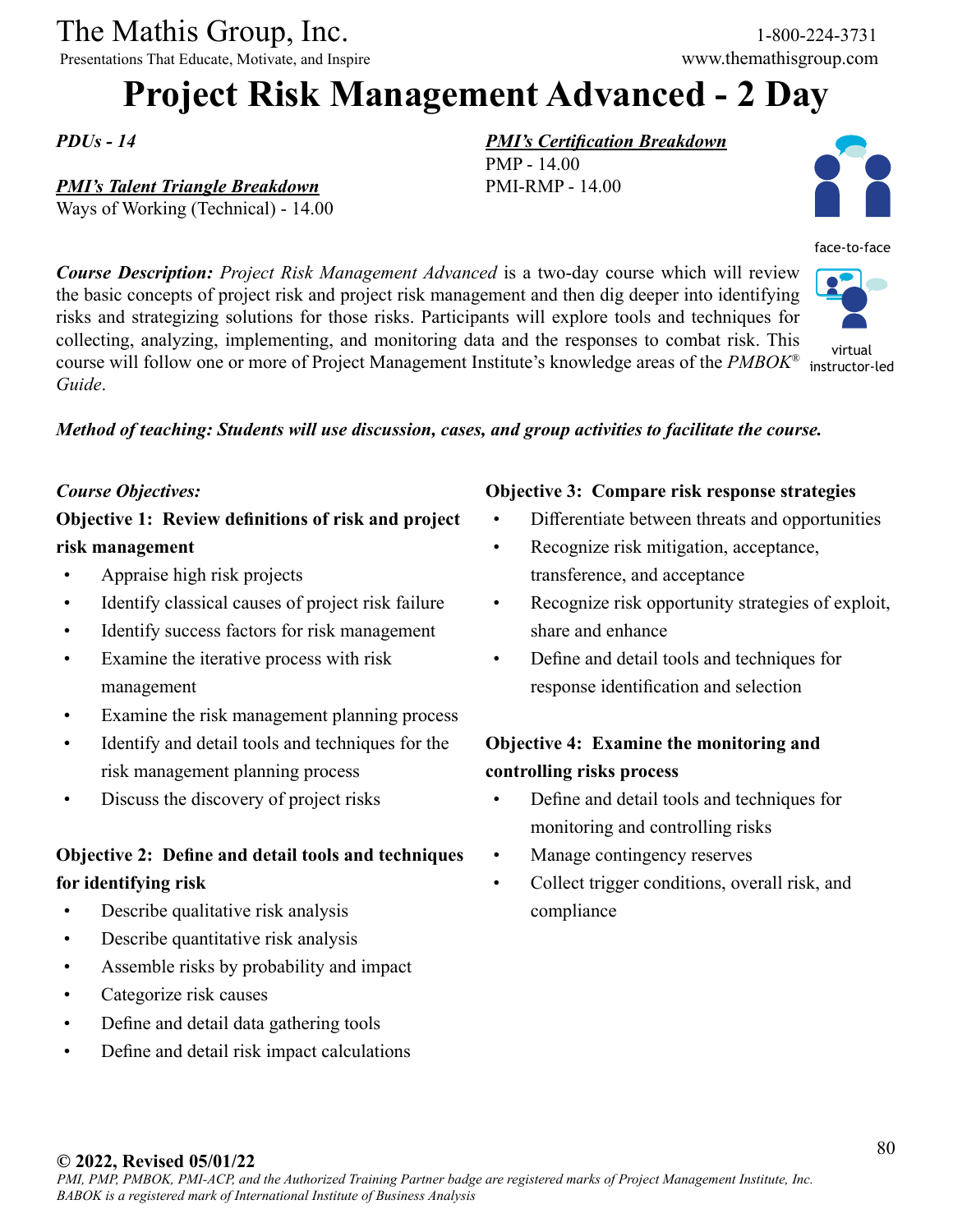Presentations That Educate, Motivate, and Inspire www.themathisgroup.com

## **Project Schedule Management - 1 Day**

PMP - 6.50 PMI-SP - 6.50

*PMI's Certification Breakdown*

*PDUs - 6.5*

#### *PMI's Talent Triangle Breakdown*

Ways of Working (Technical) - 6.50

*Course Description:* This one-day course will consider ways to plan and schedule time, as well as individual issues that affect productivity. Students will learn how to wisely confront procrastination and explore ways to better manage time issues and constraints. This course will follow one or more of Project Management Institute's knowledge areas of the *PMBOK® Guide.* instructor-led

*Method of teaching: Students will use discussion, cases, and group activities to facilitate the course.*

#### *Course Objectives:*

#### **Objective 1: Create a Work Breakdown Structure**

- Define activity attributes
- Review sequence activities
- Examine four types of activity relationships
- Describe precedence diagramming method

#### **Objective 2: Estimate Activity Resources**

- Compare resources and determine size and complexity
- Describe resource calendars
- Organize activities and estimate durations
- Develop and compare fixed driven to effort driven activities
- Evaluate the four types of estimating

#### **Objective 3: Complete a Critical Path Analysis**

- Explain the importance of a critical path
- Identify a forward and backward path for each project
- Create leads and lags
- Define critical change method

#### **Objective 4: Define the processes of Project Schedule Management**

- Examine the process of Plan Schedule Management
- Examine the process of Define Activities
- Examine the process of Sequence Activities
- Examine the process of Estimate Activity Durations
- Examine the process of Develop Schedule
- Examine the process of Control Schedule

#### **© 2022, Revised 05/01/22**



virtual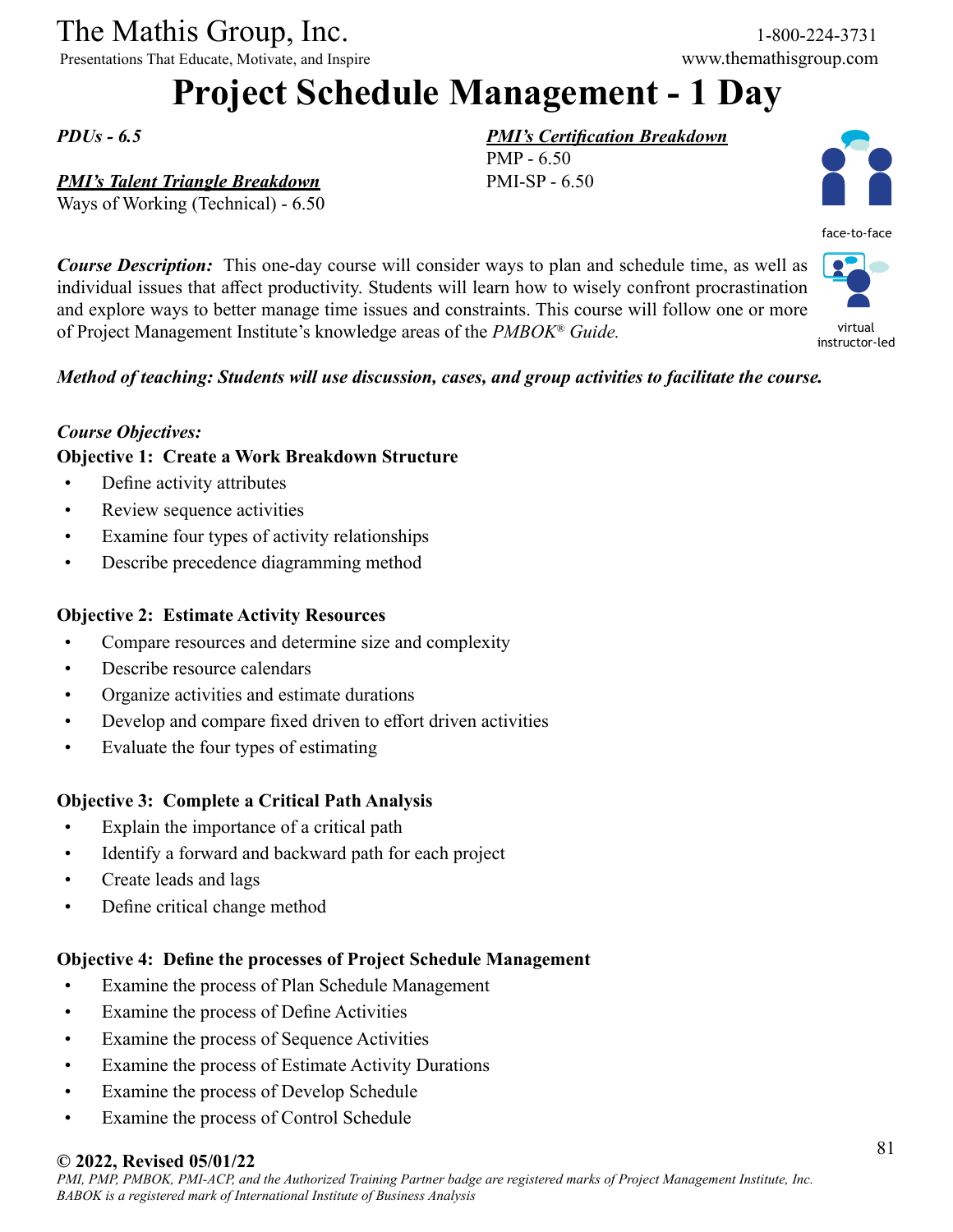Presentations That Educate, Motivate, and Inspire

## **Project Schedule Management - 2 Day**

*PDUs - 13*

## *PMI's Talent Triangle Breakdown*

Ways of Working (Technical) - 10.00 Power Skills (Leadership) - 3.00

#### *PMI's Certification Breakdown*

PMP - 13.00 PMI-ACP - 3.00 PMI-SP - 13.00 PMI-RMP - 3.00 PfMP - 3.00 PMI-PBA - 3.00



virtual

*Course Description:* This two-day course will consider ways to plan and schedule time, as well as individual issues that affect productivity. Students will learn how to wisely confront procrastination and explore ways to better manage time issues and constraints. This course will follow one or more of Project Management Institute's knowledge areas of the *PMBOK® Guide*. instructor-led

#### *Method of teaching: Students will use discussion, cases, and group activities to facilitate the course.*

#### *Course Objectives:*

**Objective 1: Discuss myths and realities of time management**

- Examine excuses for not managing your individual time
- Define roles and responsibilities which demand time
- Examine how to balance your time to create total human wellness in your life
- Review qualities of time management
- Define guidelines of time management

#### **Objective 2: Evaluate causes of procrastination**

- Compare ways to stop procrastination
- Describe ways of dealing with deadlines
- Organize to set proper deadlines
- Develop goals to help budget your time
- Evaluate the four D's in managing time more effectively

#### **Objective 3: List ways to say "No"**

• Explain how to set and establish priorities

- Identify ways to plan your work and learn how to plan
- Create ways to handle the paperwork

## **Objective 4: Discuss time tips on interruptions and decisiveness**

- Discuss time tips on the telephone in meetings
- Formulate time tips on personal habits
- Evaluate how to organize yourself

## **Objective 5: Define the processes of Project Schedule Management**

- Examine the process of Plan Schedule Management
- Examine the process of Define Activities
- Examine the process of Sequence Activities
- Examine the process of Estimate Activity Durations
- Examine the process of Develop Schedule
- Examine the process of Control Schedule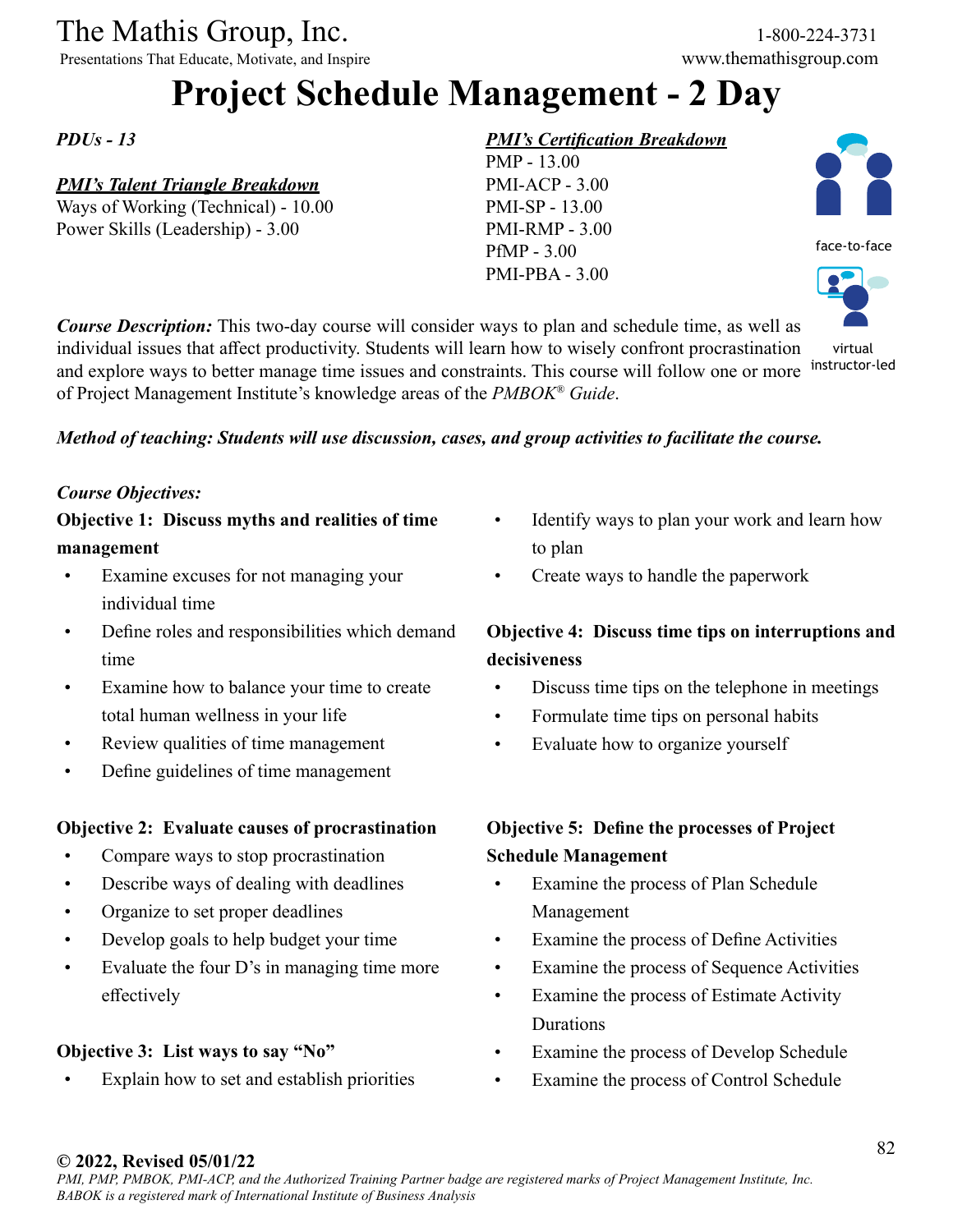Presentations That Educate, Motivate, and Inspire

face-to-face

virtual

## **Project Scheduling - 2 Day**

PMP - 14.00 PMI-SP - 14.00

#### *PDUs - 14*

#### *PMI's Talent Triangle Breakdown*

Ways of Working (Technical) - 14.00

*Course Description: Project Scheduling* is a two-day course which will review the basic concepts of the project management process with the emphasis content being on the planning and scheduling process. Participants will explore the Schedule Development Process as diagrammed by Project Management Institute. Areas include creating a WBS, defining activities, creating a network diagram, estimating activity durations and resources, developing the schedule, and creating a baseline. This instructor-led course will follow one or more of Project Management Institute's knowledge areas of the *PMBOK® Guide*.



#### *Course Objectives:*

#### **Objective 1: Review the basic management process**

- Construct the project planning and scheduling process
- Discuss reasons for not planning and scheduling
- Construct and detail the schedule development process

#### **Objective 2: Define scheduling methods**

- Define scheduling tools
- Define schedule model
- Examine the Work Breakdown Structure (WBS)
- Define and detail activity definition
- Discuss tools and techniques for activity definition
- Define and detail activity sequencing and creating the network diagram
- Compare precedence diagramming and arrow diagramming

#### **Objective 3: Define and detail estimating**

*PMI's Certification Breakdown*

- Examine estimating tools and models
- Define and detail developing the schedule
- Discuss critical path, PERT, and GERT

### **Objective 4: Discuss duration compression crashing and fast tracking**

- Discuss simulation tools for schedule development
- Discuss resource leveling
- Discuss critical chain
- Define the baseline schedule
- Define and detail schedule control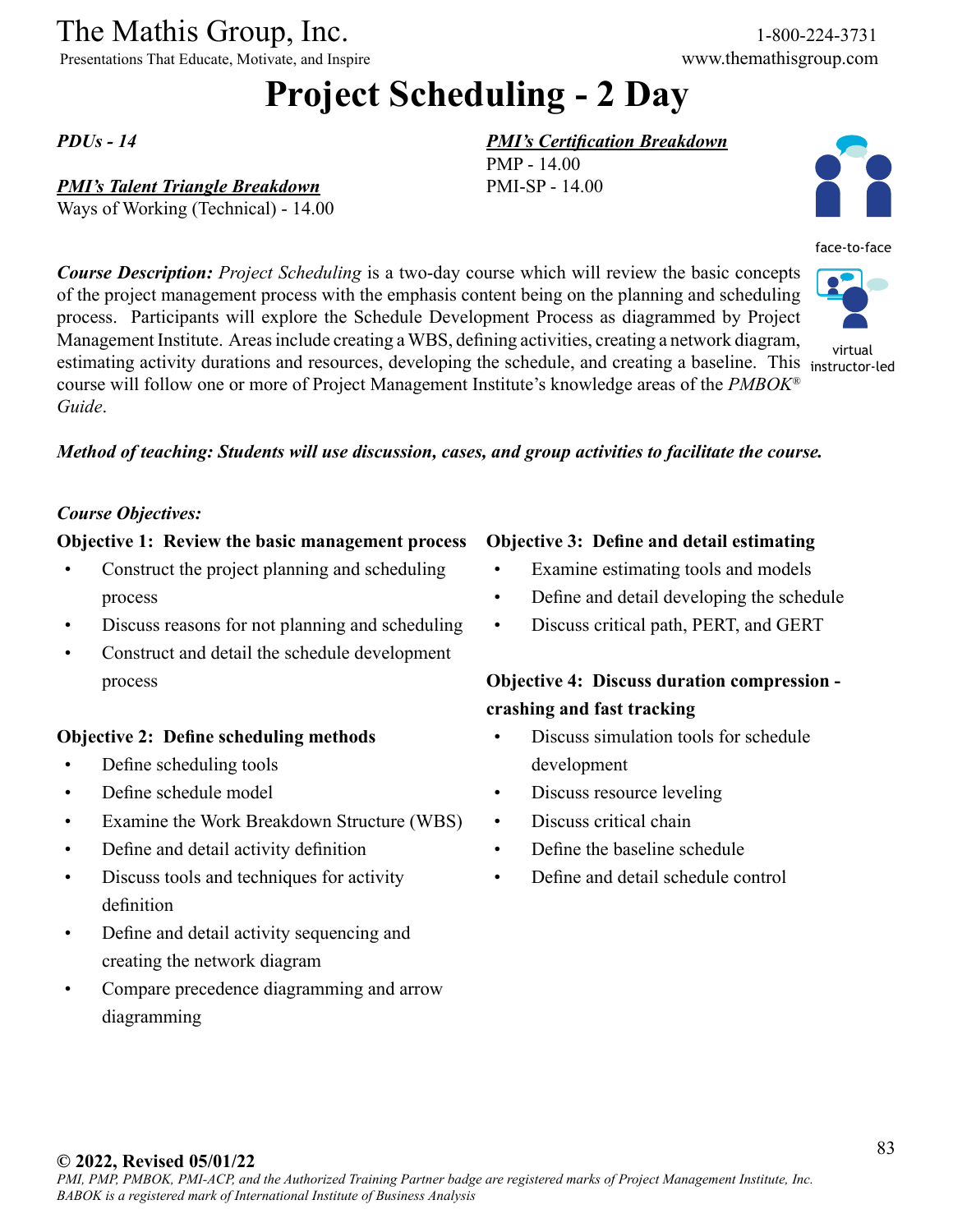Presentations That Educate, Motivate, and Inspire www.themathisgroup.com

## **Project Scope Management - 1 Day**

#### *PDUs - 6.5*

#### *PMI's Talent Triangle Breakdown*

Ways of Working (Technical) - 6.25 Power Skills (Leadership) - 0.25

#### *PMI's Certification Breakdown*





face-to-face



*Course Description:* In this one-day course, participants will focus on successful ways to control project scope. Organizations struggle with projects due to ineffective scope development and tracking. This course will ensure the ability to detail the scope and deliverables, as well as how to handle instructorinstructor-led

changes to the scope. This course will also include project life cycle, project definition, project baselines, and using the work breakdown structure. This course will follow one or more of Project Management Institute's knowledge areas of the *PMBOK® Guide*.

*Method of teaching:* Students will use discussion, cases, and group activities to facilitate the course.

#### *Course Objectives:*

### **Objective 1: Create interview strategies to gather project requirements**

- Create questions which explore the customer's desires and requirements
- Identify ways of asking questions which open up communication
- Analyze the interview data and determine true requirements of the customer
- Brainstorm how to set project objectives that are measurable and realistic

#### **Objective 2: Create scope requirements for project**

- Discuss how to interview the client
- Describe how to define the work

#### **Objective 3: Create a Work Breakdown Structure**

- Examine characteristics of a milestone
- Examine schedule issues
- Discuss schedule for multiple projects
- Discuss schedule for individual projects
- Develop a critical path
- Examine scheduling changes and adjustments
- Discuss controlling the schedule

#### **Objective 4: Evaluate a real timeline**

Evaluate why time calculations are wrong

## **Objective 5: Analyze strengths and weaknesses of a Gantt chart**

- Define the critical path
- Evaluate the strengths and weaknesses of a critical path
- Discuss how to handle delays
- Discuss effects of a late start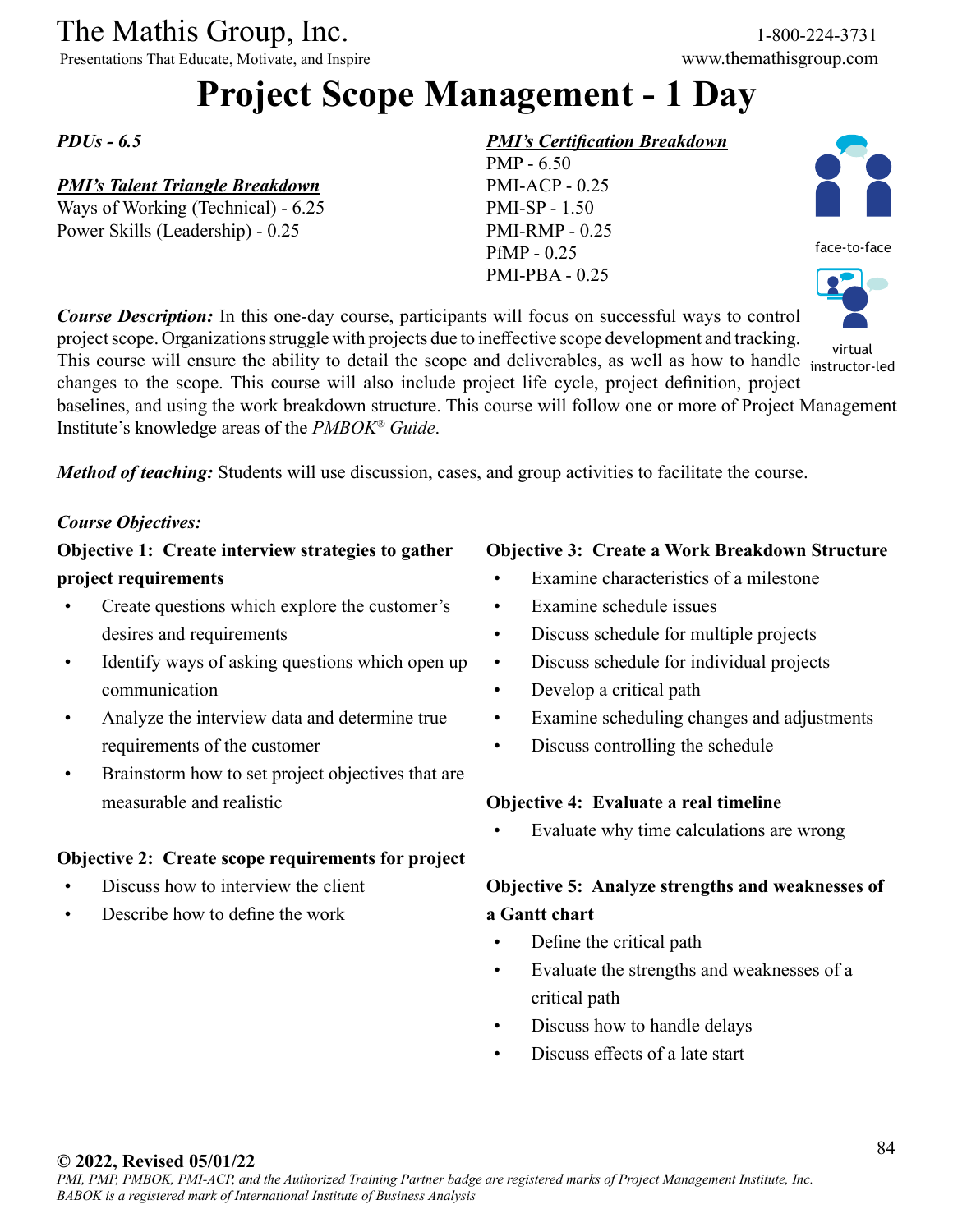Presentations That Educate, Motivate, and Inspire www.themathisgroup.com

## **Project Scope Management - 2 Day**

PMP - 13.00

#### *PDUs - 13*

#### *PMI's Talent Triangle Breakdown*

*Course Description:* In this two-day course, participants will focus on successful ways to control project scope. Organizations struggle with projects due to ineffective scope development and tracking. This course will ensure the ability to detail the scope and deliverables, as well as how to handle changes to the scope. This course also includes project life cycle, project definition, project where the comparison of the comparison of the contract of the contract of the contract of the contract of the virtual baselines, and using the work breakdown structure. This course will follow one or more of Project instru

Management Institute's knowledge areas of the *PMBOK® Guide*.

#### *Method of teaching: Students will use discussion, cases, and group activities to facilitate the course.*

#### *Course Objectives:*

**Objective 1: Create scope requirements for project**

- Discuss how to interview the client
- Describe how to define the work

#### **Objective 2: Create a Work Breakdown Structure**

- Examine characteristics of a milestone
- Examine schedule issues
- Discuss schedule for multiple projects
- Discuss schedule for individual projects
- Examine scheduling changes and adjustments
- Discuss controlling the schedule

### **Objective 3: Assemble brainstorming and planning meetings**

• Create a modified code of conduct for running an empowered team

### **Objective 4: Examine forms in scheduling a project and possible scheduling issues**

• Discuss how to track multiple projects

#### **Objective 5: Evaluate a real timeline**

*PMI's Certification Breakdown*

• Evaluate why time calculations are wrong

### **Objective 6: Analyze strengths and weaknesses of a Gantt chart**

- Develop a critical path
- Define the critical path
- Evaluate the strengths and weaknesses of a critical path
- Discuss how to handle delays
- Discuss effects of a late start

## **Objective 7: Examine steps to create a project budget and develop a master budget control process**

• Discuss implementation of project plan

*PMI, PMP, PMBOK, PMI-ACP, and the Authorized Training Partner badge are registered marks of Project Management Institute, Inc.*



instructor-led

## *BABOK is a registered mark of International Institute of Business Analysis*

## Ways of Working (Technical) - 13.00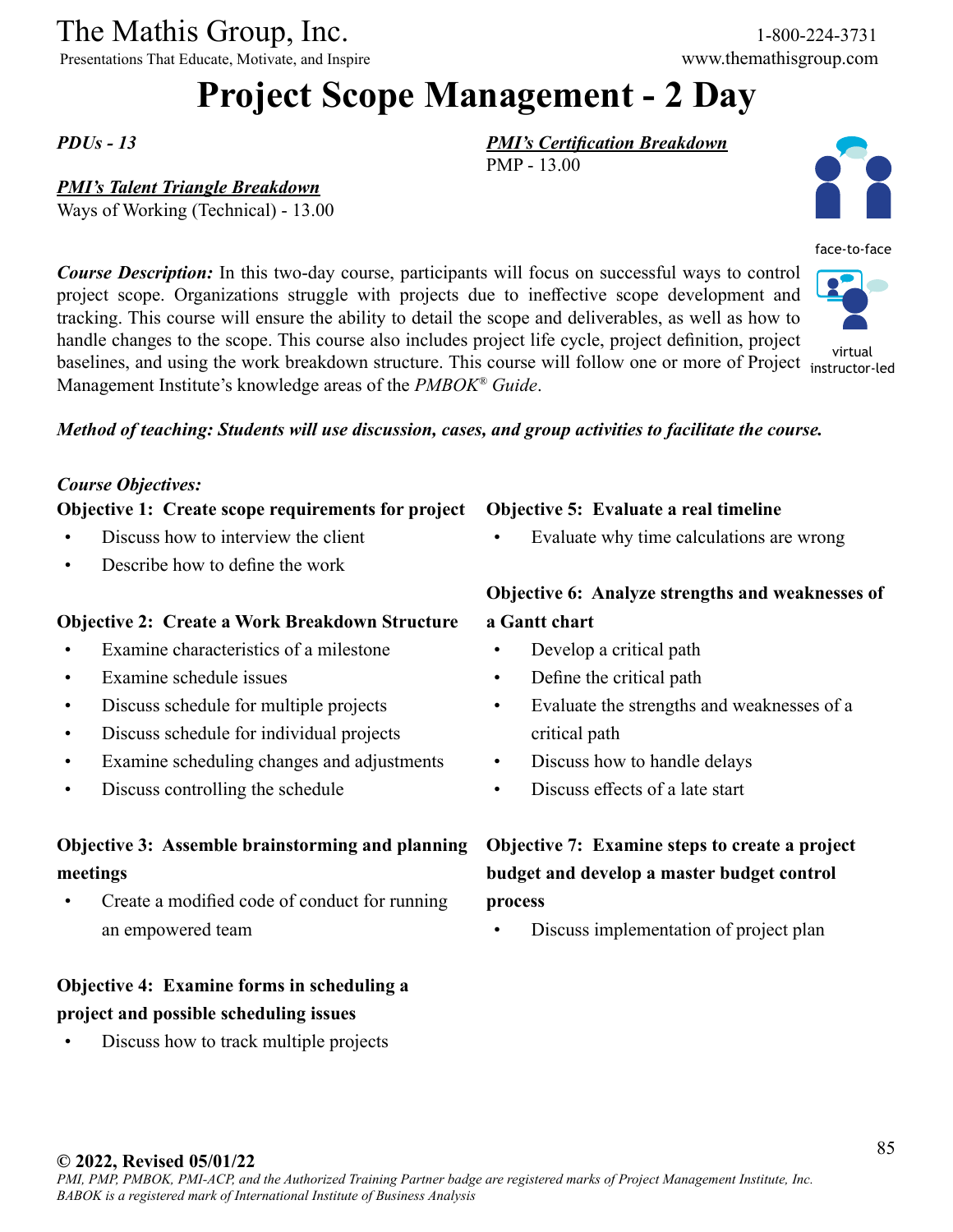Presentations That Educate, Motivate, and Inspire

## **Project Stakeholder Management - 1 Day**

*PDUs - 6.5*

#### *PMI's Talent Triangle Breakdown*

Ways of Working (Technical) - 5.50 Power Skills (Leadership) - 1.00

#### *PMI's Certification Breakdown*





*Course Description:* This one-day course will explore project stakeholder management. Participants will identify the stakeholder management processes and explore tools and techniques for the successful implementation of each process. This course will follow one or more of Project Management virtual Institute's knowledge areas of the *PMBOK® Guide*. instructor-led

*Method of teaching: Students will use discussion, cases, and group activities to facilitate the course.*

#### *Course Objectives:*

**Objective 1: Identify the four Project Stakeholder Management processes**

- **Objective 2: Examine the process of Identify Stakeholders**
- **Objective 3: Examine the process of Plan Stakeholder Engagement**
- **Objective 4: Examine the process of Manage Stakeholder Engagement**
- **Objective 5: Examine the process of Monitor Stakeholder Engagement**
- **Objective 6: Define and apply analytical tools and techniques in the stakeholder management processes**
- **Objective 7: Define and apply communication methods in the stakeholder management processes**

**Objective 8: Examine interpersonal skills and management skills in the stakeholder management processes**

**Objective 9: Define and apply information management systems in the stakeholder management processes**

**Objective 10: Examine tools and techniques for monitoring and evaluating stakeholder engagement**

**Objective 11: Identify traits for stakeholder management success**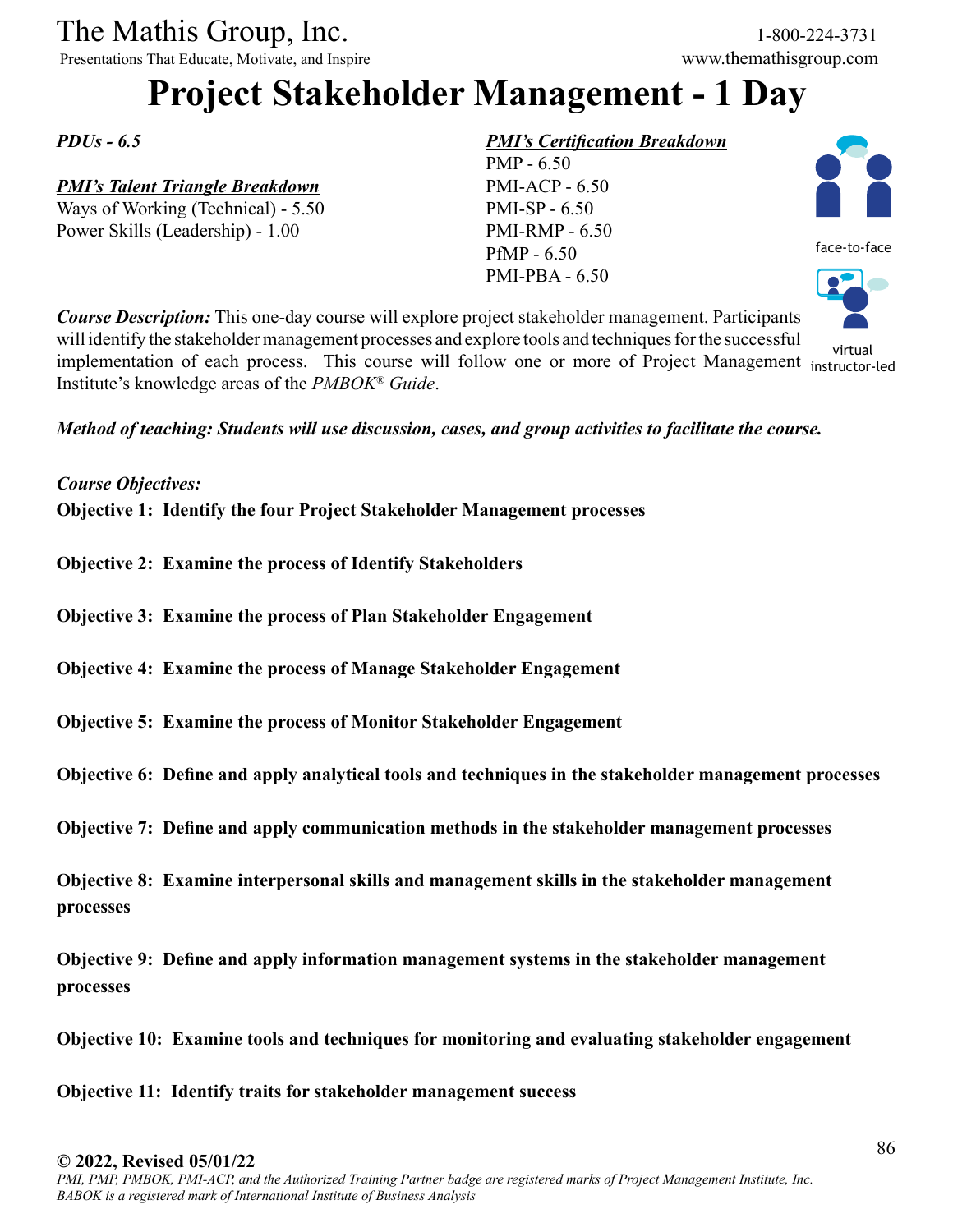Presentations That Educate, Motivate, and Inspire

## **Role & Responsibility of a Business Analyst in an Agile Methodology - 1 Day**

*PDUs - 6.5*

*PMI's Talent Triangle Breakdown*

Ways of Working (Technical) - 6.50

*PMI's Certification Breakdown*

PMP - 6.50 PMI-ACP - 6.50 PMI-PBA - 6.50



face-to-face

*Course Description:* Agile Project Management officially began in 2001 and has become a popular project management approach. This course will focus on how to interact with the customer in an agile framework to show value. The Business Analyst must use specific skills to actively involve the customer in delivering features and functionality throughout each iteration of the project. This presentation will explore actions which reinforce the ability to respond to a changing project instructor-ledenvironment while focusing on delivering high customer value in every project.



virtual

#### *Method of teaching: Students will use discussion, cases, and group activities to facilitate the course.*

#### *Course Objectives:*

#### **Objective 1: Define Agile Project Management and the Agile manifesto**

- Compare why traditional projects struggle and fail
- Discuss criteria on when to use the Agile methodology
- Identify the success factors of Agile Project Management
- Identify the principles of Agile Project Management
- Compare predictive planning and adaptive planning

#### **Objective 2: Review how to use daily stand up meetings successfully**

- Examine the role of Business Analyst in the Agile Project Environment
- Examine the role and core skills of the project manager in Agile Project Management
- Examine the role of the culture to support the project team in Agile Project Management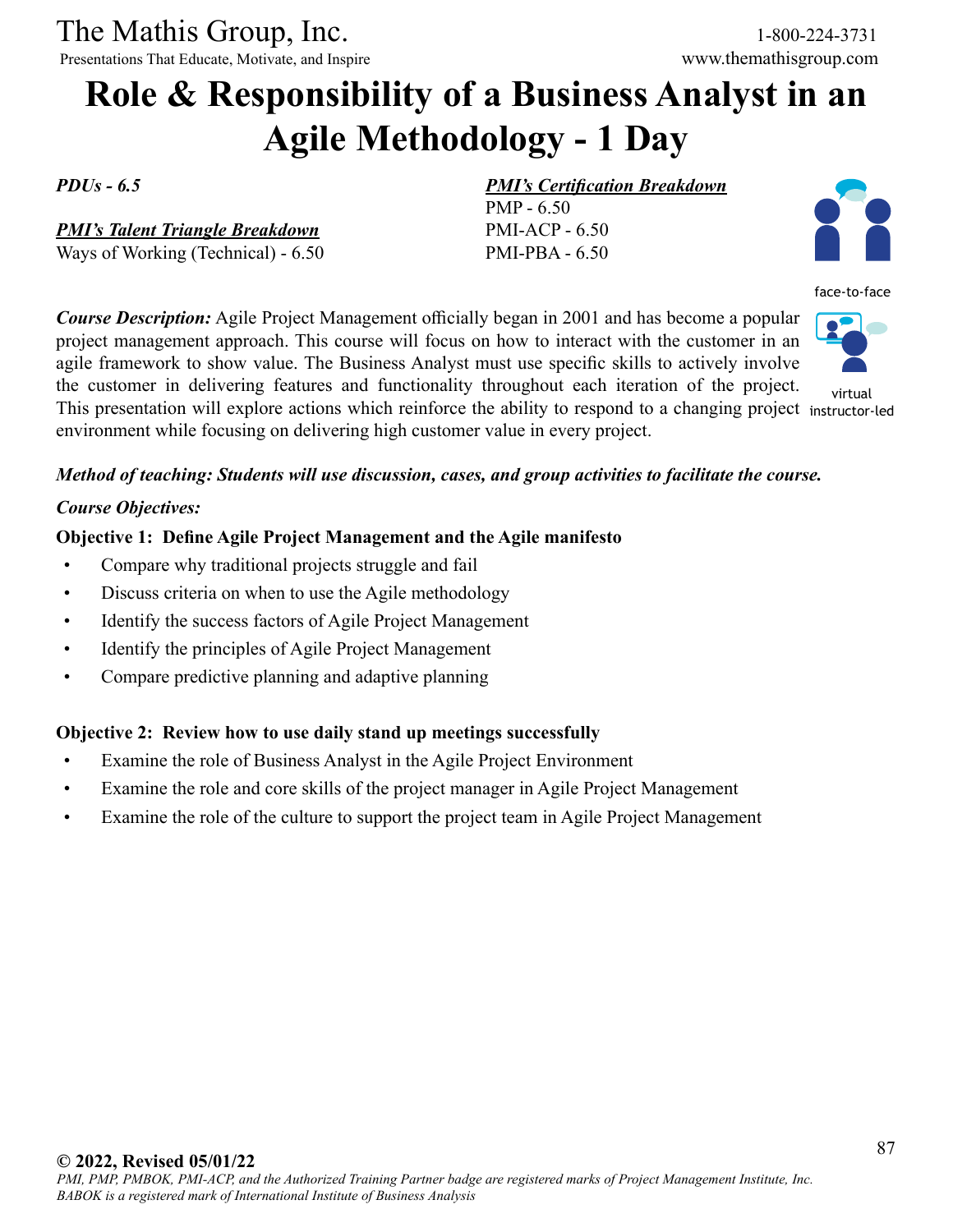Presentations That Educate, Motivate, and Inspire

## **Scrum Project Management: Running Projects Leaner and Faster - 3 Day**

*PDUs - 19.5*

#### *PMI's Talent Triangle Breakdown*

Ways of Working (Technical) - 15.00 Power Skills (Leadership) - 4.50

#### *PMI's Certification Breakdown*

PMP - 19.50 PMI-ACP - 19.50 PMI-SP - 4.50 PMI-RMP - 5.50 PfMP - 4.50 PMI-PBA - 4.50



simplified project management approach. The goal of Scrum is to produce software or a product every 30 days for the customer. While Scrum is a straightforward process, it is not easy to put into instructorplace and maintain. It is also not simple to shift from traditional project management to Scrum methodologies and cultures. During this three-day course, participants will examine the beginning framework of Scrum, the roles and responsibilities of team members, and each aspect of running projects using Scrum methodologies. Students will learn how to shift the roles from a traditional project manager to ScrumMaster. The course will include situations to challenge participants with what Scrum is and is not. instructor-led

#### *Method of teaching: Students will use discussion, cases, and group activities to facilitate the course.*

*Course Description:* In the early 1990s, Ken Schwaber and Jeff Sutherland created Scrum as a

#### *Course Objectives:*

#### **Objective 1: History of Scrum**

- Meet the designers
- Understand the basics

#### **Objective 2: Define Scrum Roles and Responsibilities**

- ScrumMaster
- Product Owner
- Team Members (Development Team, Product Team)
- Project Manager

#### **Objective 3: Describe Scrum and Its Success Factors**

- The Scrum methodology and how/why it is successful
- The when and how the hybrid project management approach utilizes traditional and Scrum
- The success factors of Scrum Project Management
- The principles of Scrum Project Management
- The roles of the Scrum Project Management

#### **Objective 4: Define Scrum Events - Ceremonies**

- **Sprints**
- Sprint planning
- Sprint review meetings
- Daily Stand Up meeting
- Retrospective meeting

#### **Objective 5: Review Scrum Artifacts**

- Product Backlog
- Sprint Backlog
- Release Backlog
- Release

#### **© 2022, Revised 05/01/22**

*(Continued on next page)*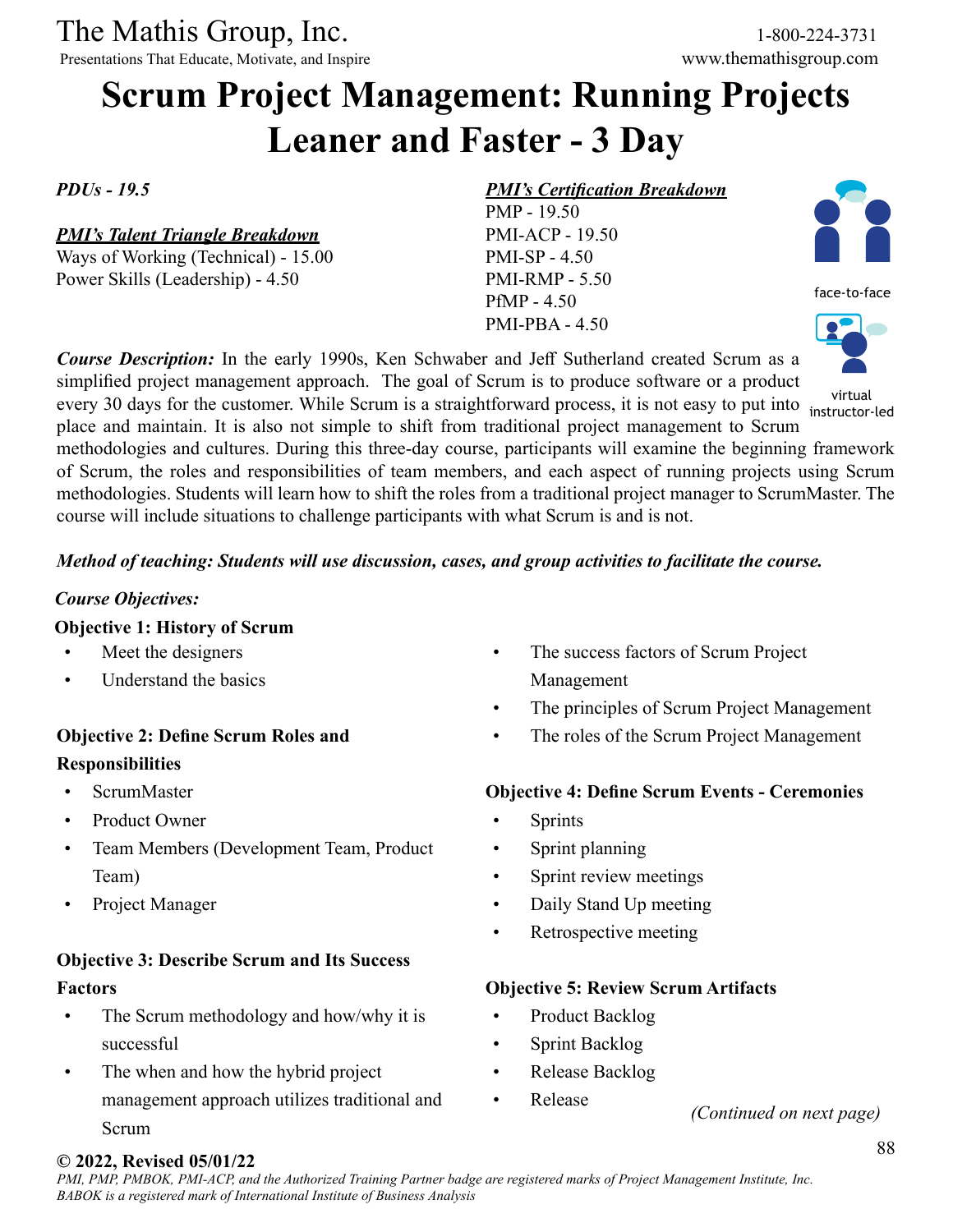Presentations That Educate, Motivate, and Inspire

### **Objective 6: Identify the Sprint Review**

- Single team reviews
- Multiple team reviews
- Publisher stakeholders

#### **Objective 7: Launching Scrum**

- Apprentice Stage
- Journeyman Stage
- Master Stage

### **Objective 8: Planning a Scrum Project**

- Estimating the work on the Product Backlog
- Discuss the definition of done
- Determine the challenges with suggested changes
- Scaling Scrum to the proper size, approach, and methodology

#### **Objective 9: Estimate a Scrum Project**

- Creating user stories
- Estimating user stories
- Committing user stories

## **Objective 10: Contracting Challenges in a Scrum Project**

- Fixed-price contracts
- Cost-plus contracts
- Time and materials

### **Objective 11: Communicating in a Scrum Project**

- Benefits of communicating with team members
- Co-location and collaboration with team members

#### **Objective 12: Providing value-driven delivery**

- Defining value-driven
- Importance of value-driven justification
- Continuous value justification
- Earned value analysis

#### **Objective 13: Defining quality initiatives**

- Acceptance criteria for quality and the prioritization backlog
- Quality control and assurance
- PDCA Plan, Do, Check, Act cycle

#### **Objective 14: Defining risk and reducing it**

- Risk identification
- Risk assessment
- Risk prioritization
- Risk contingency

### **Objective 15: Retrospectives and Continuous Improvements**

- Process for conducting retrospectives
- Process for conducting continuous improvements
- Process for applying retrospectives
- Process for applying continuous improvements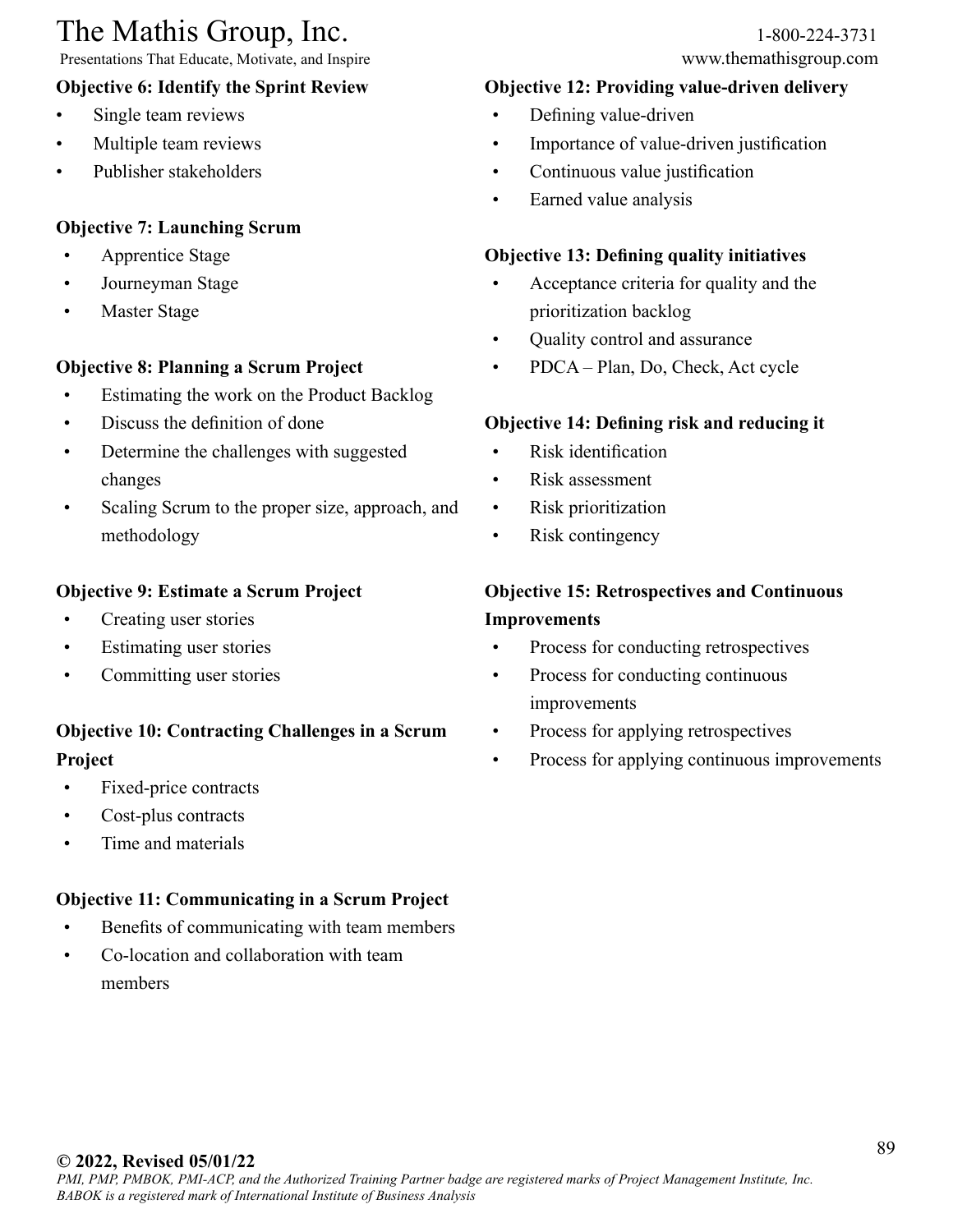Presentations That Educate, Motivate, and Inspire www.themathisgroup.com

## **Successful Negotiation in a Project Management Environment - 2 Day**

*PDUs - 13*

#### *PMI's Talent Triangle Breakdown*

Ways of Working (Technical) - 6.75 Power Skills (Leadership) - 6.00 Business Acumen (Strategic) - 0.25

#### *PMI's Certification Breakdown*

PMP - 13.00 PMI-ACP - 6.25 PMI-SP - 6.25 PMI-RMP - 6.25 PfMP - 6.25 PMI-PBA - 6.25

face-to-face



self-paced online

*Method of teaching: Students will use discussion, cases, and group activities to facilitate the course.*

*Course Description:* This highly interactive two-day course will examine the strategies of successful

the negotiation process, and different negotiation models. This course will include examples in negotiation over scope, deadlines, change, and getting the best price from your vendor. This course will follow one or more of Project Management Institute's knowledge areas of the *PMBOK® Guide*.

#### *Course Objectives:*

#### **Objective 1: Define negotiation**

- Identify the benefits of negotiations
- Define and detail negotiating skills for project managers
- Define and detail negotiations in projects including interpersonal negotiations and contract negotiations

#### **Objective 2: Examine the negotiation process**

- List and examine negotiation strategies
- Examine preparation techniques for negotiation
- Discuss how to lead the negotiation process

#### **Objective 3: Recognize how to deal with the other party's negative tactics**

- Examine how to align the support of others before, during and after the negotiation
- Identify communication skills needed for successful negotiation
- Analyze win-win negotiations
- Create strategies for controlling conflict in negotiation
- Apply negotiating to resolve conflict

#### **Objective 4: Develop how to negotiate with your project team**

- Discover negotiation skills for purchasing
- Examine how to use BAFO to your advantage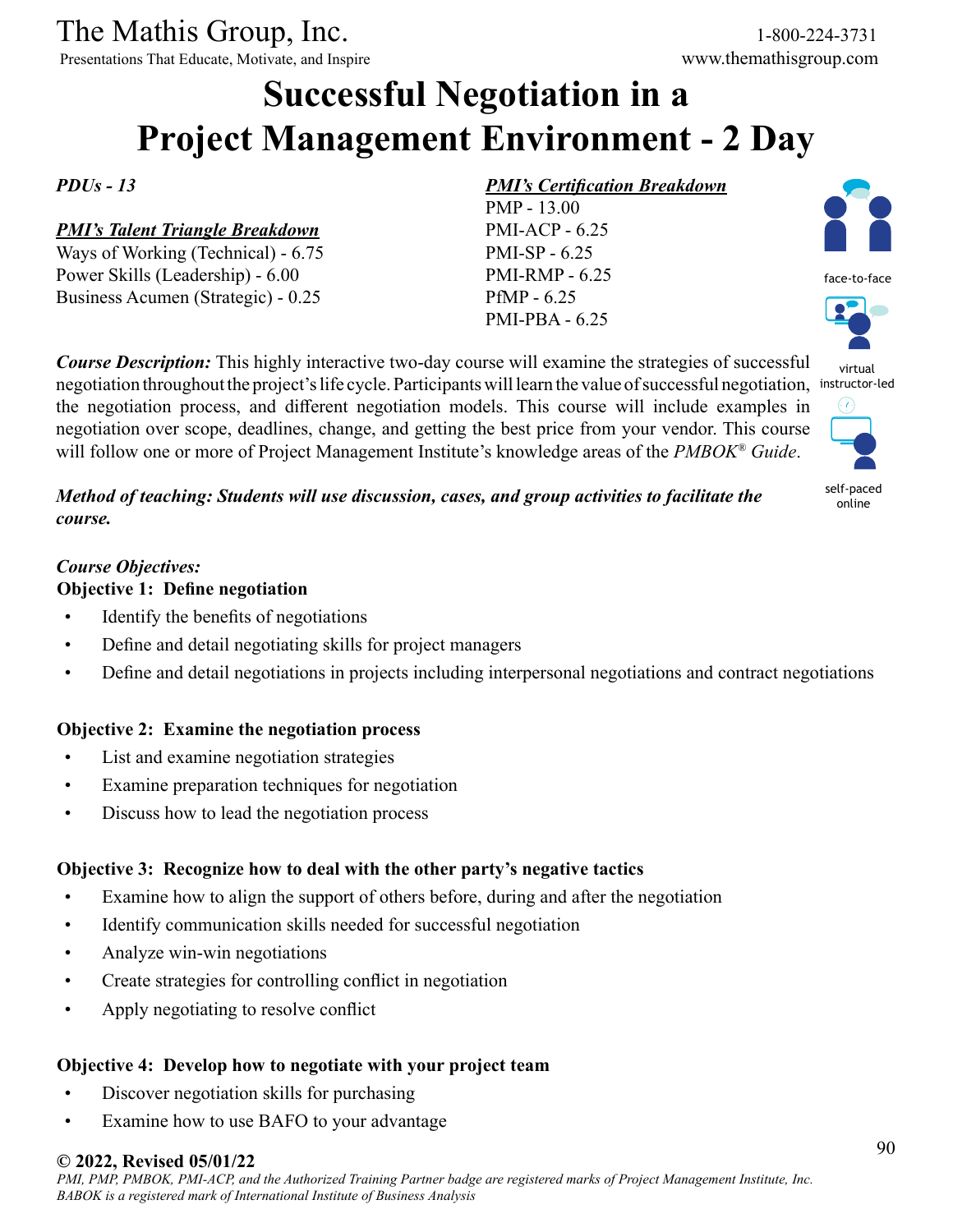Presentations That Educate, Motivate, and Inspire

## **Unleashing the Power of the**  *PMBOK® Guide – 7th Edition* **in the Organization - 2 Day**

*PDUs – 13*

#### *PMI's Talent Triangle Breakdown* Ways of Working (Technical) - 7.00 Power Skills (Leadership) - 3.00

Business Acumen (Strategic) - 3.00

## PMI-RMP - 6.00 PfMP - 6.00 PMI-PBA - 6.00

PMP - 13.00 PMI-ACP - 13.00 PMI-SP - 6.00

*PMI's Certification Breakdown*

*Course Description:* The Project Management Institute publishes a set of good practices known as the Project Management Body of Knowledge (*PMBOK® Guide*). In alignment with *The Standard for Project Management*, this guide provides a structure for running an effective project. The guide instructor-ledfocuses on delivering outcomes, shifting from a process-based standard to one based on principles.



face-to-face



*Method of teaching: Students will use discussion, cases, and group activities to facilitate the course.*

#### *Course Objectives:*

#### **Objective 1: Review the changes made in the** *PMBOK® Guide – 7th edition*

#### **Objective 2: Examine** *The Standard for Project Management*

- Discuss the relationship between the *PMBOK® Guide 7th edition* to *The Standard for Project Management*
- Summarize the twelve project management principles

#### **Objective 3: Detail the** *PMBOK® Guide – 7th edition* **project domains**

- Stakeholder Performance domain
- Team Performance domain
- Development Approach and Life Cycle Performance domain
- Planning Performance domain
- Project Work Performance domain
- Delivery Performance domain
- Measurement Performance domain
- Uncertainty Performance domain

#### **Objective 4: Examine the tailoring process in project management**

#### **Objective 5: Examine models, methods, and artifacts used in the domains**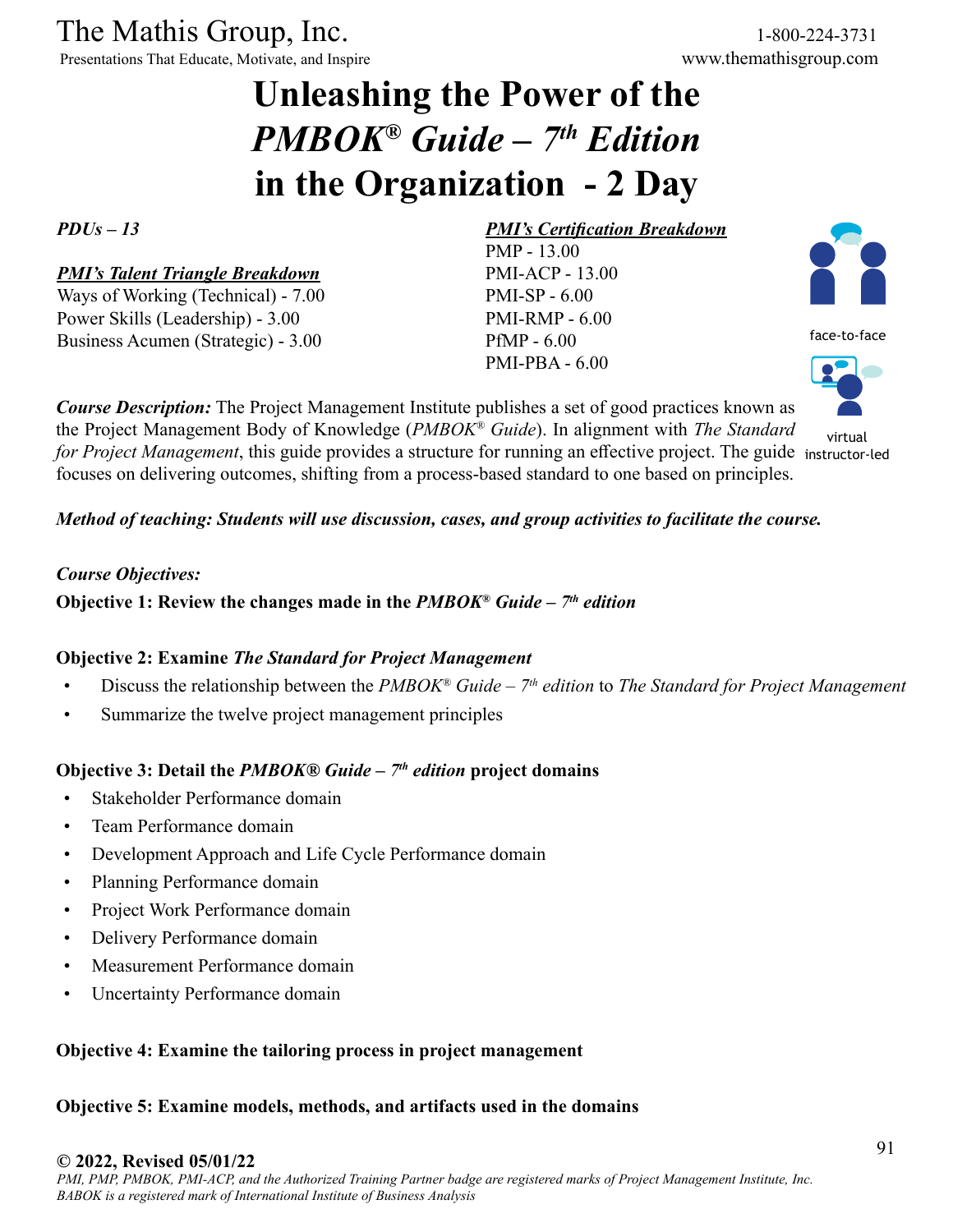Presentations That Educate, Motivate, and Inspire

## **Use Case Modeling - 2 Day**

PMP - 13.00

*PMI's Certification Breakdown*

*PDUs – 13*

#### *PMI's Talent Triangle Breakdown*

Ways of Working (Technical) - 13.00

*Course Description:* This hands-on, interactive two-day course will help participants examine the fundamentals of Use Case Modeling and its application for gathering requirements in the project life cycle. This course will present extensive, iterative Use Case Modeling methodology, including identification, development, and implementation. Students will participate in Use Case processes, examine the importance/impact of Use Cases, and gain the skills necessary to utilize Use Case instructor-Modeling effectively as a requirement gathering tool.

*Method of teaching: Students will use discussion, cases, and group activities to facilitate the course.*

#### *Course Objectives:*

#### **Objective 1: Discuss the importance of gathering requirements in project management**

- Define what constitutes a quality requirement and what purpose it serves
- Examine guiding principles for gathering quality requirements
- Examine the challenges of effective requirements gathering
- Examine classic mistakes made in gathering requirements
- Examine the difference between functional and non-functional requirements
- Discuss the "black box" mentality of users and its implications on requirements gathering
- Compare/Contrast software development project life cycle models
- Examine the "4+1" view of software architecture
- Compare/Contrast traditional requirements gathering techniques with Use Case Modeling

#### **Objective 2: Examine the history and evolution of Use Case Modeling**

- Examine the benefits of Use Case Modeling
- Define who benefits from Use Case Modeling
- List the goals of Use Cases
- Define Use Case Diagrams and their purpose
- Compare/Contrast Use Cases, Use Case Diagrams, and scenarios
- Define scenarios and paths as they relate to Use Cases and Use Case Diagrams

*(Continued on next page)*



face-to-face

instructor-led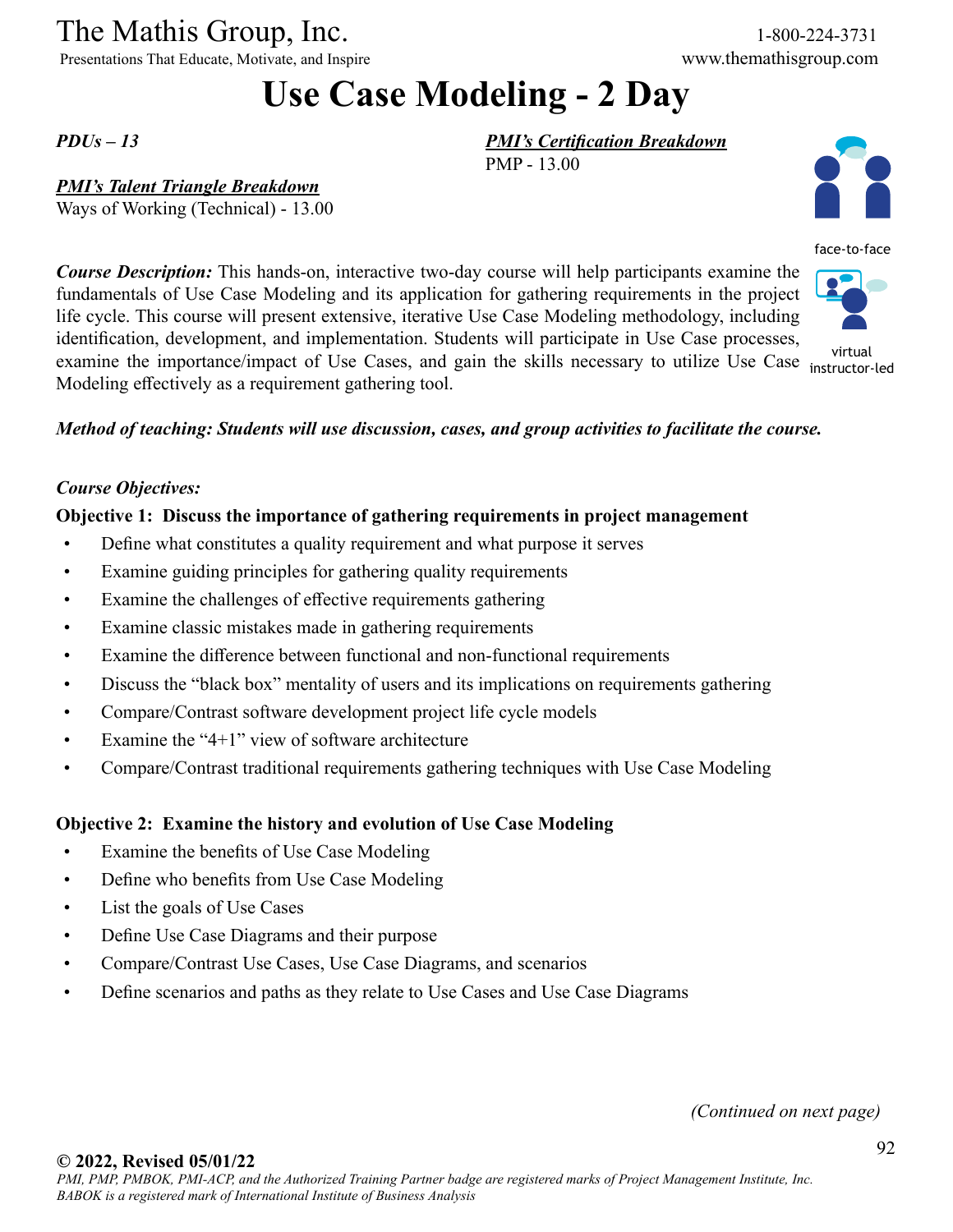Presentations That Educate, Motivate, and Inspire www.themathisgroup.com

**Objective 3: Examine important components needed in gathering requirements including the mission, vision, values, SOW, risk analysis, prototypes, use cases, glossary, constraints, and business rules catalog**

- Examine the Use Case Template and its components
- Define Use Case components including users, basic path, alternative path, exception path, extension points, triggers, assumptions, preconditions, post-conditions, and author

#### **Objective 4: Examine how to use a Use Case Modeling Workshop in Use Case development**

- Define the use of iterative and incremental approaches to Use Case Modeling
- Examine three types of iterations in Use Case Modeling (Façade, Filled, & Focused)
- Discuss the objective, steps, tools, and deliverables of the Façade Iteration
- Discuss the objective, steps, tools, and deliverables of the Filled Iteration
- Discuss the objective, steps, tools, and deliverables of the Focused Iteration
- Discuss the purpose of stereotypes (extend and include) in specializing Use Cases
- Define supporting artifacts to Use Cases such as packages, components, and class models
- Examine the benefits to requirements traceability using Use Case Modeling
- Compare/Contrast Use Cases and Test Cases
- Discuss how to manage Use Case influenced projects by requirements rather than tasks
- Examine the application of Use Cases to non-requirement gathering activities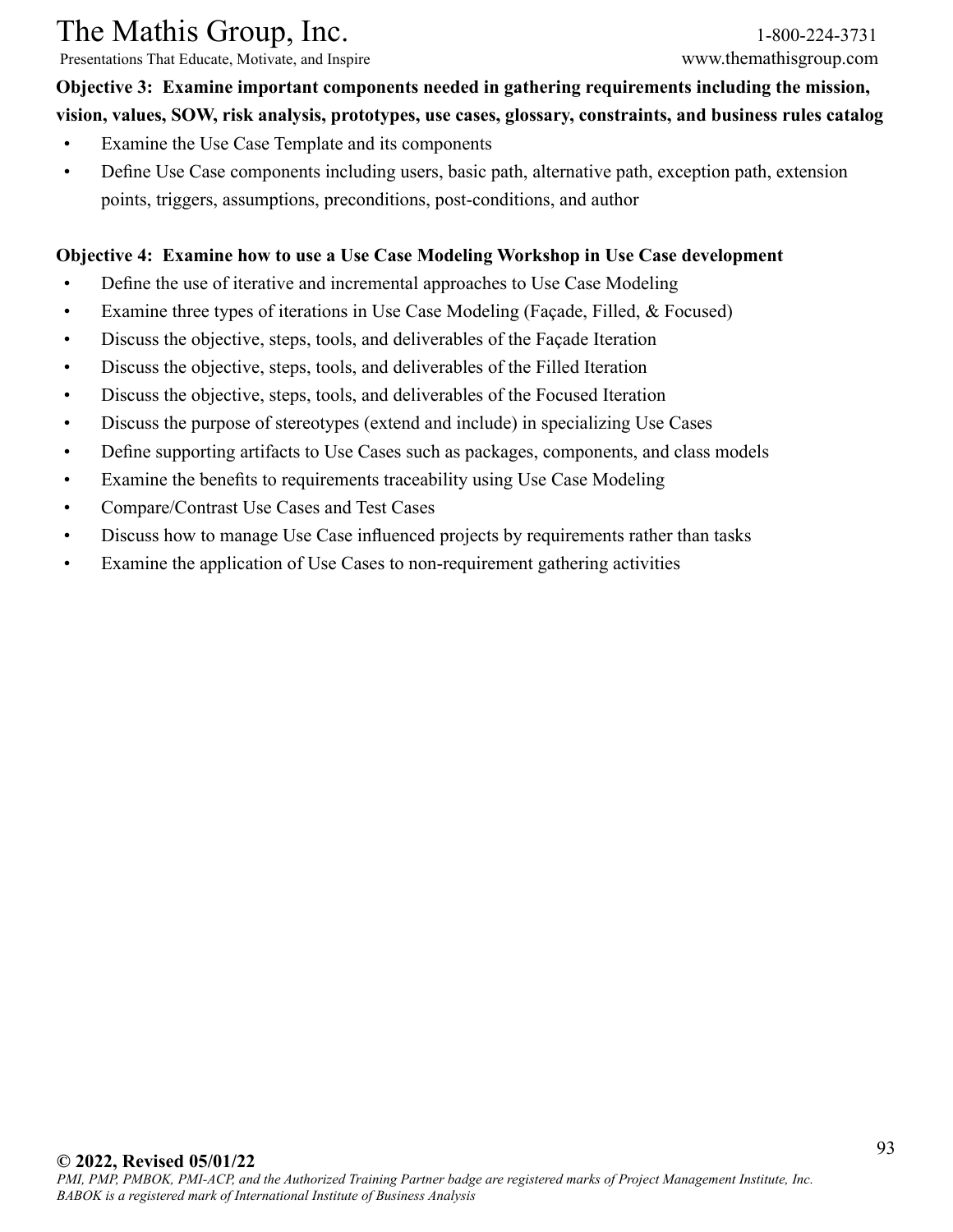Presentations That Educate, Motivate, and Inspire www.themathisgroup.com

## **Vendor Management - 1 Day**

*PDUs – 7.0*

#### *PMI's Talent Triangle Breakdown*

Ways of Working (Technical) - 4.00 Power Skills (Leadership) - 1.00 Business Acumen (Strategic) - 2.00

#### *PMI's Certification Breakdown*

PMP - 7.00 PMI-ACP - 5.00 PMI-SP - 3.00 PMI-RMP - 3.00 PfMP - 3.00 PMI-PBA - 3.00





*Course Description:* This one-day course will give foundational skills to workers who are overseeing contractors. Participants will learn ways to hold contractors accountable to the terms and conditions of the contract. Students will improve knowledge and competencies of staff in vendor management, increase tools in dealing with low performance vendors and remedy the lack of performance, and understand the need to document specific events when a vendor does not comply with contract. Participants will also discover virtual

why and how building relationships with a vendor can payoff throughout the management of the contract.

instructor-led

*Method of teaching: Lecture, cases, and team discussions.*

#### *Course Objectives:*

#### **Objective 1: Discuss vendor challenges**

- Examine the future of vendor relationships
- Compare purchaser and vendor motivations
- Compare the pros and cons of outsourcing a project to a vendor
- Discuss reasons for vendor relationships
- Examine the real world of culture and language
- Evaluate how vendor management can benefit organizations

#### **Objective 2: Award Contract**

- Vendor orientation
- Vendor management plan
- Vendor measurements or scorecard
- Vendor performance
- Negotiation strategies used by vendors
- Strengths and weaknesses of contract types

#### **Objective 3: Contract management**

- Work plan to fulfill statement of work
- Benchmarks
- Communication
- Status and performance meetings *(Continued on next page)*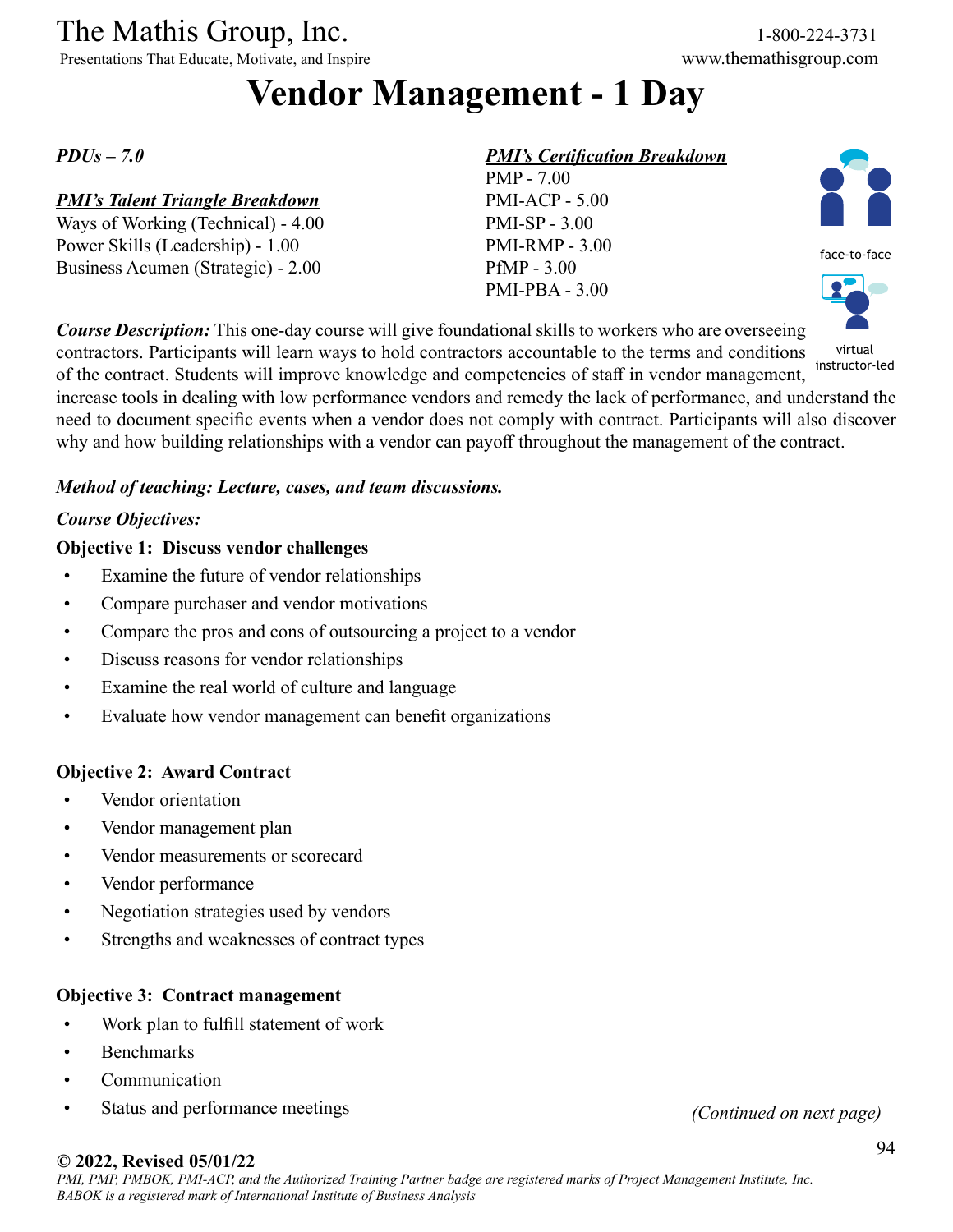Presentations That Educate, Motivate, and Inspire www.themathisgroup.com

- Types of audits
- Auditing process
- Difference between internal, external, and third-party auditing
- Areas for the auditing examination
- Best practice guide sheet for auditing
- Process designs for auditing the vendor
- Auditing Plan
- Ethical standards and procurement integrity
- Internal and vendor project manager relationships
- Vendor conflicts and how to resolve them
- Contract modifications
- Contract disputes
- Contract termination for convenience
- Procedures for termination for convenience
- Contract termination for default
- Procedures for termination for default

#### **Objective 4: Contract closure**

- Knowledge transfer
- Vendor/customer handoff
- Contract closeout
- Steps in contract closeout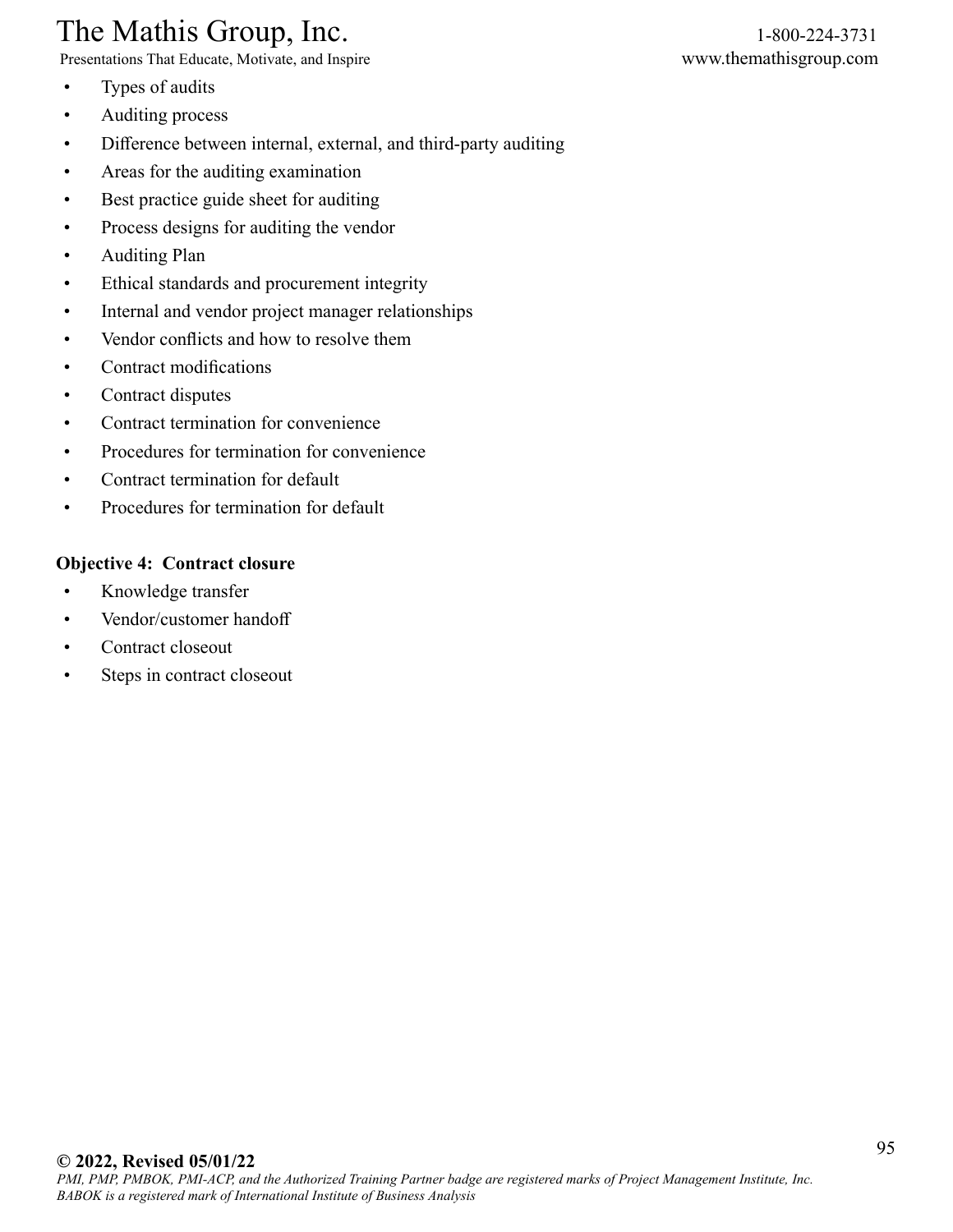Presentations That Educate, Motivate, and Inspire

## **Vendor Management - 3 Day** *Managing, Monitoring and Controlling Vendor Relationships*

#### *PDUs – 19.5*

#### *PMI's Talent Triangle Breakdown*

Ways of Working (Technical) - 15.75 Power Skills (Leadership) - 1.25 Business Acumen (Strategic) - 2.50

*Course Description:* This three-day course will provide detailed instruction in areas such as presolicitation, solicitation, and award of a contract. Each participant will develop tools for working instructor-led with vendors, a clear understanding of vendor motivation, and techniques for making it a win-win relationship. This course will focus on ways to select, monitor, and control vendors, as well as how to make vendors a partner or an extension as stakeholders who deliver the right performance throughout the length of the project. In addition, this course will focus on all aspects of vendor management, such as developing vendor management plans, identifying performance measurements and discussing various contract types and their strengths and weaknesses.

*Method of teaching: Lecture, cases, and team discussions.*

#### *Course Objectives:*

#### **Objective 1: Discuss vendor challenges**

- Examine the future of vendor relationships
- Compare purchaser and vendor motivations
- Compare the pros and cons of outsourcing a project to a vendor
- Discuss reasons for vendor relationships
- Examine the real world of culture and language
- Evaluate how vendor management can benefit organizations

#### *PMI's Certification Breakdown*

PMP - 19.50 PMI-ACP - 3.75 PMI-SP - 3.75 PMI-RMP - 4.50 PfMP - 3.75 PMI-PBA - 3.75



face-to-face



virtual



## **Objective 2: Examine phases in the acquisition process**

- Explain the duties of the contract officer
- Identify best practices of vendor management
- Discuss reasons and roles for a Vendor Management Office
- Compare the procurement cycle to project management
- Compare organizational and government procurement processes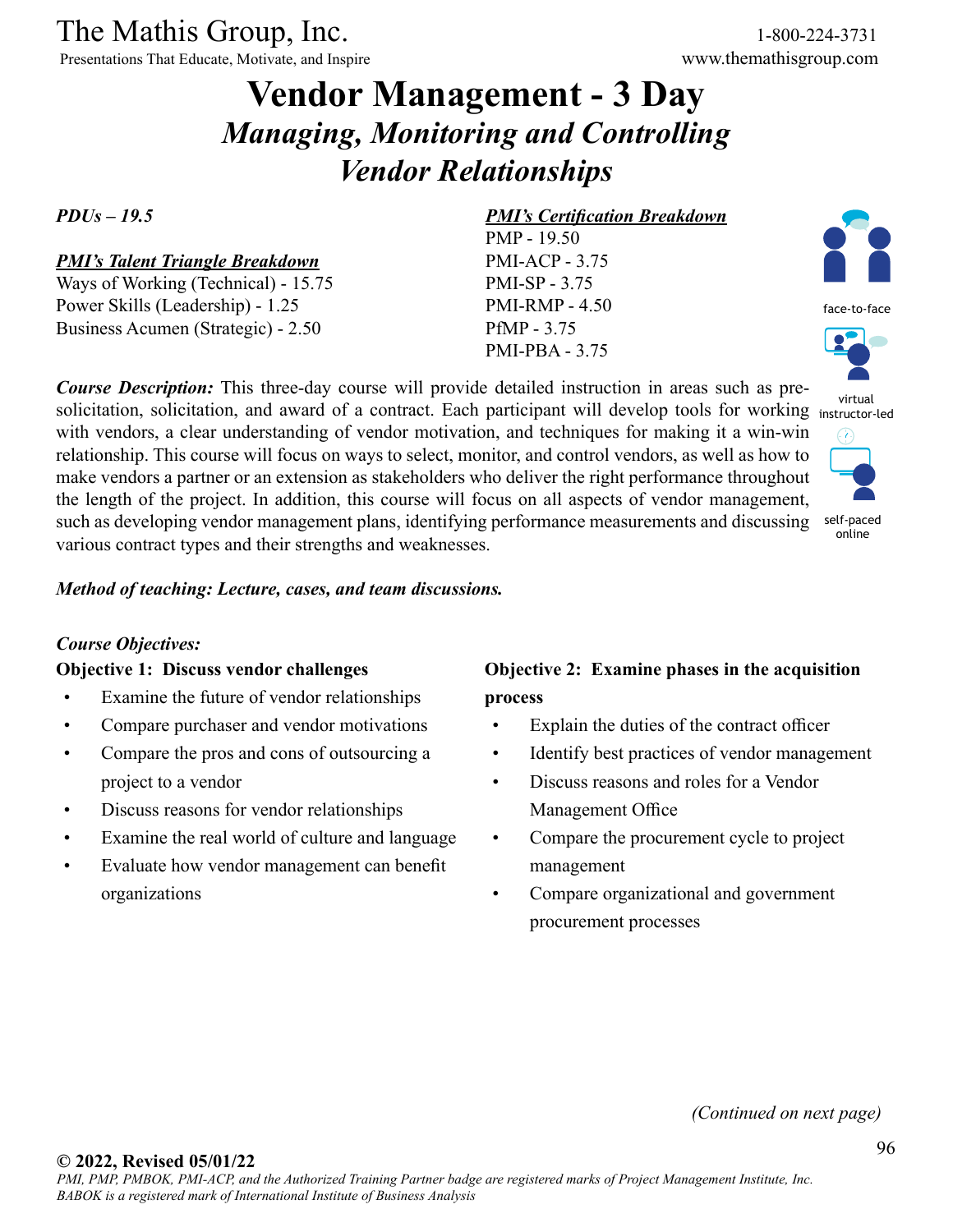Presentations That Educate, Motivate, and Inspire www.themathisgroup.com

## **Objective 3: Examine five-phase process of vendor**

#### **management**

- **Phase one: Pre-Award Stage**
- Forecasting future requirements
- Acquisition planning
- Project scope statements
- Make or buy discussion
- Baseline estimated cost
- Successful steps for creating an effective RFP
- Examine what impacts the RFP process
- Basic parts of the RFP
- Designing a statement of work
- Key elements of a performance work statement
- Methods of contract surveillance
- **Phase two: Source selection**
- Techniques on setting expectations with vendor
- Vendor risk
- Conducting a risk analysis of each vendor
- Risk sharing
- Criteria for evaluating the vendors
- Vendor evaluation process
- Sealed bidding process
- Success criteria for evaluating vendors
- Qualifications for vendor selection
- **Phase three: Award Contract**
- Vendor orientation
- Vendor management plan
- Vendor measurements or scorecard
- Vendor performance
- Negotiation strategies used by vendors
- Strengths and weaknesses of contract types
- **Phase four: Contract management**
- Work plan to fulfill statement of work
- Benchmarks
- **Communication**
- Status and performance meetings
- Types of audits
- Auditing plan
- Internal and vendor project manager relationships
- Auditing process
- Difference between internal, external and third-party auditing
- Areas for the auditing examination
- Vendor conflicts and how to resolve them
- Best practice guide sheet for auditing
- Process designs for auditing the vendor
- Monitoring contractor requests for payment
- Contract modifications
- Contract termination for convenience
- Procedures for termination for convenience
- Contract termination for default
- Procedures for termination for default
- Contract disputes
- Ethical standards and procurement integrity

#### - **Phase five: Contract closure**

- Knowledge transfer
- Vendor/customer handoff
- Contract closeout
- Steps in contract closeout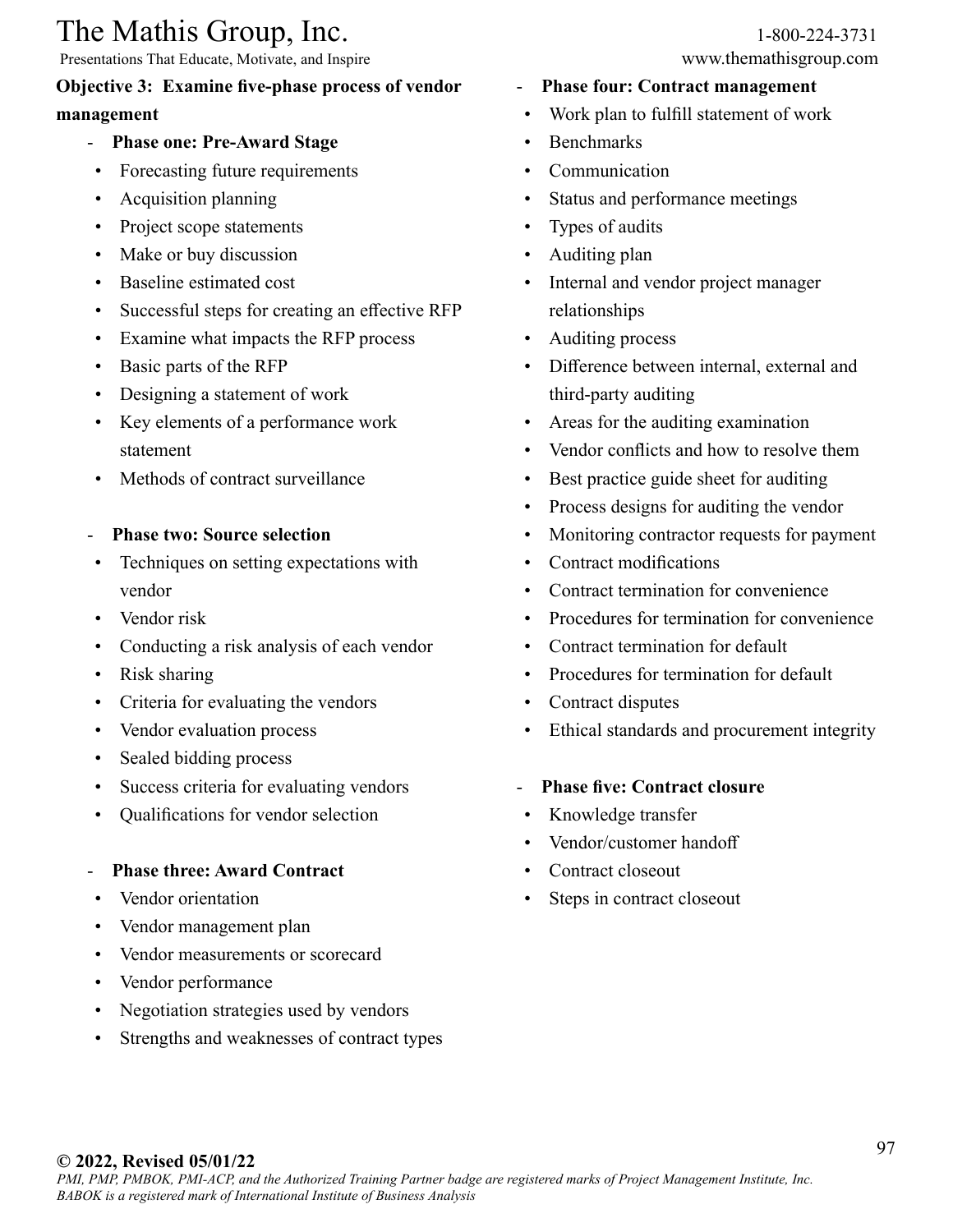## **Project Management 90 Hour Intensive Overview**

## **Overview**

*Course Description:* This intensive 90-hour course will focus on ways employees can run projects faster and more effectively. Participants will learn how to successfully create, monitor, and guide the project's scope and critical path, as well as how to manage multiple projects. Participants will diagnose and prevent problems such as scope creep, time slippage, and team conflicts.

*The 90-hour intensive is broken down into the following three courses. Each course is designed to be taught in four and a half days. Below, each of the three courses will be broken down, showing an overview, description of each course, and detailed objectives to demonstrate what will be taught.*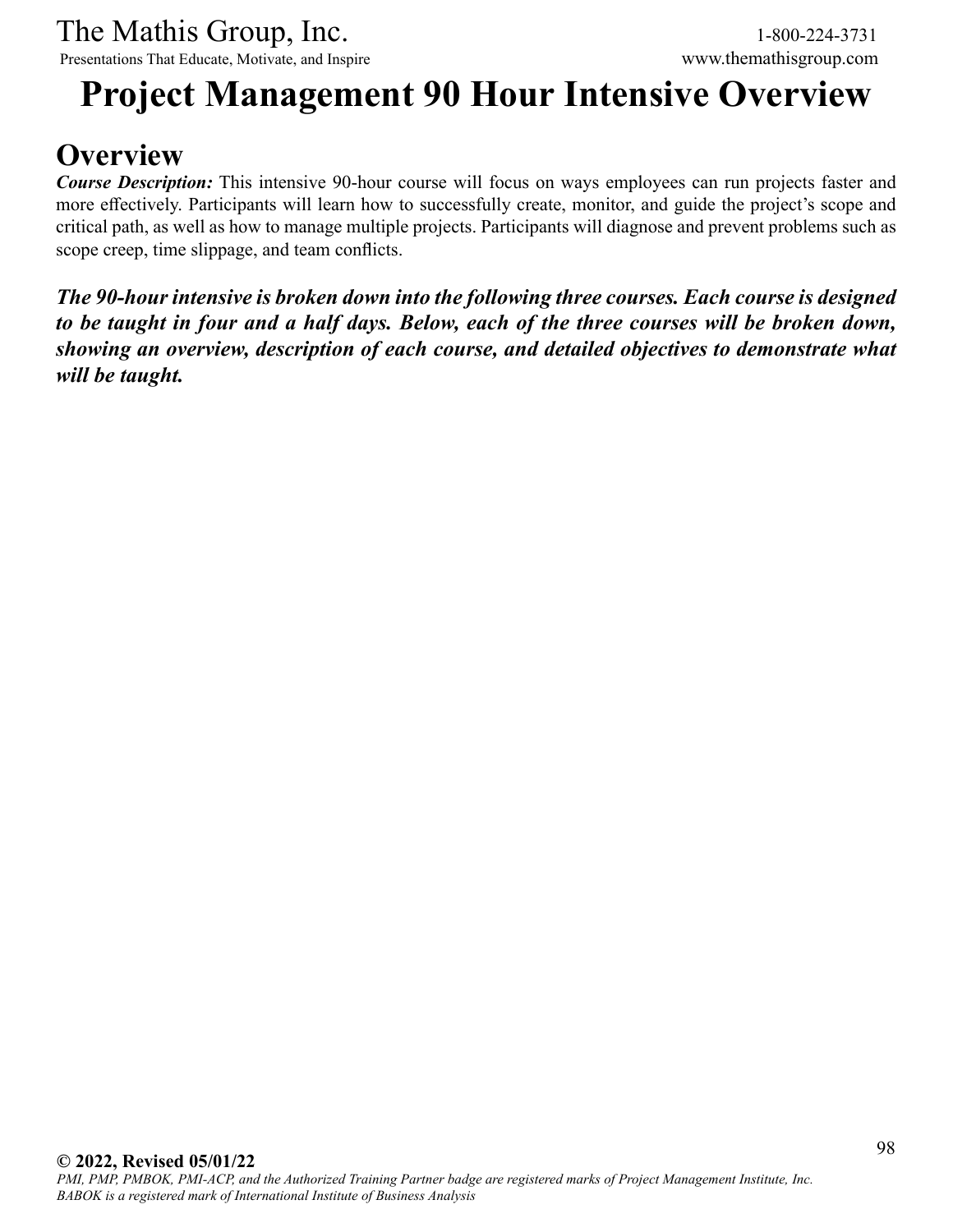Presentations That Educate, Motivate, and Inspire

## **Project Management I - 4 1/2 Day** *Initiating, Planning, Integration and Staffing*

*PDUs - 30*

#### *PMI's Talent Triangle Breakdown*

Ways of Working (Technical) - 19.50 Power Skills (Leadership) - 4.00 Business Acumen (Strategic) - 6.50

#### *PMI's Certification Breakdown*

PMP - 30.00 PMI-ACP - 10.50 PMI-SP - 10.50 PMI-RMP - 10.50 PfMP - 10.50 PMI-PBA - 10.50



face-to-face



virtual

work breakdown structure, and planning for human resource needs. In planning for human resource instructor-led needs, participants will study behavioral skills that will help motivate, equip, and keep project team members accountable and on task. This is the foundational course specifically designed to align with Project Management Institute's knowledge areas of the *PMBOK® Guide*. Each course will utilize both new content as well as best practices which will be taught from the Best Practice Manual.

*Course Description:* Participants will begin their journey into project management concepts, theories, and foundational processes. The focus in this course will be on scheduling, creating a

#### *Methods: Students will use discussion, cases, and group activities to facilitate the course.*

#### *Course Objectives:*

*Initiating and Planning* **Objective 1: Define the six-step project management process**

- Examine the project's life cycle
- Recognize five ways to give proper leadership within culture
- Design an agenda for the first project team meeting
- Identify the triple constraints of every project
- Define the project drivers
- Demonstrate interviewing techniques that will assist in determining project specifics
- Review constraint red flags to watch
- Show how to set, control, and monitor project scope
- Summarize major areas to brainstorm

#### **Objective 2: Classify who to place on your project team**

- Label role descriptions and project responsibilities when you have no position power
- Create a modified code of conduct for running an empowered team

## **Objective 3: Examine forms in scheduling a project and possible scheduling issues**

- Formulate a WBS, work breakdown structure
- Discuss how to track multiple projects
- Evaluate a real time line
- Evaluate why time calculations are wrong
- Examine characteristics of a milestone
- Analyze strengths and weaknesses of a Gantt chart

*(Continued on next page)*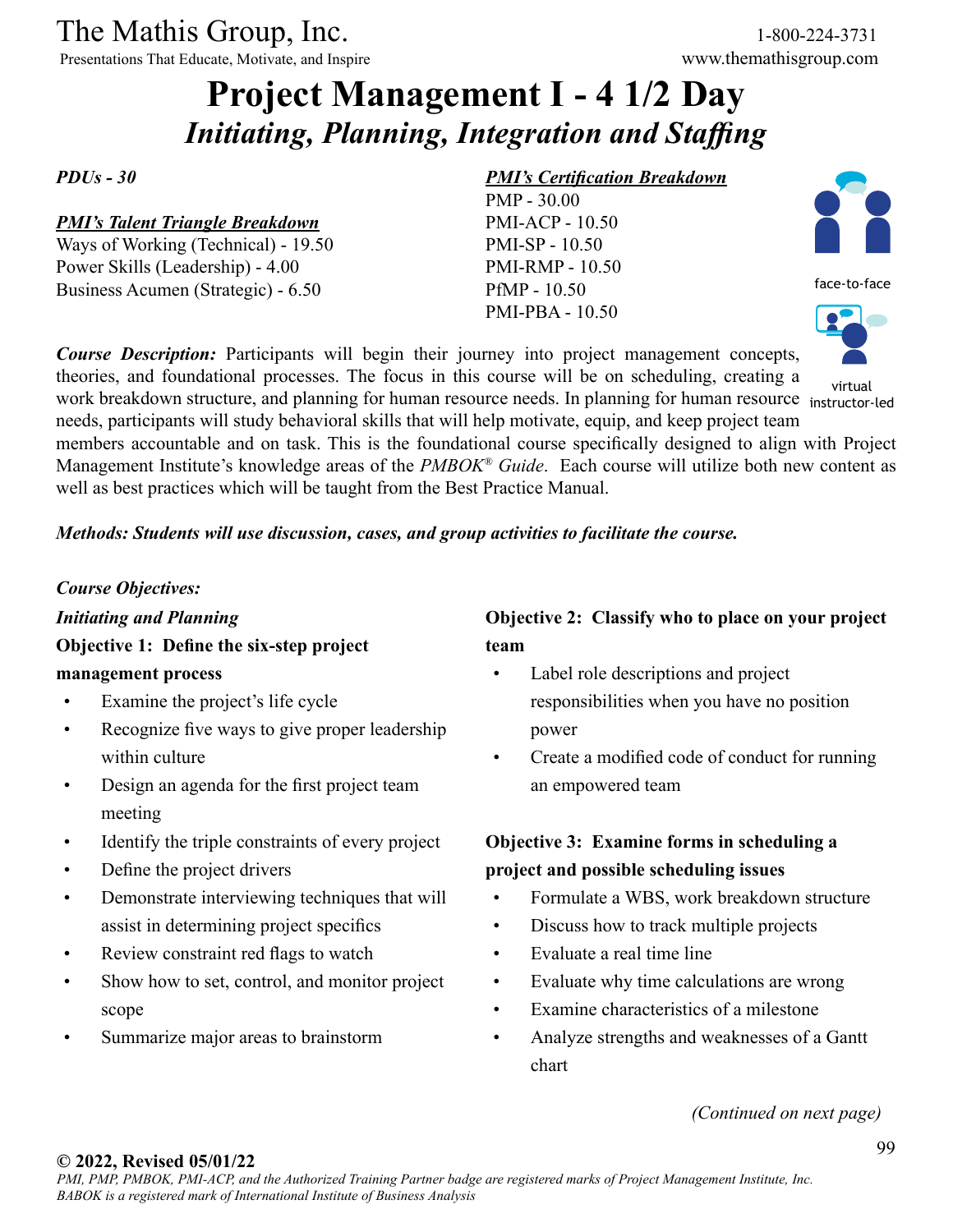Presentations That Educate, Motivate, and Inspire

### **Objective 4: Define the critical path**

- Evaluate the strengths and weaknesses of a critical path
- Examine how to handle delays
- Discuss effects of a late start
- Examine steps in creating a project budget and developing a master budget control process
- Discuss implementation of project plan

#### *Communication Module*

### **Objective 5: Analyze the value of project interviews**

- Identify perception
- Examine what impacts project perception
- Discuss how to gain understanding
- Demonstrate what to do when you mess up

#### **Objective 6: Analyze communication styles**

- Develop ways to increase understanding
- Compare kinds of project communication
- Describe what communication should be communicated upline
- Examine reasons why communicating upline is extremely difficult

## **Objective 7: Identify questions to ask if miscommunication is common**

Predict obstacles of listening during projects

## **Objective 8: Define project management's role in project meetings**

- Describe ingredients of effective project meetings
- Evaluate receiving feedback on performance
- Design responses to negative project feedback
- Compare techniques for disagreeing

- Discuss caution sights that a disagreement is turning into a conflict
- Describe ways to reduce intergroup conflict in project meetings

## **Objective 9: Examine communication requirements**

- Identify communication processes
- Create communication plan for standard project

#### *Project Integration Management*

### **Objective 10: Examine the integration process in project management**

Examine integration skills needed by the project manager

## **Objective 11: Define the processes in Project Integration Management**

- Examine the process of Develop Project Charter
- Examine the process of Develop Project Management Plan
- Examine the process of Direct & Manage Project Work
- Examine the process of Manage Project Knowledge
- Examine the process of Monitor & Control Project Work
- Examine the process of Perform Integrated Change Control
- Examine the process of Close Project or Phase

### *Project Facilitation Module*

## **Objective 12: Discuss the definition of project facilitation**

• Evaluate benefits of facilitation and how it will help your organization

*(Continued on next page)*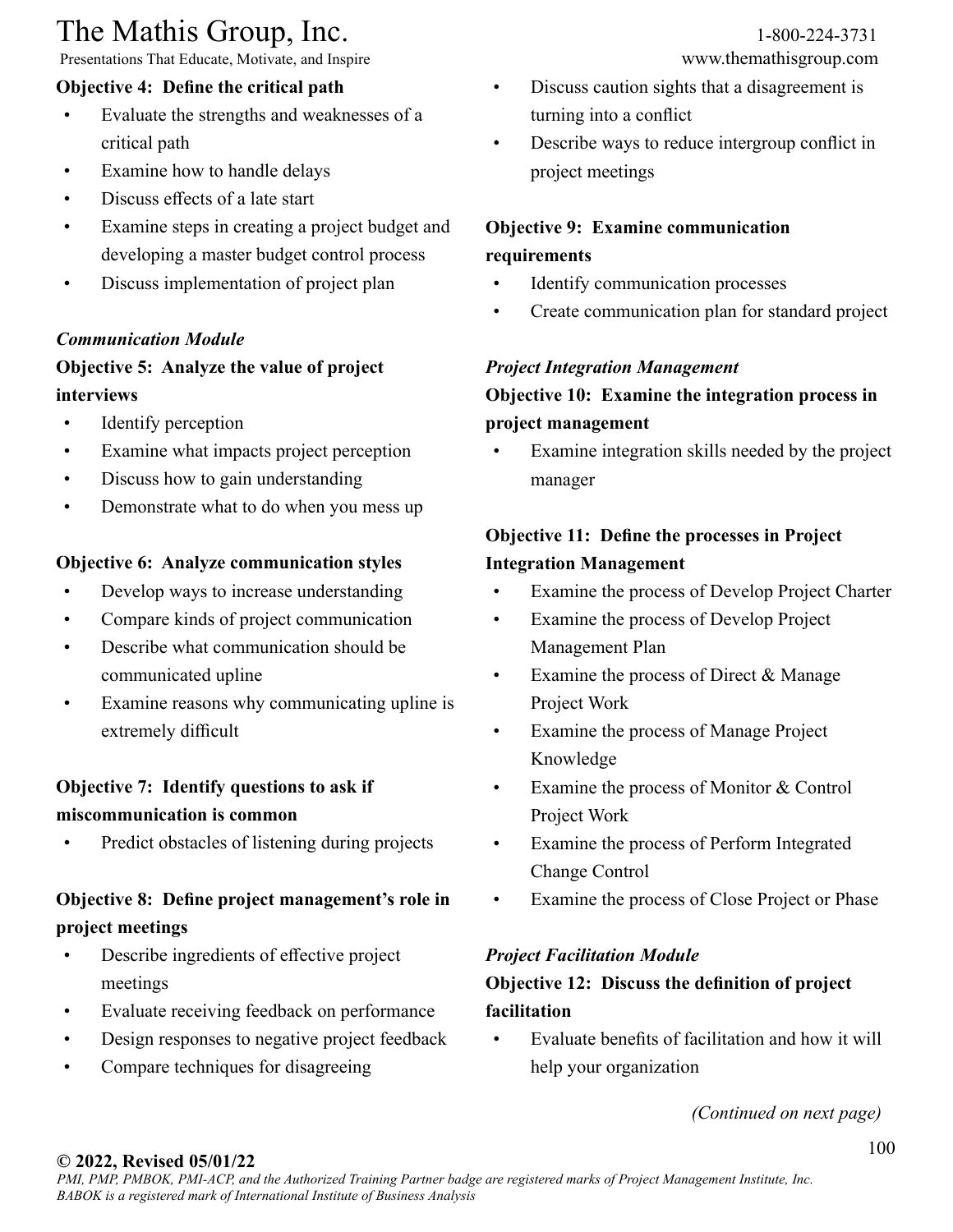Presentations That Educate, Motivate, and Inspire

- Discuss facilitation mess-ups during projects
- Examine the creation and usage of a code of conduct for the session
- Assess core duties which facilitators must do before, during and after a facilitation session
- Discuss best practices for setting meeting objectives and goals

## **Objective 13: Analyze body language and tone of voice which individuals use to communicate**

- Examine ways to clarify body language of others
- Discuss five useful ways for brainstorming during projects
- Analyze the proper usage of questions to engage the audience
- Formulate paraphrasing techniques for clarifying the meaning and message of others
- Compare different ways to use probing, bridging and redirecting skills
- Discuss the positives of having a devil's advocate in project teams
- Examine professional ways to handle the negative participant
- Analyze assertiveness techniques to be used by facilitators
- Formulate a standard preparation plan for starting facilitation
- Examine best ways to be prepared for facilitation sessions
- Discuss best practices for ending a facilitation session

## **Objective 14: Describe the role and functions of a recorder in project teams**

- Discuss best practices for the recorder and creating minutes for determined actions
- Design rules for when using a buddy system during a facilitation session

## **Objective 15: Analyze tactics for handling resistance in project meetings**

• Evaluate the impact of conflict to the participants

#### *Project Time Management Module*

## **Objective 16: Discuss myths and realities of time management**

- Examine excuses for not managing your individual time
- Define roles and responsibilities which demand time
- Examine how to balance your time to create total human wellness in your life

## **Objective 17: Review qualities of time management**

• Define guidelines of time management

## **Objective 18: Describe ways of dealing with deadlines**

- Organize to set proper deadlines
- Create goals to help budget your time
- Evaluate the four D's in managing time more effectively
- List ways to say "No"
- Explain how to set and establish priorities
- Identify ways to plan your work and learn how to plan

*(Continued on next page)*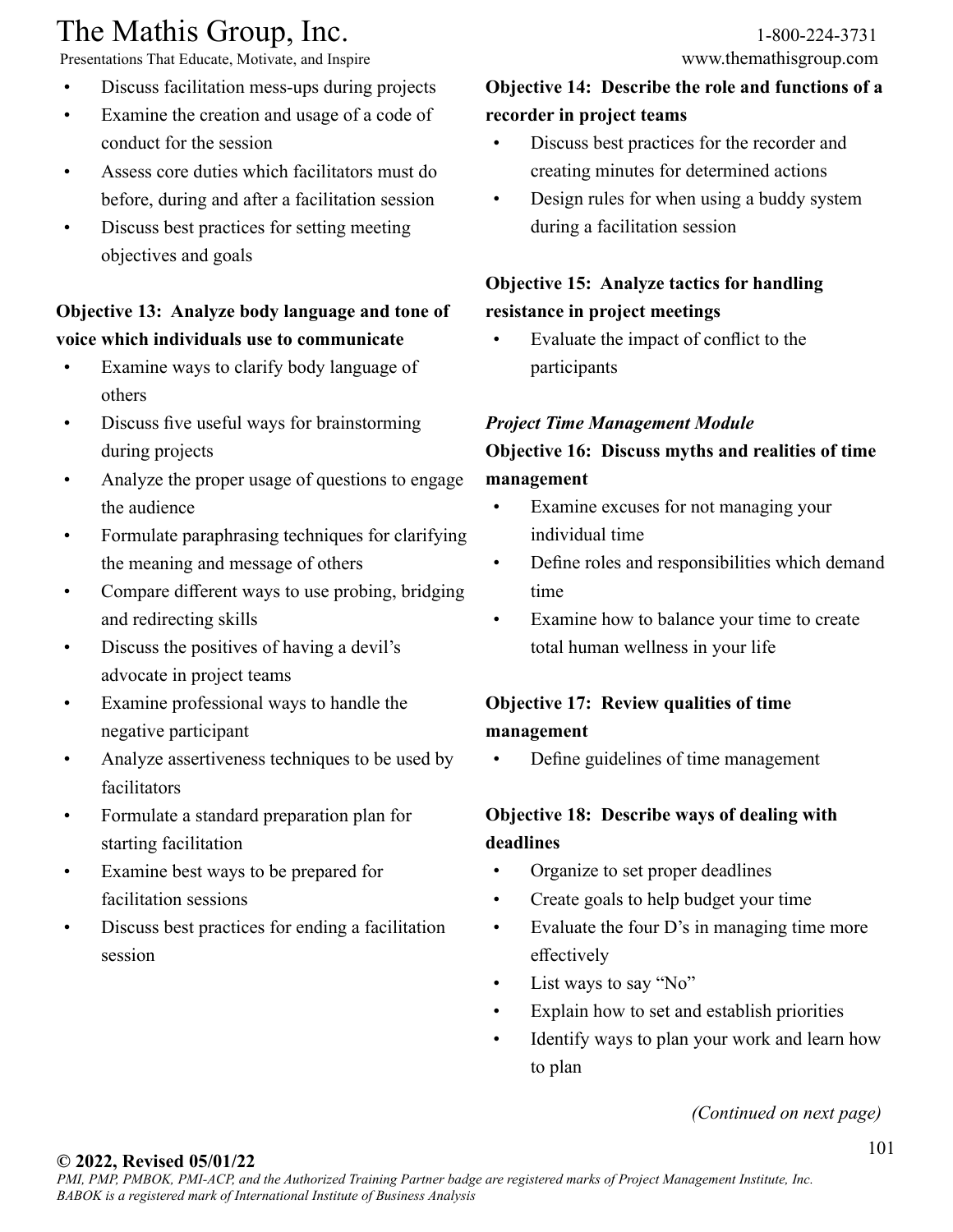Presentations That Educate, Motivate, and Inspire www.themathisgroup.com

- Discuss time tips on interruptions and decisiveness
- Discuss time tips on the telephone and in meetings

## *Managing Team Module*

### **Objective 19: Analyze job responsibilities**

- Discuss a priority checklist
- Assess modern day accountability myths

## **Objective 20: Evaluate how to coach the project team toward success**

- Develop workers with new skills
- Identify vision through leadership
- Examine strategies for creating trust
- Define ways to equip and empower
- Discuss values of successful coaching of project teams
- Analyze common coaching mistakes of project teams

## **Objective 21: Contrast different change strategies**

- Classify why project teams block change
- Choose ways to reduce project team resistance
- Evaluate changes which support goals
- Develop core values

## **Objective 22: Describe requirements for being an overcomer on project teams**

- Analyze two types of motivation within a project team
- Examine ways to align motivational techniques to workers
- Analyze the disciplining of project team members and ways for changing behavior
- Identify how to track project team members

## *Project Management I Best Practices*

## **PROJECT MANAGEMENT OVERVIEW INTRODUCTION**

- Project Management Methodology Concept
- What is a Project?
- Roles and Responsibilities
- Planning Process

## **PROJECT INITIATING AND CONCEPT DEVELOPMENT**

- What is Project Management Methodology?
- Project Management is an Iterative Process
- Applicability of the Methodology
- Tailoring of the Methodology to Specific Project and Specific Organizations
- Continual Improvements

## **WHAT IS A PROJECT?**

- What is a Project?
- Temporary Process
- Well-Defined Goals
- Project Constraints
- What is Project Management?

## *ROLES AND RESPONSIBILITIES*

- Roles and Responsibilities
- Who is Part of the Project Team?
- Importance of Stakeholders
- Project Manager
- Project Sponsor
- Steering Committee
- Development Team
- Change Management

*(Continued on next page)*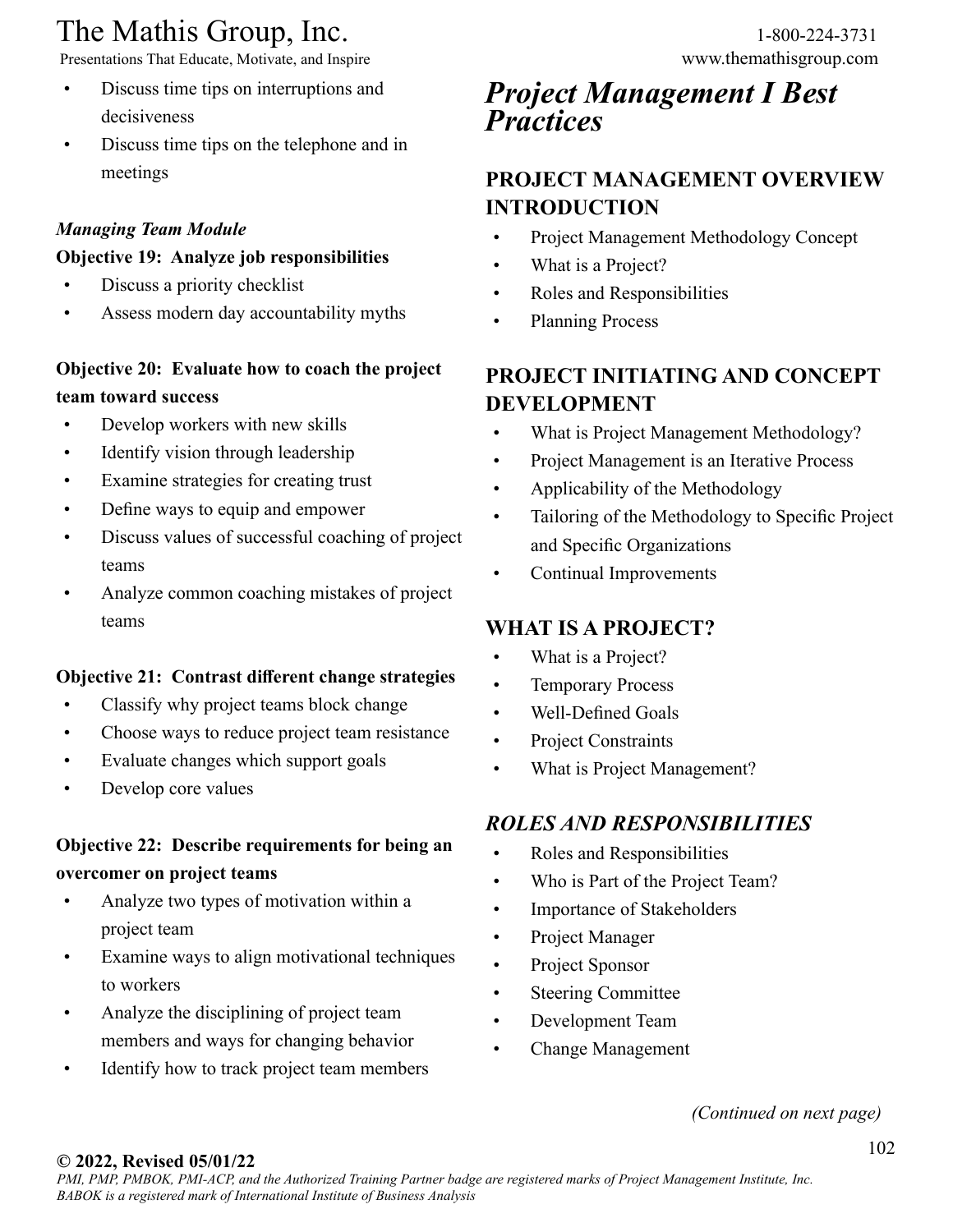Presentations That Educate, Motivate, and Inspire www.themathisgroup.com

- Quality Assurance
- Customer
- Project Review Team Management
- Division of Purchases

## **PLANNING PROCESS**

- The Evolving Plan
- The Planning Process
- Planning in the Initiating Phase
- Planning in the Planning Stage
- Planning in the Project Start-up Stage
- Planning in the Project Execution Stage
- Planning in the Project Close-Out Stage

## **PROJECT INITIATING AND DEFINITION INTRODUCTION**

- The Initiating Phase
- Elements of the Initiating Phase
- Project Management Phases
- Business Case/Project Statement
- Enterprise Projects or Programs
- Business Analysis
- Concept Review
- The Concept Atmosphere
- Problems during the Initiating Phase

#### **BUSINESS CASE**

- Elements of the Business Case/Project Statement
- Who Does What
- How Should the Business Case/Project Statement be Developed
- A Plan for Planning
- Time frame for Completion
- Business Case Form
- Alternate Approaches to the Preparation of a Business Case
- Level of Detail
- Recommended Formats for Three Levels of Business Case
	- A. Business Case for a Mini Project
	- B. Business Case for a Medium Sized Project
	- C. Business Case for a Very Large Project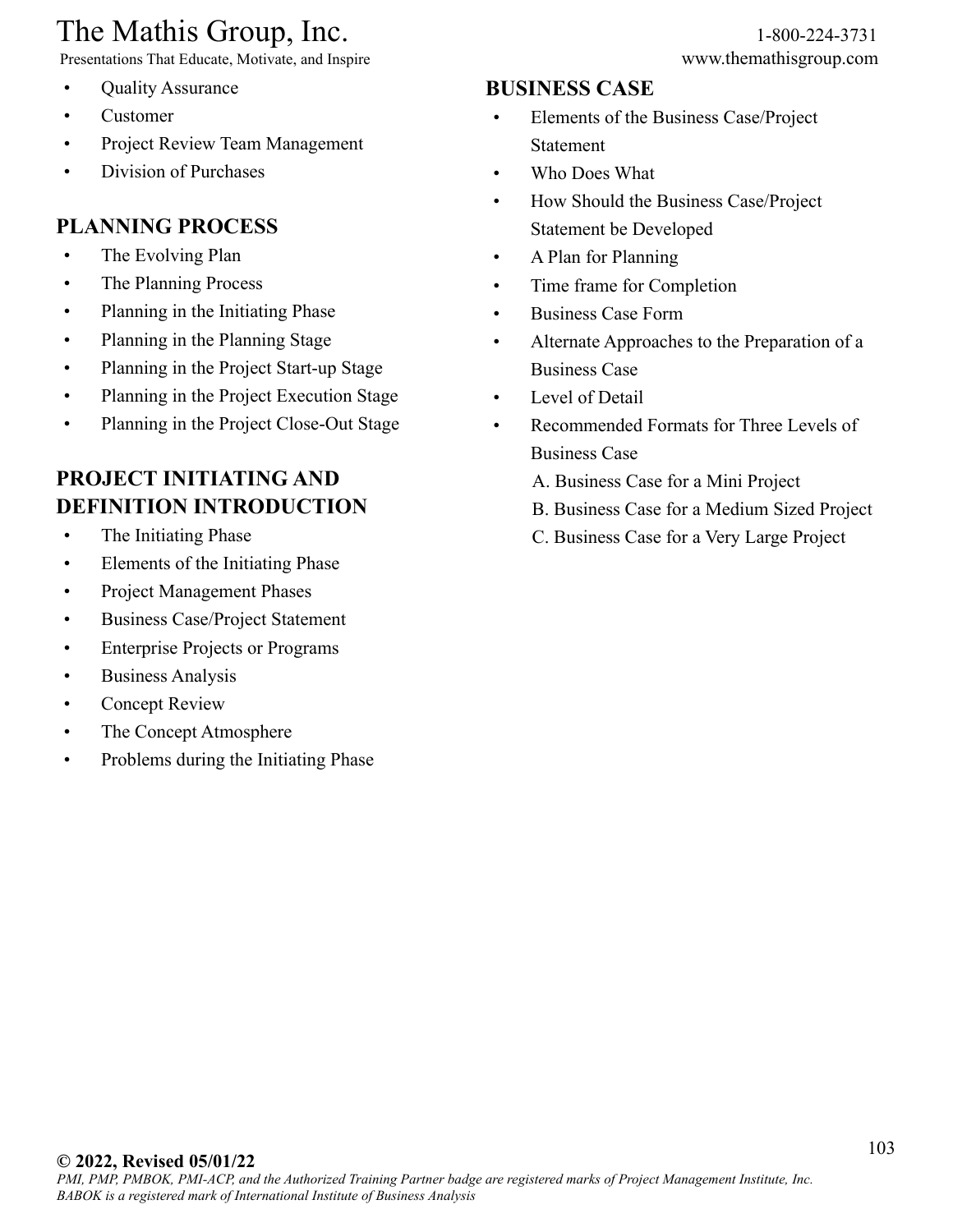Presentations That Educate, Motivate, and Inspire www.themathisgroup.com

## **Project Management II - 4 1/2 Day** *Budgeting, Quality, Change, Risk and Start-up*

*PDUs- 30*

#### *PMI's Talent Triangle Breakdown*

Ways of Working (Technical) - 18.00 Power Skills (Leadership) - 2.50 Business Acumen (Strategic) - 9.50

#### *PMI's Certification Breakdown*

PMP - 30.00 PMI-ACP - 15.00 PMI-SP - 12.00 PMI-RMP - 17.00 PfMP - 12.00 PMI-PBA - 12.00



face-to-face



issues such as risk, budgeting, and how to maintain quality throughout the project. Specifically, this course will focus on conducting risk analysis, problem solving, handling conflict, and maintaining instructor-led quality throughout the entire project. In Phase II, when planning the budget, quality and risk are aligned with Project Management Institute's knowledge areas of the *PMBOK® Guide*. Each course will utilize both new content as well as best practices which will be taught from the Best Practice Manual. virtual

*Course Description:* Participants will focus on additional planning of the project while examining

#### *Methods: Students will use discussion, cases, and group activities.*

#### *Course Objectives:*

*Budgeting, Quality, Change, Risk and Start-up* **Objective 1: Identify quality processes which maintain high quality**

- Review the Deming ideas on quality
- Evaluate ways to calculate cost
- Create a risk identification matrix
- Describe ways reduce risk
- Analyze ideas on maintaining high quality
- Identify change processes and procedures
- Examine change control systems

#### *Quality Module*

## **Objective 2: Compare old and new philosophies in project management**

- Define quality for today's projects
- Identify a prevention mentality rather than a reactive one
- Evaluate data that must be analyzed

## **Objective 3: Set guidelines for executing continuous quality through the project**

- Examine continuous process improvement for project processes
- Develop rules for continuous improvement
- Analyze where continuous improvement can help
- Discuss symptoms of quality concerns in past and future projects
- Design a continuous improvement project team's concern
- Judge ways to reduce resistance from organizational culture
- Compare roadblocks to continuous improvement and quality initiative

*(Continued on next page)*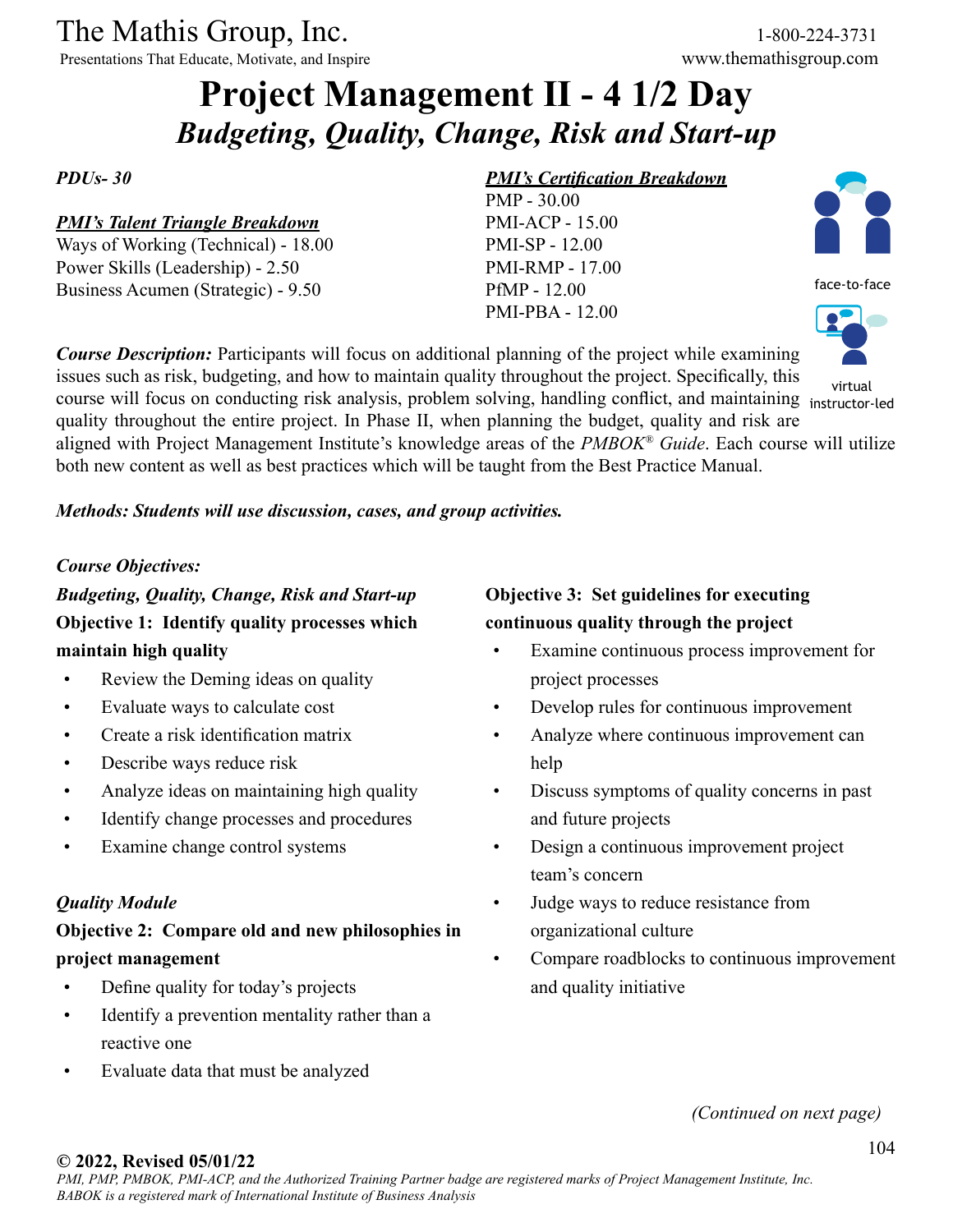Presentations That Educate, Motivate, and Inspire www.themathisgroup.com

### **Objective 4: Predict characteristics to the cost of quality in projects**

- Choose techniques for involving co-workers
- Evaluate Deming's seven deadly diseases
- Identify Juran's six-step approach to quality
- List steps for creating a quality action plan in projects
- Discuss implementation of the quality action plan
- Examine ways of monitoring the quality action plan
- Identify the strengths and weaknesses of Gantt charting
- Discuss the strengths and weaknesses of CPM charting

### *Project Cost Management*

#### **Objective 5: Examine budgeting basics**

- Review estimating techniques
- Discuss the pre-estimating process
- Evaluate constraint estimating
- Discuss Expert estimating
- Analyze cost projections
- Detail the problem
- Examine estimating the initial cost
- Discover how to figure ROI on your project
- Define the processes of Plan Cost Management
- Examine the process of Estimate Costs
- Examine the process of Determine Budget
- Examine the process of Control Costs

### *Project Risk Management*

#### **Objective 6: Define risk**

- Examine sources of risk
- Define risk management
- Examine how to conduct risk analysis
- List techniques to confronting risk
- Examine ranking

## **© 2022, Revised 05/01/22**

#### **Objective 7: Discuss performance risk**

- Discuss system risk
- Discuss process risk
- Discuss transferring risk
- Define risk management

## **Objective 8: Define the processes of Project Risk Management**

- Examine the process of Plan Risk Management
- Examine the process of Identify Risks
- Examine the process of Perform Qualitative Risk Analysis
- Examine the process of Perform Quantitative Risk Analysis
- Examine the process of Plan Risk Responses
- Examine the process of Implement Risk Responses
- Examine the process of Control Risks

### *Problem Solving Module*

## **Objective 9: Classify who should be on the problem solving team**

- Evaluate why participation helps solve the problem faster
- Discuss benefits of problem solving analysis in projects
- Review what influences the problem solving experience in projects
- Define the problem solving processes for successful projects
- Assess the resources needed to fulfill the problem solving plan

*(Continued on next page)*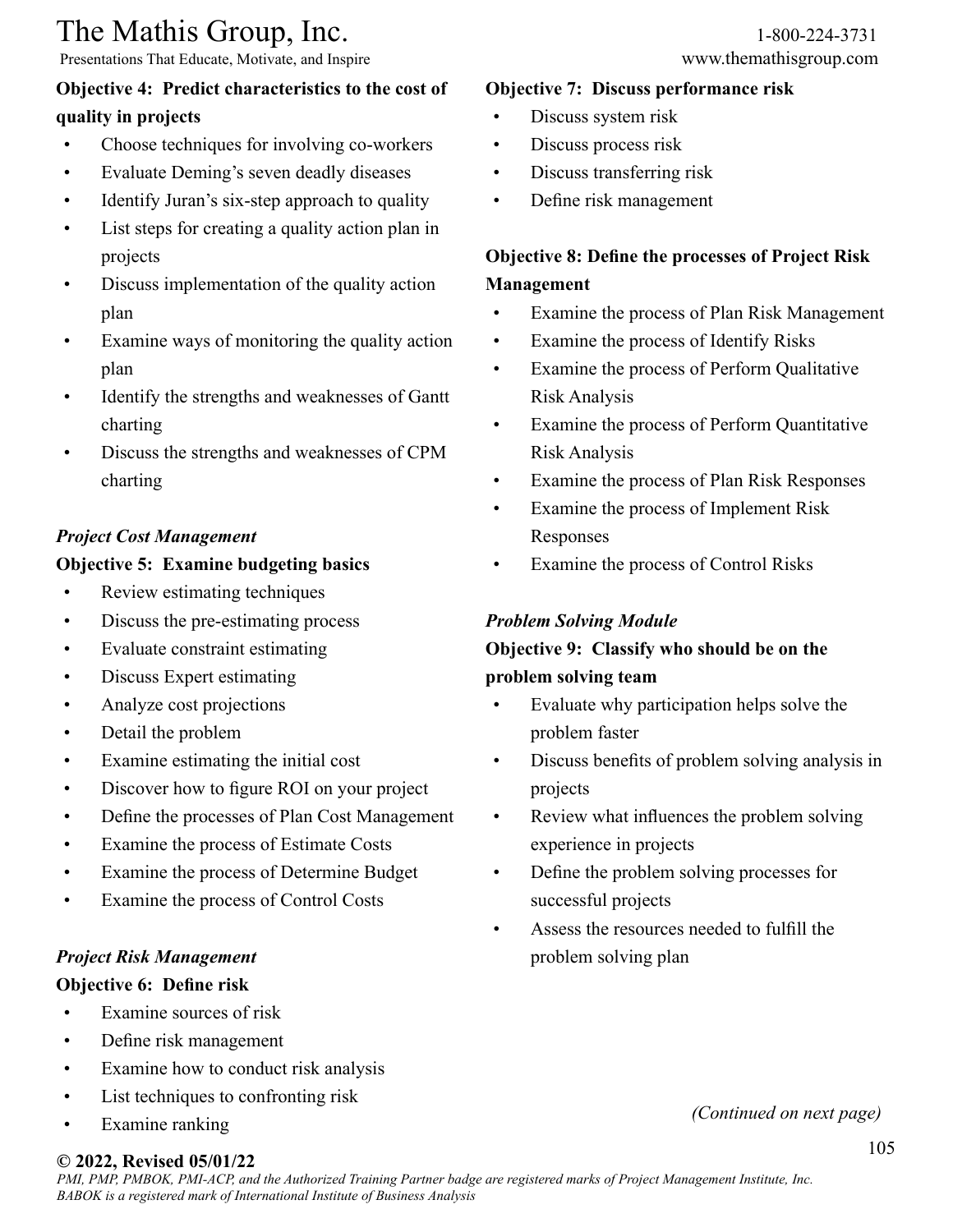Presentations That Educate, Motivate, and Inspire www.themathisgroup.com

### **Objective 10: Examine creative solutions in solving project plans**

- Compare what to do if you inherit a goofy solution
- Perform a SWOT Analysis
- Evaluate the four steps to Force Field Analysis
- Discuss the benefits of Force Field Analysis

## **Objective 11: Define contingency planning and examine the crisis correctly**

- Evaluate how to implement the solution
- Discuss 7 keys to problem solving implementation
- Identify the 7 reasons for implementation failure

#### *Change Module*

#### **Objective 12: Discuss the definition of change**

- Analyze why people resist change
- Evaluate four types of change
- Examine five roles of change agents
- Explain the drivers of change
- Assess five new focuses from change
- Examine six ways fear hinders change
- Evaluate seven qualities of a paralyzed state
- Evaluate when to create change quickly or gradually
- Formulate a checklist to help determine resistance
- Identify how to deal with setbacks

## **Objective 13: Create a strategy for change**

- Analyze a force field analysis
- Create an action plan

### **Objective 14: Compare change control to change management**

- Discuss what is included in integrated change control
- Explain tools for integrated change control
- Discuss the benefits for written change requests
- Examine schedule changes

### **Objective 15: Examine scope change control**

- Examine cost change control
- Create change management processes
- Create change due to corrective actions
- Create change due to preventative actions

## **Objective 16: Discuss how to monitor and verify changes have been completed**

- Discuss change authorization policies
- Analyze the impact of change
- Define change control board
- Discuss best practices for change control board

## *Project Management II Best Practices* **PROJECT MANAGEMENT PLANNING**

- Responsibilities
- Terminology

## **PLANNING PROCESS AND PROJECT PLAN**

- What is Project Planning
- The Planning Process
- Importance of the Project Plan
- Steps in the Planning Process
- Overview of Project Scheduling

## *(Continued on next page)*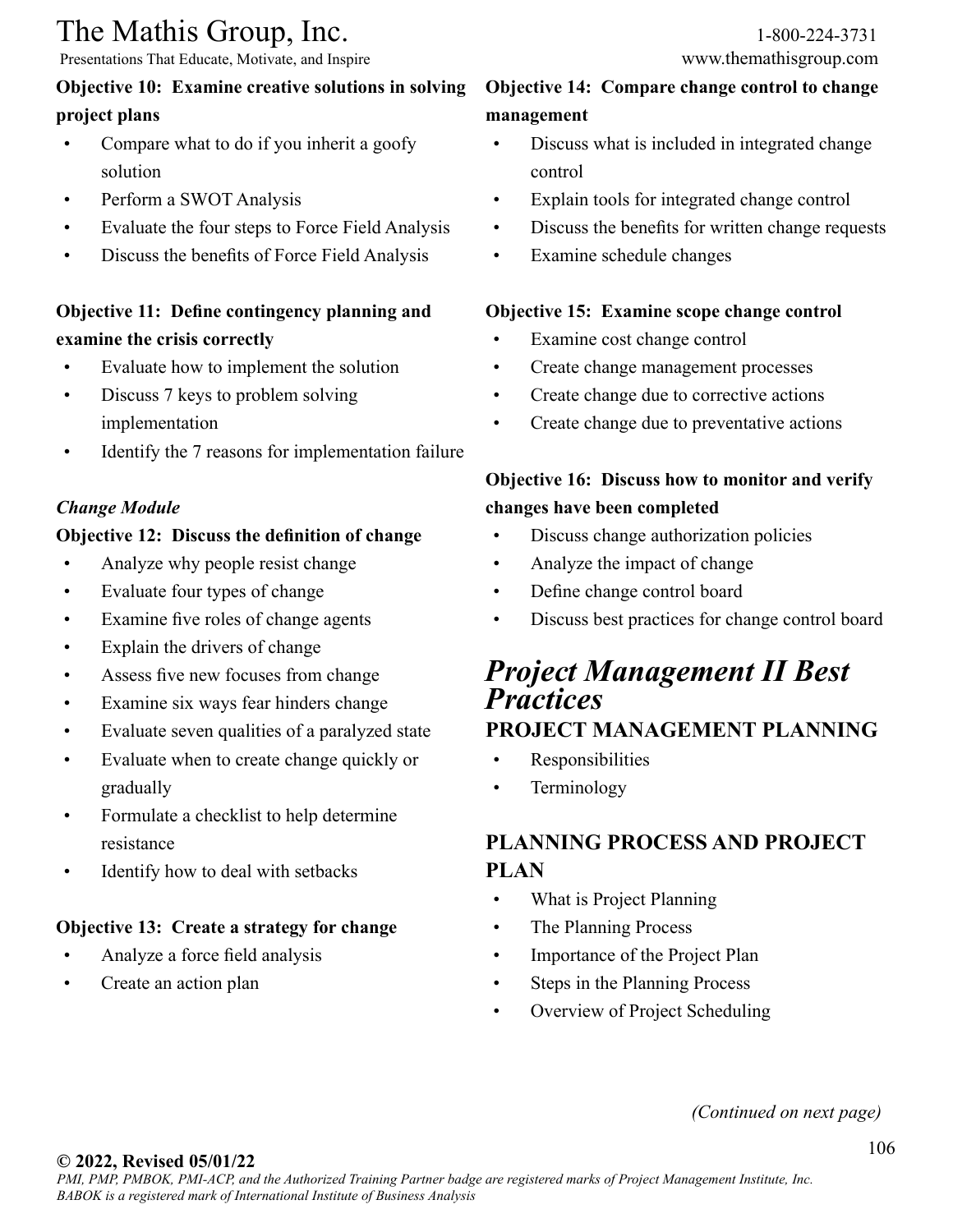Presentations That Educate, Motivate, and Inspire

## **ACTIVITY DEFINITION AND SEQUENCING**

- Develop Project Tasks
- Define Task Relationships
- Defining Deliverables
- Development of a Project Schedule
- Define Precise and Measurable Milestones
- Steps to Creating a Project Schedule
- Estimate Task Duration
- Define Priorities
- Define Critical Path
- Document Task Relationship
- Document Assumptions
- Review the Results

## **BUDGETING**

- Overview of Project Budgeting
- Identify Cost Factors
- Project Estimate Summary Worksheet
- Instructions for the Project Estimate Summary Worksheet
- Document Assumptions
- Review the Cost Estimates
- Estimated Cost at Completion Report

## **CHANGE MANAGEMENT**

- Change Management
- Change Management Organization
- Change Management Plan
- Tasks During the Planning Phase
- Relationship to Quality Management
- Authority and Responsibility
- Control Items
- Change Management Procedures
- Storage of Control Items

### **QUALITY PLANNING**

- Quality Process
- Creating the Quality Plan
- Responsibility for Quality
- Independence of the Quality Assurance Team
- Checklist
- References

### **REQUIREMENTS DEFINITION**

- Importance of Project Requirements
- When are Requirements Defined?
- Requirements Specifications
- Who Defines Requirements?
- Approvals
- Managing Requirements Changes

### **RESOURCE PLANNING**

- Overview of Resource Planning
- Determining the Size of the Team
- Determining Required Skills
- Identifying Required Non-Labor Assets
- Define Resource Profiles
- Forming the Team
- Support Functions
- Define Assumptions

### **RISK MANAGEMENT PLAN**

- Identify Risks
- Risk Management Process
- Responsibility for Risk Identification
- Risk Management Worksheet Instructions
- Contingency Planning
- Risk Management Worksheet Sample
- Suggested Preventive and Contingency Measures
- Risk Identification Summary (Top Five Risk)

*(Continued on next page)*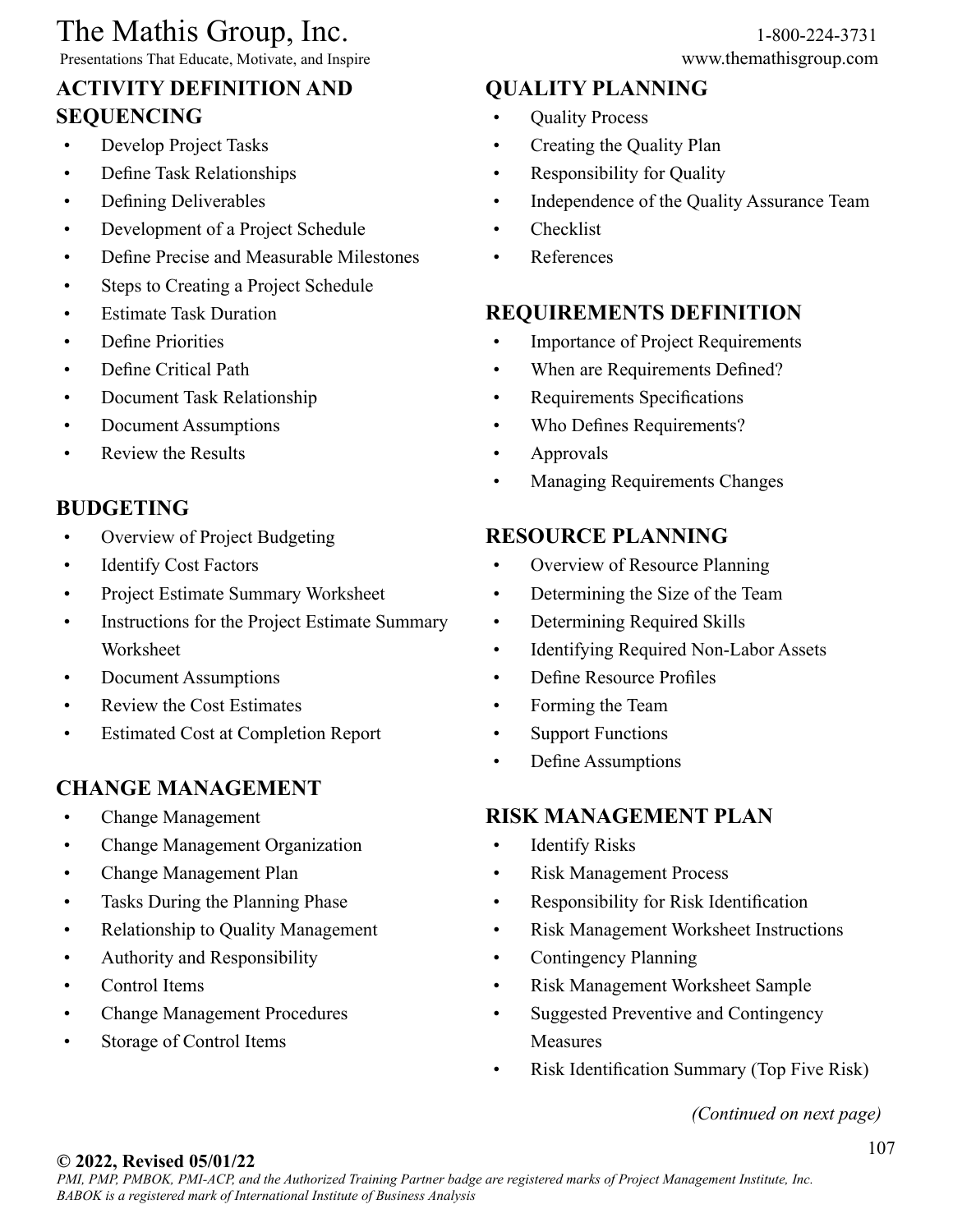Presentations That Educate, Motivate, and Inspire www.themathisgroup.com

## **PROJECT PLAN FORMAT**

- The Project Plan Template
- Plan Approval
- Project Summary
- Project Charter
- Project Trade Off Matrix and Status Summary
- Project Organization
- Activity List / Work Breakdown Structure
- Work Product Identification
- Project Schedule
- Estimated Cost at Completion
- Resource Loading Profiles
- Requirements
- Risk Management Plan
- Change Management Plan
- Quality Plan
- Top Five Issues
- Issue Item Status
- Action Item Status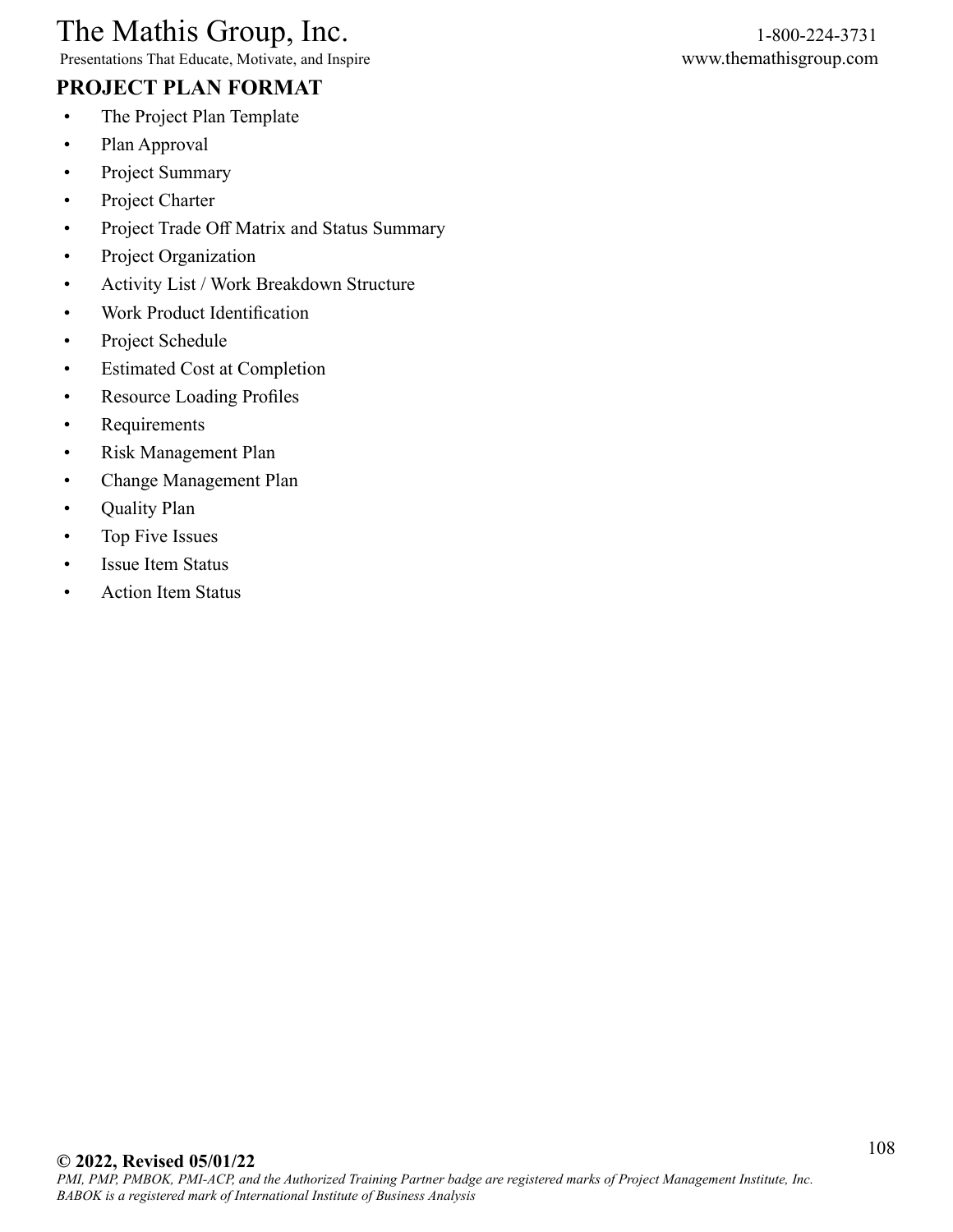Presentations That Educate, Motivate, and Inspire

# **Project Management III - 4 1/2 Day** *Execution, Monitoring, and Closedown*

*PDUs - 30*

#### *PMI's Talent Triangle Breakdown*

Ways of Working (Technical) - 9.25 Power Skills (Leadership) - 5.75 Business Acumen (Strategic) - 15.00

#### *PMI's Certification Breakdown*

PMP - 30.00 PMI-ACP - 20.75 PMI-SP - 20.75 PMI-RMP - 20.75 PfMP - 20.75 PMI-PBA - 20.75



face-to-face



instructor-led

service and value, regardless of if the customer is internal or external. Participants will discuss instructorand participate in analysis of measuring the individual performance of team members. This section also focuses on how to properly hand the project off to the customer for effective transition. Phase III is aligned with Project Management Institute's knowledge areas of the *PMBOK® Guide*. Each course will utilize both new content as well as best practices which will be taught from the Best Practice Manual.

*Course Description:* Participants will focus on monitoring and executing the project while moving into the closedown phase of the project. Additional focus will be on delivering quality customer

#### *Methods: Students will use discussion, cases, and group activities.*

#### *Course Objectives:*

### **Objective 1: Describe ways to execute and monitor the project process**

- Classify how to manage the project and negotiate various agreements
- Summarize execution dangers to consider
- Design performance methods for tracking and monitoring
- Examine high conflict considerations
- Assess how to procure vendors for a project
- Apply close down checklists and handoff procedures
- Perform a postmortem and lessons learned

#### *Execution Module*

#### **Objective 2: Discuss the benefits of execution**

- Analyze a project execution methodology
- Identify the seven executing processes
- Assess the influences of managing in execution
- Review the hindrances to project execution
- Analyze escalation processes and policies

#### *Negotiation Module*

#### **Objective 3: Analyze the benefits of negotiations**

- Examine killer mistakes in negotiations
- Evaluate three ways of bargaining
- Discuss the three views of preparation
- Identify techniques for personal preparation
- Assess preparation techniques to counter your opponent

#### **Objective 4: Design and arrange the first session**

- Review how and why to set parameters in project negotiations
- Classify techniques for handling emotionally charged issues

*(Continued on next page)*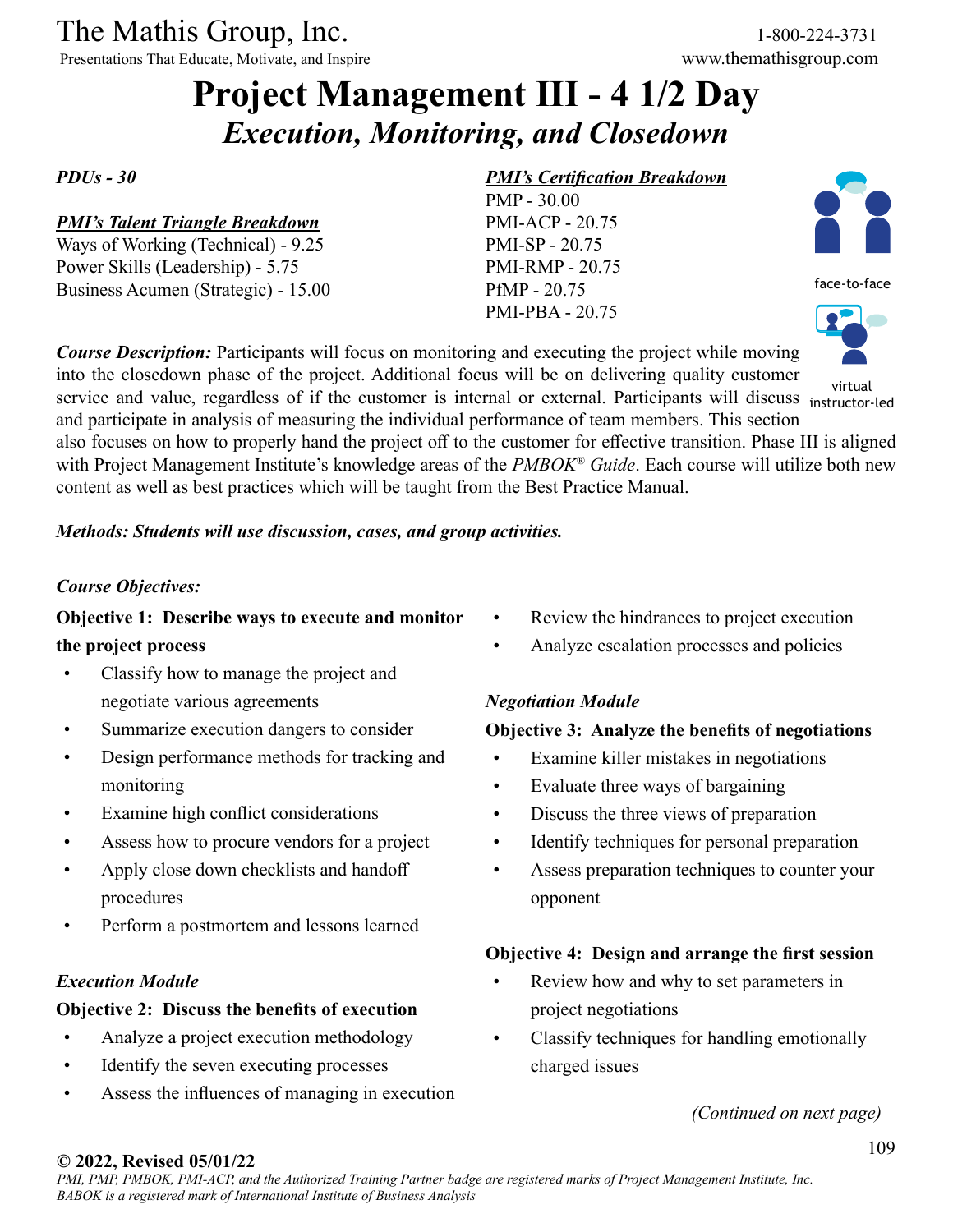Presentations That Educate, Motivate, and Inspire www.themathisgroup.com

- Identify standard negotiation funneling practices
- Design questions that benefit your position while working on projects
- Discuss words to use in the questions for greater impact

## **Objective 5: Analyze barriers to overcome during negotiations**

- Identify guidelines for examining the opponent's position
- Evaluate research techniques for checking out the opponent

## **Objective 6: Examine ways to overcome price objections in project resources**

- Discuss the benefits of reinforcing price before negotiations
- Analyze standard negotiation strategies
- Identify techniques to use to follow up after the deal is made

### *Customer Service Module*

## **Objective 7: Compare customer expectations to customer deliverables**

- Define customer service for both internal and external customers in projects
- Evaluate customer expectations for projects
- Examine top customer complaints

## **Objective 8: Identify how to build credibility with customers**

- Assess how to bond with customers
- Choose distinct connections every customer must receive

### **Objective 9: Analyze unspoken signals which**

#### **distort communication**

Recognize how to put active listening to work

## **Objective 10: Choose ways for handling problem customers**

- Review methods for calming down irate customers
- Discuss feedback systems that work in projects
- Analyze warning signals that customer service is dying
- Identify five ways to improve your customer service in every project

#### *Performance Module*

### **Objective 11: Discuss advantages of performance management**

- Identify performance needs
- Identify performance to project directives

## **Objective 12: Classify benchmarking techniques of present performance**

- Discuss training and the performance gap
- Examine questions to ask in determining project performance
- Discuss how to break down project performance into understandable steps

## **Objective 13: Review monitoring of project performance indicators**

- Show how to link operational goals to project performance
- Analyze mentoring roles in advancing project performance
- Examine the impact of incorporating best practices in project performance
- Evaluate how to create a project performance results matrix
- Develop a project performance development plan to transition team members toward peak performance

*(Continued on next page)*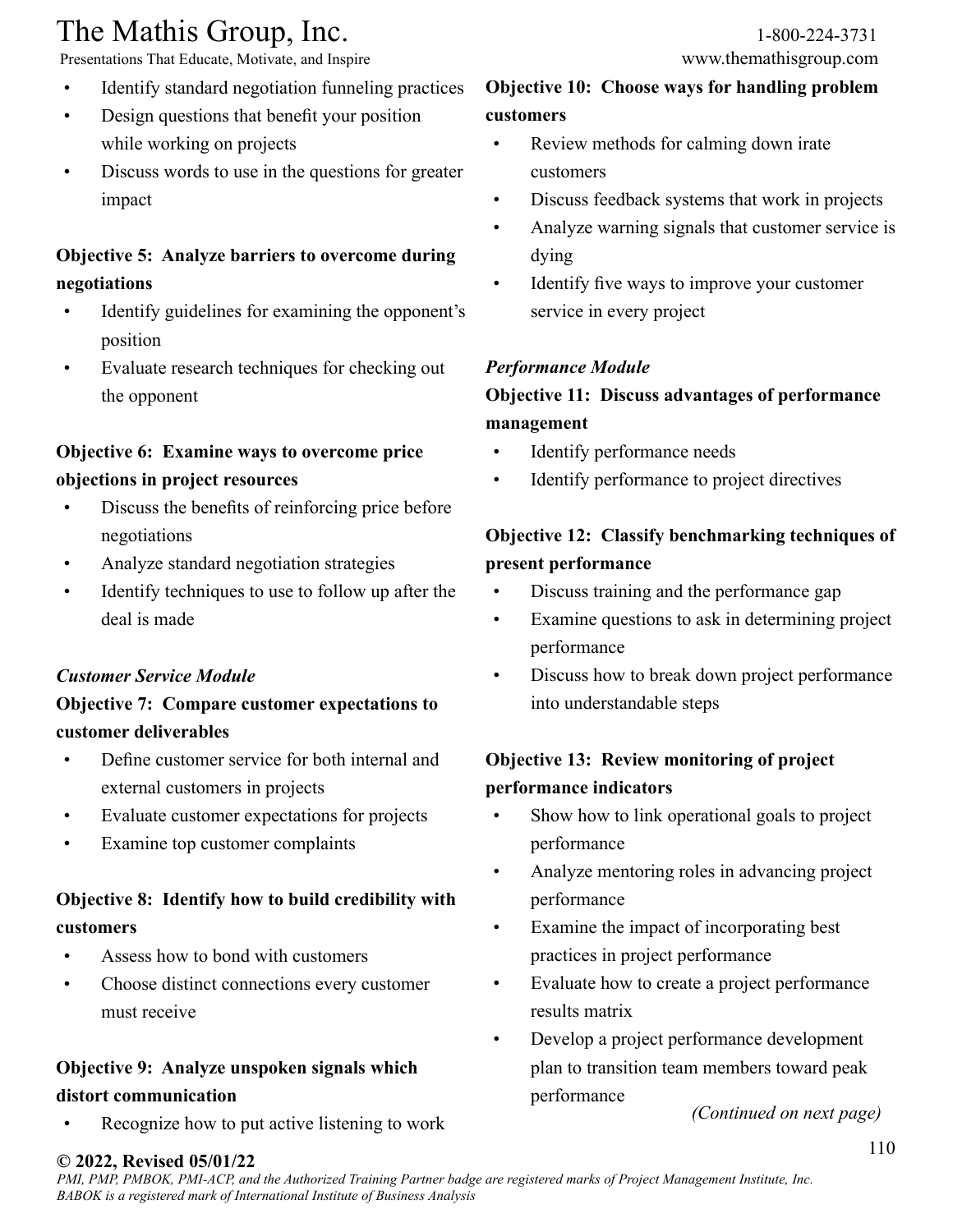Presentations That Educate, Motivate, and Inspire

### *Conflict Module*

## **Objective 14: Discuss the positive side of conflict**

- Define conflict
- Analyze eight most common times for conflict
- Identify six reasons for conflict among workers
- Develop rules for handling anger
- Create action plans for quick resolution

### **Objective 15: Analyze hostility and how it surfaces**

- Examine how to handle personal and professional hostility
- Compare levels of group conflict

## **Objective 16: Discuss hedge words people use to distort communication**

• Analyze techniques people use to avoid issues

## **Objective 17: Create a code of conduct for controlling a resolution meeting**

- Compare ways to confront others while helping them save face
- Examine confrontation techniques

### *Procurement Module*

### **Objective 18: Examine contracting process**

• Discuss methods of contracting

### **Objective 19: Compare contracting types**

- Describe evaluating and awarding contracts
- Discuss how to conduct a search for contract source

## **Objective 20: List price and budgeting requirements**

- Examine interpreting changes
- Analyze the termination of contracts
- Discover how to handle appeals and disagreements in a contract
- Examine contract closeout planning

## *Project Management III Best Practices* **INTRODUCTION TO EXECUTION**

- What Happens During Project Execution?
- Project Control Process
- Preventing Problems is Better than Fixing Them

## **APPROVAL PROCESS**

- What is the Approval Process?
- Contractor Payments

## **CONFIGURATION MANAGEMENT CHANGE, VERSION AND ISSUE MANAGEMENT**

- What Happens During Project Execution?
- You Can't Manage What You Don't Control
- The Change Control Form Phase 1 - Requester Information Phase 2 - Initial Review of the Change Request Phase 3 - Initial Impact Analysis Phase 4 - Final Review Results and Change Priority
- What is Issue Management
- The Issue Resolution Form Phase 1 - Requester Information Phase 2 - Initial Review of the Issues Phase 3: Tracking Phase 4: Final Review Results and Change Priority

## **CORRECTIVE ACTIONS**

- The Best of Plans Can Go Wrong
- Where Problems Come From
- Fix the Problem with a Recovery Plan

*(Continued on next page)*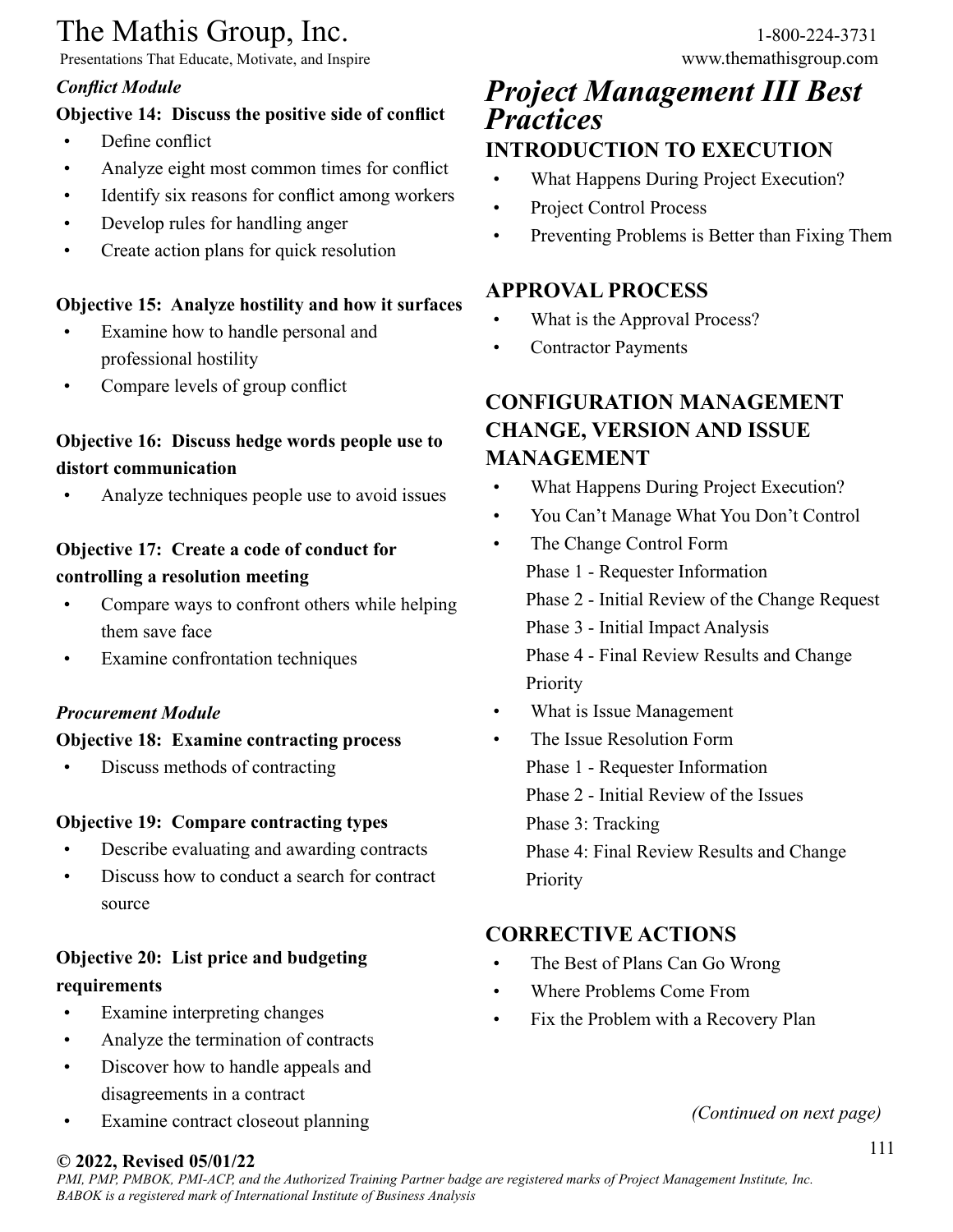Presentations That Educate, Motivate, and Inspire

## **PROJECT REVIEWING**

- Review Process
- Informal Review Process
- The Status Review
- Team Meetings
- Executive Meeting
- Link to Change, Issue and Quality Management

## **RISK MONITORING AND MITIGATION**

- Preventing Problems
- What is After Risk Assessment?
- The Evolution of Risk Control
- Risk Monitoring is an Iterative Process
- Risk Manager
- Risk Meetings
- Ongoing Risk Identification
- Focus on Key Risk
- Risk Resolution
- Historical Record

## **TRACKING AND MONITORING PROJECT PERFORMANCE**

- Introduction to Project Tracking and Monitoring
- The Project Plan as the Road Map
- The Project Plan as the Baseline
- Why Tracking and Monitoring?
- How and What is to be Tracked
- When Should Tracking be Done?
- Activity and Schedule Tracking
- Monitoring
- Planned Versus Actual Costs
- Cost
- Update the Cost Model
- Document Assumptions
- Tracking and Monitoring Costs
- Estimate at Completion (EAC) Summary Report
- Financial Metrics

- Resource Loading Updates
- Steering Committee
- Continued on next page
- Independent Reviews
- Periodic Updates
- Managing External Project Managers

## **PROJECT CLOSE-OUT INTRODUCTION**

• Overview

## **POST-IMPLEMENTATION EVALUATION REPORT AND ARCHIVING**

- What is a Post Implementation Evaluation Report?
- Identifying and Addressing Success
- Who Prepares the Report?
- Collecting Project Data
- Where is the Archive Maintained
- How is the Archived Material Used?

## **RECOGNITION AND CELEBRATION OF SUCCESS**

- Recognition of Success
- What is Success?
- Conduct a Lessons Learned Session
- Document Lessons Learned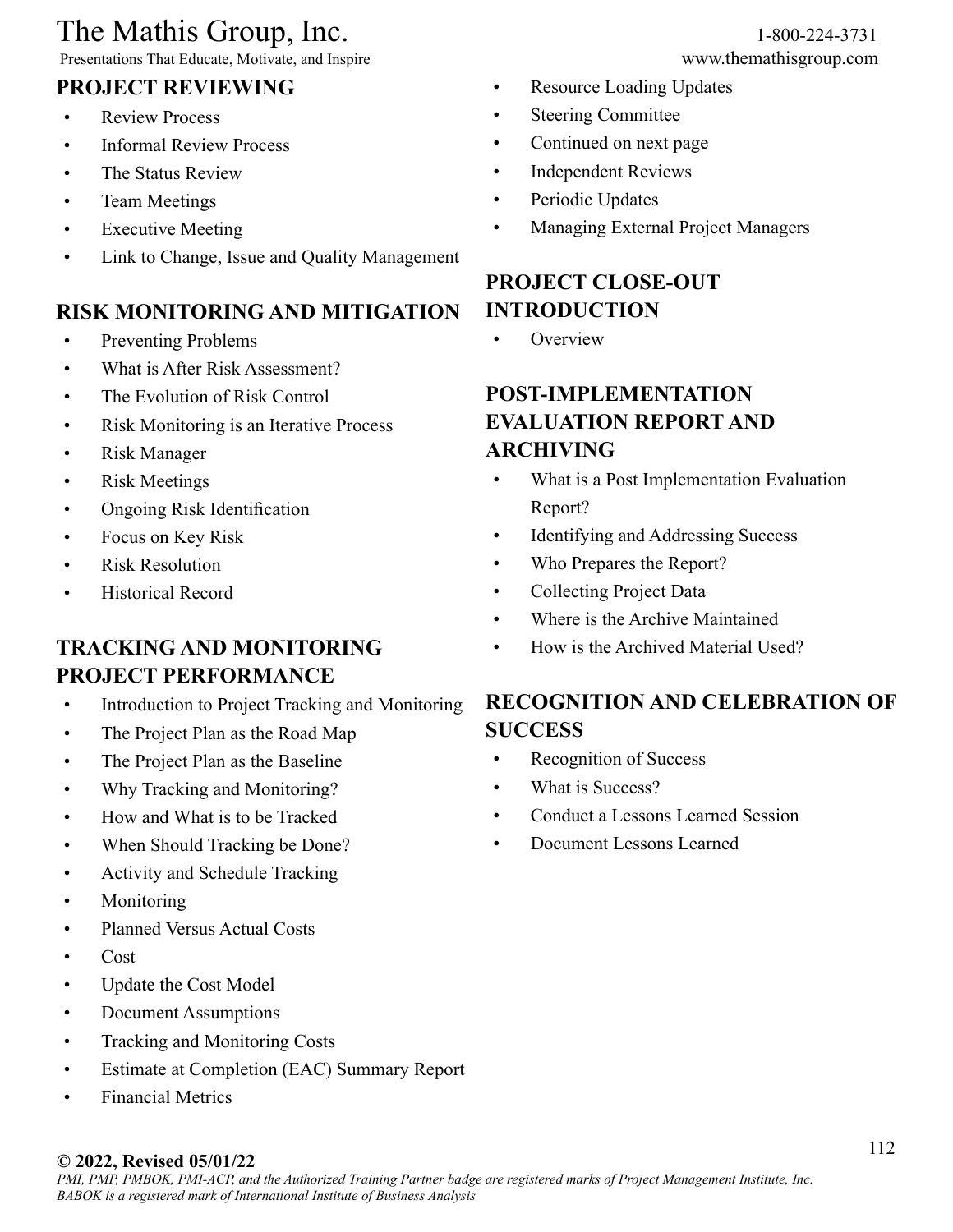Presentations That Educate, Motivate, and Inspire www.themathisgroup.com

# **Project Management 120 Hour Intensive Overview**

## **Overview**

*Course Description:* This intensive 120-hour course will focus on ways employees can run projects faster and more effectively. Participants will learn how to successfully create, monitor, and guide the project's scope and critical path, as well as how to manage multiple projects. Participants will diagnose and prevent problems such as scope creep, time slippage, and team conflicts.

*The 120-hour intensive is broken down into the following four courses. Each course is designed to be taught in four and half days. Below, each of the four courses is broken down, showing an overview, description of each course, and detailed objectives to demonstrate what will be taught.*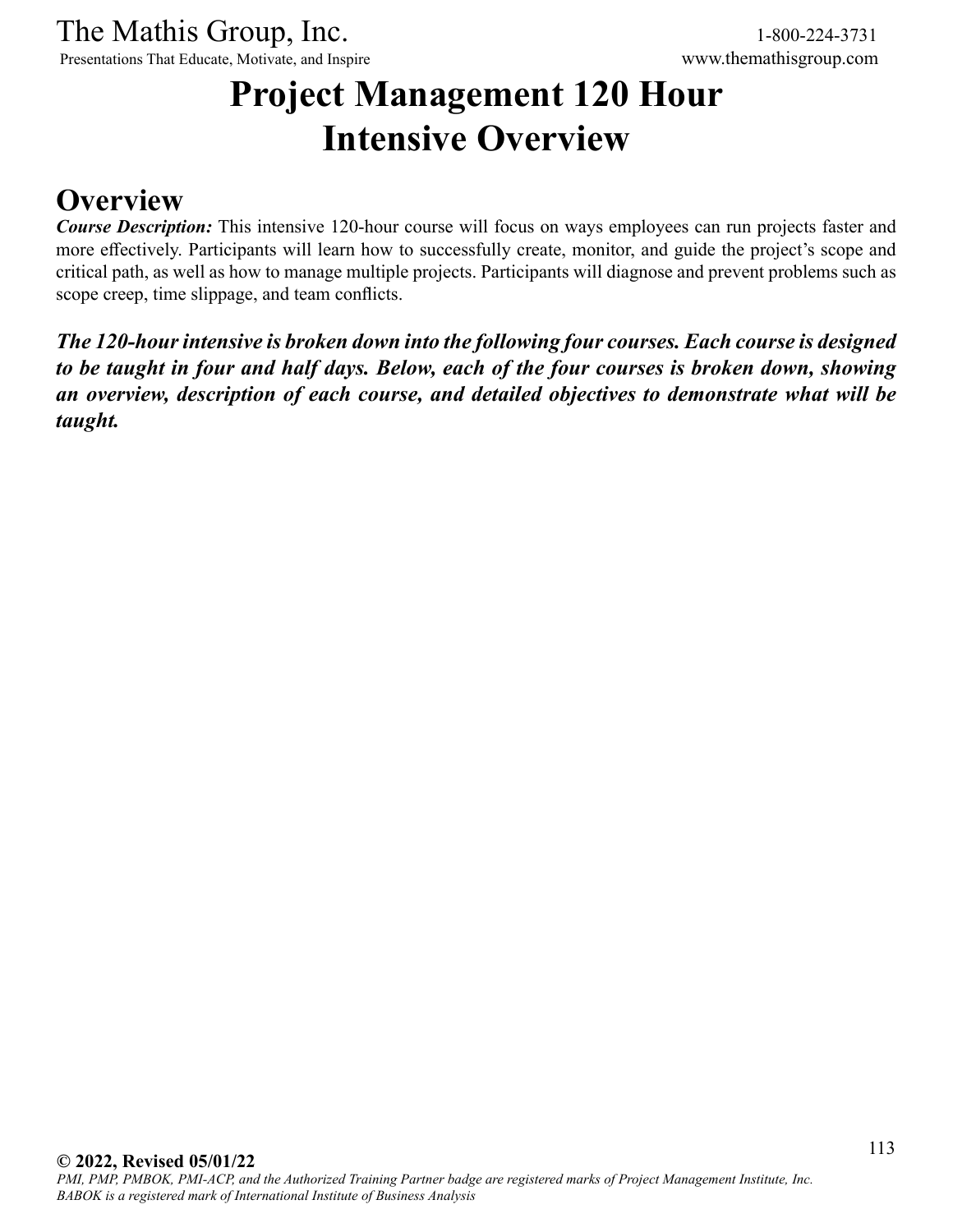Presentations That Educate, Motivate, and Inspire

# **Project Management I - 4 1/2 Day** *Initiating and Planning*

*PDUs - 30*

#### *PMI's Talent Triangle Breakdown*

Ways of Working (Technical) - 13.50 Power Skills (Leadership) - 12.00 Business Acumen (Strategic) - 4.50

#### *PMI's Certification Breakdown*

PMP - 30.00 PMI-ACP - 16.50 PMI-SP - 17.25 PMI-RMP - 16.50 PfMP - 16.50 PMI-PBA - 16.50



face-to-face

virtual

*Course Description:* Participants will begin their journey into project management concepts, theories, and foundational processes. This is the first of four courses specifically designed to align with Project Management Institute's knowledge areas of the *PMBOK® Guide*. Each course will utilize both new instructor-ledcontent as well as best practices which will be taught from the best practices.

#### *Method of teaching: Students will use discussion, cases, and group activities to facilitate the course.*

#### *Course Objectives:*

*Initiating and Planning Module* **Objective 1: Define the six-step project management process**

- Examine the project's life cycle
- Recognize five ways to give proper leadership within culture
- Design an agenda for the first project team meeting
- Identify the triple constraints of every project
- Define the project drivers
- Demonstrate interviewing techniques that will assist in determining project specifics
- Review constraint red flags to watch
- Show how to set, control, and monitor project scope
- Summarize major areas to brainstorm

## **Objective 2: Classify who to place on your project team**

Label role descriptions and project responsibilities when you have no position power

#### *Communication Module*

**Objective 3: Analyze the value of project interviews**

- Evaluate how to approach people
- Identify perception
- Examine what impacts project perception
- Compare reducing perception differences
- Discuss how to gain understanding
- Demonstrate what to do when you mess up

#### **Objective 4: Analyze communication styles**

- Develop ways to increase understanding
- Compare kinds of project communication
- Describe what communication should be communicated upline
- Examine reasons why communicating upline is extremely difficult

*(Continued on next page)*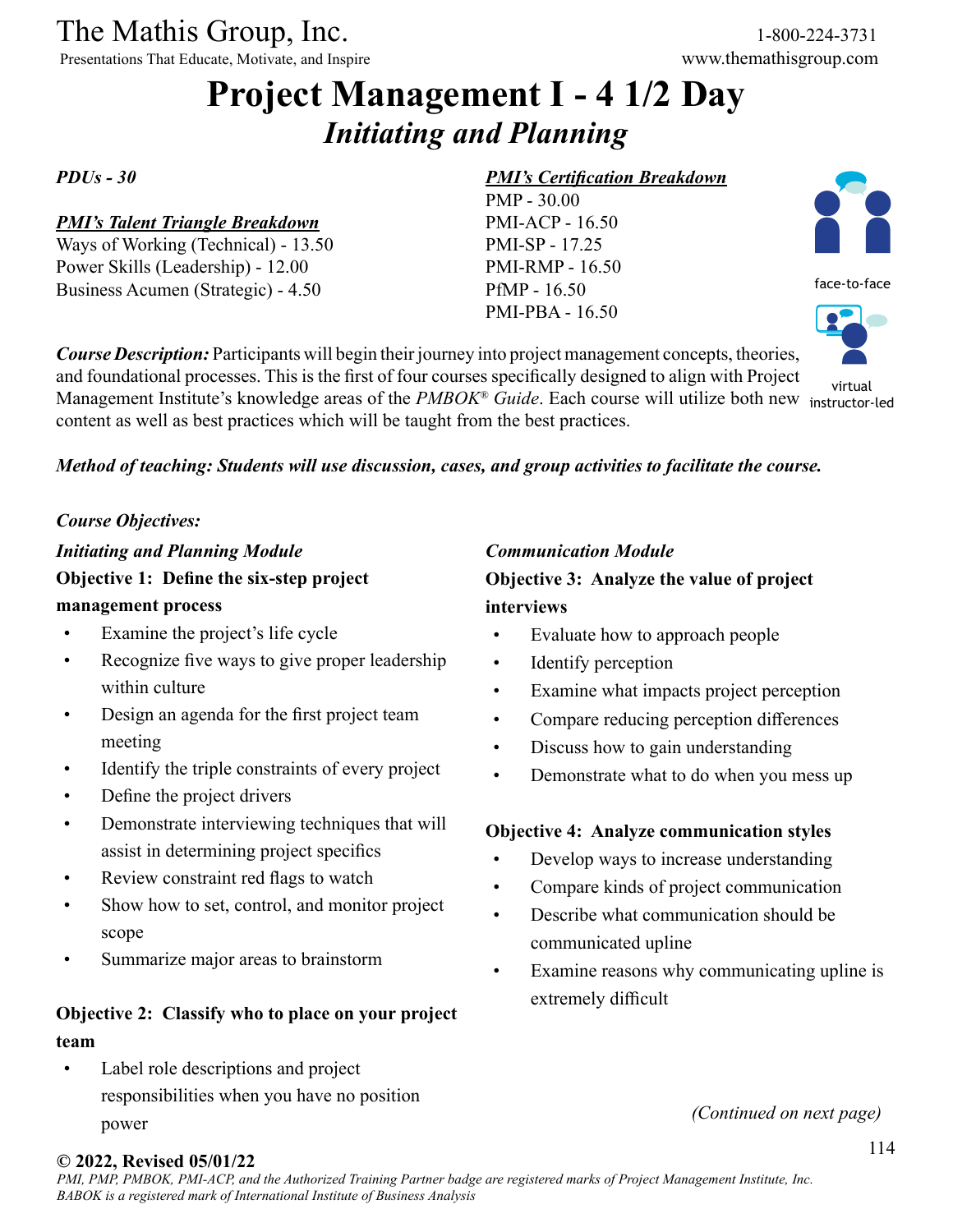Presentations That Educate, Motivate, and Inspire

## **Objective 5: Identify questions to ask if**

## **miscommunication is common**

- Evaluate verbal softeners
- Detail characteristics of a poor listener
- Predict obstacles of listening during projects

## **Objective 6: Define project management's role in project meetings**

- Describe ingredients of effective project meetings
- Evaluate receiving feedback on performance
- Design responses to negative project feedback
- Compare techniques for disagreeing
- Discuss caution sights that a disagreement is turning into a conflict
- Formulate seven stages of intergroup conflict in project teams
- Describe ways to reduce intergroup conflict in project meetings

## *Project Facilitation Module*

## **Objective 7: Discuss the definition of project facilitation**

- Evaluate benefits of facilitation and how it will help your organization
- Discuss facilitation mess-ups during projects
- Examine the creation and usage of a code of conduct for the session
- Assess core duties which facilitators must do before, during and after a facilitation session
- Discuss best practices for setting meeting objectives and goals

## **Objective 8: Analyze body language and tone of voice which individuals use to communicate**

- Examine ways to clarify body language of others
- Discuss five useful ways for brainstorming during projects
- Analyze the proper usage of questions to engage the audience
- Formulate paraphrasing techniques for clarifying the meaning and message of others
- Compare different ways to use probing, bridging and redirecting skills
- Discuss the positives of having a devil's advocate in project teams
- Examine professional ways to handle the negative participant
- Analyze assertiveness techniques to be used by facilitators
- Formulate a standard preparation plan for starting a facilitation
- Examine best ways to be prepared for facilitation sessions
- Discuss best practices for ending a facilitation session

## **Objective 9: Describe the role and functions of a recorder in project teams**

- Discuss best practices for the recorder and creating minutes for determined actions
- Design rules for when using a buddy system during a facilitation session

## **Objective 10: Analyze tactics for handling resistance in project meetings**

• Evaluate the impact of conflict to the participants

*(Continued on next page)*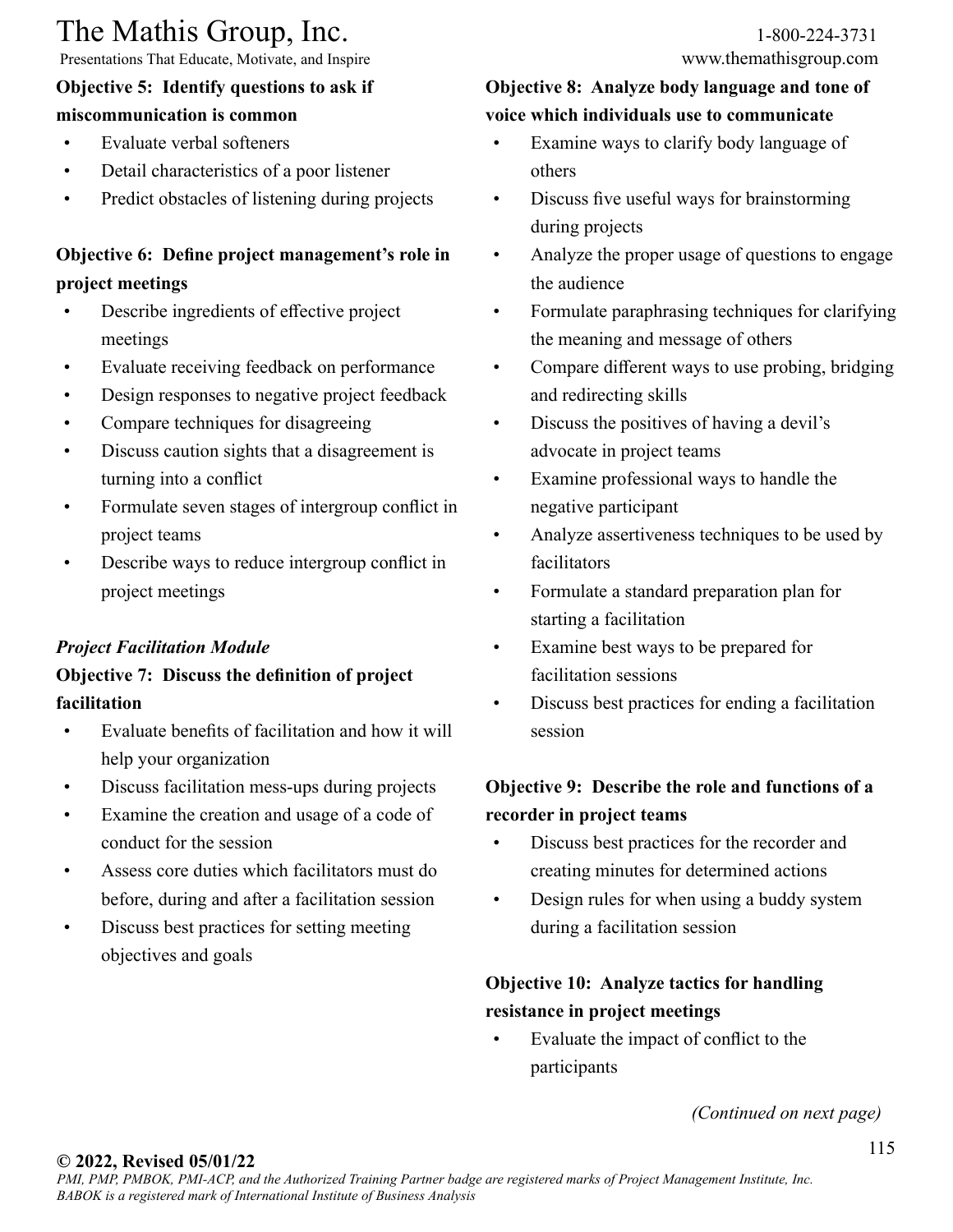Presentations That Educate, Motivate, and Inspire www.themathisgroup.com

## *Project Team Time Management Module* **Objective 11: Discuss myths and realities of time management**

- Examine excuses for not managing your individual time
- Define roles and responsibilities which demand time
- Examine how to balance your time to create total human wellness in your life

## **Objective 12: Review qualities of time management**

• Define guidelines of time management

#### **Objective 13: Evaluate causes of procrastination**

- Compare ways to stop procrastination
- Describe ways of dealing with deadlines
- Organize to set proper deadlines
- Create goals to help budget your time
- Evaluate the four D's in managing time more effectively
- List ways to say "No"
- Explain how to set and establish priorities
- Identify ways to plan your work and learn how to plan
- Create ways to handle the paper work
- Discuss time tips on interruptions and decisiveness
- Discuss time tips on the telephone and in meetings
- Formulate time tips on personal habits
- Evaluate how to organize yourself

## *Project Management I Best Practices* **PROJECT MANAGEMENT OVERVIEW INTRODUCTION**

- Project Management Methodology Concept
- What is a Project?
- Roles and Responsibilities
- Planning Process

## **PROJECT INITIATING AND CONCEPT DEVELOPMENT**

- What is Project Management Methodology?
- Project Management is an Iterative Process
- The Relationship of Project Management to the System Development Life Cycle (SDLC)
- Applicability of the Methodology
- Tailoring of the Methodology to Specific Project and Specific Organizations
- Continual Improvements

### **WHAT IS A PROJECT?**

- What is a Project?
- Temporary Process
- Well-Defined Goals
- Project Constraints
- What is Project Management?

## **ROLES AND RESPONSIBILITIES**

- Roles and Responsibilities
- Who is Part of the Project Team?
- Importance of Stakeholders
- Project Manager
- Project Sponsor
- **Steering Committee**
- Development Team

#### *(Continued on next page)*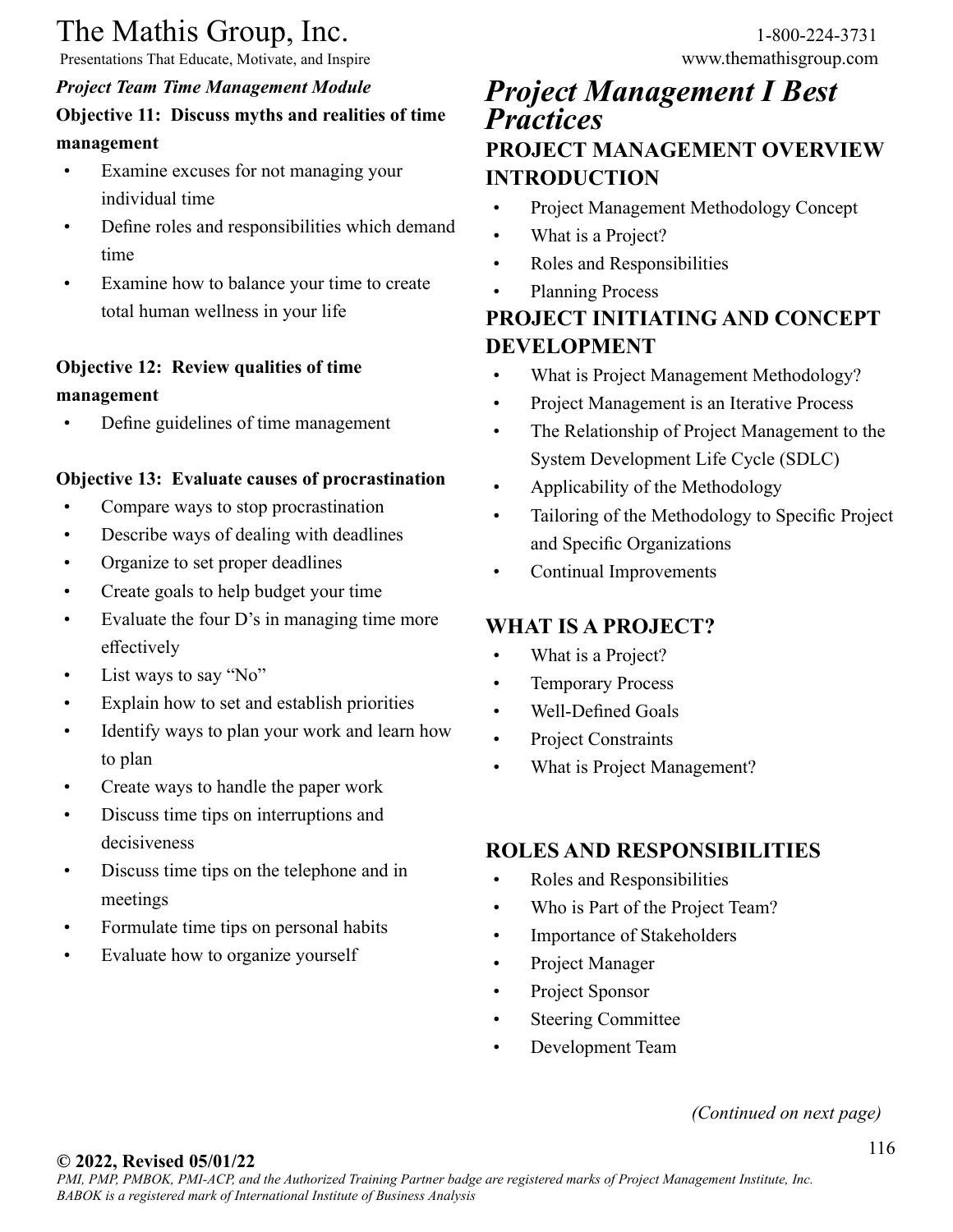Presentations That Educate, Motivate, and Inspire www.themathisgroup.com

- Configuration Management
- Quality Assurance
- End User
- Project Review Team Management
- Division of Purchases

## **PLANNING PROCESS**

- The Evolving Plan
- The Planning Process
- Planning in the Initiating Phase
- Planning in the Planning Stage
- Planning in the Project Start-up Stage
- Planning in the Project Execution Stage
- Planning in the Project Close-Out Stage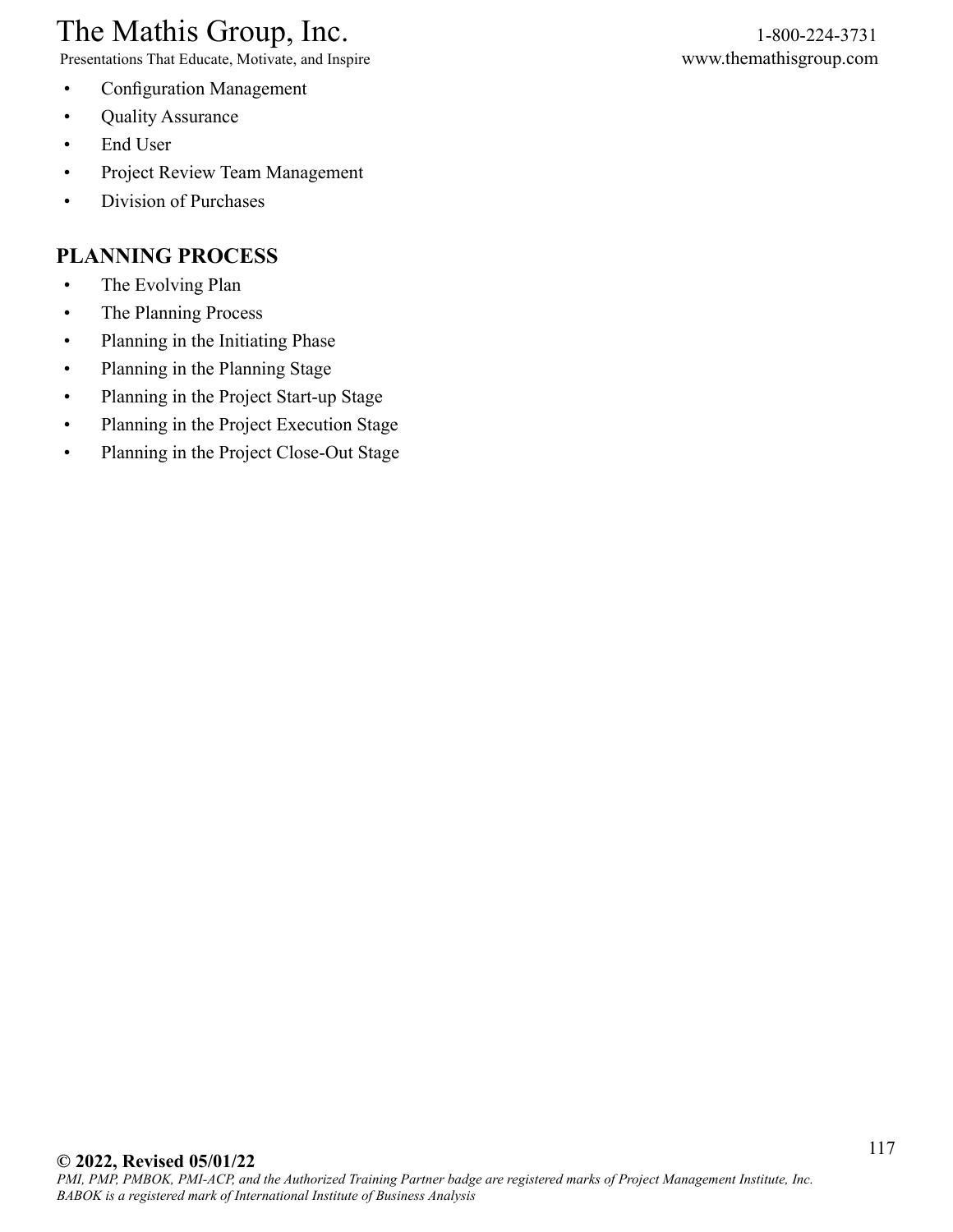Presentations That Educate, Motivate, and Inspire

# **Project Management II - 4 1/2 Day** *Planning, Staffing, and Project Start Up*

*PDUs - 30*

#### *PMI's Talent Triangle Breakdown*

Ways of Working (Technical) - 14.00 Power Skills (Leadership) - 12.00 Business Acumen (Strategic) - 4.00

#### *PMI's Certification Breakdown*

PMP - 30.00 PMI-ACP - 16.00 PMI-SP - 17.50 PMI-RMP - 16.00 PfMP - 16.00 PMI-PBA - 16.00



face-to-face



instructor-led

with the contract of the contract of the contract of the contract of the contract of the contract of the virtual virtual of the contract of the contract of the contract of the contract of the contract of the contract of th skills that will help motivate, equip, and keep project team members accountable and on task. This section is aligned with Project Management Institute's knowledge areas of the *PMBOK® Guide*. Each course will utilize both new content as well as best practices.

*Method of teaching: Students will use discussion, cases, and group activities to facilitate the course.*

*Course Description:* Participants will focus on how to conduct the initiating and planning phase of the project. This course will focus on scheduling, creating a work breakdown structure, and planning

#### *Course Objectives:*

*Planning, Staffing, Project Start Up Module* **Objective 1: Manage brainstorming and planning meetings**

• Create a modified code of conduct for running an empowered team

## **Objective 2: Examine forms in scheduling a project and possible scheduling issues**

- Formulate a Work Breakdown Structure
- Discover how to track multiple projects
- Evaluate a real time line
- Evaluate why time calculations are wrong
- Examine characteristics of a milestone
- Analyze strengths and weaknesses of a Gantt chart
- Define the critical path
- Evaluate the strengths and weaknesses of a critical path
- Discuss how to handle delays
- Discuss effects of a late start

## **Objective 3: Examine steps in creating a project budget and developing a master budget control process**

• Discuss implementation of project plan

### *Managing Team Module*

#### **Objective 4: Analyze job responsibilities**

- Discuss a priority checklist
- Assess modern day accountability myths

## **Objective 5: Evaluate how to coach the project team toward success**

- Develop workers with new skills
- Discuss values of successful coaching of project teams
- Analyze common coaching mistakes of project teams

*(Continued on next page)*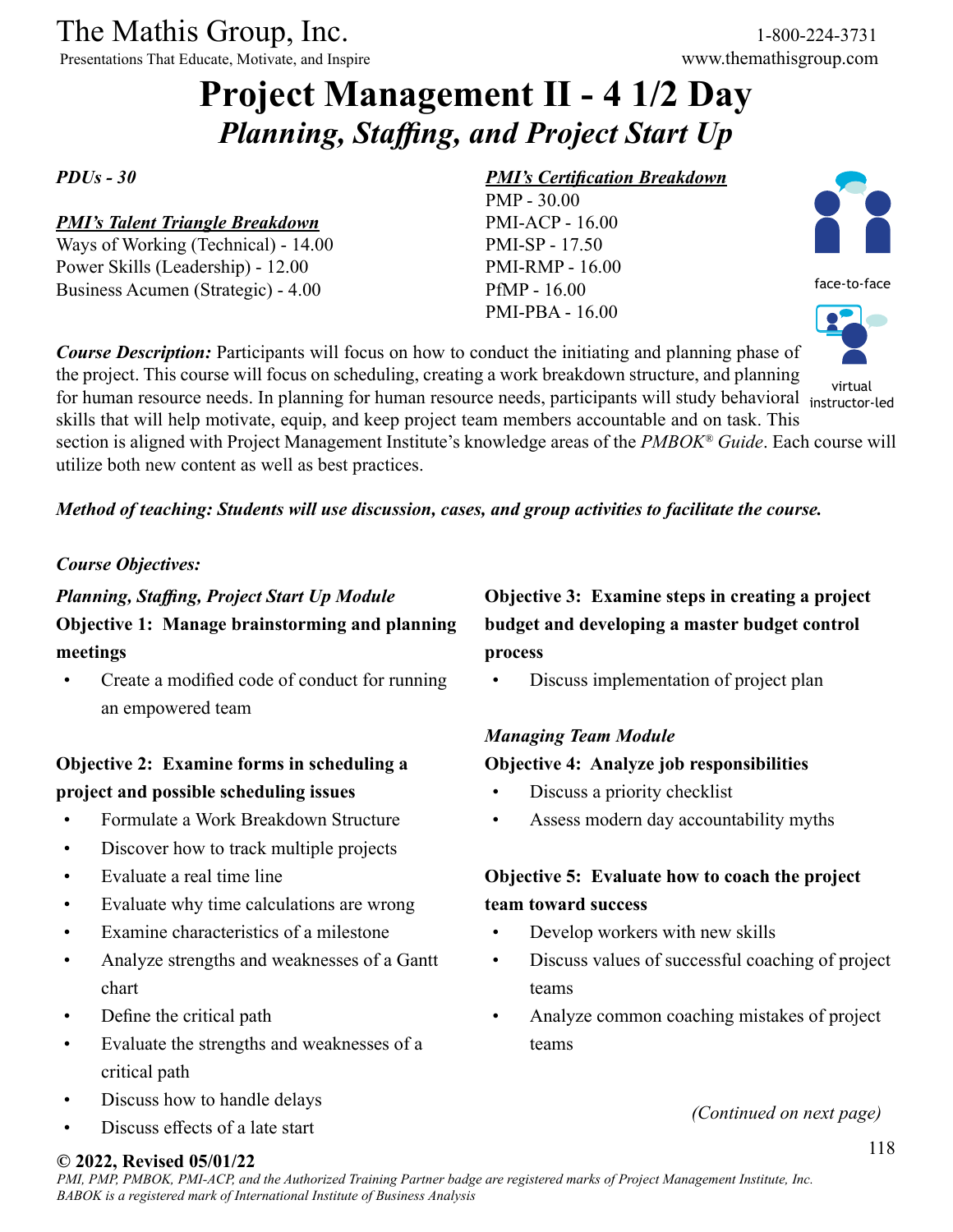Presentations That Educate, Motivate, and Inspire www.themathisgroup.com

- Develop a Mission Statement and Vision
- Identify vision through leadership
- Examine why visions fail
- Evaluate where you are going
- Explain tough-minded leadership
- Examine strategies for creating trust
- Define ways to equip and empower

## **Objective 6: Contrast different change strategies**

- Classify why project teams block change
- Choose ways to reduce project team resistance
- Evaluate changes which support goals
- Develop core values

## **Objective 7: Describe requirements for being an overcomer on project teams**

- Analyze two types of motivation within a project team
- Examine ways to align motivational techniques to workers
- Analyze the disciplining of project team members and ways for changing behavior
- Identify how to track project team members

## *Change Module*

## **Objective 8: Discuss the definition of change**

- Identify proactive and reactive characteristics
- Analyze why people resist change
- Evaluate four types of change
- Examine five roles of change agents
- Explain the drivers of change
- Classify the roadblocks to change
- Predict three areas that impact change on people
- Assess five new focuses from change
- Examine six ways fear hinders change
- Evaluate seven qualities of a paralyzed state
- Identify eight factors that determine a person's viewpoint

- Compare four ways people respond to change
- Evaluate when to create change quickly or gradually
- Formulate a checklist to help determine resistance
- Identify how to deal with setbacks

## **Objective 9: Create a strategy for change**

- Perform a force field analysis
- Create an action plan

## *Conflict Module*

## **Objective 10: Discuss the positive side of conflict**

- Define conflict
- Analyze eight most common times for conflict
- Identify six reasons for conflict among workers

## **Objective 11: Examine rules for handling anger**

- Choose words to use that help
- Create action plans for quick resolution
- Analyze hostility and how it surfaces
- Examine how to handle personal and professional hostility
- Compare levels of group conflict

## **Objective 12: Review active listening skills**

- Discuss hedge words people use to distort communication
- Analyze techniques people use to avoid issues
- Review seven stages of group conflict

## **Objective 13: Create a code of conduct for controlling a resolution meeting**

- Compare ways to confront others while helping them save face
- Examine confrontation techniques

*(Continued on next page)*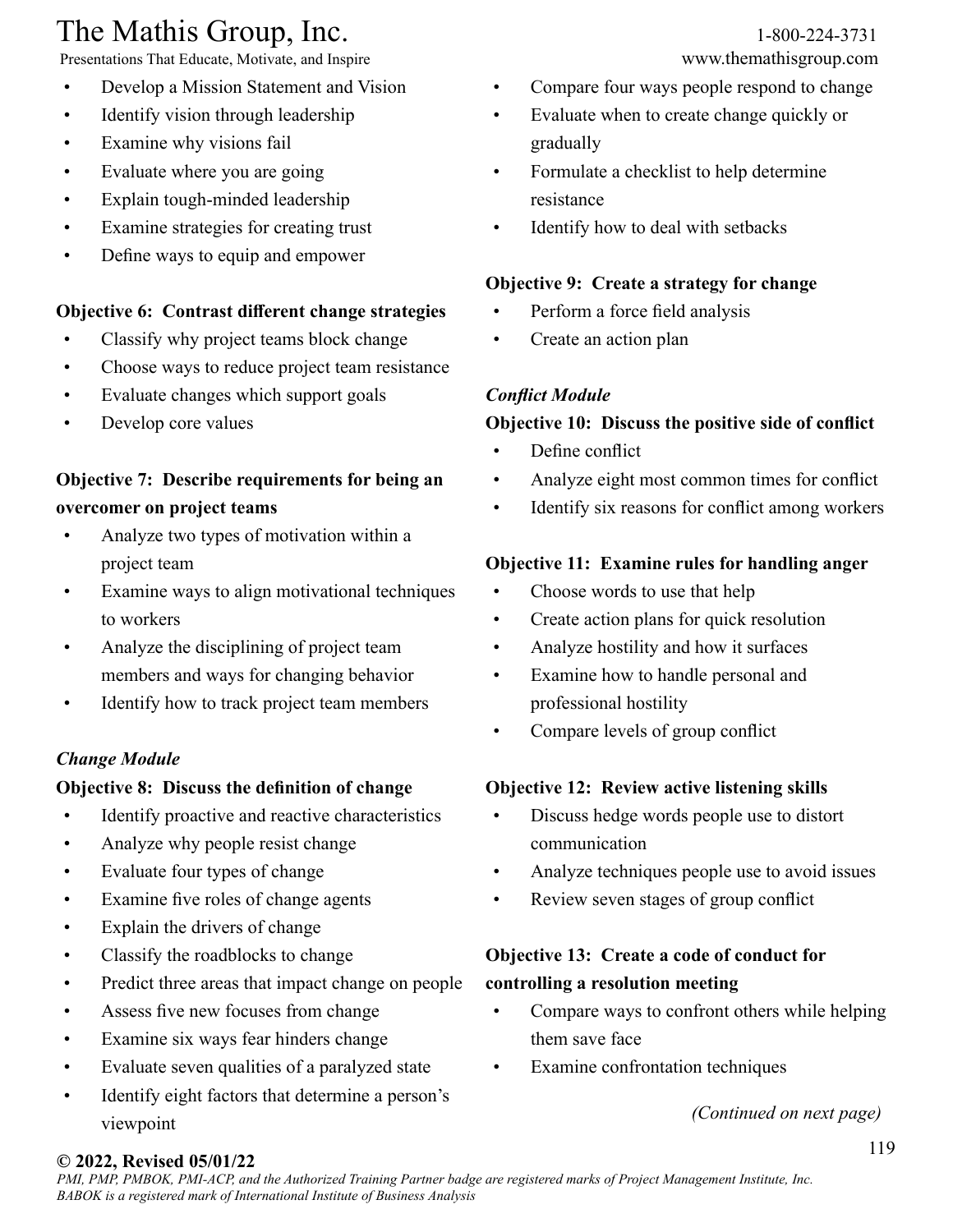Presentations That Educate, Motivate, and Inspire www.themathisgroup.com

- Review assertiveness techniques
- Apply facilitation skills for allowing everyone to be heard
- Discuss the facilitator's responsibilities
- Create questions to guide others through the process
- Analyze ways to prevent arguing
- Discuss times to make amends

## *Project Management II Best Practices* **PROJECT INITIATING AND DEFINITION INTRODUCTION**

- The Initiating Phase
- Elements of the Initiating Phase
- Project Management Phases
- Business Case/Project Statement
- Enterprise Projects or Programs
- Business Analysis
- Concept Review
- The Concept Atmosphere
- Problems during the Initiating Phase

## **BUSINESS CASE**

- Elements of the Business Case/Project Statement
- Who Does What
- How Should the Business Case/Project Statement be Developed
- A Plan for Planning
- Time frame for Completion
- Business Case Form
- Alternate Approaches to the Preparation of a Business Case
- Level of Detail
- Recommended Formats for Three Levels of Business Case
	- A. Business Case for a Mini Project
	- B. Business Case for a Medium Sized Project
	- C. Business Case for a Very Large Project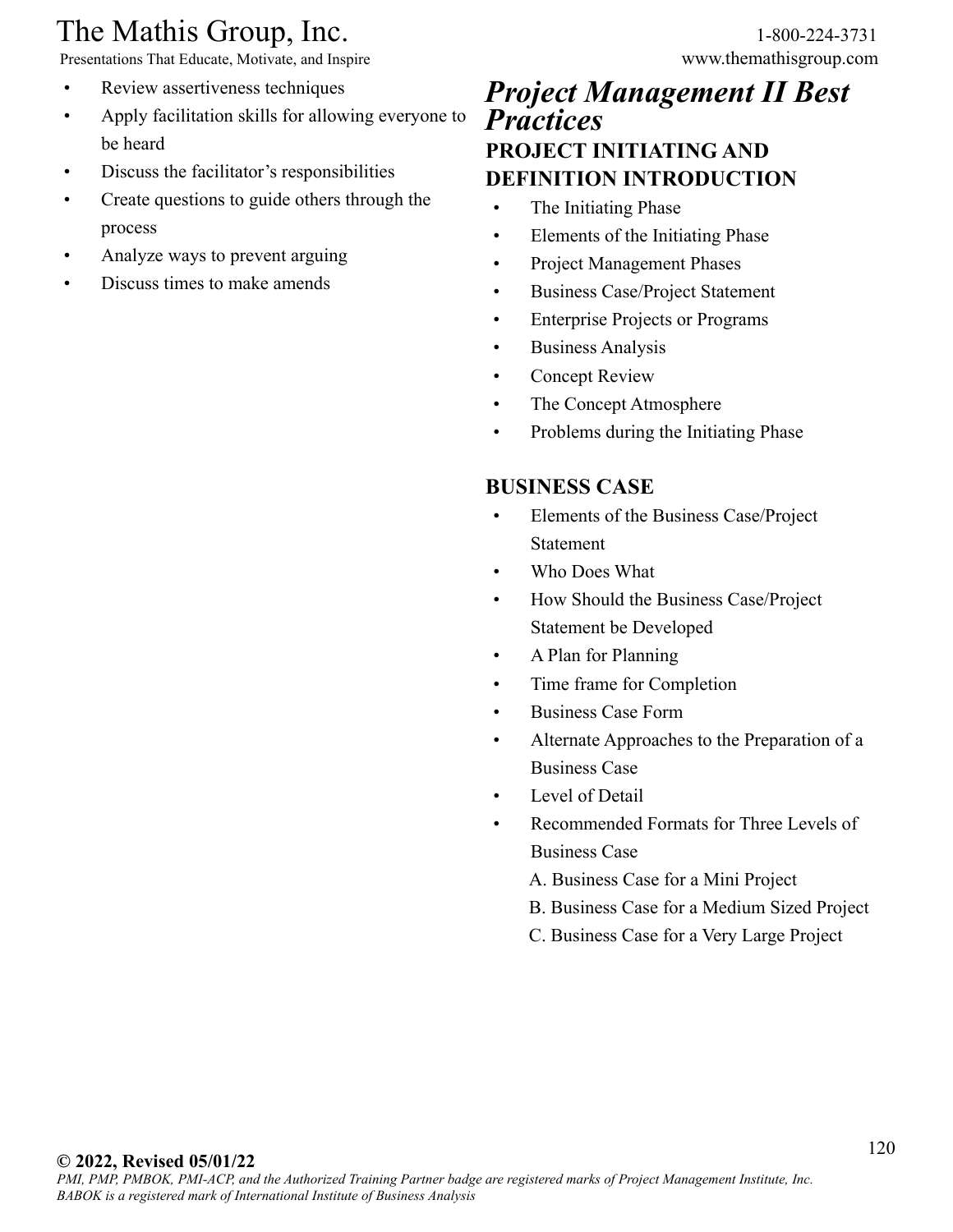Presentations That Educate, Motivate, and Inspire

# **Project Management III - 4 1/2 Day** *Budgeting, Quality, and Risk*

*PDUs - 30*

#### *PMI's Talent Triangle Breakdown*

Ways of Working (Technical) - 19.00 Power Skills (Leadership) - 6.00 Business Acumen (Strategic) - 5.00

#### *PMI's Certification Breakdown*

PMP - 30.00 PMI-ACP - 11.00 PMI-SP - 11.00 PMI-RMP - 18.75 PfMP - 11.00 PMI-PBA - 11.00



face-to-face



issues such as risk, budgeting, and how to maintain quality throughout the project. Specifically, this course will focus on conducting risk analysis, problem solving, handling conflict, and maintaining instructor-led quality throughout the entire project. In Phase III, when planning the budget, quality and risk are aligned with Project Management Institute's knowledge areas of the *PMBOK® Guide*. Each course will utilize both new content as well as best practices. virtual

#### *Method of teaching: Students will use discussion, cases, and group activities to facilitate the course.*

*Course Description:* Participants will focus on additional planning of the project while examining

## *Course Objectives: Budgeting, Quality, and Risk* **Objective 1: Identify seven things which must be communicated in every project**

- Review who should be communicated to
- Evaluate the results of poor communication
- Identify a checklist for team meetings
- Analyze signs of poor updates
- Describe ways to communicate bad news

#### *Quality Module*

## **Objective 2: Compare old and new philosophies in project management**

- Define quality for today's projects
- Identify a prevention mentality rather than a reactive one
- Evaluate data that must be analyzed

## **Objective 3: Set guidelines for executing continuous quality through the project**

- Examine continuous process improvement for project processes
- Develop rules for continuous improvement
- Analyze where continuous improvement can help
- Discuss symptoms of quality concerns in past and future projects
- Design a continuous improvement project team's concern
- Judge ways to reduce resistance from organizational culture
- Compare roadblocks to continuous improvement and quality initiative

*(Continued on next page)*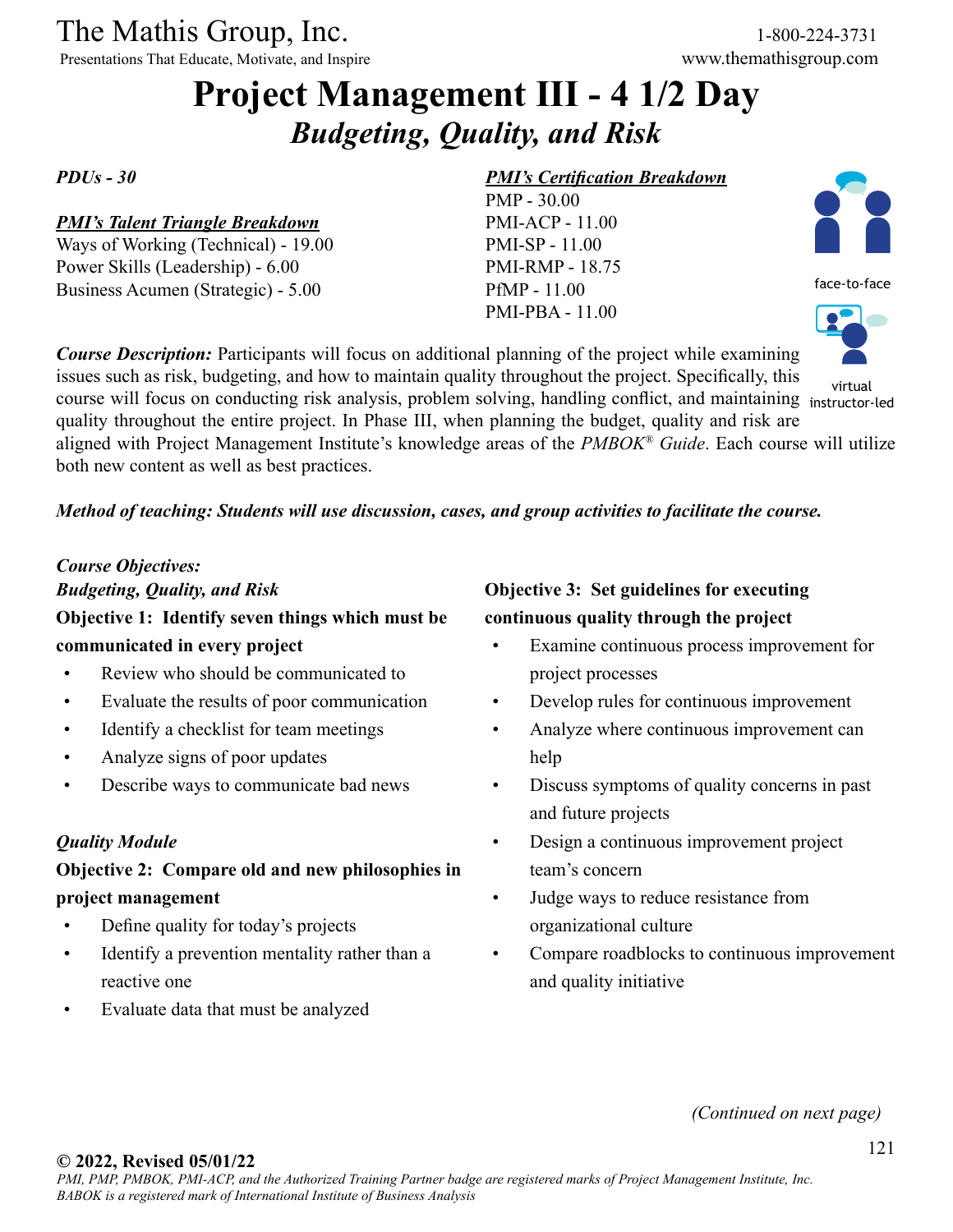Presentations That Educate, Motivate, and Inspire

## **Objective 4: Predict characteristics to the cost of quality in projects**

- Choose techniques for involving co-workers
- Evaluate Deming's seven deadly diseases
- Identify Juran's six-step approach to quality
- List steps for creating a quality action plan in projects
- Discuss implementation of the quality action plan
- Examine ways of monitoring the quality action plan
- Identify the strengths and weaknesses of Gantt charts
- Discuss the strengths and weaknesses of CPM charts

## *Problem Solving Module*

## **Objective 5: Classify who should be on the problem-solving team**

- Evaluate why participation helps solve the problem faster
- Discuss benefits of problem-solving analysis in projects
- Review what influences the problem-solving experience in projects
- Define the problem-solving processes for successful projects
- Assess the resources needed to fulfill the problem-solving plan

## **Objective 6: Examine creative solutions in solving project plans**

- Compare what to do if you inherit a goofy solution
- Perform a SWOT Analysis
- Evaluate the four steps to Force Field Analysis
- Discuss the benefits of Force Field Analysis

## **Objective 7: Define contingency planning and examine the crisis correctly**

- Evaluate how to implement the solution
- Discuss seven keys to problem solving implementation
- Identify the seven reasons for implementation failure

## *Negotiation Module*

## **Objective 8: Analyze the benefits of negotiations**

- Examine killer mistakes in negotiations
- Evaluate three ways of bargaining
- Discuss the three views of preparation
- Identify techniques for personal preparation
- Assess preparation techniques to counter your opponent

## **Objective 9: Design and arrange the first session**

- Review how and why to set parameters in project negotiations
- Classify techniques for handling emotionally charged issues
- Identify standard negotiation funneling practices
- Design questions that benefit your position while working on projects
- Discuss words to use in the questions for greater impact

## **Objective 10: Analyze barriers to overcome during negotiations**

- Identify guidelines for examining the opponent's position
- Evaluate research techniques for checking out the opponent

*(Continued on next page)*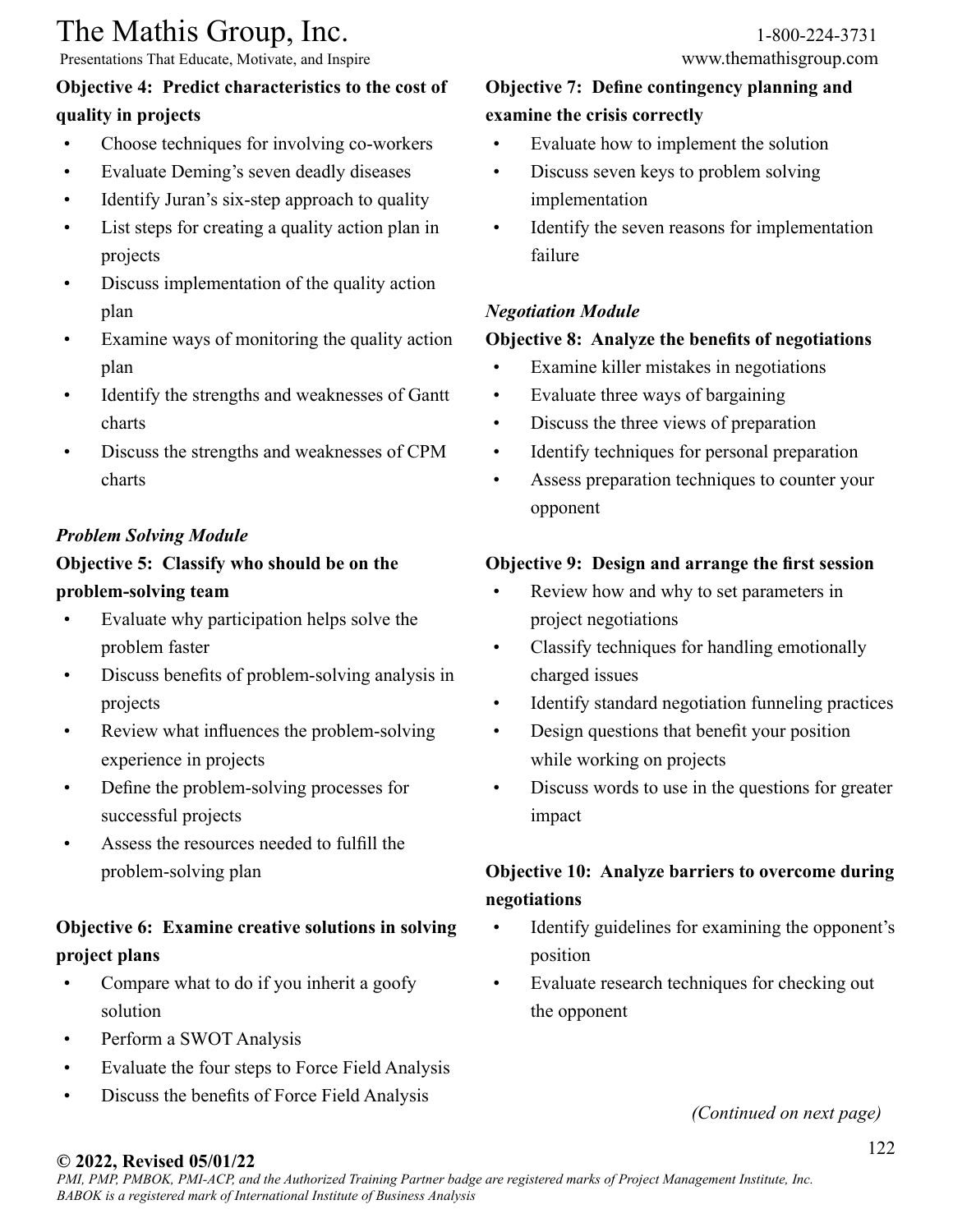Presentations That Educate, Motivate, and Inspire www.themathisgroup.com

## **Objective 11: Examine ways to overcome price objections in project resources**

- Discuss the benefits of reinforcing price before negotiations
- Analyze standard negotiation strategies
- Identify techniques to use to follow up after the deal is made

# *Project Management III Best Practices*

## **PROJECT MANAGEMENT PLANNING**

- Planning is the Seed for Success
- Responsibilities
- Terminology

## **PLANNING PROCESS AND PROJECT PLAN**

- What is Project Planning
- The Planning Process
- Importance of the Project Plan
- Steps in the Planning Process
- Overview of Project Scheduling

## **ACTIVITY DEFINITION AND SEQUENCING**

- Develop Project Tasks
- Define Task Relationships
- Defining Deliverables
- Development of a Project Schedule
- Define Precise and Measurable Milestones
- Steps to Creating a Project Schedule
- Estimate Task Duration
- Define Priorities
- Define Critical Path
- Document Task Relationship
- Document Assumptions
- Review the Results

## **BUDGETING**

- Overview of Project Budgeting
- Identify Cost Factors
- Project Estimate Summary Worksheet
- Instructions for the Project Estimate Summary Worksheet
- Document Assumptions
- Review the Cost Estimates
- **Estimated Cost at Completion Report**

## **CONFIGURATION MANAGEMENT**

- Configuration Management
- Configuration Management Organization
- Configuration Management Plan
- Tasks During the Planning Phase
- Relationship to Quality Management
- Authority and Responsibility
- Control Items
- Configuration Management Procedures
- Storage of Control Items
- Configuration Management Goes Beyond Development

## **QUALITY PLANNING**

- Quality Process
- Creating the Quality Plan
- Responsibility for Quality
- Independence of the Quality Assurance Team
- **Checklist**
- References

## **REQUIREMENTS DEFINITION**

- Importance of Project Requirements
- When are Requirements Defined?
- Requirements Specifications
- Who Defines Requirements?

#### *(Continued on next page)*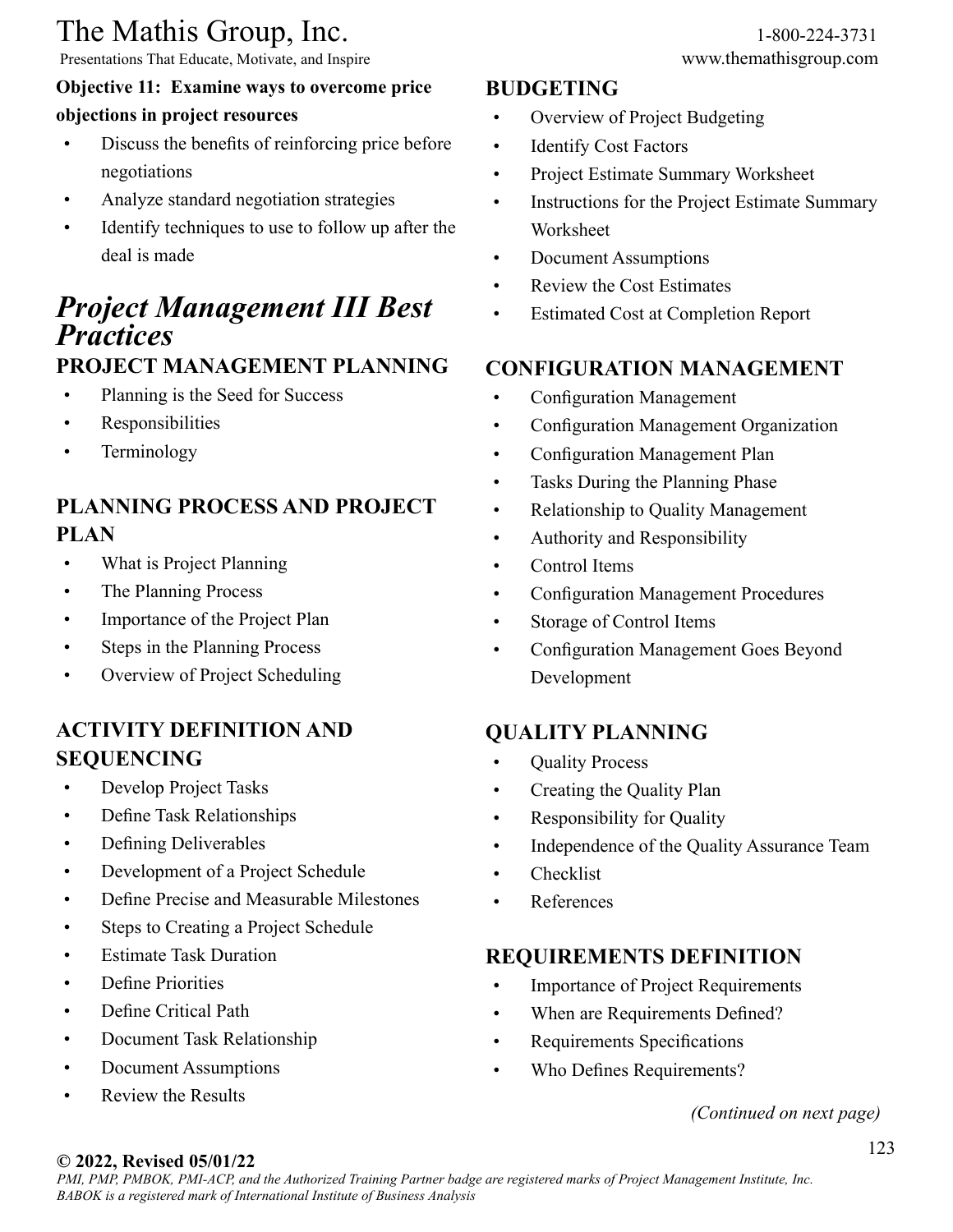Presentations That Educate, Motivate, and Inspire

- Requirements Traceability
- Approvals
- Managing Requirements Changes
- References

## **RESOURCE PLANNING**

- Overview of Resource Planning
- Determining the Size of the Team
- Determining Required Skills
- Identifying Required Non-Labor Assets
- Define Resource Profiles
- Forming the Team
- Support Functions
- Define Assumptions

## **RISK MANAGEMENT PLAN**

- Identify Risks
- Risk Management Process
- Responsibility for Risk Identification
- Risk Management Worksheet Instructions
- Contingency Planning
- Risk Management Worksheet Sample
- Suggested Preventive and Contingency Measures
- Risk Identification Summary (Top Five Risk)

## **PROJECT PLAN FORMAT**

- The Project Plan Template
- Plan Approval
- Project Summary
- Project Charter
- Project Trade Off Matrix and Status Summary
- Project Organization
- Activity List / Work Breakdown Structure
- Work Product Identification
- Project Schedule
- Estimated Cost at Completion
- Resource Loading Profiles
- Requirements
- Risk Management Plan
- Configuration Management Plan
- Quality Plan
- Top Five Issues
- Issue Item Status
- Action Item Status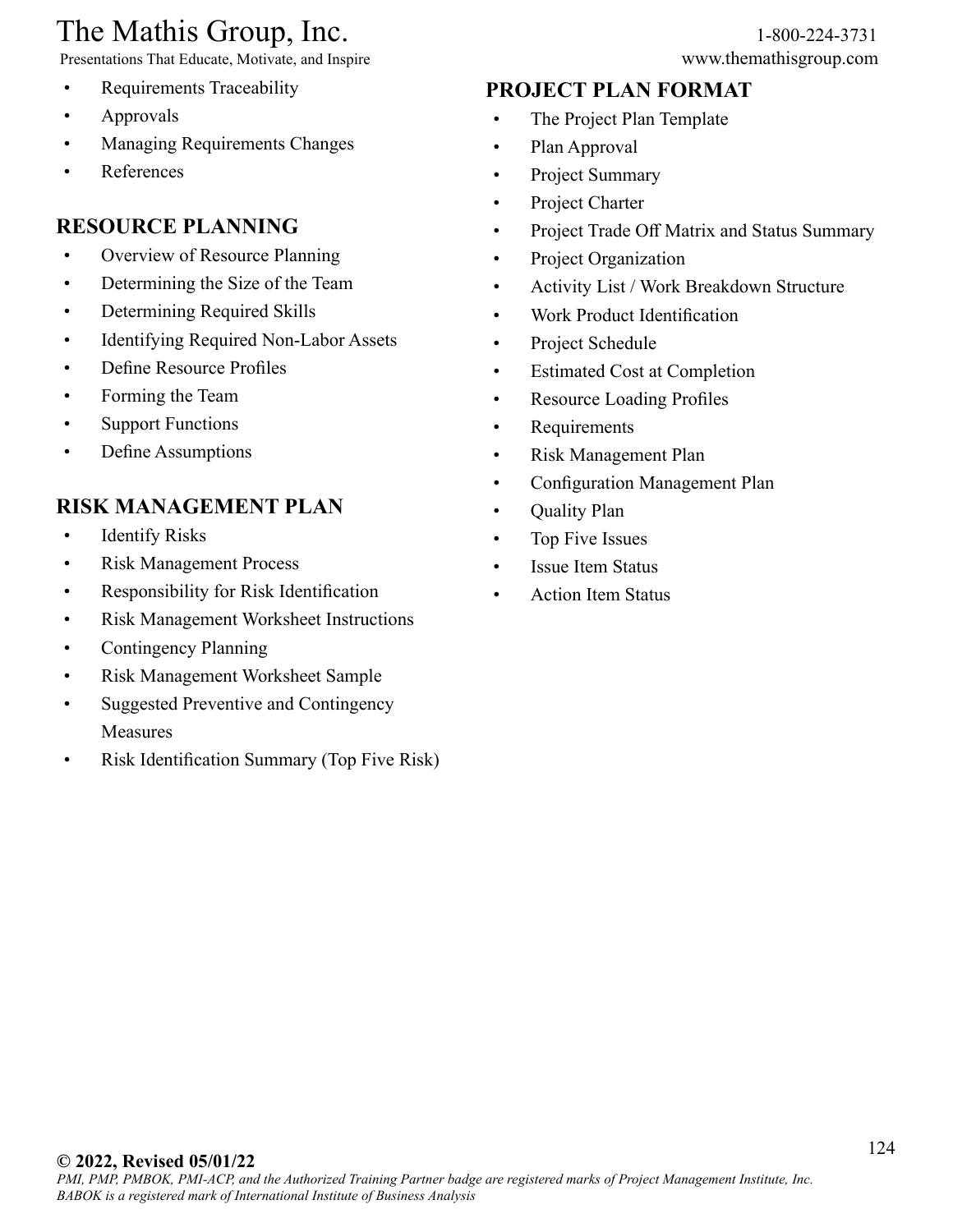Presentations That Educate, Motivate, and Inspire

# **Project Management IV - 4 1/2 Day** *Project Execution, Monitoring, and Closedown*

*PDUs - 30*

#### *PMI's Talent Triangle Breakdown*

Ways of Working (Technical) - 13.50 Power Skills (Leadership) - 12.50 Business Acumen (Strategic) - 4.00

#### *PMI's Certification Breakdown*

PMP - 30.00 PMI-ACP - 16.50 PMI-SP - 16.50 PMI-RMP - 18.50 PfMP - 16.50 PMI-PBA - 16.50



face-to-face



virtual

*Course Description:* Participants will focus on monitoring and executing the project while moving into the closedown phase of the project. Additional focus will be on problem solving and delivering quality customer service and value, regardless of if the customer is internal or external. Participants instructor-led will discuss and participate in analysis of measuring the individual performance of team members.

This section also focuses on how to properly hand the project off to the customer for effective transition. Phase IV is aligned with Project Management Institute's knowledge areas of the *PMBOK® Guide*. Each course will utilize both new content as well as best practices.

#### *Method of teaching: Students will use discussion, cases, and group activities to facilitate the course.*

#### *Course Objectives:*

### **Objective 1: Describe ways to communicate bad news**

• Classify how to manage the project through influence rather than power

#### **Objective 2: Summarize danger signals to watch**

- Assess how to crash a project
- Apply close down checklists and handoff procedures
- Identify phase out of the project
- Perform a postmortem
- Review current hindrances facing organizations

#### *Customer Service Module*

## **Objective 3: Analyze why every project should be concerned about customer service**

• Compare customer expectations to customer deliverables

- Define customer service for both internal and external customers in projects
- Evaluate customer expectations for projects
- Examine top customer complaints

## **Objective 4: Identify how to build credibility with customers**

- Assess how to bond with customers
- Identify ways of persuading customers to provide more information
- Choose distinct connections every customer must receive

*(Continued on next page)*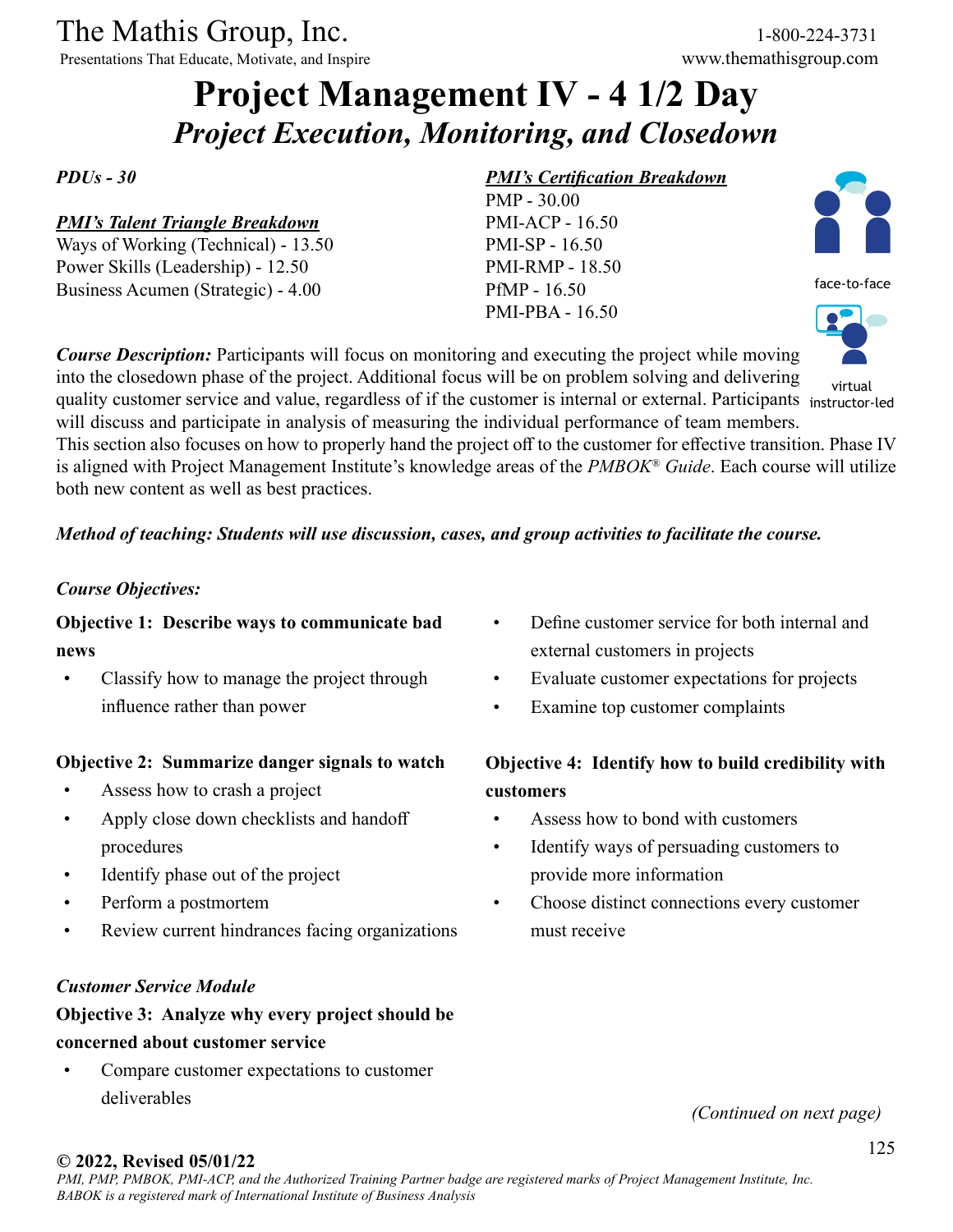Presentations That Educate, Motivate, and Inspire

## **Objective 5: Rate human factors which mislead communication**

- Analyze unspoken signals which distort communication
- Recognize how to put active listening to work
- Evaluate ways for handling problem customers
- Review methods for calming down irate customers
- Identify special care to the elderly or chronically ill
- Discuss feedback systems that work in projects
- Label warning signals that customer service is dying
- Identify five ways to improve your customer service in every project

### *Performance Module*

## **Objective 6: Discuss advantages of performance management**

- Identify performance needs
- Identify performance to project directives
- Analyze ways to communicate performance expectations in every project

## **Objective 7: Define ways in discovering the performance gap**

- Classify benchmarking techniques of present performance
- Discuss training and the performance gap
- Examine questions to ask in determining project performance
- Discuss how to break down project performance into understandable steps
- Define how to map the performance map

## **Objective 8: Review monitoring of project performance indicators**

- Show how to link operational goals to project performance
- Analyze mentoring roles in advancing project performance
- Examine the impact of incorporating best practices in project performance
- Evaluate how to create a project performance results matrix
- Develop a project performance development plan to transition team members toward peak performance

## *Procurement Module*

#### **Objective 9: Examine contracting process**

• Discuss methods of contracting

#### **Objective 10: Compare contracting types**

- Describe evaluating and awarding contracts
- Discuss how to conduct a search for contract source

## **Objective 11: List price and budgeting requirements**

- Examine interpreting changes
- Analyze termination of contracts
- Discover how to handle appeals and disagreements in a contract
- Examine contract closeout planning

*(Continued on next page)*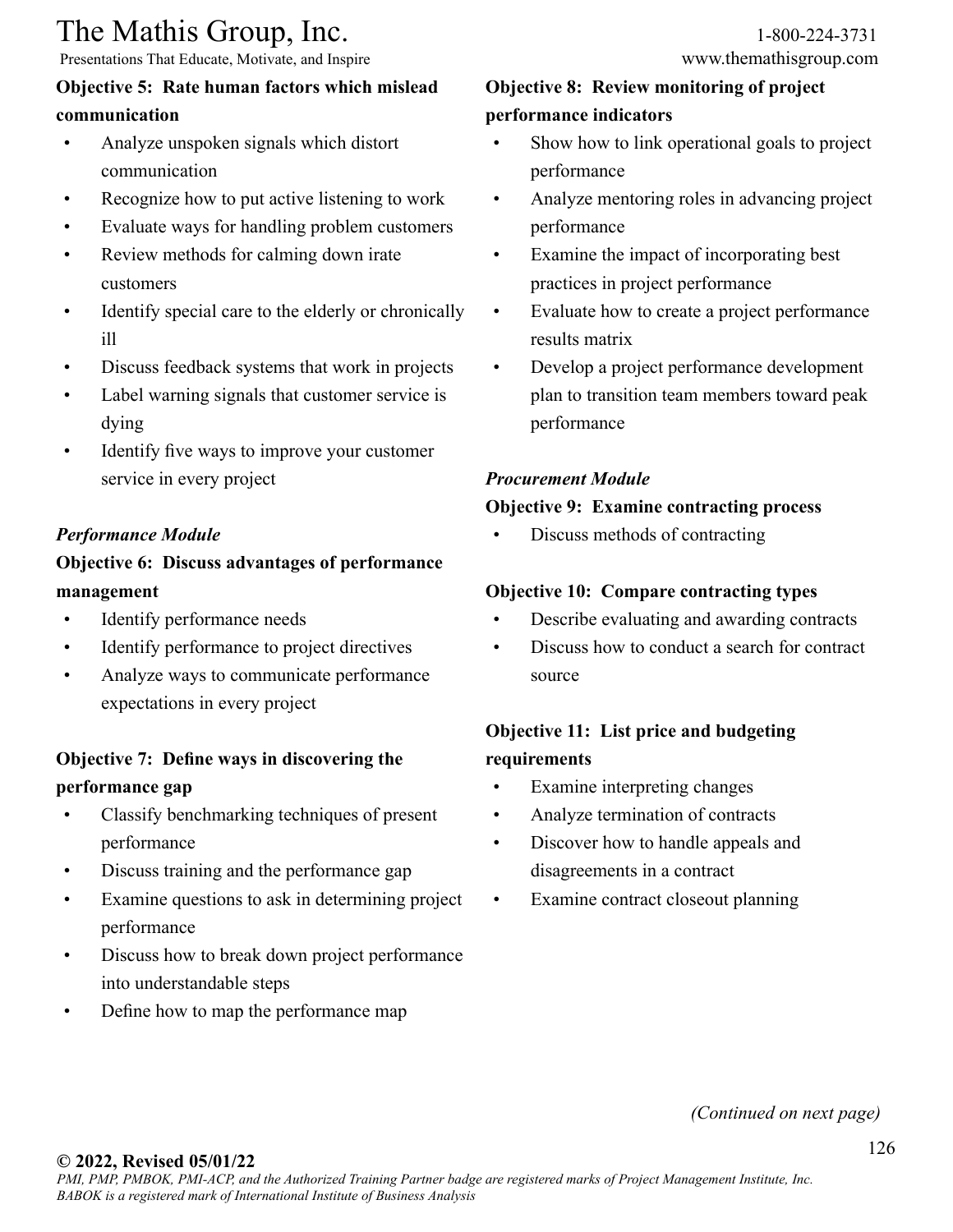Presentations That Educate, Motivate, and Inspire www.themathisgroup.com

## *Project Management IV Best Practices*

## **INTRODUCTION TO EXECUTION**

- What Happens During Project Execution?
- Project Control Process
- Preventing Problems is Better than Fixing Them

## **APPROVAL PROCESS**

- What is the Approval Process?
- Contractor Payments

## **CONFIGURATION MANAGEMENT CHANGE, VERSION AND ISSUE MANAGEMENT**

- What Happens During Project Execution?
- You Can't Manage What You Don't Control
- The Change Control Form
	- Phase 1 Requester Information
	- Phase 2 Initial Review of the Change Request
	- Phase 3: Initial Impact Analysis

Phase 4: Final Review Results and Change Priority

- What is Issue Management
- The Issue Resolution Form
	- Phase 1 Requester Information
	- Phase 2 Initial Review of the Issues

Phase 3: Tracking

Phase 4: Final Review Results and Change Priority

## **CORRECTIVE ACTIONS**

- The Best of Plans Can Go Wrong
- Where Problems Come From
- Fix the Problem with a Recovery Plan

## **PROJECT REVIEWING**

- **Review Process**
- Informal Review Process
- The Status Review
- Team Meetings
- **Executive Meeting**
- Link to Change, Issue, and Quality Management

## **RISK MONITORING AND MITIGATION**

- Preventing Problems
- What is After Risk Assessment?
- The Evolution of Risk Control
- Risk Monitoring is an Iterative Process
- Risk Manager
- Risk Meetings
- Ongoing Risk Identification
- Focus on Key Risk
- Risk Resolution
- Historical Record

## **TRACKING AND MONITORING PROJECT PERFORMANCE**

- Introduction to Project Tracking and Monitoring
- The Project Plan as the Road Map
- The Project Plan as the Baseline
- Why Tracking and Monitoring?
- How and What is to be Tracked
- When Should Tracking be Done?
- Activity and Schedule Tracking
- Monitoring
- Planned Versus Actual Costs
- Cost Determination
- Update the Cost Model
- Document Assumptions
- Tracking and Monitoring Costs
- Estimate at Completion (EAC) Summary Report

*(Continued on next page)*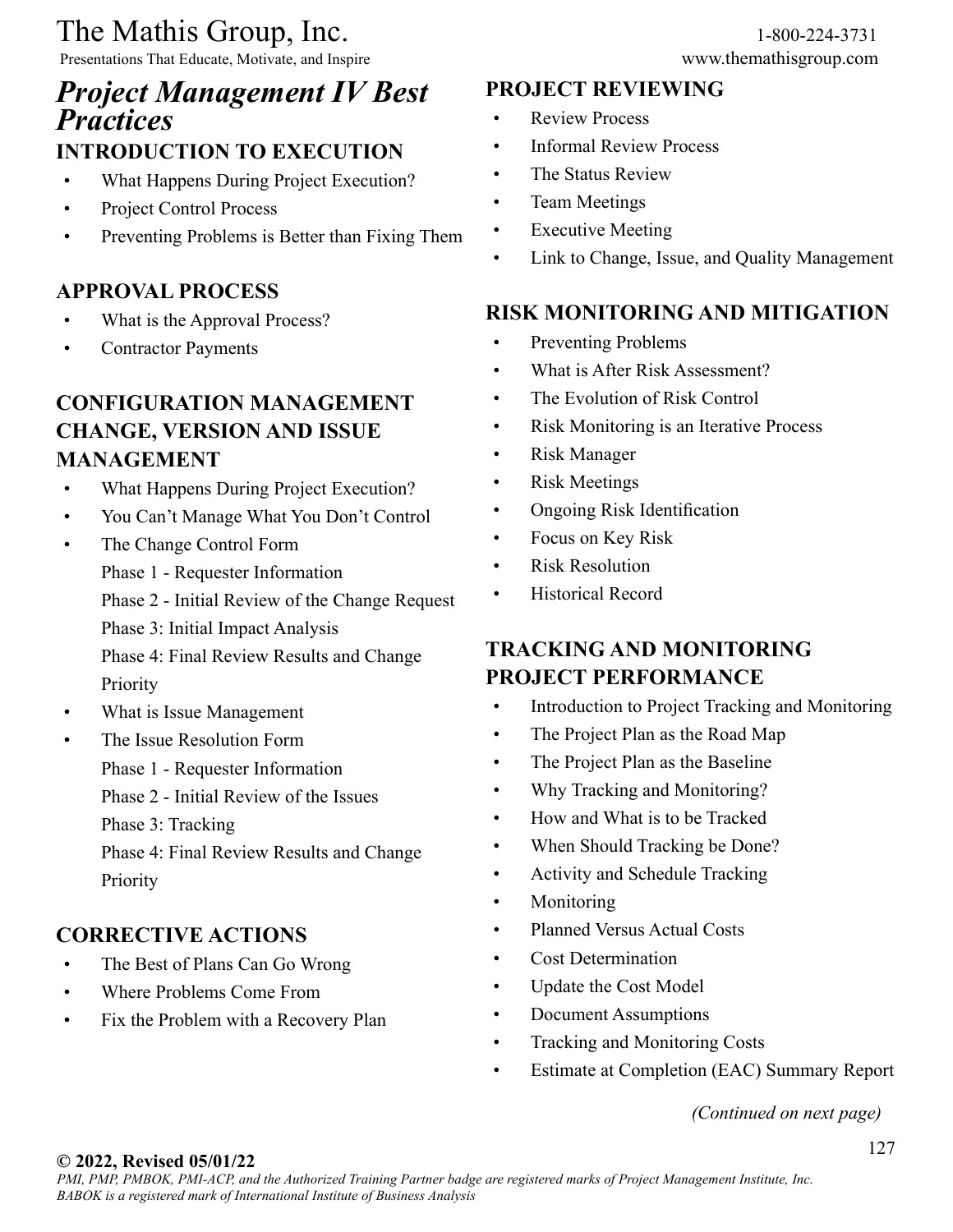# The Mathis Group, Inc.<br>
Presentations That Educate, Motivate, and Inspire<br>
Www.themathisgroup.com

Presentations That Educate, Motivate, and Inspire

- Financial Metrics
- Resource Loading Updates
- Steering Committee
- Independent Reviews
- Periodic Updates
- Managing External Project Managers

## **PROJECT CLOSE-OUT INTRODUCTION**

• Overview

## **POST IMPLEMENTATION EVALUATION REPORT AND ARCHIVING**

- What is a Post Implementation Evaluation Report?
- Identifying and Addressing Success
- Who Prepares the Report?
- Collecting Project Data
- Where is the Archive Maintained
- How is the Archived Material Used?

## **RECOGNITION AND CELEBRATION OF SUCCESS**

- Recognition of Success
- What is Success?
- Conduct a Lessons Learned Session
- Document Lessons Learned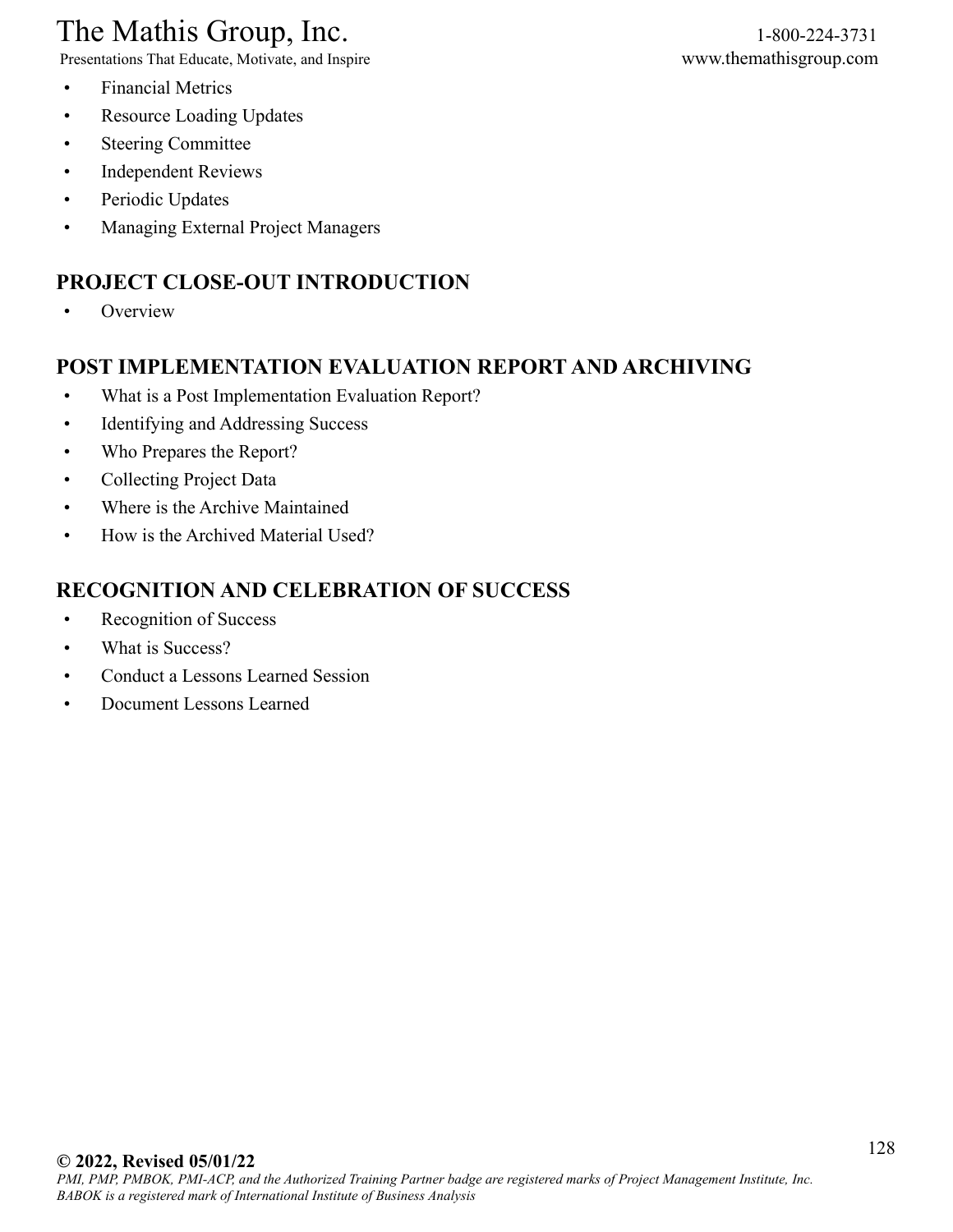Presentations That Educate, Motivate, and Inspire

# **Online Course Descriptions**

# **Agile Project Management** *Succeeding in a Project Filled with Uncertainty and Change*

*PDUs - 13*

*PMI's Talent Triangle Breakdown*

Ways of Working (Technical) - 12.50 Power Skills (Leadership) - 0.50

*PMI's Certification Breakdown* PMP - 13.00 PMI-ACP - 12.50 PMI-SP - 1.50 PMI-RMP - 1.25 PfMP - 0.50 PMI-PBA - 0.50



self-paced online

*Course Description:* Agile Project Management officially began in 2001 and has become a popular project management approach. This course will examine the focus of energizing, empowering, and enabling project teams to provide customer value in a strong Agile framework. Participants will examine the value and process to actively involve the customer in delivering features and functionality throughout the duration of the project. This course will explore actions which reinforce the ability to respond to a changing project environment while focusing on delivering high customer value in every project.

*Method of teaching:* Students will learn tips, techniques and processes through webinars, which can be accessed 24/7 and completed at their own pace. Remember, though, that you must complete the course within 60 days.

#### *Course Objectives:*

#### **Objective 1: Define Agile Project Management and the Agile manifesto**

- Compare why traditional projects struggle and fail
- Discuss criteria on when to use the Agile methodology
- Discuss when and how to use the hybrid approach to utilize traditional Project Management and Agile Project Management
- Identify the success factors of Agile Project Management
- Identify the principles of Agile Project Management
- Compare predictive planning and adaptive planning
- Discuss the rights and roles of the Agile business case

#### **Objective 2: Define user stories, story mapping, Kanban boards, and burn down charts**

- Examine the usage of product vision box and product backlog
- Discuss the characteristics of a time box

*(Continued on next page)*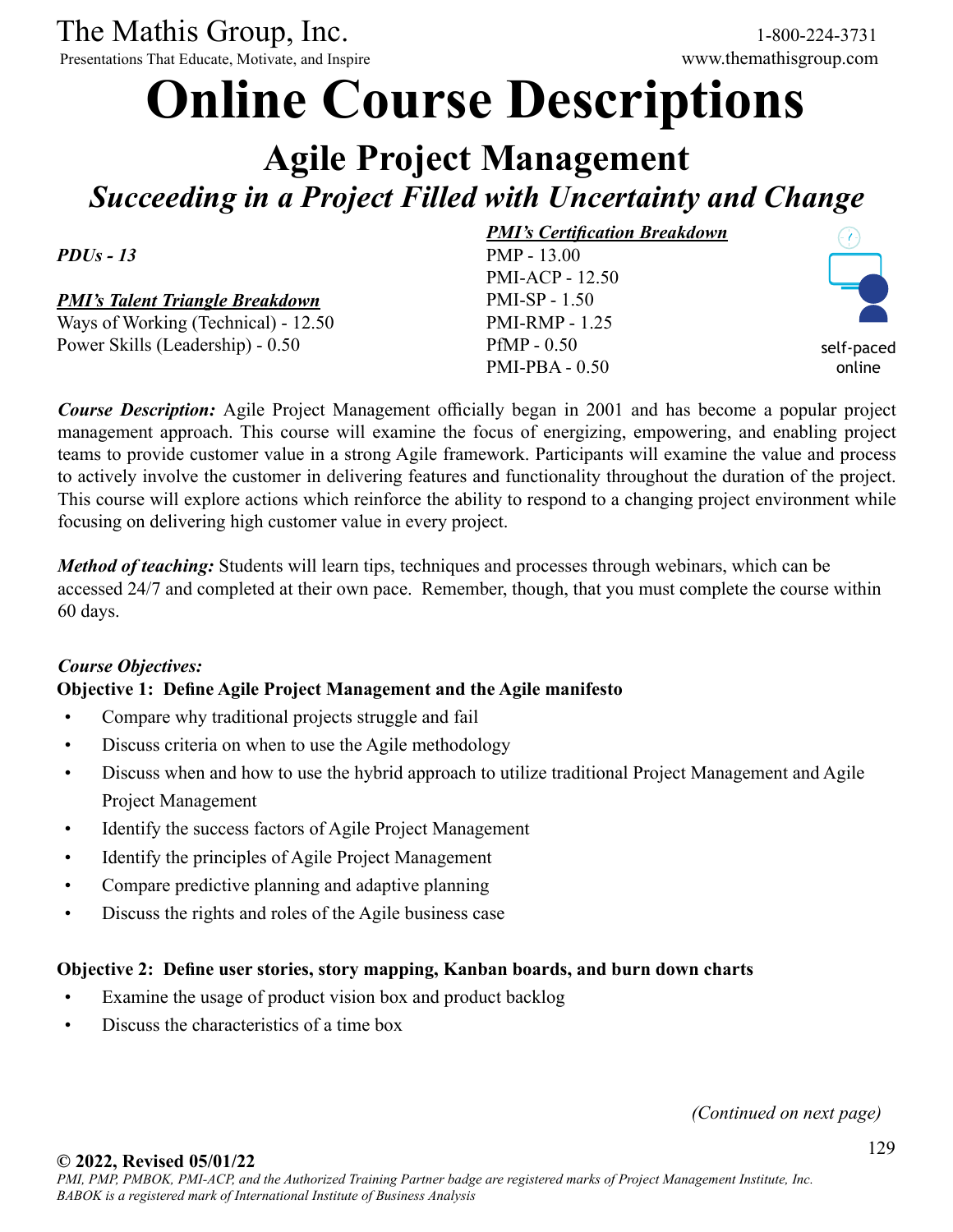Presentations That Educate, Motivate, and Inspire www.themathisgroup.com

#### **Objective 3: Review how to use daily stand up meetings successfully**

- Examine the role and core skills of the project manager in Agile Project Management
- Examine the role of the culture to support the project team in Agile Project Management
- Examine the engaging role of the customer in Agile Project Management
- Discuss customer value in Agile Project Management

#### **Objective 4: Examine strategies of Agile Project Management**

- Examine Agile modeling
- Discuss the characteristics of the cone of uncertainty
- Describe value stream in Agile Project Management

#### **Objective 5: Discuss the positives of co-location, information radiators and team space**

- Analyze the planning processes of initiating, iteration, control, and closeout
- Analyze estimating in Agile Project Management such as size, iteration, and releases
- Analyze scheduling in Agile Project Management
- Analyze tracking and communication in Agile Project Management
- Analyze risk and changes in Agile Project Management
- Examine types of contracts that work best with the Agile framework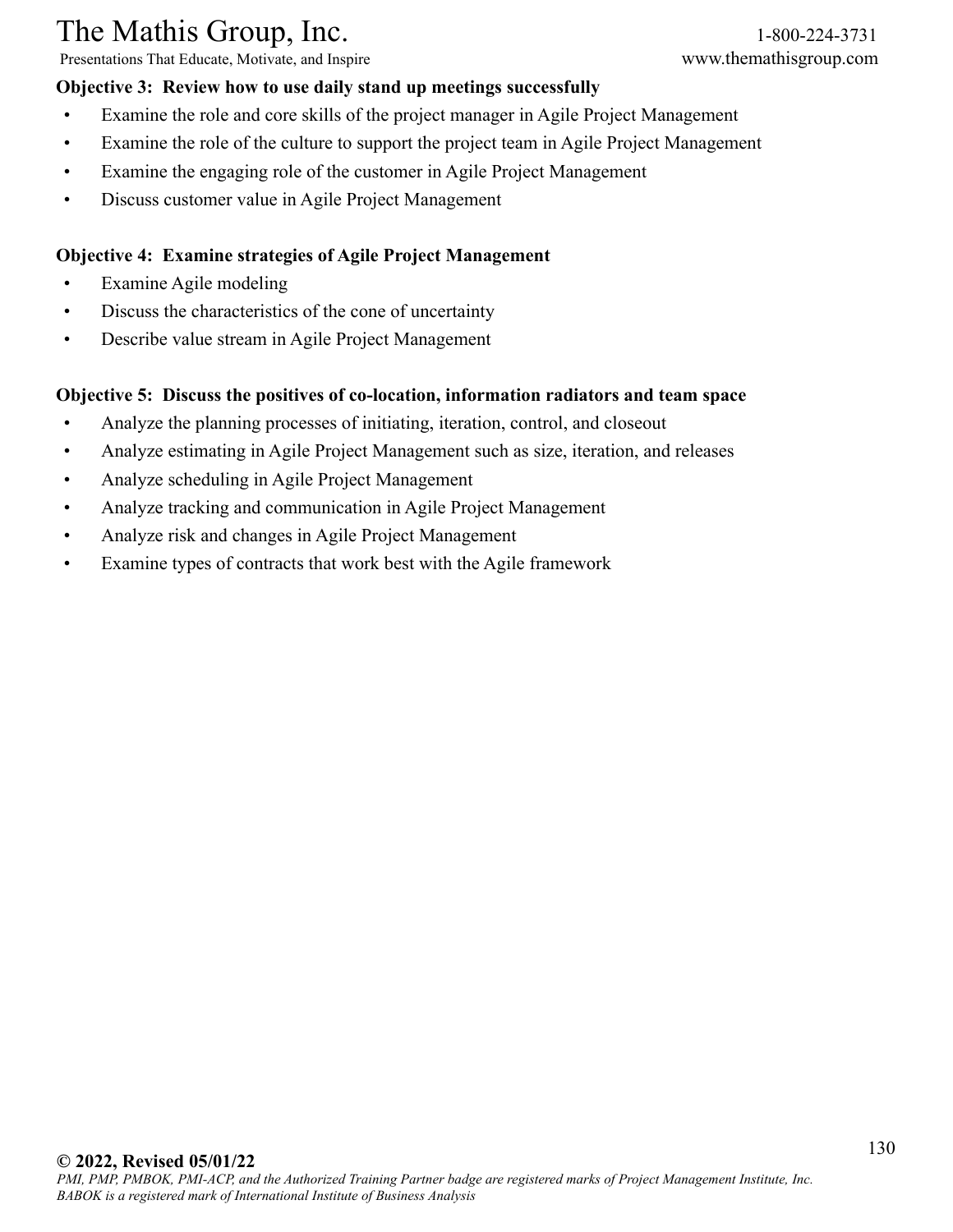Presentations That Educate, Motivate, and Inspire www.themathisgroup.com

# **Business Analysis Fundamentals**

*PDUs - 14*

#### *PMI's Talent Triangle Breakdown*

Ways of Working (Technical) - 14.00

#### *PMI's Certification Breakdown*

PMP - 14.00 PMI-PBA - 14.00



self-paced online

*Course Description: Business Analysis Fundamentals* is a course which will provide foundational skills in business analysis. Students will learn the basic roles of stakeholders and how to gather real requirements from each stakeholder; allow requirements gathering to influence the business case; and use communication techniques to strengthen stakeholder relationships throughout the entire project process. The course content was developed using *A Guide to Business Analysis Body of Knowledge (BABOK®)*, *3rd edition (IIBA)*, *Business Analysis for Practitioners (PMI)*, and other top Business Analysis resources.

*Method of teaching:* Students will learn tips, techniques and processes through webinars, which can be accessed 24/7 and completed at their own pace. Remember, though, that you must complete the course within 60 days.

#### *Course Objectives:*

#### **Objective 1: Review an overview of business analysis**

- Discuss the history of business analysis
- Show the Business Analysis Overview Process
- List *BABOK®'s* knowledge areas
- Define key terms used in business analysis
- Examine the Business Analysis approach
- Define the business analyst role
- Define business analyst competencies
- Examine the Business Analysis tiers

#### **Objective 2: Create a Business Analysis Plan**

Examine the Business Analysis Planning Process

#### **Objective 3: Identify stakeholders and their roles**

- List requirements interview questions
- Define active listening

#### **Objective 4: Analyze the Requirements**

- Examine requirements elicitation
- Explain the Feasibility Study
- Examine product and project scope *(Continued on next page)*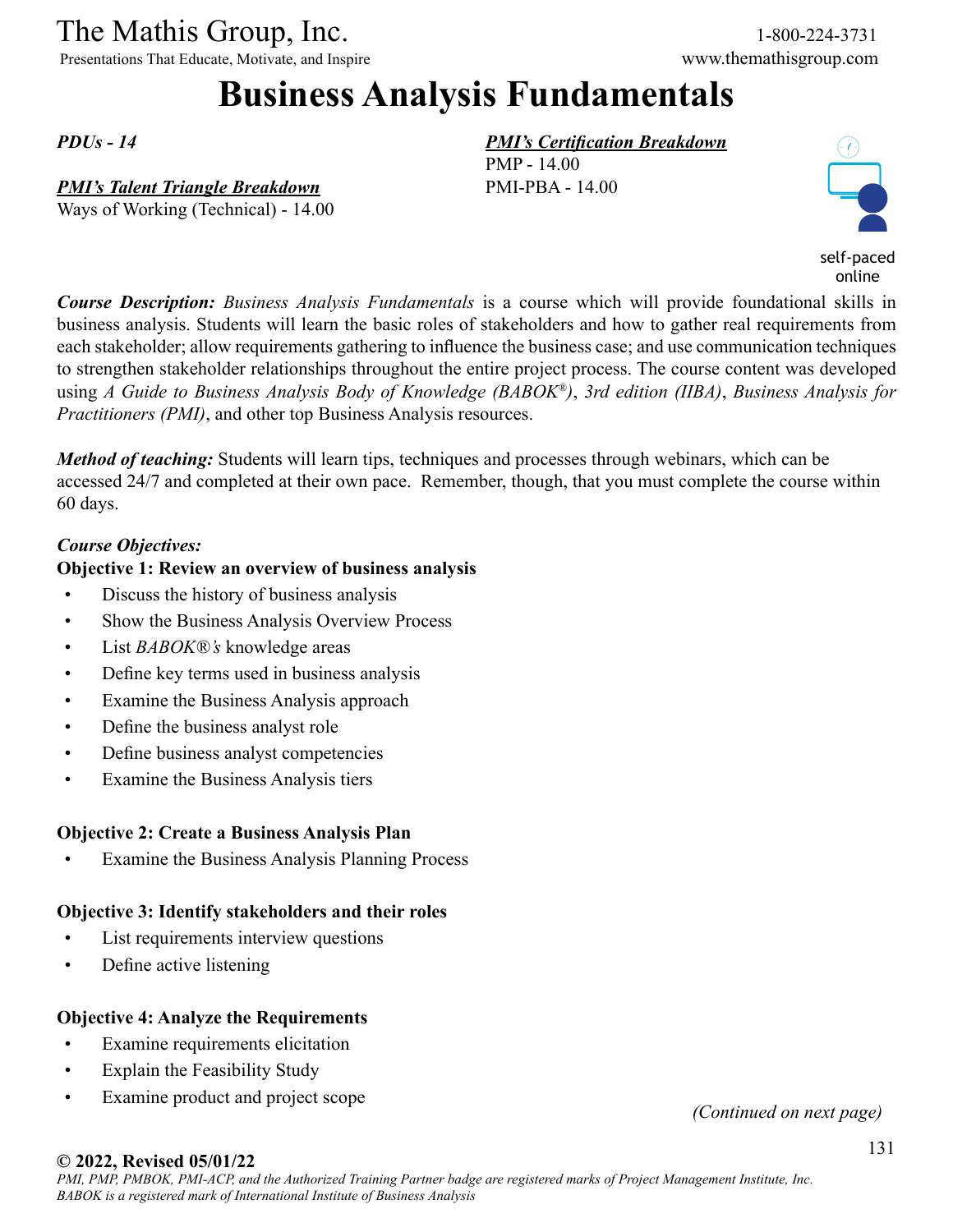Presentations That Educate, Motivate, and Inspire www.themathisgroup.com

- **Objective 5: Uncover and Analyze Needs** • Compare Needs and Requirements
- Design a Root Cause Analysis
- Create the Business Case
- Manage and Enforce the Scope
- Define the Scope

## **Objective 6: Define and Manage Requirements**

- Compare Functional and Supplemental requirements
- Examine types of requirements
- Define and detail requirements management
- Review guidelines for writing requirements

## **Objective 7: Examine Project Life Cycle Models**

• Define and model approaches including waterfall, vee, agile, rad, legacy, prototype, evolutionary, and spiral

## **Objective 8: Create Tools to Use**

- Examine the Zachman Framework for Understanding Organizations
- Summarize Business Drivers

## **Objective 9: Choose the Right Analysis Techniques**

- Analyze models for requirement analysis
- Discuss estimation techniques

### **Objective 10: Validate and Verify Solutions**

- Define and detail solution assessment and validation
- Discuss validation techniques
- Discover techniques for managing requirements traceability

## **Objective 11: Moving from Planning to Implementation**

- Prepare requirements package
- Examine transitioning

## **Objective 12: Examine Communication in Business Analysis**

- Discover the Business Analyst's role
- Examine Business Analysis in an Agile methodology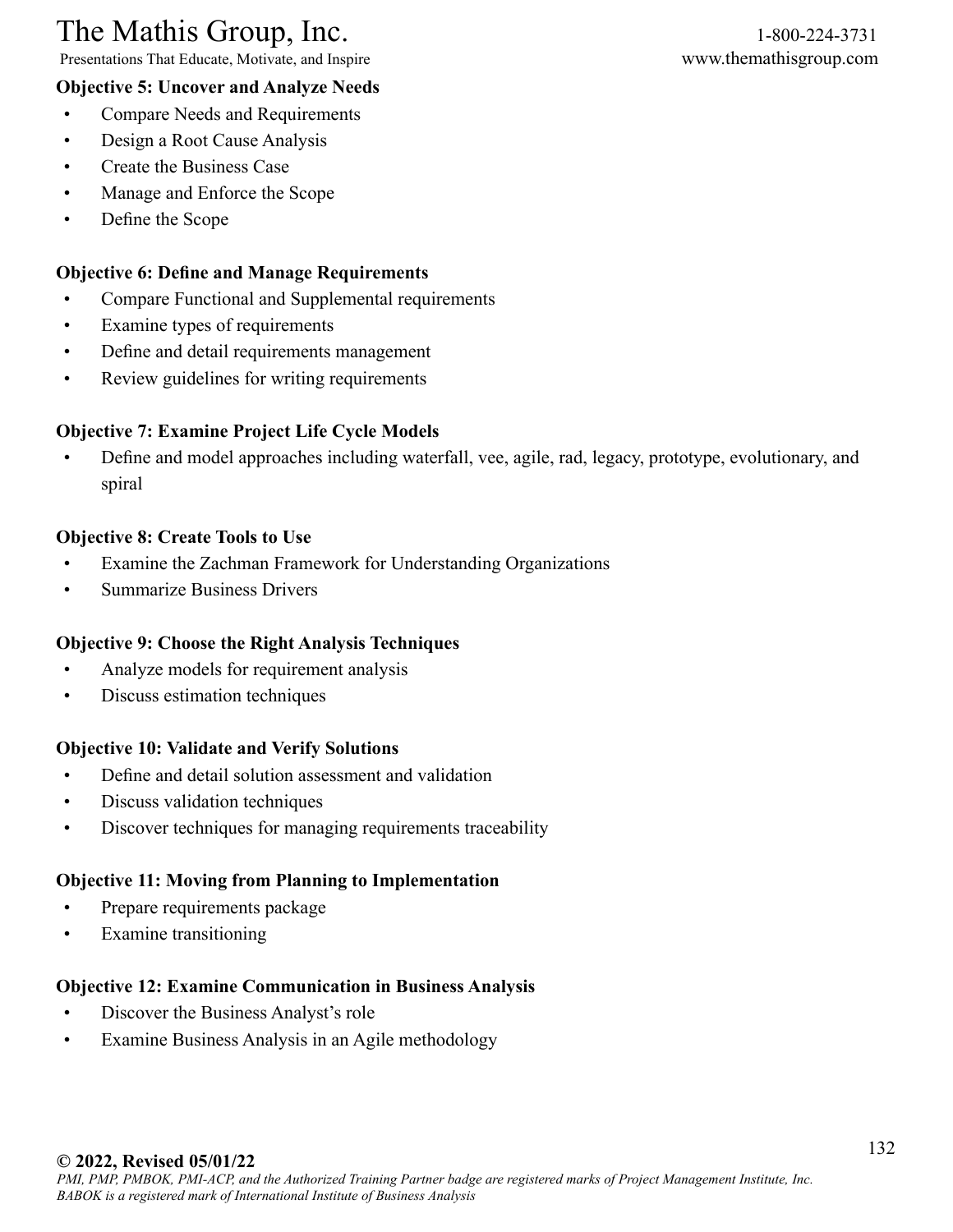Presentations That Educate, Motivate, and Inspire

# **Creating a Successful Project Business Case**

*PDUs – 13*

#### *PMI's Talent Triangle Breakdown*

Ways of Working (Technical) - 12.75 Business Acumen (Strategic) - 0.25

#### *PMI's Certification Breakdown*

PMP - 13.00 PMI-ACP - 0.25 PMI-SP - 0.25 PMI-RMP - 0.25 PfMP - 0.25 PMI-PBA - 0.25



self-paced online

*Course Description:* This online course will focus on the business case. Students will learn what a business case is, what it includes, why it is necessary for successful project management, and how to develop one for every project. Students will also learn how to conduct a business case review to ensure the project's success. This course will follow one or more of Project Management Institute's knowledge areas of the *PMBOK® Guide*.

*Method of teaching:* Students will learn tips, techniques and processes through webinars, which can be accessed 24/7 and completed at their own pace. Remember, though, that you must complete the course within 60 days.

#### *Course Objectives:*

#### **Objective 1: Define business case**

- Identify purpose of a business case
- Define and detail project charter
- Examine the relationship between organizational strategy and the business case
- Define content areas of a business case

## **Objective 2: Discuss areas of document objectives, reasons, benefits and benefits realization**

- Discuss areas of timescale, costs and investment appraisal
- Define and detail sensitivity analysis
- Define estimating concepts and detail four models of estimating
- Define and detail project data collection
- Examine hard and soft data
- Examine strategies for converting data to monetary values
- Detail five steps to converting data to monetary values
- Define and detail return on investment (ROI)
- Define and detail benefit/cost ratio, payback period, net present value, internal rate of return

## **Objective 3: Examine the building/creation of a business case**

- Examine methods of developing a business case
- Examine different formats for a business case
- Examine business case templates

#### **Objective 4: Define business case review**

- Examine questions to ask during a business case review
- Define inputs and outputs from a business case review
- Examine options after a business case review

## **Objective 5: Identify levels of responsibility with a business case**

• Analyze a business case example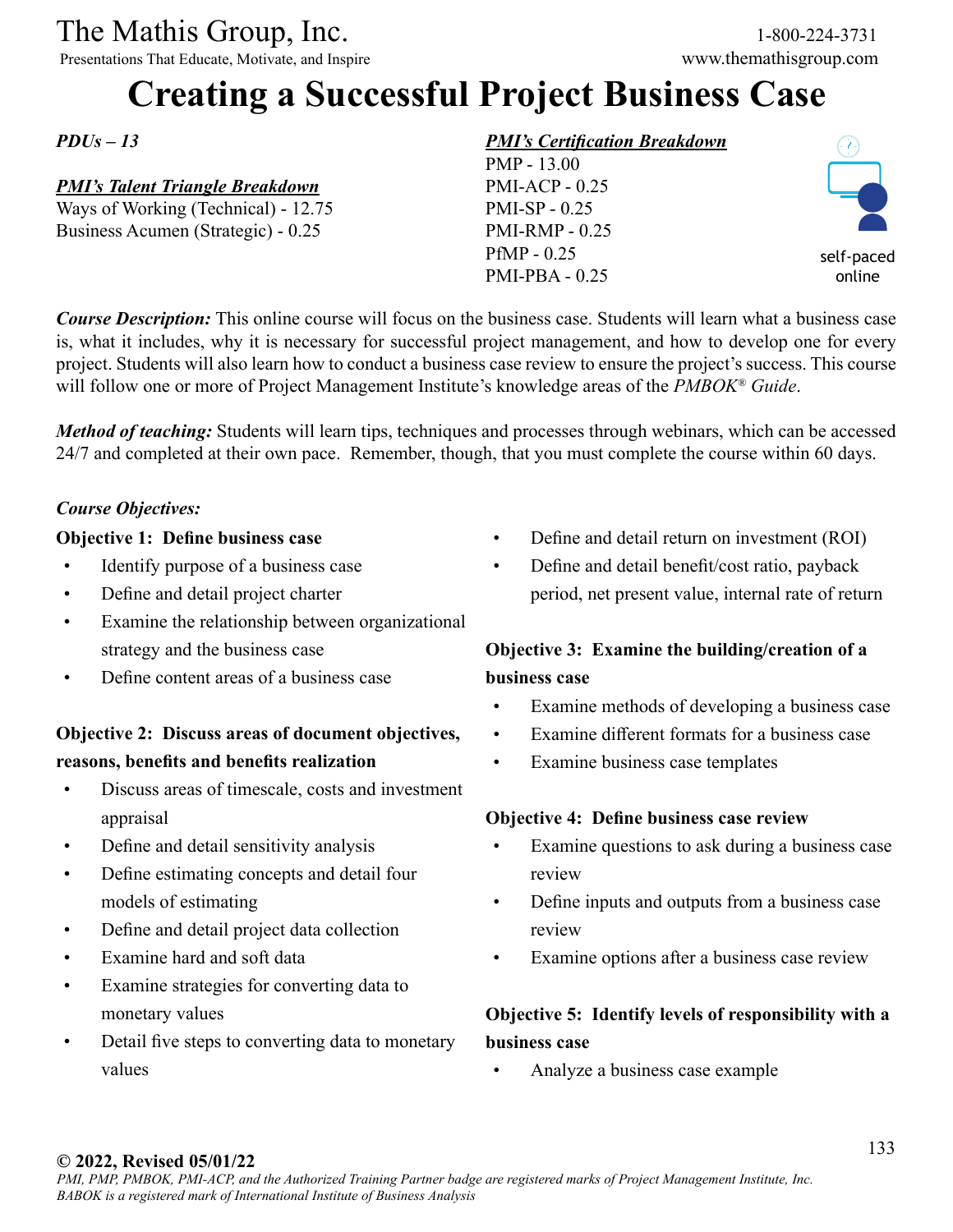Presentations That Educate, Motivate, and Inspire www.themathisgroup.com

# **Dealing with Conflict and Negativity in a Project Management Environment**

*PDUs - 14*

*PMI's Talent Triangle Breakdown* Power Skills (Leadership) - 14.00

#### *PMI's Certification Breakdown*

PMP - 14.00 PMI-ACP - 14.00 PMI-SP - 14.00 PMI-RMP - 14.00 PfMP - 14.00 PMI-PBA - 14.00



*Course Description:* This course will focus on ways to reduce professional or personal conflict and negativity. Students will gain insight into ways to acquire control of volatile situations and prevent anger from escalating. They will learn how to turn negative situations around in the workplace. They will receive clear steps of action for getting to the root of the conflict. Students will examine why negative situations ripple into every area of the organization. They will discover ways to facilitate bad situations, techniques for gaining consensus, and simple confrontation techniques that reduce stress will all be examined. They will create approaches which will turn a negative situation into an optimistic workforce.

*Method of teaching:* Students will learn tips, techniques and processes through webinars, which can be accessed 24/7 and completed at their own pace. Remember, though, that you must complete the course within 60 days.

#### *Course Objectives:*

#### **Objective 1: Define conflict**

- Discuss the positive side of conflict
- Analyze eight most common times for conflict
- Identify six reasons for conflict among workers

#### **Objective 2: Examine rules for handling anger**

- Choose words to use that help
- Create action plans for quick resolution
- Analyze hostility and how it surfaces
- Examine how to handle personal and professional hostility
- Compare levels of group conflict
- Examine seven stages of group conflict

#### **Objective 3: Review active listening skills**

- Discuss hedge words people use to distort communication
- Analyze techniques people use to avoid issues

*(Continued on next page)*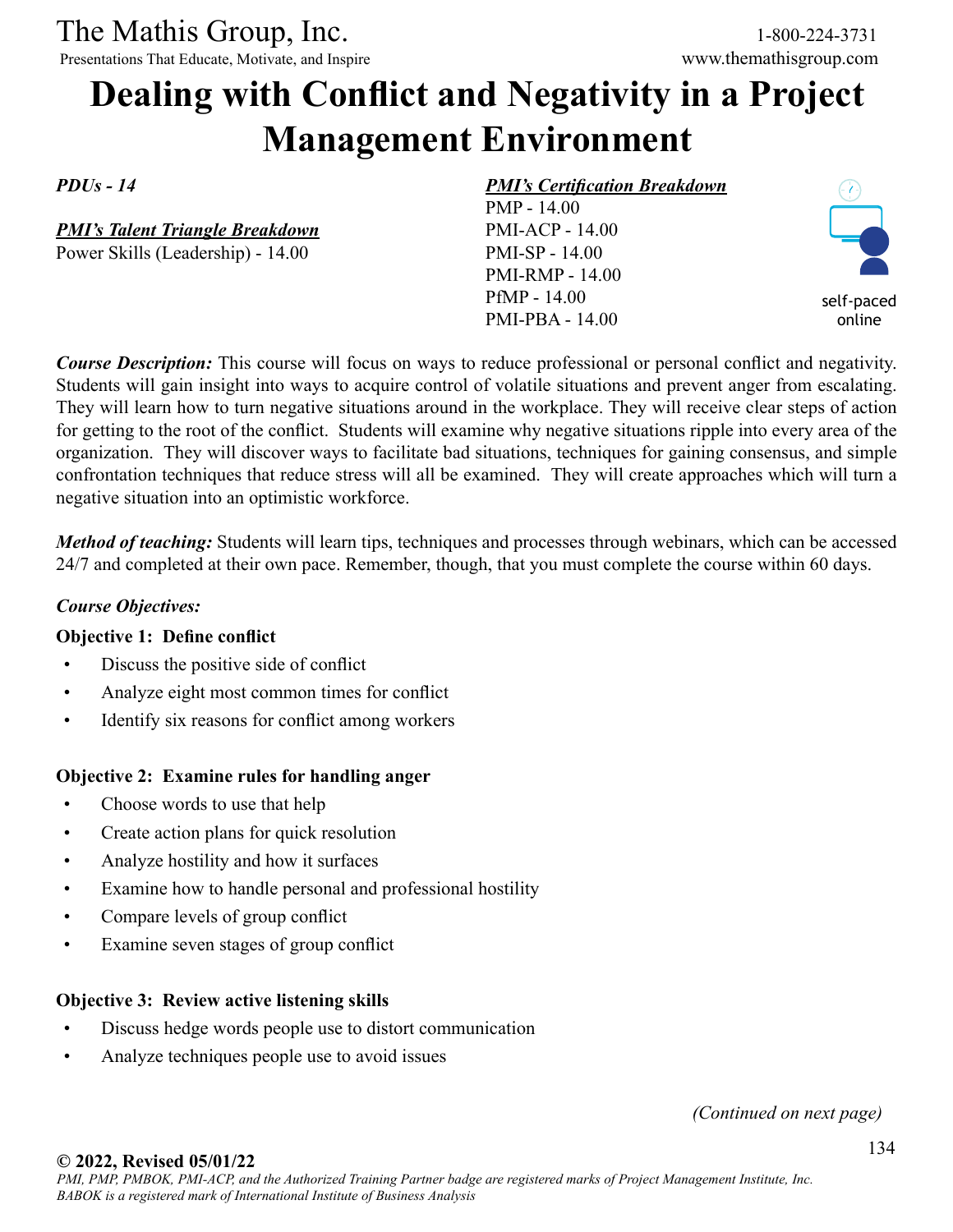Presentations That Educate, Motivate, and Inspire www.themathisgroup.com

#### **Objective 4: Create a code of conduct for controlling a resolution meeting**

- Compare ways to confront others while helping them save face
- Examine confrontation techniques
- Review assertiveness techniques
- Apply facilitation skills for allowing everyone to be heard
- Discuss the facilitator's responsibilities
- Create questions to guide others through the process
- Analyze ways to prevent arguing
- Discuss times to make amends

#### **Objective 5: Examine definition of negativity**

- Analyze the cost of negativity in U.S. organizations
- Evaluate the challenges of the modern workplace
- Formulate a five-step approach in examining negativity
- Review the CIA way negativity grows
- Discuss situational, habitual, and chronic negativity
- Discuss the effect of someone else's negativity on you
- Create stair steps toward negativity
- Assess results of negativity
- Compare ways in dealing with the negaholics
- Develop rules for confronting negativity
- Analyze how to break the victim complex
- Define ways to impact negative culture
- Discuss how to fight personal negativity

#### **Objective 6: Evaluate the inner/personal dialog**

- Identify the family influence
- Assess ways for rebuilding trust
- Create an action plan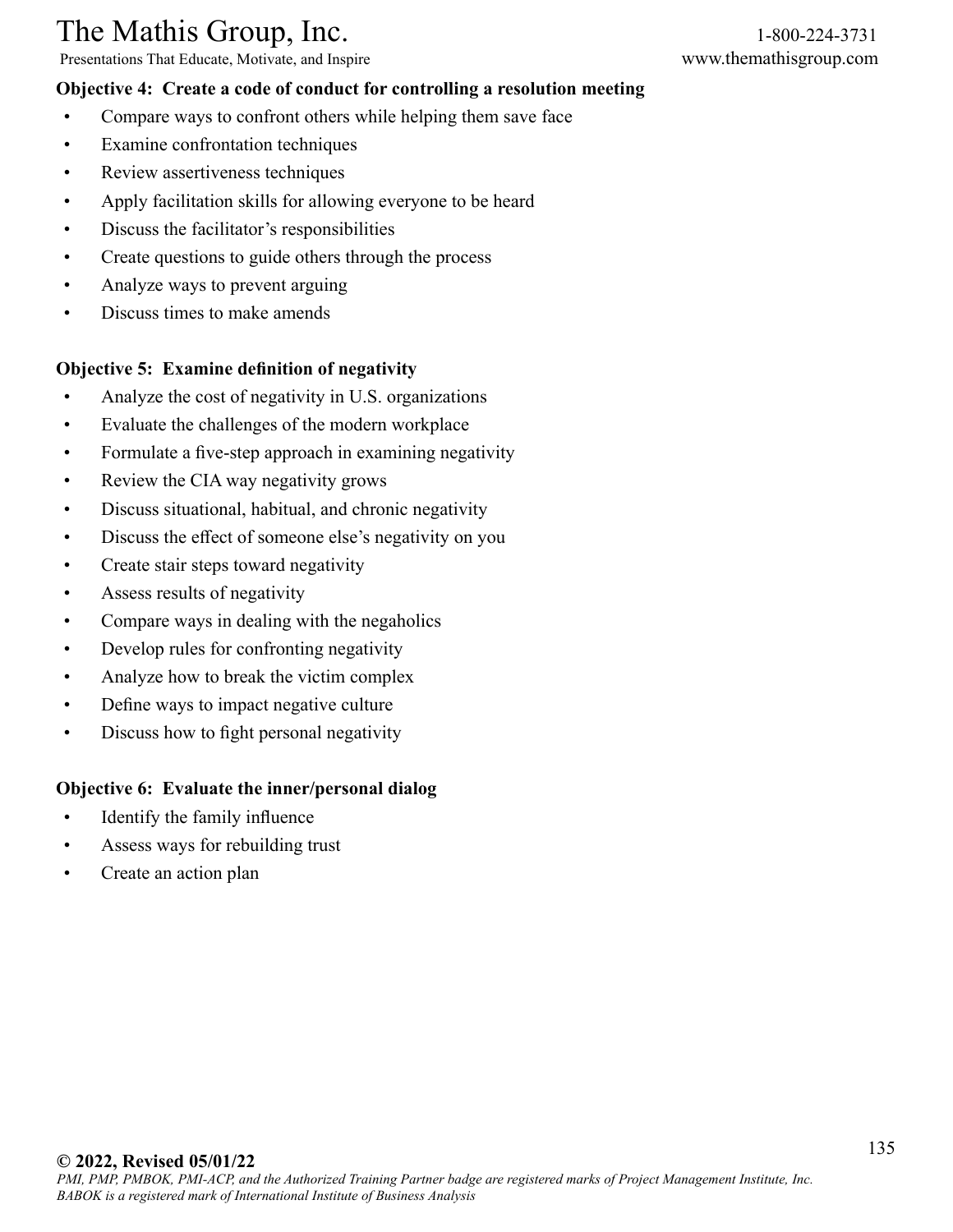Presentations That Educate, Motivate, and Inspire

# **Project Communications Management**

*PDUs - 13*

## *PMI's Talent Triangle Breakdown*

Ways of Working (Technical) - 11.00 Power Skills (Leadership) - 2.00

## *PMI's Certification Breakdown*

PMP - 13.00 PMI-ACP - 2.00 PMI-SP - 2.00 PMI-RMP - 2.00 PfMP - 2.00 PMI-PBA - 2.00



self-paced online

*Course Description:* This course will focus on ways to use project communication and communication theories to influence others within and outside of the project team. Participants will learn how to focus on framing the data and information in a correct manner as well as proper usage of words and language for influencing project stakeholders. This course will follow one or more of Project Management Institute's knowledge areas of the *PMBOK® Guide*.

*Method of teaching:* Students will learn tips, techniques and processes through webinars, which can be accessed 24/7 and completed at their own pace. Remember, though, that you must complete the course within 60 days.

#### *Course Objectives:*

### **Objective 1: Analyze the value of project interviews**

- Evaluate how to approach people
- Identify perception
- Examine what impacts project perception
- Compare reducing perception differences

#### **Objective 2: Discuss how to gain understanding**

- Demonstrate what to do when you mess up
- Analyze communication styles
- Develop ways to increase understanding
- Compare kinds of project communication
- Describe what communication should be communicated upline
- Examine reasons why communicating upline is extremely difficult
- Identify questions to ask if miscommunication is common
- Evaluate verbal softeners
- Detail characteristics of a poor listener
- Predict obstacles of listening during projects

## **Objective 3: Define project management's role in project meetings**

- Describe ingredients of effective project meetings
- Evaluate receiving feedback on performance
- Design responses to negative project feedback

#### **Objective 4: Examine techniques for disagreeing**

• Discuss caution signs that a disagreement is turning into a conflict

## **Objective 5: Define the processes in project communication management**

- Detail the process of Plan Communications Management
- Detail the process of Manage Communications
- Detail the process of Control Communications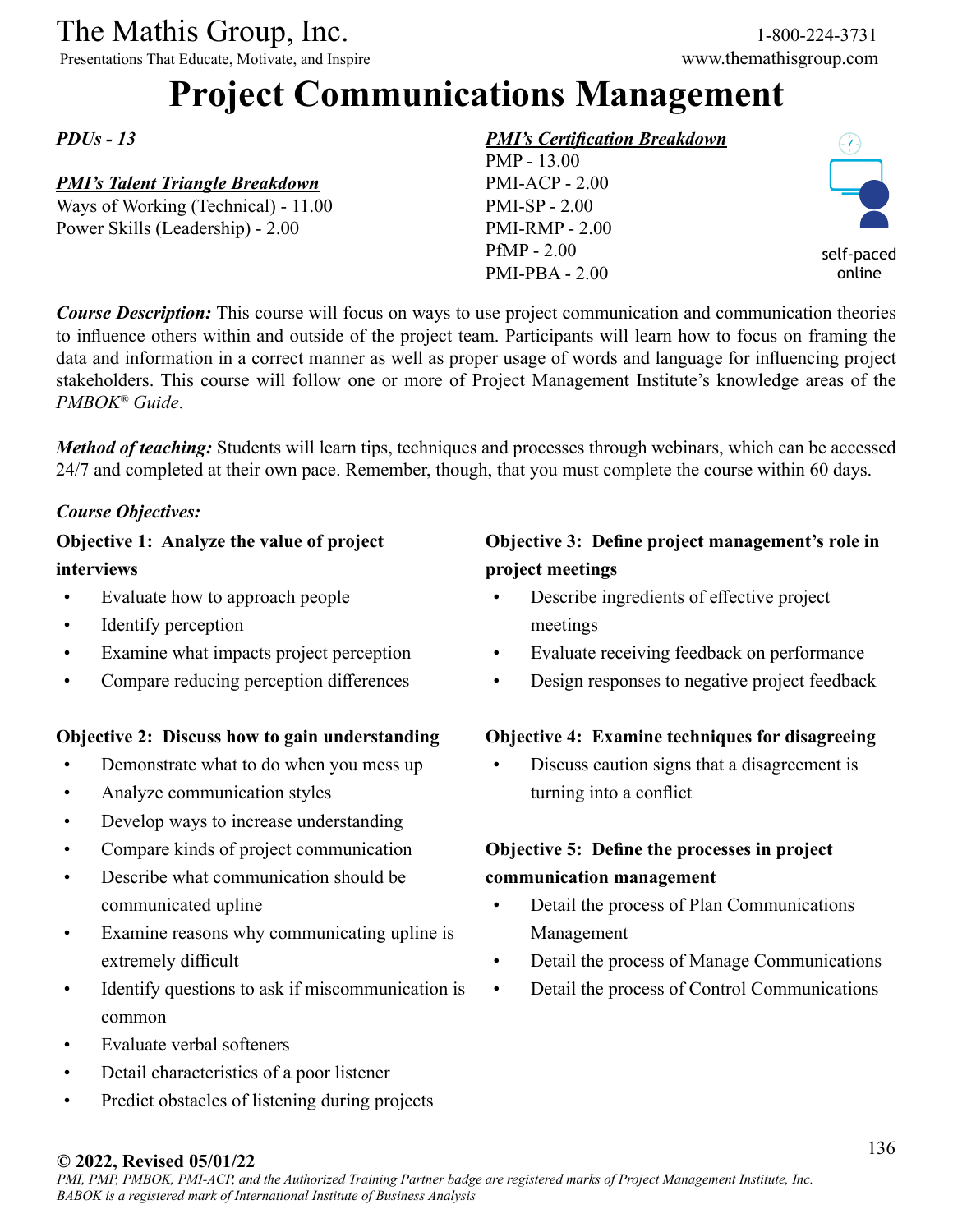Presentations That Educate, Motivate, and Inspire

# **Project Cost Management**

*PDUs – 6.5*

#### *PMI's Talent Triangle Breakdown*

Ways of Working (Technical) - 6.50

*PMI's Certification Breakdown* PMP - 6.50



self-paced online

*Course Description:* This course will focus on basic cost management theories and techniques. Students will learn how to give value to the customer beyond cost. There will also be a discussion on ways to get the project back on track and how to adjust budgeting issues during over expenditures. This course will follow one or more of Project Management Institute's knowledge areas of the *PMBOK® Guide*.

*Method of teaching:* Students will learn tips, techniques and processes through webinars, which can be accessed 24/7 and completed at their own pace. Remember, though, that you must complete the course within 60 days.

#### *Course Objectives:*

Effort

#### **Objective 1: Examine budgeting basics**

- Review estimating techniques
	- Past history - Technology
		- Pilot program

Roll out

- Hours **Training**
- **Resources** 
	- **Contingency** - Building/facility
- Rework **Maintenance**
- Labor Follow-up
- Discuss the pre-estimating process
- Evaluate constraint estimating
- Examine team design
- Discuss expert estimating
- Analyze cost projections
- Assess creative steps to estimating
- Detail the problem

#### **Objective 2: Examine estimating the initial cost**

- List constraints which impact cost
- Compare cost control systems
- Discuss cost estimate basics
- Review types of estimates
- Discover how to figure the ROI on your project
- Discover how to allocate costs

#### **Objective 3: Discuss how to handle emergencies**

- Evaluate unplanned work
- Examine scope creep
- Examine scope change
- Identify what to do when the estimate is too high
- Examine how to get the project back on budget

## **Objective 4: Define the processes of project cost management**

- Examine the process of Plan Cost Management
- Examine the process of Estimate Costs
- Examine the process of Determine Budget
- Examine the process of Control Costs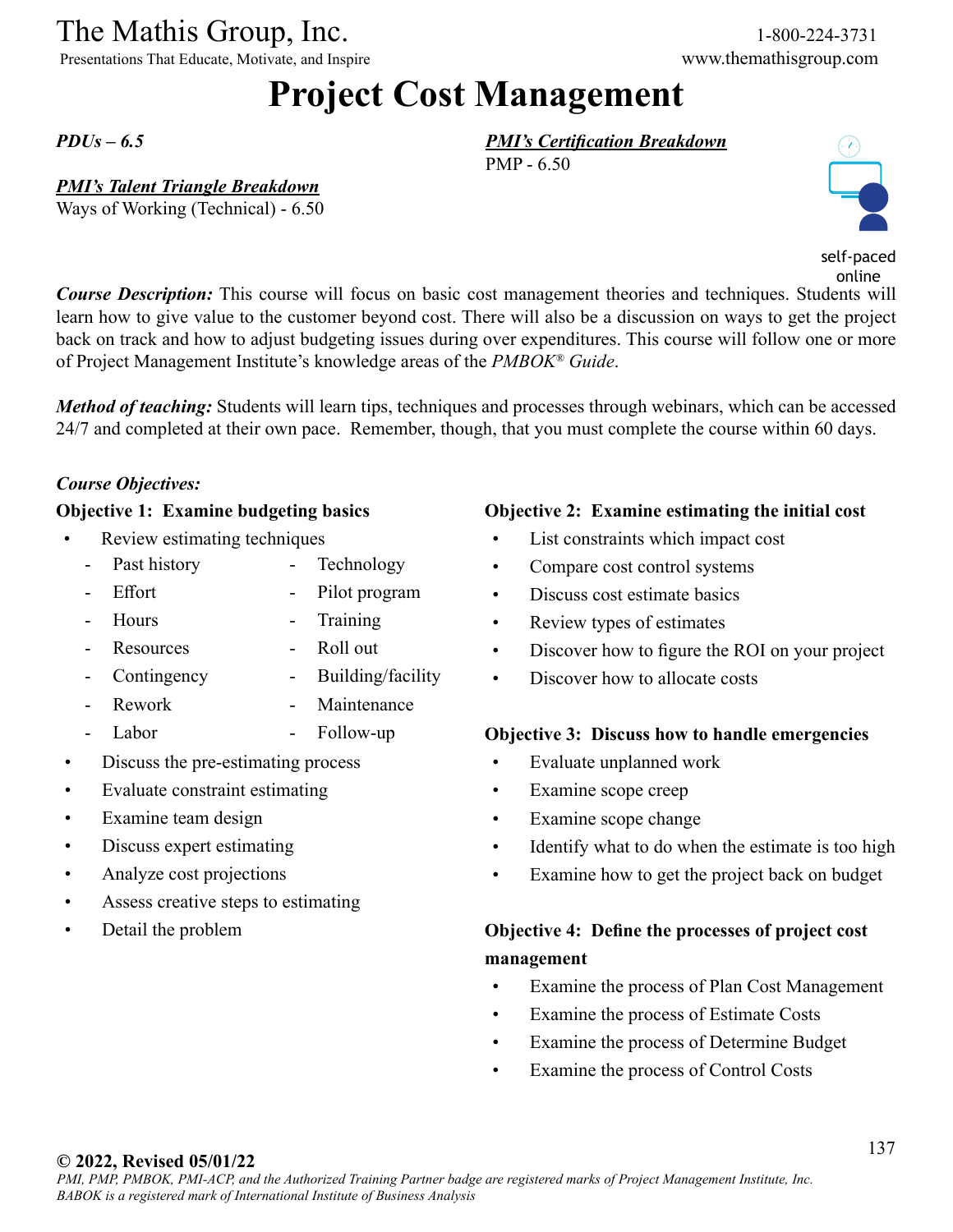Presentations That Educate, Motivate, and Inspire www.themathisgroup.com

# **Project Management Fundamentals**

*PDUs - 6.5*

#### *PMI's Talent Triangle Breakdown*

Ways of Working (Technical) - 6.50

*PMI's Certification Breakdown* PMP - 6.50



self-paced online

*Course Description:* This course will focus on ways employees can run projects faster and more effectively. This course will recommend a six-phase process, as well as numerous preventative actions to efficiently speed up a project. Participants will learn how to successfully create, monitor, and guide the project's scope and critical path, as well as how to manage multiple projects. Participants will diagnose and prevent problems such as scope creep, time slippage, and team conflicts. This course will follow the Project Management Institute's knowledge areas of the *PMBOK® Guide*.

*Method of teaching:* Students will learn tips, techniques and processes through webinars, which can be accessed 24/7 and completed at their own pace. Remember, though, that you must complete the course within 60 days.

#### *Course Objectives:*

#### **Objective 1: Define the six-step project management process**

- Examine the project's life cycle
- Identify the triple constraints of every project
- Define the project drivers

#### **Objective 2: Discuss five ways to give proper leadership within culture**

- Design an agenda for the first project team meeting
- Summarize major areas to brainstorm
- Manage brainstorming and planning meetings

#### **Objective 3: Demonstrate interviewing techniques that will assist in determining project specifics**

- Review constraint red flags to watch
- Show how to set, control and monitor project scope

#### **Objective 4: Classify who to place on your project team**

- Create a modified code of conduct for running an empowered team
- Label role descriptions and project responsibilities when you have no position power

*(Continued on next page)*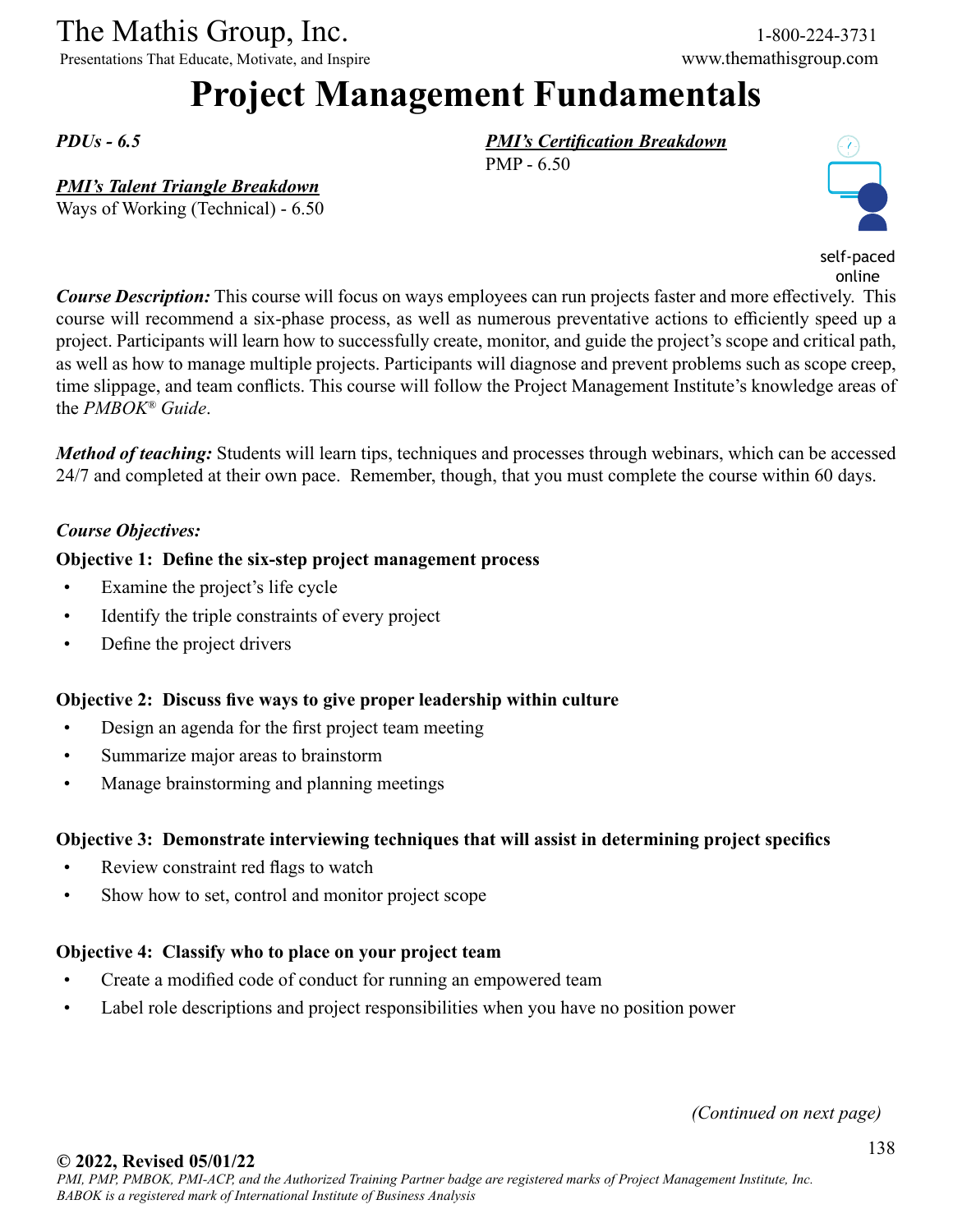Presentations That Educate, Motivate, and Inspire www.themathisgroup.com

#### **Objective 5: Examine forms in scheduling a project and possible scheduling issues**

- 
- Formulate a Work Breakdown Structure
- Discover how to track multiple projects
- Evaluate a real time line
- Evaluate why time calculations are wrong
- Examine characteristics of a milestone
- Analyze strengths and weaknesses of a Gantt chart

#### **Objective 6: Define the critical path**

- Evaluate the strengths and weaknesses of a critical path
- Discuss how to handle delays
- Assess how to crash a project

#### **Objective 7: Examine steps in creating a project budget and developing a master budget control process**

• Discuss implementation of project plan

#### **Objective 8: Identify seven things which must be communicated in every project**

• Apply close down checklists and handoff procedures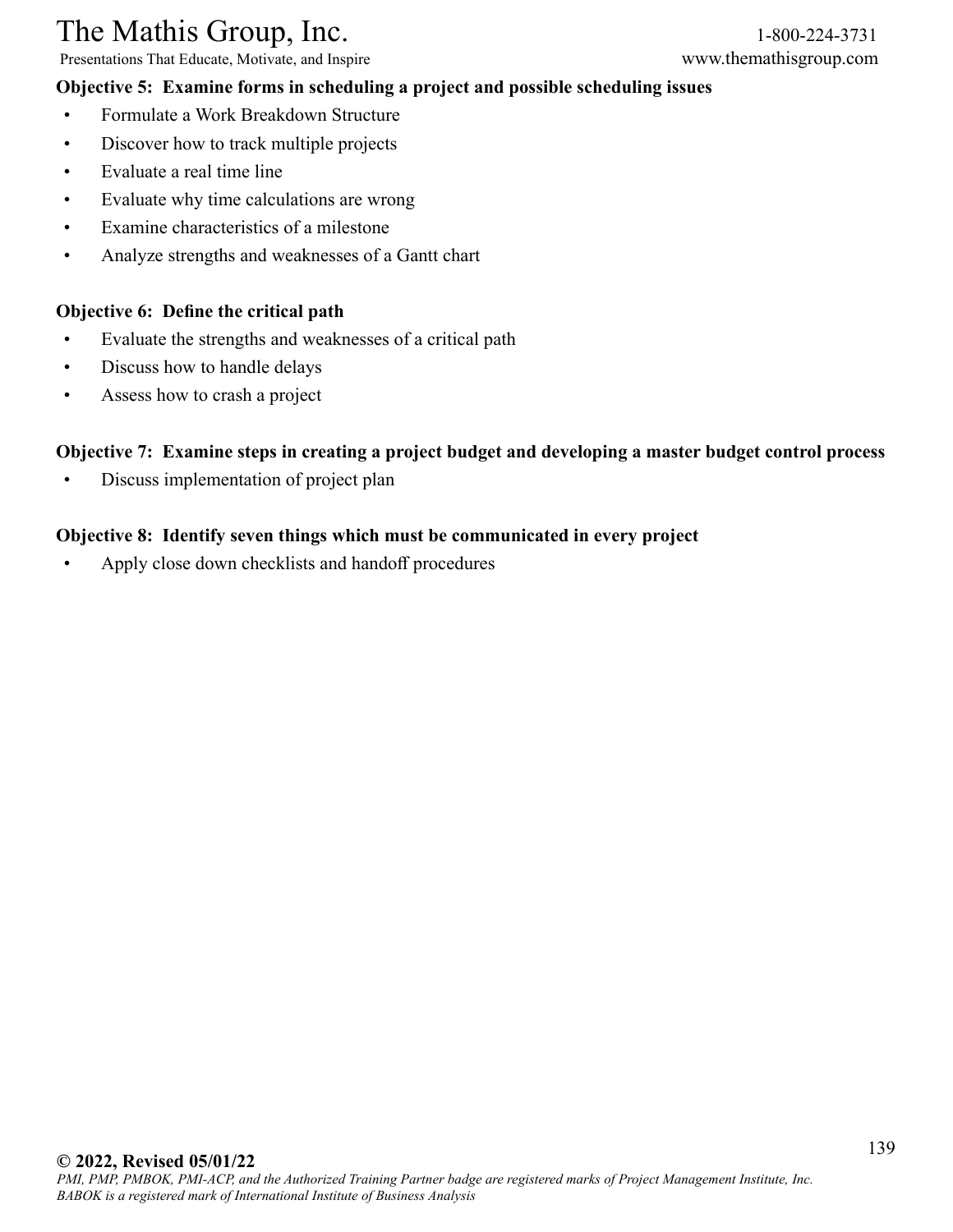Presentations That Educate, Motivate, and Inspire www.themathisgroup.com

# **Project Monitoring, Evaluation, and Oversight**

*PDUs - 13*

## *PMI's Talent Triangle Breakdown*

Ways of Working (Technical) - 12.00 Power Skills (Leadership) - 0.75 Business Acumen (Strategic) - 0.25

## *PMI's Certification Breakdown*

PMP - 13.00 PMI-ACP - 1.00 PMI-SP - 1.00 PMI-RMP - 1.00 PfMP - 1.00 PMI-PBA - 1.00



self-paced online

*Course Description:* This course will examine how to establish processes and evaluation techniques for auditing project solutions. Students will learn data collection techniques and how to convert soft data to monetary values which can be measured and evaluated. Students will discover various audits and how to measure project components such as performance, resources, planning, customer relationships, and vendor-contractor relationships. This course will also focus on establishing process improvements in the maintaining of oversight procedures. Students will be able to apply widely accepted standards and preferred evaluation and oversight principles, as well as provide means to compile, analyze, and optimize project performance. We will explore ways to deliver feedback and make recommendations to the appropriate individuals in the organization. This course will follow one or more of Project Management Institute's knowledge areas of the *PMBOK® Guide*.

*Method of teaching:* Students will learn tips, techniques and processes through webinars, which can be accessed 24/7 and completed at their own pace. Remember, though, that you must complete the course within 60 days.

#### *Course Objectives:*

### **Objective 1: Define project oversight and why it is needed in organizations**

- Develop evaluation processes and procedures
- Compare the difference between research and evaluation
- Evaluate current hindrances facing organizations when conducting oversight
- Analyze various ways of setting standards and measurements for projects
- Examine project metrics and requirements
- Define internal stakeholders for oversight and evaluation
- Discuss benchmarking techniques
- Define the what, why and how of evaluation
- Develop methods to evaluate projects you did not create
- Discuss models of successful evaluation
- Classify key success factors

### **Objective 2: Examine data collection methods, formats and data analysis**

- Evaluate ways to measure skills and knowledge
- Analyze how to calculate and interpret ROI

*(Continued on next page)*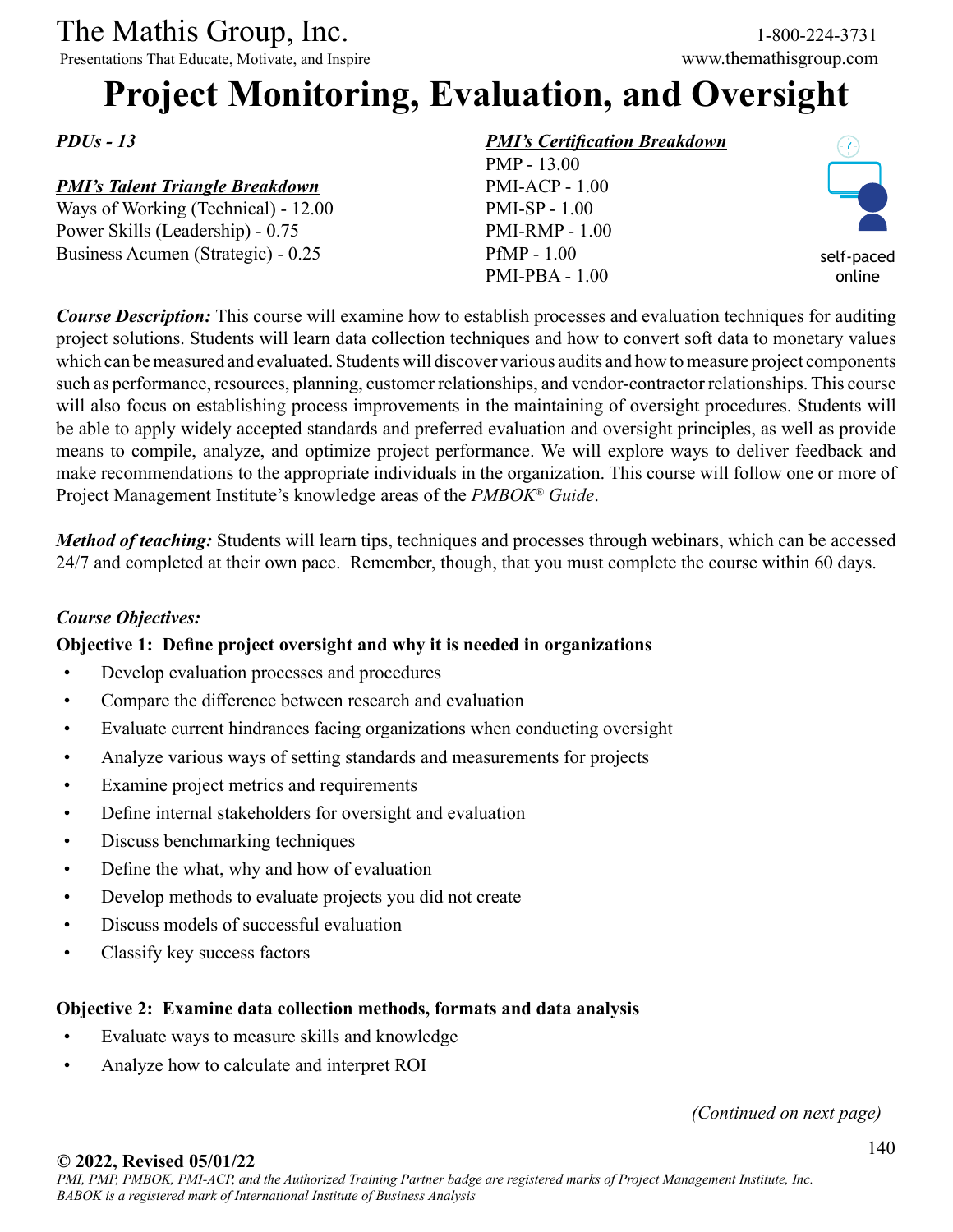Presentations That Educate, Motivate, and Inspire www.themathisgroup.com

- Identify application and implementation costs
- Discuss forecasting methods
- Design evaluation templates and tools to conduct audits

#### **Objective 3: Examine project planning audit**

- Examine project performance audit
- Examine project resource audit
- Compare technology audits
- Examine customer acceptance audit
- Discuss vendor-contractor audits
- Create evaluation reports that impact the organization in a positive way

#### **Objective 4: Discuss methods for making recommendations which encourage rather than disrespect**

- Evaluate recording techniques for making recommendations
- Discuss recovery assessment processes
- Examine recovery indicators
- Examine a project recovery plan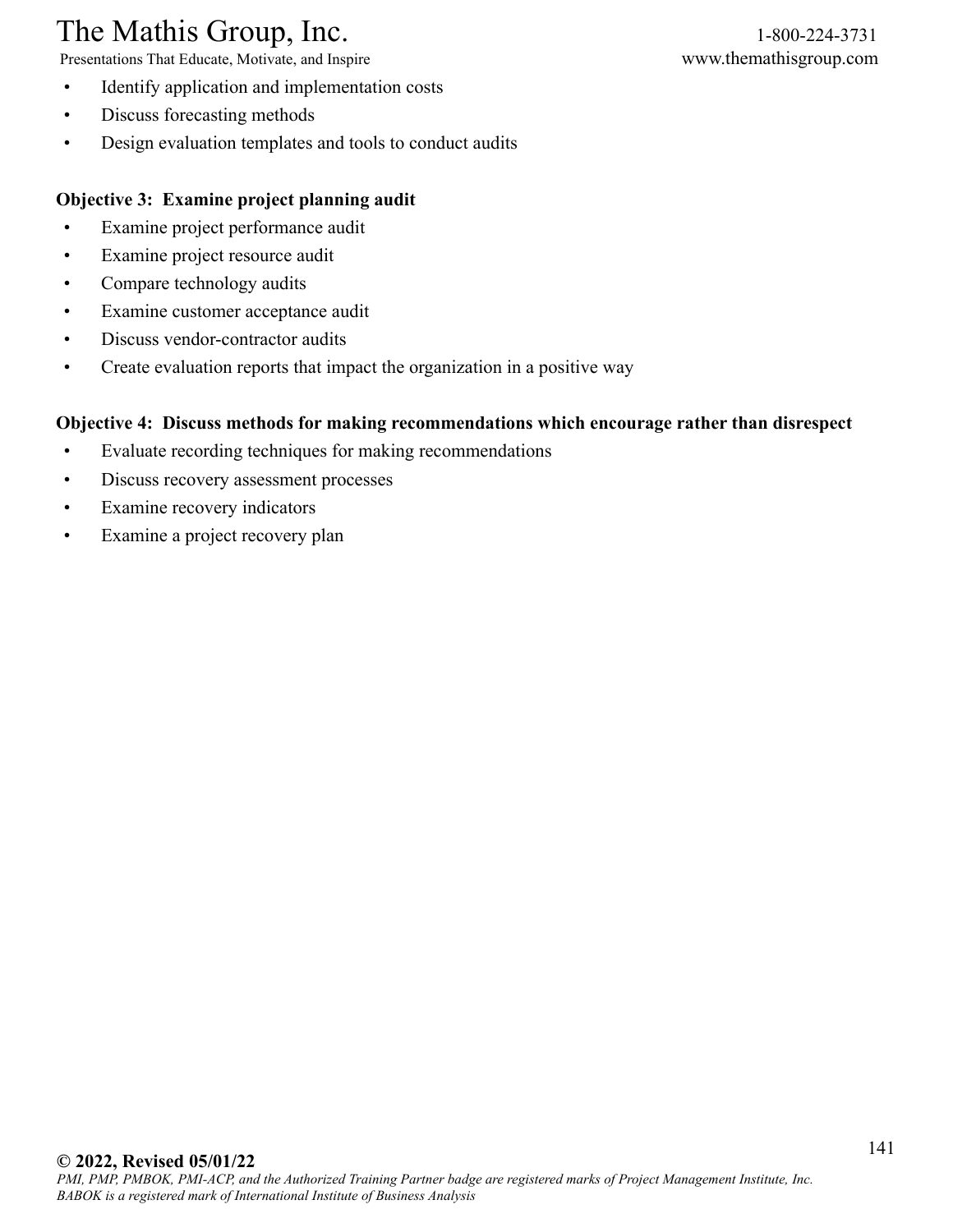Presentations That Educate, Motivate, and Inspire

# **Project Quality Assurance, Monitoring and Auditing**

*PDUs - 13*

*PMI's Talent Triangle Breakdown*

Ways of Working (Technical) - 13.00

*PMI's Certification Breakdown*

PMP - 13.00



self-paced online

*Course Description:* In this course, participants will focus on issues such as how to maintain quality by using audits and evaluations for monitoring purposes. Quality theories taught by Drs. Deming and Juran will be included as foundations for implementing new quality initiatives. In addition, several types of project audits will be explored as a means of controlling the project with more efficiency. This course will follow one or more of Project Management Institute's knowledge areas of the *PMBOK® Guide*.

*Method of teaching:* Students will learn tips, techniques and processes through webinars, which can be accessed 24/7 and completed at their own pace. Remember, though, that you must complete the course within 60 days.

#### *Course Objectives:*

**Objective 1: Examine continuous process improvement for project processes**

- Discuss five key checkpoints for quality management
- Analyze the mainline quality and monitoring processes
- Analyze the specific actions to improve quality
- Discuss quantitative measurements
- Examine the six general types of cost

#### **Objective 2: Analyze the tools for quality control**

- Evaluate Deming's 14 points to maintaining quality
- Identify Juran's 10 symptoms to quality problems
- Define the three major processes of project quality management
- Examine the process of quality assurance
- List the nine  $C$ 's of quality
- Evaluate the four steps to Force Field Analysis
- Discuss seven keys to problem solving implementation

#### **Objective 3: Examine benefits of project auditing**

- Analyze project performance audit
- Examine customer acceptance audit
- Discuss methods for making recommendations
- Compare recording techniques for making recommendations
- Develop project audit performance points

## **Objective 4: Discuss recovery assessment process and model**

- Examine recovery indicators
- Examine a project recovery plan
- Discuss recovery lessons learned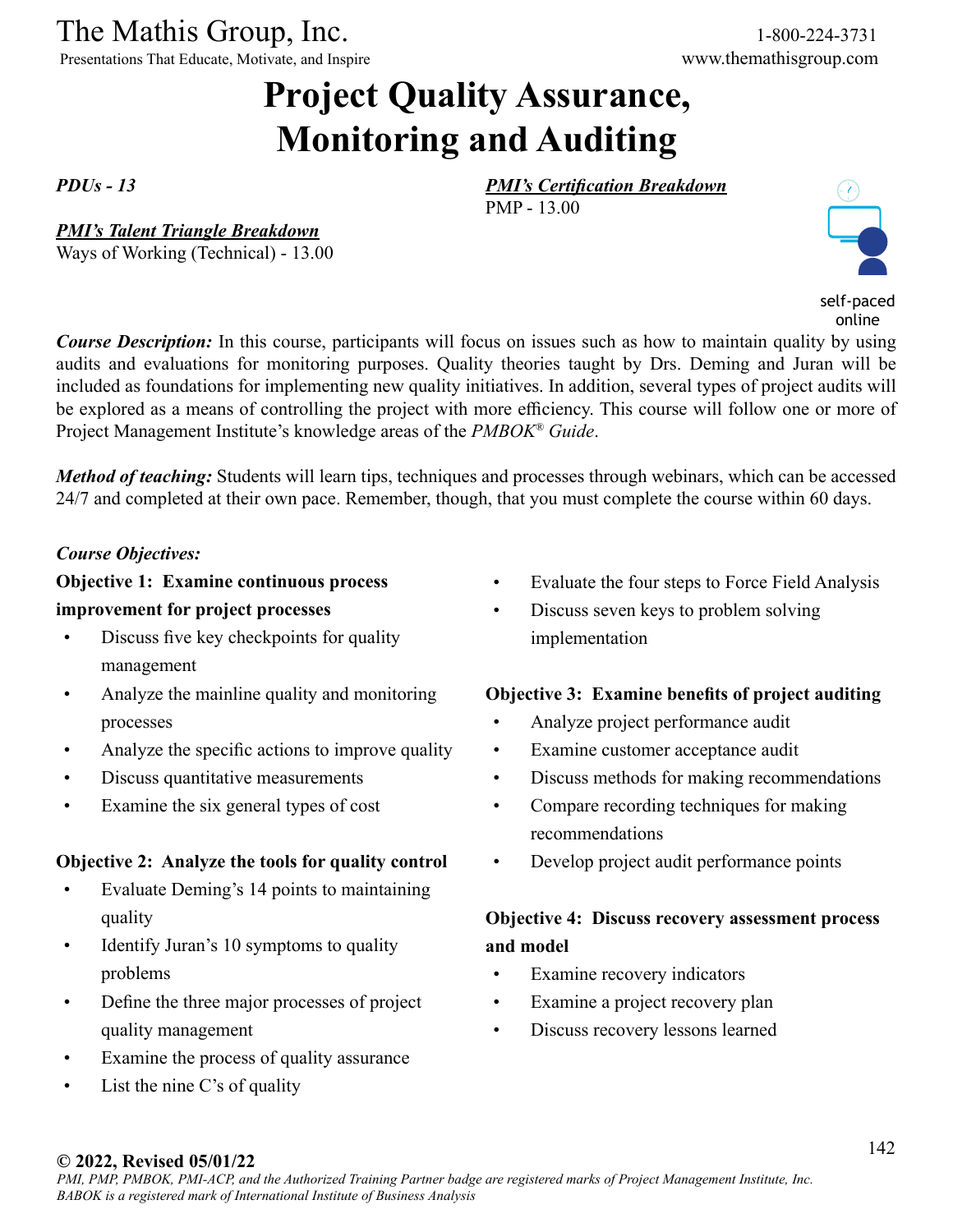Presentations That Educate, Motivate, and Inspire

# **Project Recovery: How to Detect, Diagnose, and Turn Around Failing Projects**

*PDUs - 19.5*

#### *PMI's Talent Triangle Breakdown*

Ways of Working (Technical) - 12.25 Power Skills (Leadership) - 2.50 Business Acumen (Strategic) - 4.75

#### *PMI's Certification Breakdown* PMP - 19.5

PMI-ACP - 19.50 PMI-SP - 8.25 PMI-RMP - 7.75 PfMP - 7.25 PMI-PBA - 7.25



*Course Description:* This course prepares participants in skills and techniques for detecting, diagnosing, and turning around failing projects. It will focus on process analysis and turnaround strategies to support project recovery. Projects can be unpredictable and may get into trouble and not fulfill the desired outcomes, goals, and objectives. At times, these projects will even fail and bring reduced opportunities with lower benefits. Failures can sometimes be caught early and turned around.

*Method of teaching:* Students will learn tips, techniques, and processes through webinars, which can be accessed 24/7 and completed at their own pace. Remember, though, that you must complete the course within 60 days.

#### *Course Objectives:*

#### **Objective 1: General Definitions and Issues for Project Recovery**

- Define project recovery
- Define project success
- Identify types of failure
- Categorize degrees of project failure
- Examine the value of a planned and strategic recovery process

#### **Objective 2: Discuss what to do before the project gets into the red**

- Describe the meaning of success for this project
- Apply a health check-up on the project before the crisis

#### **Objective 3: Recognize when the project needs recovery**

- Analyze the level of intervention
- Create a recovery charter
- Solicit management support
- Create an analysis log
- Begin preliminary analysis
- Assemble a recovery team
- Create a temporary short-term plan to keep the project moving *(Continued on next page)*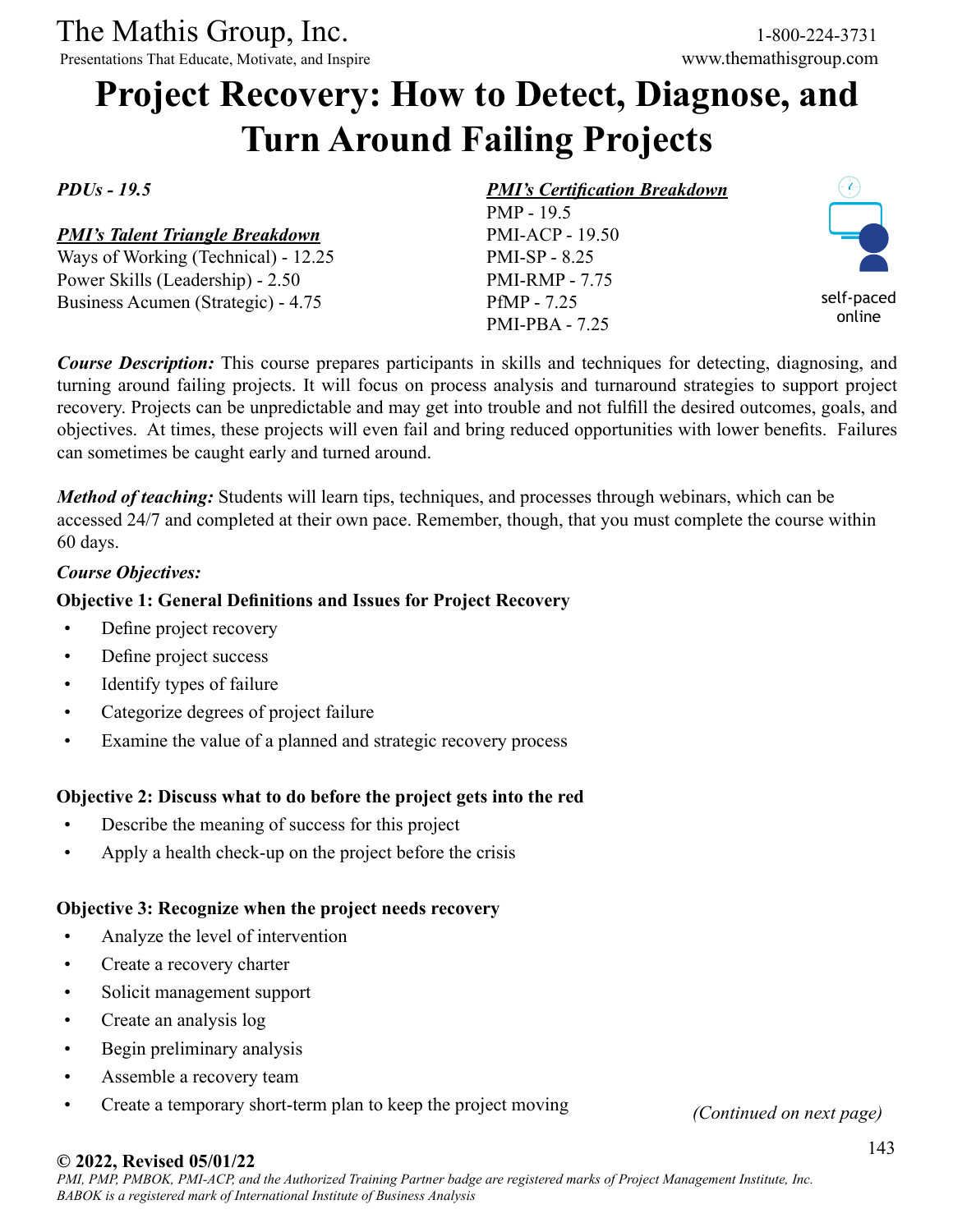Presentations That Educate, Motivate, and Inspire www.themathisgroup.com

#### **Objective 4: Discuss what to do after the project gets into the red**

- Identify the six-phase recovery process
- Design an interview
- Perform the recovery interview
- Analyze why project fail and develop a gaps list
- Evaluate the research and possible solutions
- Create a change management plan
- Identify a series of problems that placed the project into crisis
- Create an intervention plan for quick project movement
- Execute the recovery plan

#### **Objectives 5: Examine how to move the project out of the red**

- Perform an audit
- Perform a root cause analysis
- Express roles and responsibilities of team
- Identify communication requirements for each stakeholder
- Create a strategy and plan the recovery process
- Discuss strategies for monitoring and evaluating project progress
- Develop an action plan for future troubles
- Manage, evaluate, and adjust the ongoing recovery effort
- Developing intervention plans
- Recommend a project restart

#### **Objective 6: Manage the Stakeholders During Recovery**

- Identify emotional issues
- Develop a communication plan and processes
- Create an escalation process to remove roadblocks
- Gain frequent feedback from team members, customers, and management

#### **Objective 7: Verify the project metrics and standards are working**

- Compare audits to health recovery check-ups
- Recognizing the warning signs in the recovery
- Determine when the project will return to the original schedule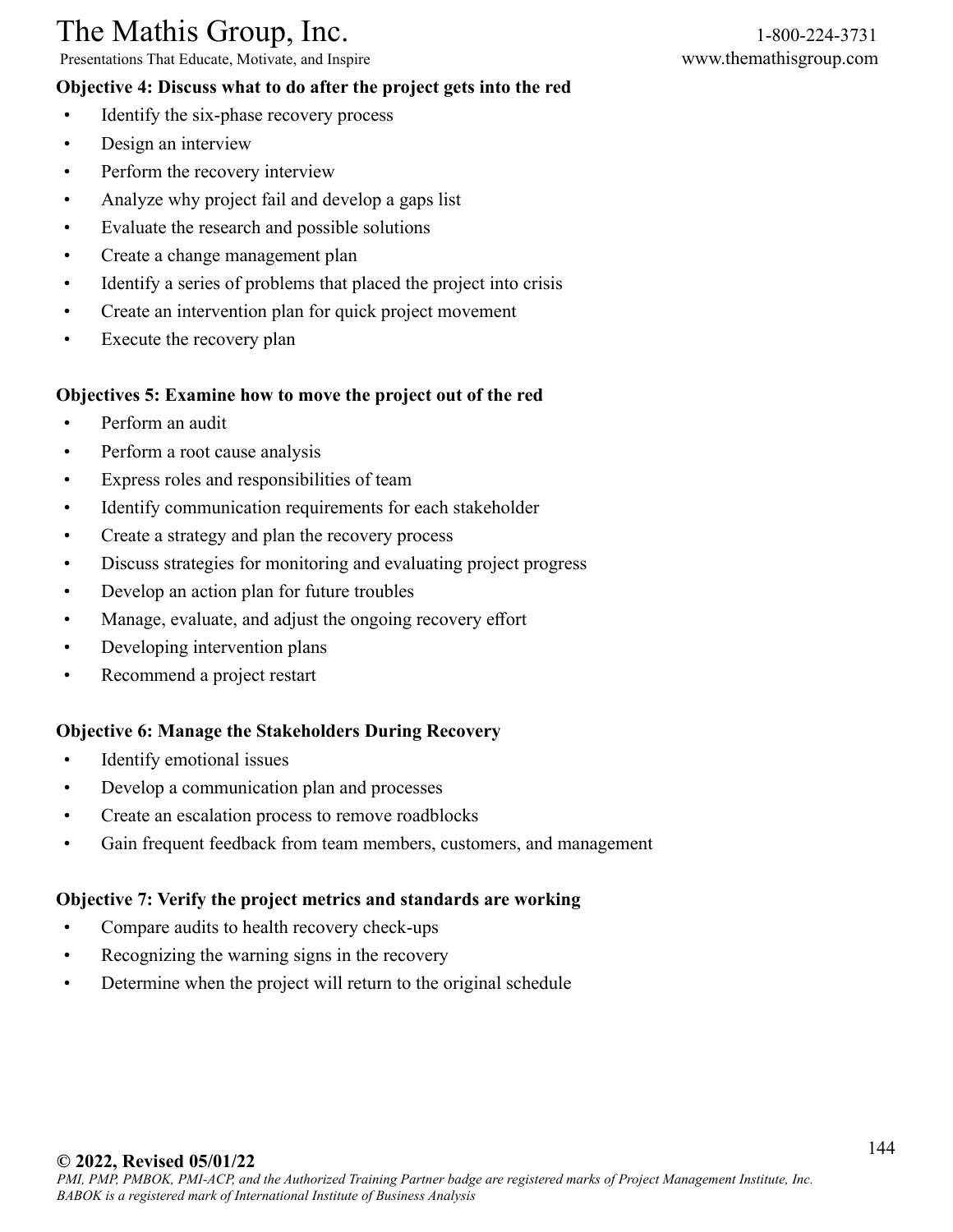Presentations That Educate, Motivate, and Inspire www.themathisgroup.com

# **Project Risk Management**

*PDUs - 13*

# *PMI's Talent Triangle Breakdown*

Ways of Working (Technical) - 12.75 Business Acumen (Strategic) - 0.25

# *PMI's Certification Breakdown*

PMP - 13.00 PMI-ACP - 0.25 PMI-SP - 0.25 PMI-RMP - 13.00 PfMP - 0.25 PMI-PBA - 0.25



*Course Description:* This course will teach participants how to examine and measure objectives within cost, schedule, and cultural issues. Risk for this program is examined as defining the probability of the project. This course will examine risk identification, risk communication, and risk planning. This course will follow one or more of Project Management Institute's knowledge areas of the *PMBOK® Guide*.

*Method of teaching:* Students will learn tips, techniques and processes through webinars, which can be accessed 24/7 and completed at their own pace. Remember, though, that you must complete the course within 60 days.

# *Course Objectives:*

# **Objective 1: Define risk**

- Examine sources of risk
- Define risk management
- Analyze signals of risk
- Describe risk trade off

# **Objective 2: Evaluate how to confront attitudes on risk**

- List techniques to confronting risk
- Examine how to conduct risk analysis
- Examine ranking
- Discuss scenario
- Examine statistical process control
- Describe risk turmoil
- Discuss performance risk
- Discuss system risk
- Discuss process risk
- Examine data gathering
- Explain how to evaluate plans
- Review interviewing
- Develop how to facilitate a brainstorming session

*(Continued on next page)*

#### **© 2022, Revised 05/01/22**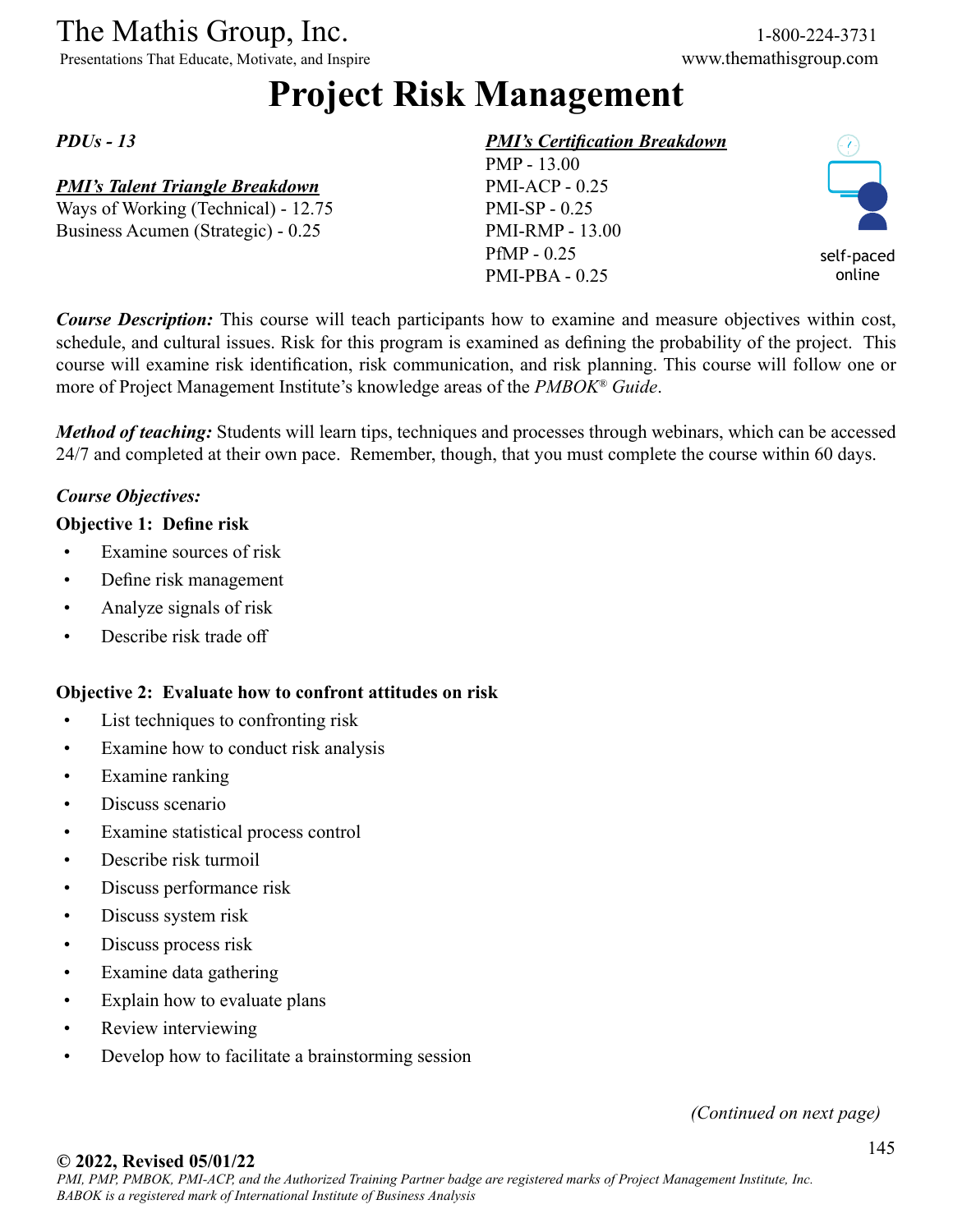Presentations That Educate, Motivate, and Inspire www.themathisgroup.com

# **Objective 3: Examine how to manage risk plans**

- Discuss transferring risk
- Examine monitoring risk

# **Objective 4: Develop risk teams**

• Create a special response team

### **Objective 5: Define the processes of risk management**

- Examine the process of Plan Risk Management
- Examine the process of Identify Risks
- Examine the process of Perform Qualitative Risk Analysis
- Examine the process of Perform Quantitative Risk Analysis
- Examine the process of Plan Risk Responses
- Examine the process of Control Risks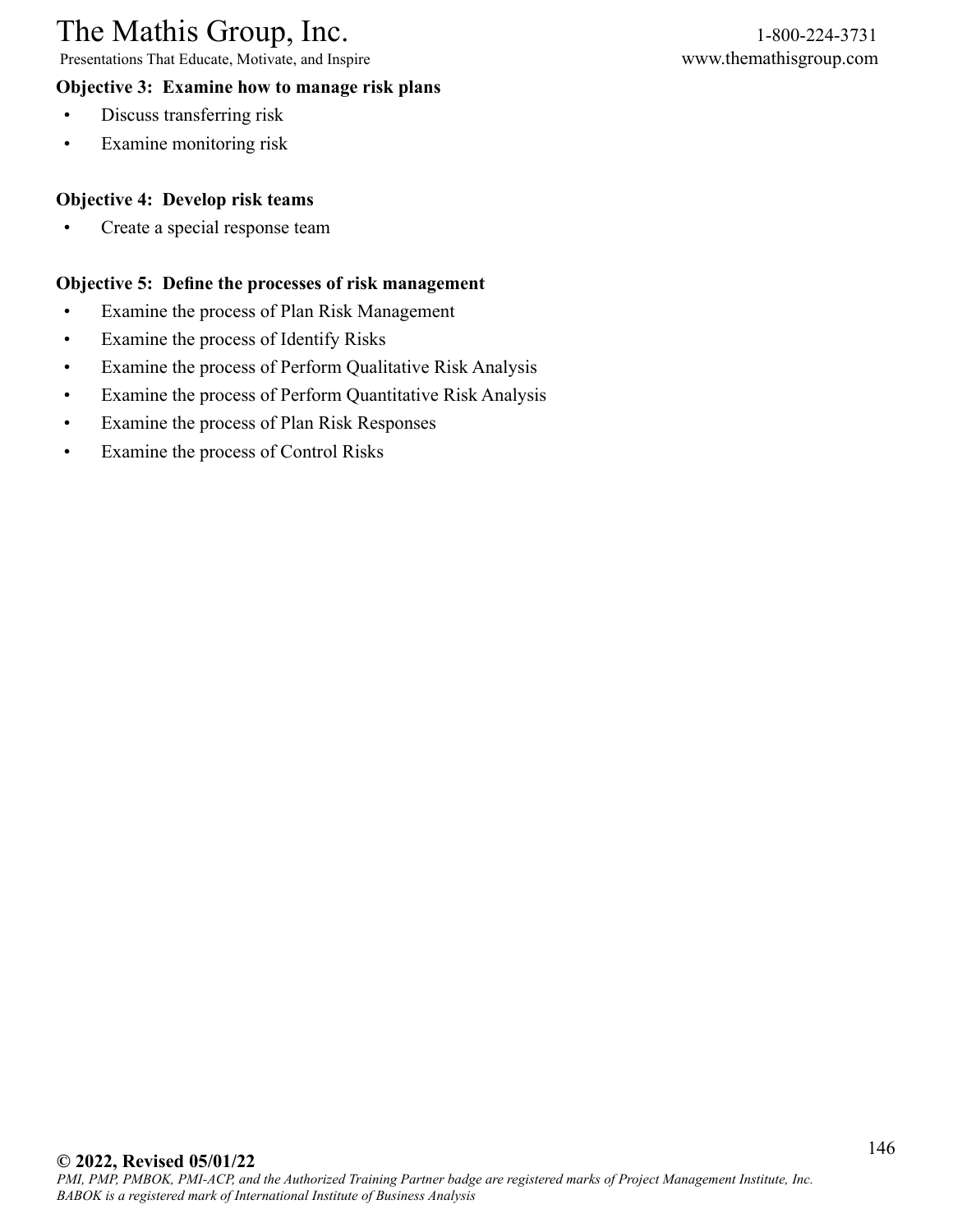The Mathis Group, Inc.<br>
Presentations That Educate, Motivate, and Inspire<br>
Www.themathisgroup.com

Presentations That Educate, Motivate, and Inspire

# **Successful Negotiation in a Project Management Environment**

*PDUs - 13*

### *PMI's Talent Triangle Breakdown*

Ways of Working (Technical) - 6.75 Power Skills (Leadership) - 6.00 Business Acumen (Strategic) - 0.25

# *PMI's Certification Breakdown*

PMP - 13.00 PMI-ACP - 6.25 PMI-SP - 6.25 PMI-RMP - 6.25 PfMP - 6.25 PMI-PBA - 6.25



*Course Description:* This course will examine the strategies of successful negotiation throughout the project's life cycle. Participants will learn the value of successful negotiation, the negotiation process, and different negotiation models. This course will include examples in negotiation over scope, deadlines, change, and getting the best price from your vendor. This course will follow one or more of Project Management Institute's knowledge areas of the *PMBOK® Guide*.

*Method of teaching:* Students will learn tips, techniques and processes through webinars, which can be accessed 24/7 and completed at their own pace. Remember, though, that you must complete the course within 60 days.

### *Course Objectives:*

### **Objective 1: Define negotiation**

- Identify the benefits of negotiations
- Define and detail negotiating skills for project managers
- Define and detail negotiations in projects including interpersonal negotiations and contract negotiations

# **Objective 2: Examine the negotiation process**

- List and examine negotiation strategies
- Examine preparation techniques for negotiation
- Discuss how to lead the negotiation process

# **Objective 3: Recognize how to deal with the other party's negative tactics**

- Examine how to align the support of others before, during and after the negotiation
- Identify communication skills needed for successful negotiation
- Analyze win-win negotiations
- Create strategies for controlling conflict in negotiation
- Apply negotiating to resolve conflict

# **Objective 4: Develop how to negotiate with your project team**

- Discover negotiation skills for purchasing
- Examine how to use BAFO to your advantage

#### **© 2022, Revised 05/01/22**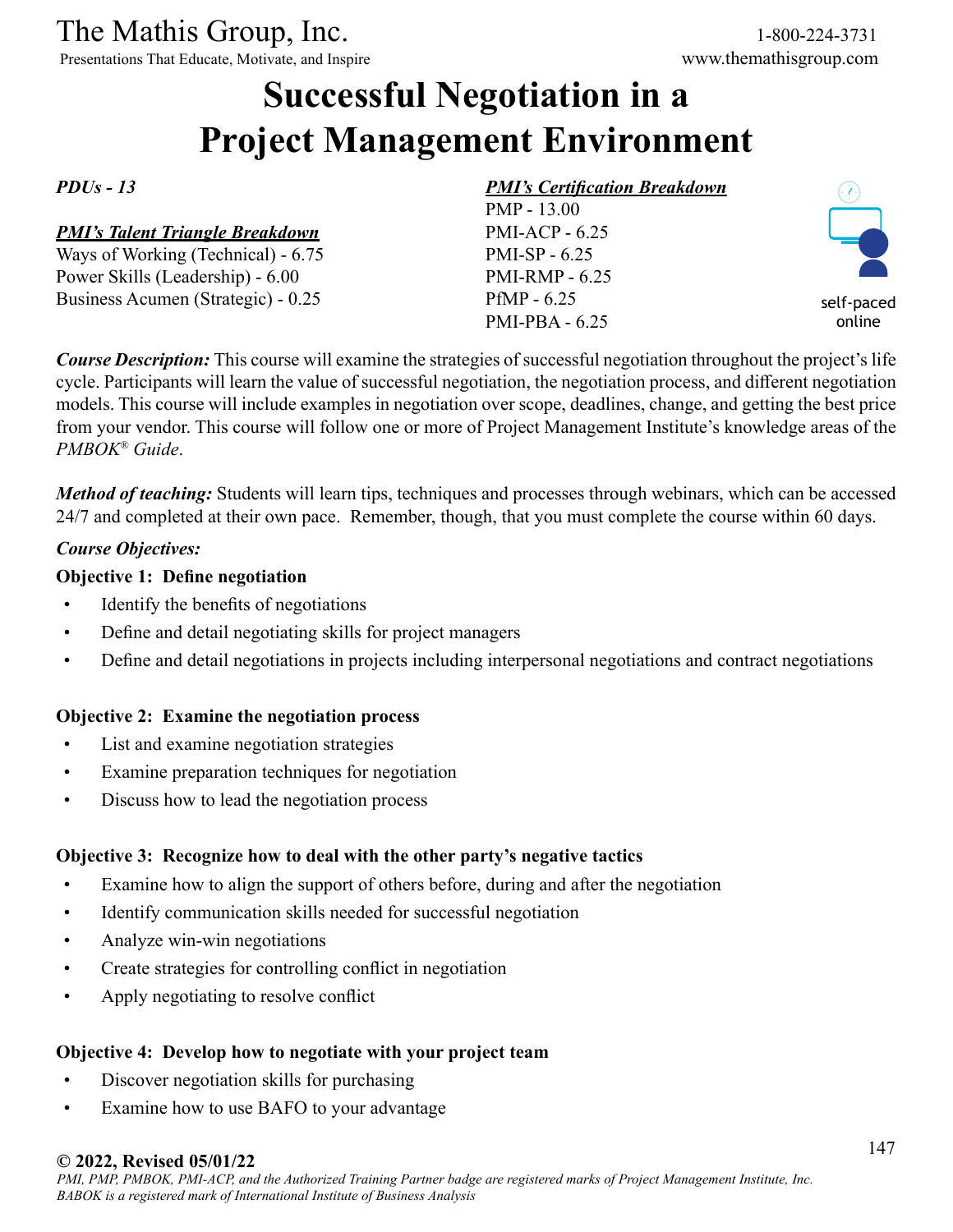Presentations That Educate, Motivate, and Inspire www.themathisgroup.com

# **Vendor Management** *Managing, Monitoring and Controlling*

# *Vendor Relationships*

*PDUs - 19.5*

# *PMI's Talent Triangle Breakdown*

Ways of Working (Technical) - 15.75 Power Skills (Leadership) - 1.25 Business Acumen (Strategic) - 2.50

# *PMI's Certification Breakdown*

PMP - 19.50 PMI-ACP - 3.75 PMI-SP - 3.75 PMI-RMP - 4.50 PfMP - 3.75 PMI-PBA - 3.75



self-paced online

*Course Description:* This course will provide detailed instruction in areas such as pre-solicitation, solicitation, and award of a contract. Each participant will develop tools for working with vendors, a clear understanding of vendor motivation, and techniques for making it a win-win relationship. This course will focus on ways to select, monitor, and control vendors, as well as how to make vendors a partner or an extension as stakeholders who deliver the right performance throughout the length of the project. In addition, this course will focus on all aspects of vendor management, such as developing vendor management plans, identifying performance measurements and discussing various contract types and their strengths and weaknesses.

*Method of teaching*: Students will learn tips, techniques and processes through webinars, which can be accessed 24/7 and completed at their own pace. Remember, though, that you must complete the course within 60 days.

# *Course Objectives:*

#### **Objective 1: Discuss vendor challenges**

- Examine the future of vendor relationships
- Compare purchaser and vendor motivations
- Compare the pros and cons of outsourcing a project to a vendor
- Discuss reasons for vendor relationships
- Examine the real world of culture and language
- Evaluate how vendor management can benefit organizations

# **Objective 2: Examine phases in the acquisition process**

- Explain the duties of the contract officer
- Identify best practices of vendor management
- Discuss reasons and roles for a Vendor Management Office
- Compare the procurement cycle to project management
- Compare organizational and government procurement processes

*(Continued on next page)*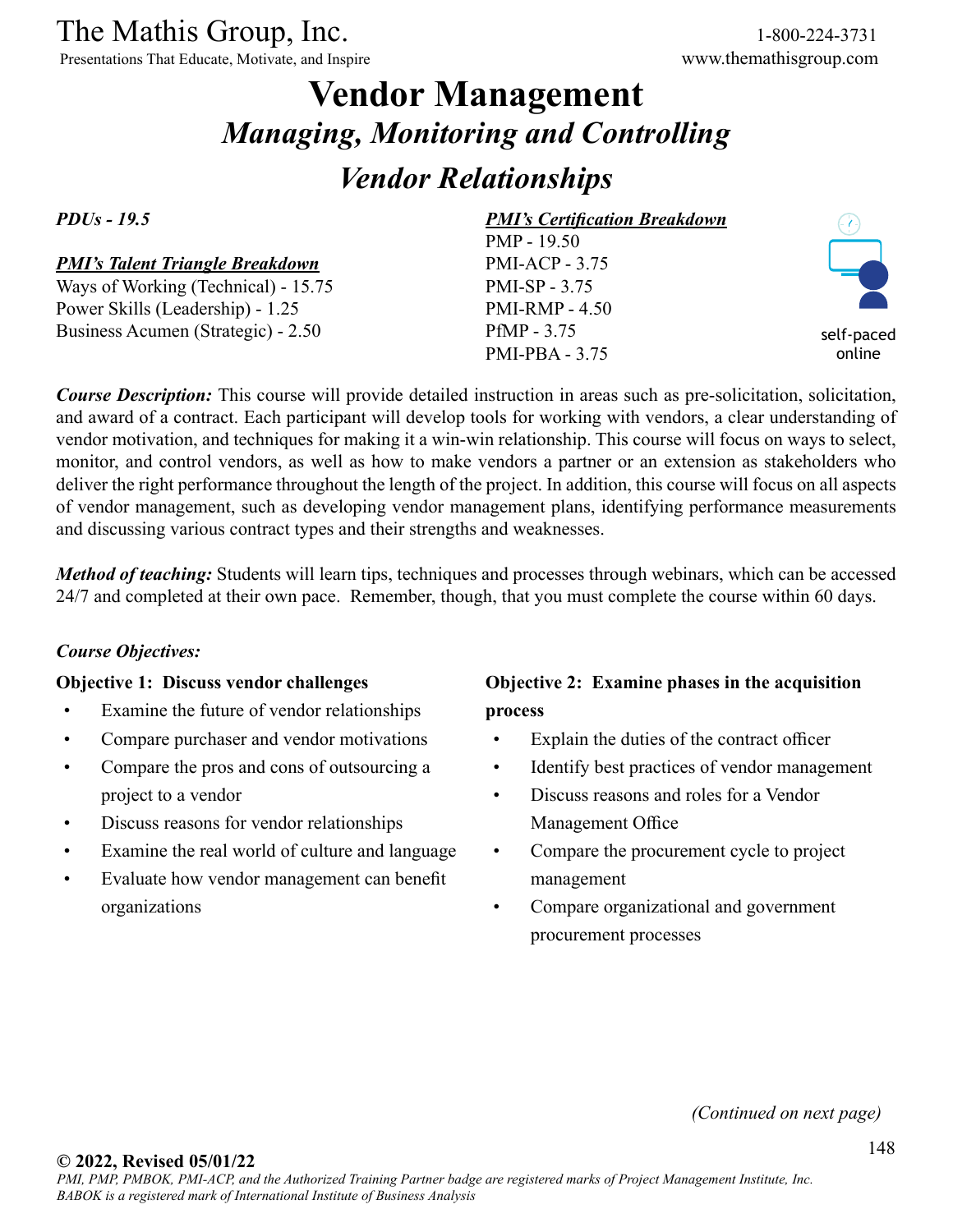Presentations That Educate, Motivate, and Inspire www.themathisgroup.com

# **Objective 3: Examine the five-phase process of**

# **vendor management**

- **Phase one: Pre-Award Stage**
- Forecasting future requirements
- Acquisition planning
- Project scope statements
- Make or buy discussion
- Baseline estimated cost
- Successful steps for creating an effective RFP
- Examine what impacts the RFP process
- Basic parts of the RFP
- Designing a statement of work
- Key elements of a performance work statement
- Methods of contract surveillance
- **Phase two: Source selection**
- Techniques on setting expectations
- Vendor risk
- Conducting a risk analysis of each vendor
- Risk sharing
- Criteria for evaluating the vendors
- Vendor evaluation process
- Sealed bidding process
- Success criteria for evaluating vendors
- Qualifications for vendor selection
- **Phase three: Award Contract**
- Vendor orientation
- Vendor management plan
- Vendor measurements or scorecard
- Vendor performance
- Negotiation strategies used by vendors
- Strengths and weaknesses of contract types
- **Phase four: Contract management**
- Work plan to fulfill statement of work
- Benchmarks
- **Communication**
- Status and performance meetings
- Types of audits
- Auditing plan
- Internal and vendor project manager relationships
- Auditing process
- Difference between internal, external and third-party auditing
- Areas for the auditing examination
- Vendor conflicts and how to resolve them
- Best practice guide sheet for auditing
- Process designs for auditing the vendor
- Monitoring contractor requests for payment
- Contract modifications
- Contract termination for convenience
- Procedures for termination for convenience
- Contract termination for default
- Procedures for termination for default
- Contract disputes
- Ethical standards and procurement integrity
- **Phase five: Contract closure**
- Knowledge transfer
- Vendor/customer handoff
- Contract closeout
- Steps in contract closeout